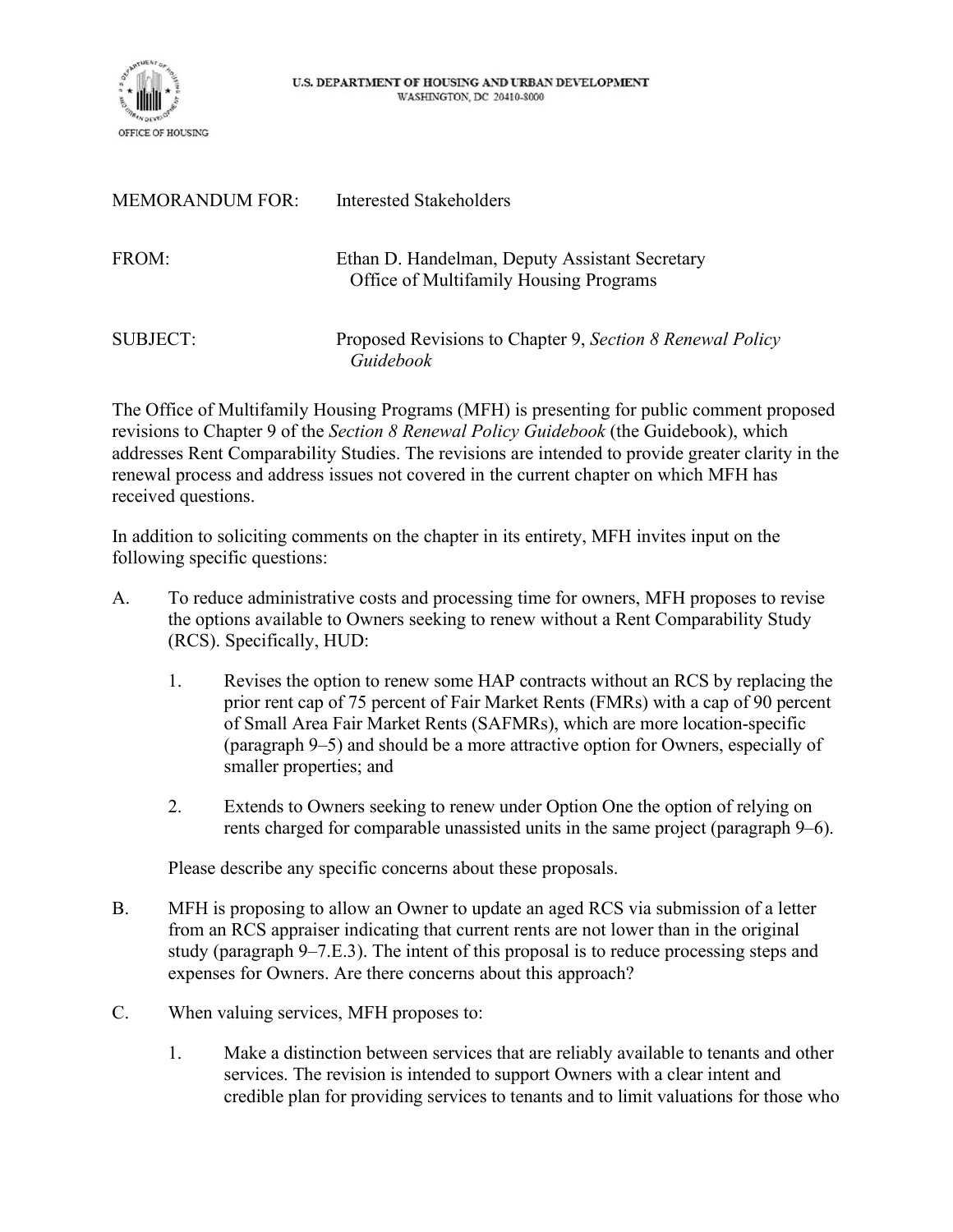assert a right to a higher valuation but cannot demonstrate such a plan or a successful record of providing such services (paragraph 9–9.C); and

2. Clarify that the valuation of services and amenities must take into account whether similar services and amenities are available in the surrounding community (paragraph 9–9.C.2). The intent of this revision is to assure that the valuation of services and amenities is in line with their market appeal to tenants.

Please provide feedback on these revisions and the extent to which they support or impede an Owner's ability to fund reliable services with revenues from rent adjustments that reflect the intent to provide those services. We welcome feedback about how best to verify that services are being reliably provided to tenants while ensuring that this verification is not overly burdensome (Note: Corresponding revisions are proposed to paragraph 9– 11.A.3.)

- D. In selecting comparables, MFH proposes to allow RCS appraisers to use properties subject to rent control if such rent control is widespread in a given market area. The intent of this proposal is to facilitate the identification of comparables in markets where an ordinance categorizes most properties as rent controlled. Please share any concerns about this proposal (paragraph 9–10.B.6.d). (A corresponding change has been made to Appendix  $9-1-2.$ )
- E. With respect to the HUD-commissioned RCS (paragraph 9–14), MFH:
	- 1. Proposes to replace the Median Gross Rent by ZIP Code HUD-commissioned RCS threshold with a SAFMR-based threshold. The intent of this change is to establish a threshold that is less subject to lags in market data and that takes into account a project's gross rent potential as opposed to its median rent (as special exceptions will no longer apply with the elimination of the Median Rent threshold, Appendix 9–1–7 has been deleted). The new 150% of SAFMR threshold will capture approximately the same number of properties as the current 140% of ZIP code median rent threshold;
	- 2. Includes a statement clarifying that HUD is not required to perform a substantive review of the HUD-commissioned RCS; and
	- 3. Adds language stating that, if an owner identifies a factual discrepancy in the HUD-commissioned RCS, then the Owner may notify HUD, and HUD will review the discrepancy. The intent of this language is to establish a clear limit on elements of the HUD-commissioned RCS that are subject to HUD review and to clarify how such discrepancies are resolved.

Please share any concerns about these proposed changes/clarifications.

F. HUD's determination of rents is subject to Owner appeal under the provisions of paragraph 9–17. MFH proposes to revise the appeals process, stating that an Owner may not revise an RCS following the issuance of a decision letter, clarifying the roles of HUD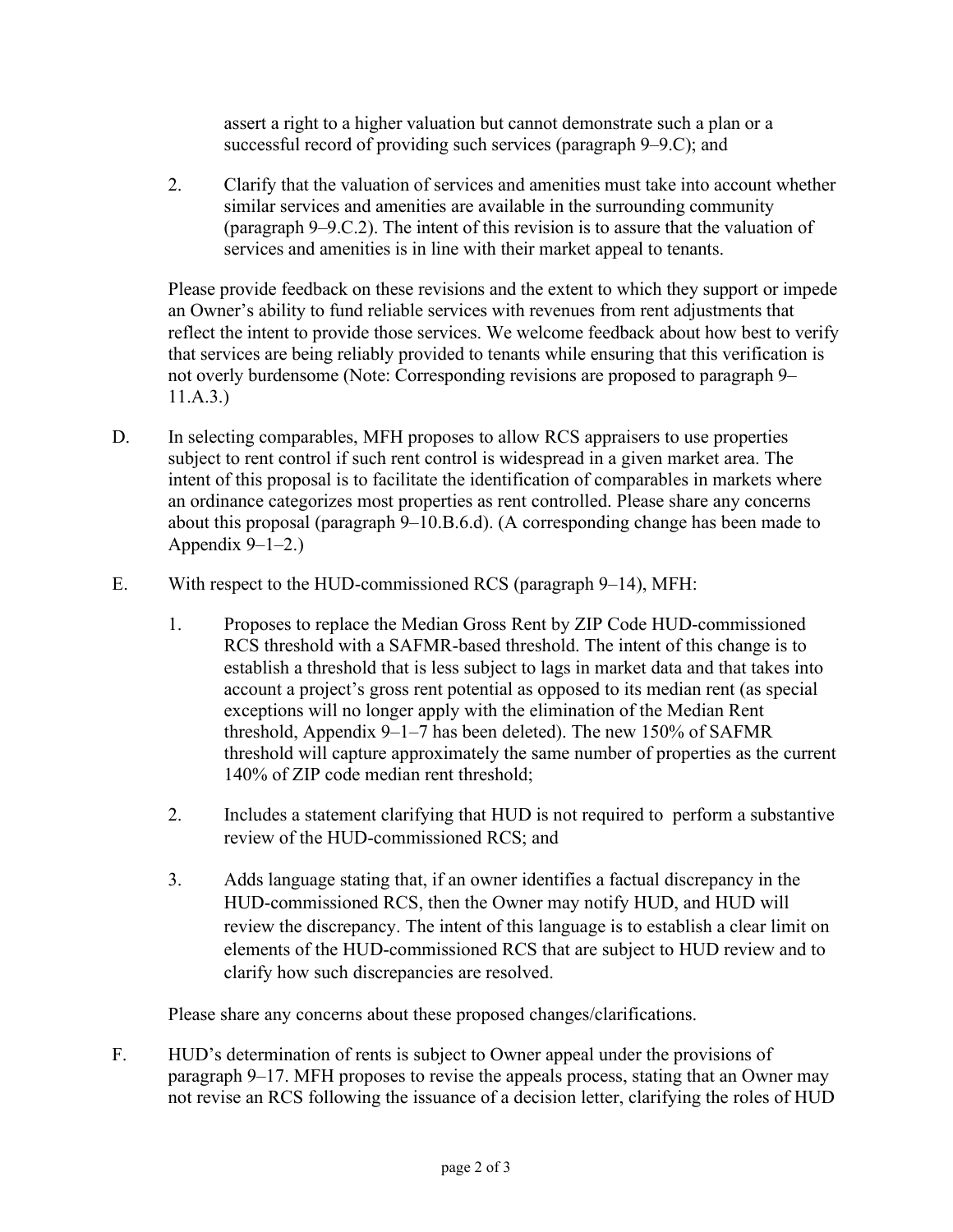staff during the appeal process, and clarifying that the HUD-commissioned RCS is subject to review where the owner can identify factual discrepancies, miscalculations, or errors. The purpose of the appeal process for the Owner's RCS is to provide an opportunity to provide additional information to justify the original submission, rather than to enter into a rent negotiation. The intent of these changes is to encourage Owners to present proposed rents that are fully justified by market conditions, eliminating extensive iterative submissions that can sometimes become an unproductive and timeconsuming feature of the RCS process (paragraph 9–18). Please share any feedback about these changes and other suggestions for reaching fair outcomes in a timely manner.

- G. In Appendix 9–1–2, HUD proposes:
	- 1. Subject to budgetary analysis and applicable appropriations, to allow for the inclusion of internet service in the comparability analysis, if supported by actual comparables in the surrounding market area. This change is meant to support lowincome households who increasingly rely on stable internet access for work and education;
	- 2. To stipulate that the lack of a fee at a subject property is not a service and thus does not form the basis for a rent adjustment if charging the fee would be prohibited by HUD; and
	- 3. To focus on rent adjustments to recognize the value of appropriate services, especially when the owner is not receiving financial support from another source.

Please share comments on these proposals.

H. The requirements in the revised Chapter will apply to Rent Comparability Studies initiated on or after the effective date of the revised Chapter, which will be 30 days from the date of publication. Any RCS initiated prior to the effective date will be processed in accordance with current guidance. Please share feedback about this planned implementation process.

We encourage interested stakeholders to review the document carefully in addition to responding to any of the above questions. The entire chapter has been edited for grammatical purposes and to assure that consistent punctuation and formatting have been employed.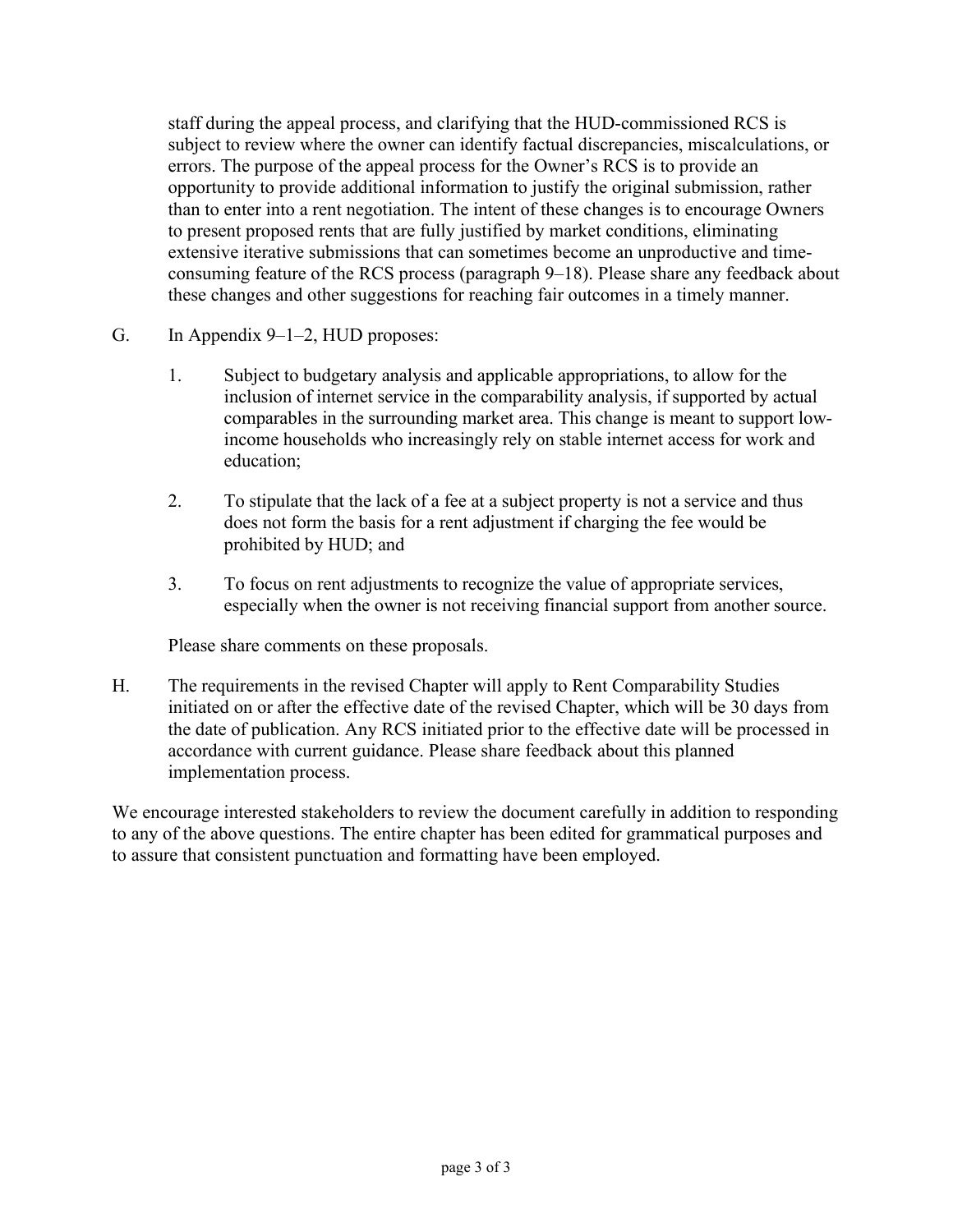# **PUBLIC COMMENT VERSION: Chapter 9: Rent Comparability Studies**

# **9–1 BACKGROUND**

- A. The project-based Section 8 program is authorized by 42 U.S.C. § 1437f, which allows HUD to make housing assistance payments, "for the purpose of aiding low-income families in obtaining a decent place to live and promoting economically mixed housing."
- B. A Rent Comparability Study (RCS) is used in determining contract rents for each unit type covered by a project-based Section 8 Housing Assistance Payments (HAP) contract at a HUD-assisted project.
- C. Contract rents are estimated based on rents paid at comparable properties. "Comparable properties" are defined by the Multifamily Assisted Housing Reform and Affordability 0 Act of 1997 (MAHRA)<sup>1</sup> as properties that (1) are not receiving project-based assistance; (2) are in the same market area, where practicable, as properties with project-based assistance; and (3) are similar to properties with project-based assistance "as to neighborhood (including risk of crime), type of location, access, street appeal, age, property size, apartment mix, physical configuration, property and unit amenities, utilities, and other relevant characteristics.["](#page-3-1)<sup>2</sup>
- D. To prepare an RCS, an appraiser analyzes the subject property (the HUD-assisted property), identifies comparable properties, and determines the rents paid at such 18 properties.<sup>[3](#page-3-2)</sup> The appraiser then makes adjustments to these rents based on differences between the comparable properties and the HUD-assisted property to arrive at estimated market rents for the HUD-assisted property.

# **9–2 APPLICABILITY OF CHAPTER NINE**

- This Chapter provides guidance on HUD's standards for preparing, submitting, and reviewing an RCS. More specifically:
- A. It provides guidance to owners and RCS appraisers for preparing and submitting an RCS.
- B. It defines the limited circumstances under which an owner may employ an alternative mechanism for setting contract rent levels instead of an RCS when renewing under Option One or Two (see [Section 9–4\)](#page-5-0).
- C. It provides guidance to RCS reviewers, including HUD staff, Contract Administrators (CA), and the Office of Recapitalization (Recap). Recap will apply the *Rent*
- *Comparability Grid* [\(Form HUD–92273–S8\)](https://www.hud.gov/sites/dfiles/OCHCO/documents/HUD-92273-S8.xls) and the guidelines in Sections 9–9 through
- 9–13 to Recap's processes for reviewing an RCS.
- D. When *Section 8 Project-Based Rent Adjustments Using the Annual Adjustment Factor (AAF)* [\(Notice H 02–10\)](https://www.hud.gov/sites/documents/02-10h.doc) is applicable, and an owner of a new construction/ substantial rehabilitation project is required to submit *Estimates of Market Rent by*

<span id="page-3-0"></span><sup>&</sup>lt;sup>1</sup> 42 U.S.C. 1437f note

<span id="page-3-1"></span>Section 512(1) of MAHRA

<span id="page-3-2"></span><sup>&</sup>lt;sup>3</sup> HUD uses the term "comparable market rents" to describe these rents.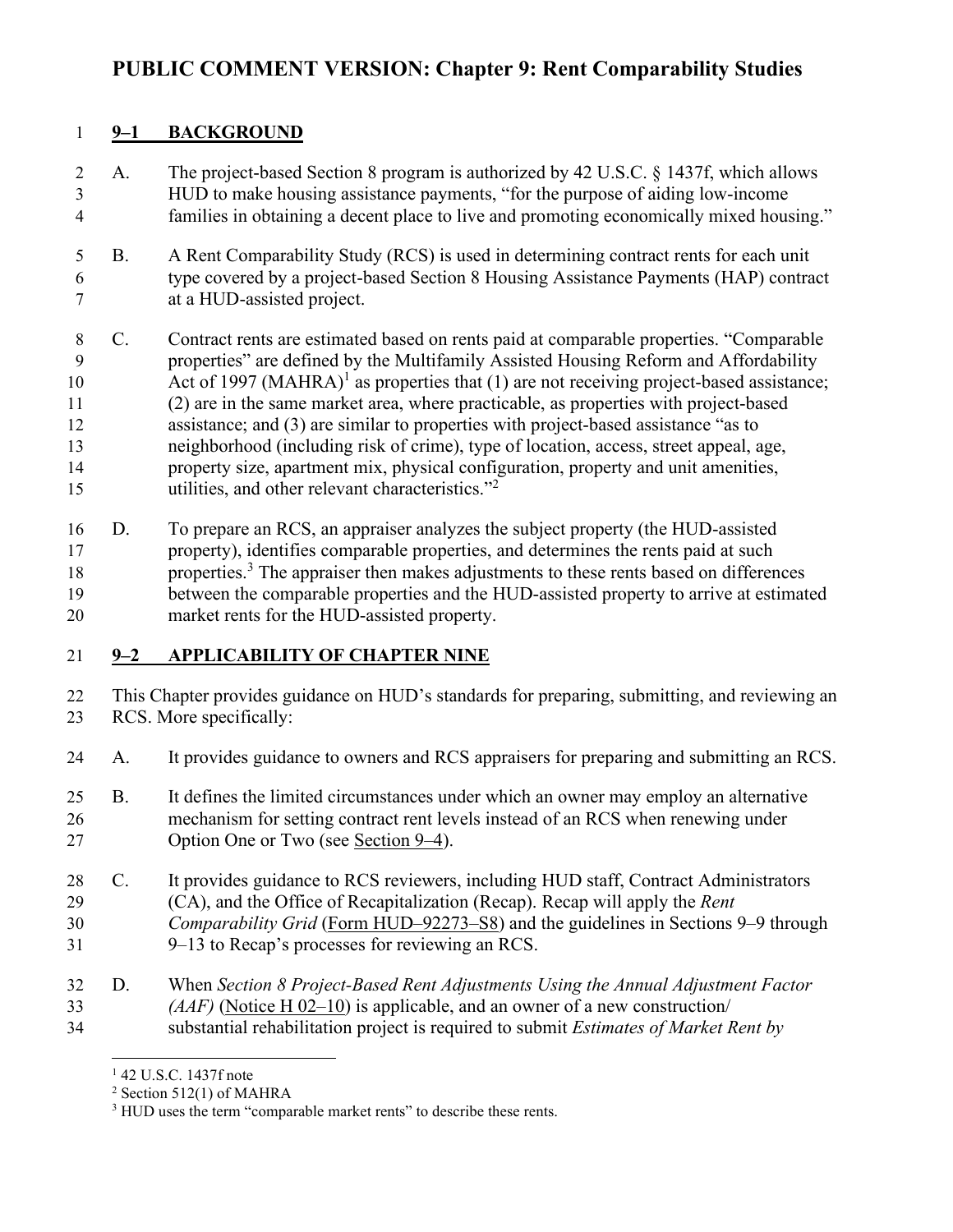- *Comparison* [\(Form HUD–92273\)](https://www.hud.gov/sites/dfiles/OCHCO/documents/92273.pdf), the owner must use one of the following two methods instead of following the instructions in this Guide, determined by the project and transaction:
- 1. Submit the *Rent Comparability Grid, RCS Submittal Cover Letter, an Initial Screening Checklist, a Detailed Screening Checklist, a Rent Grid Analysis Checklist, and a Certification of Substantial.* The owner must require the RCS appraiser preparing the reports to do so in accordance with the guidance in Sections 9–8 through 9–13 and must follow the instructions provided in *Fiscal Year 1997 Annual Adjustment Factor (AAF) Requirements* [\(Notice H 97–14\)](https://www.hud.gov/sites/documents/97-14hsgn.doc) to determine which units must be included in the RCS.
- 2. Submit the *Request to Renew Using Non-Section 8 Units in the Section 8 Project as a Market Rent Ceiling* [\(Form HUD–9629\)](https://www.hud.gov/sites/documents/9629.pdf), deleting references to renewals and instead referring to rent comparisons required by Notice H 97–14. In order to use this method, the project must meet all the conditions in paragraph 9–6.B of this Chapter for all unit types for which Notice H 97–14 requires the use of *Estimates of Market Rent by Comparison*, substituting references to renewals with references to rent comparisons when reading Section 9–6.
- Other provisions of Notice H 97–14 (e.g., adding initial difference to the rent resulting from the analysis in paragraph 1 or 2 above), still apply, and Notice H 97–14 determines which units the RCS must cover. "Initial difference" means the dollar amount by which the initial Section 8 contract rents exceeded the original comparable rents (or the Fair Market Rents, if they were originally used instead of comparables). The owner must submit evidence of the initial difference.
- E. This Chapter does not apply to market rent analyses required in the processing of applications for FHA insurance.

# **9–3 ROAD MAP TO CHAPTER NINE**

The table below provides a road map to owners, RCS appraisers, and reviewers (both initial and substantive reviewers). Besides focusing on the relevant Sections and Appendices highlighted in the table below, HUD recommends that all preparers and users of Rent Comparability Studies review the entire Chapter Nine and its Appendices to ensure compliance with all requirements for the respective Section 8 contract renewal.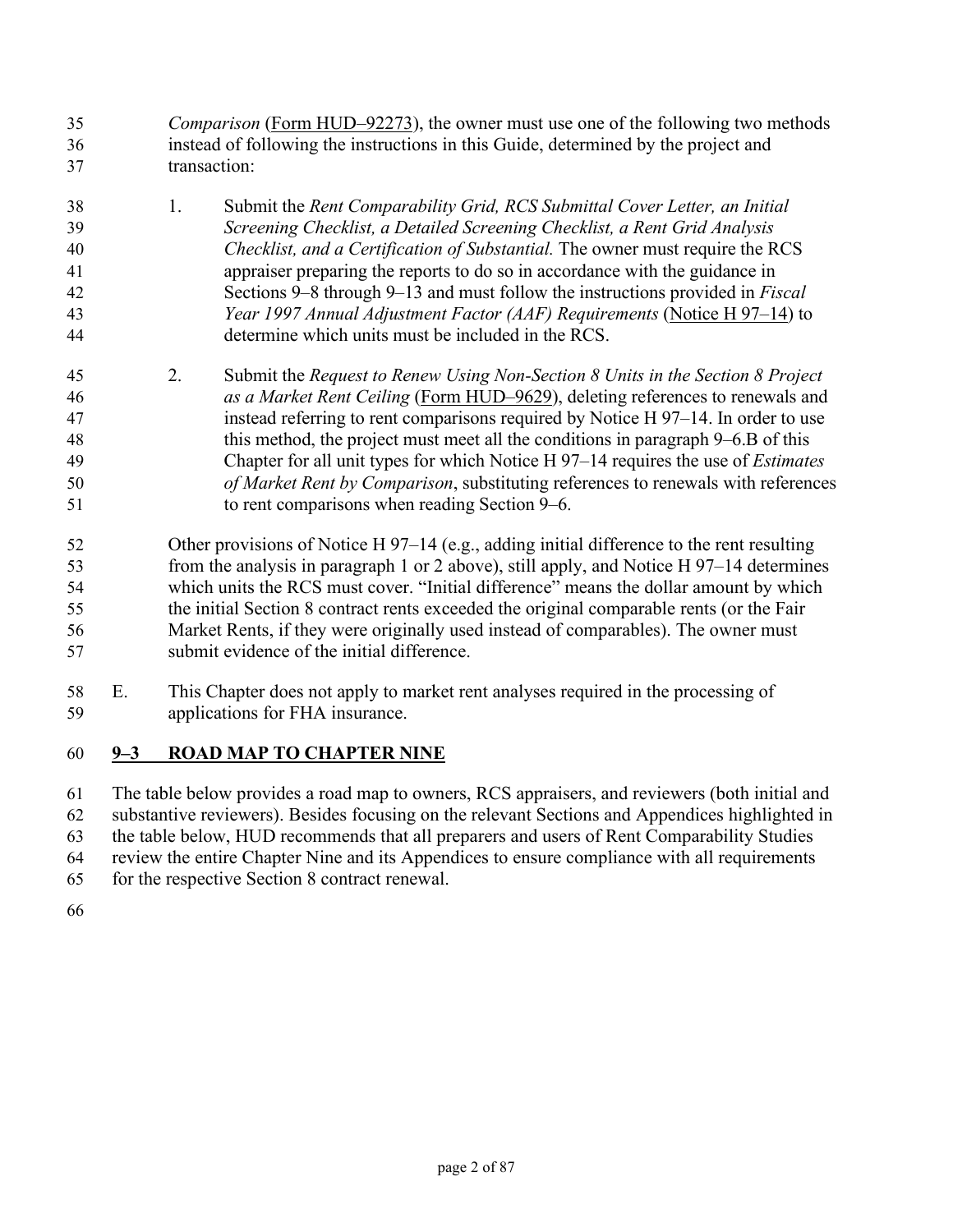|                 |                                                   | <b>Primary Stakeholder(s)</b> |                                |                         |  |
|-----------------|---------------------------------------------------|-------------------------------|--------------------------------|-------------------------|--|
| <b>Sections</b> | <b>Topic</b>                                      | Owner                         | <b>RCS</b>                     | <b>RCS</b>              |  |
|                 |                                                   |                               | Appraiser                      | Reviewer*               |  |
| $9-1-9-3$       | Background, Applicability, and                    | $\checkmark$                  | $\checkmark$                   | $\checkmark$            |  |
|                 | Roadmap to Chapter Nine                           |                               |                                |                         |  |
| $9 - 4 - 9 - 6$ | Alternatives to RCS (Using SAFMR or               | $\checkmark$                  |                                | $\checkmark$            |  |
|                 | Using Non-Section 8 Units)                        |                               |                                |                         |  |
| $9 - 7$         | Preparing an RCS                                  | $\checkmark$                  | $\checkmark$                   |                         |  |
| $9 - 8$         | Appraiser's Qualifications                        | $\checkmark$                  | $\checkmark$                   |                         |  |
| $9-9-9-13$      | Analyzing the Subject Project                     |                               |                                |                         |  |
|                 | <b>Selecting Comparable Units</b>                 |                               |                                |                         |  |
|                 | Collecting and Documenting Data on                |                               |                                |                         |  |
|                 | Comparable Units                                  |                               | $\checkmark$                   |                         |  |
|                 | Computing Adjusted Rents for                      |                               |                                |                         |  |
|                 | Comparable Units                                  |                               |                                |                         |  |
|                 | Deriving Estimated Market Rents                   |                               |                                |                         |  |
| $9 - 14$        | Procedure for Mandatory Market Rent               | $\checkmark$                  | $\checkmark$                   | $\sqrt{}$               |  |
|                 | Threshold                                         |                               |                                |                         |  |
| $9-15-9-16$     | <b>HUD Reviews of RCS</b>                         |                               |                                |                         |  |
|                 | Initial and Substantive Review                    |                               |                                |                         |  |
| $9-17-9-18$     | Communicating Results of HUD/CA                   |                               |                                |                         |  |
|                 | Reviews                                           | $\checkmark$                  |                                |                         |  |
|                 | <b>Owner Appeals</b>                              |                               |                                |                         |  |
| $9 - 19$        | <b>Imposing Sanctions on Appraisers</b>           |                               |                                | $\checkmark$            |  |
| <b>Appendix</b> | <b>Topic</b>                                      | Owner                         | <b>RCS</b><br><b>Appraiser</b> | <b>RCS</b><br>Reviewer* |  |
| $9-1$           | Guidance to RCS Appraisers                        |                               | $\checkmark$                   |                         |  |
| $9 - 2$         | Guidance to Owners                                | $\checkmark$                  |                                |                         |  |
| $9 - 3$         | <b>Guidance to Reviewers</b>                      | $\checkmark$                  |                                | $\checkmark$            |  |
| $9 - 4$         | Forms Used in Preparation and Review<br>of an RCS | $\checkmark$                  | $\checkmark$                   |                         |  |

67 \*Reviewer includes initial reviewer and substantive reviewer as defined in Section 9-16

68

# <span id="page-5-0"></span>69 **9–4 ALTERNATIVES TO RENT COMPARABILITY STUDY**

70 In lieu of procuring an RCS to demonstrate that proposed Section 8 rents do not exceed

71 comparable market rents, an Owner requesting renewal under the renewal options indicated

72 below may, with prior written approval from HUD, rely on one of the following two alternative

73 methods for establishing comparable market rent levels:

74 Method One: Available only to Owners requesting renewal under Option Two, this method

75 involves comparing the proposed Section 8 rents to Small Area Fair Market Rents (SAFMRs).

76 (See <u>Section 9–5</u>.)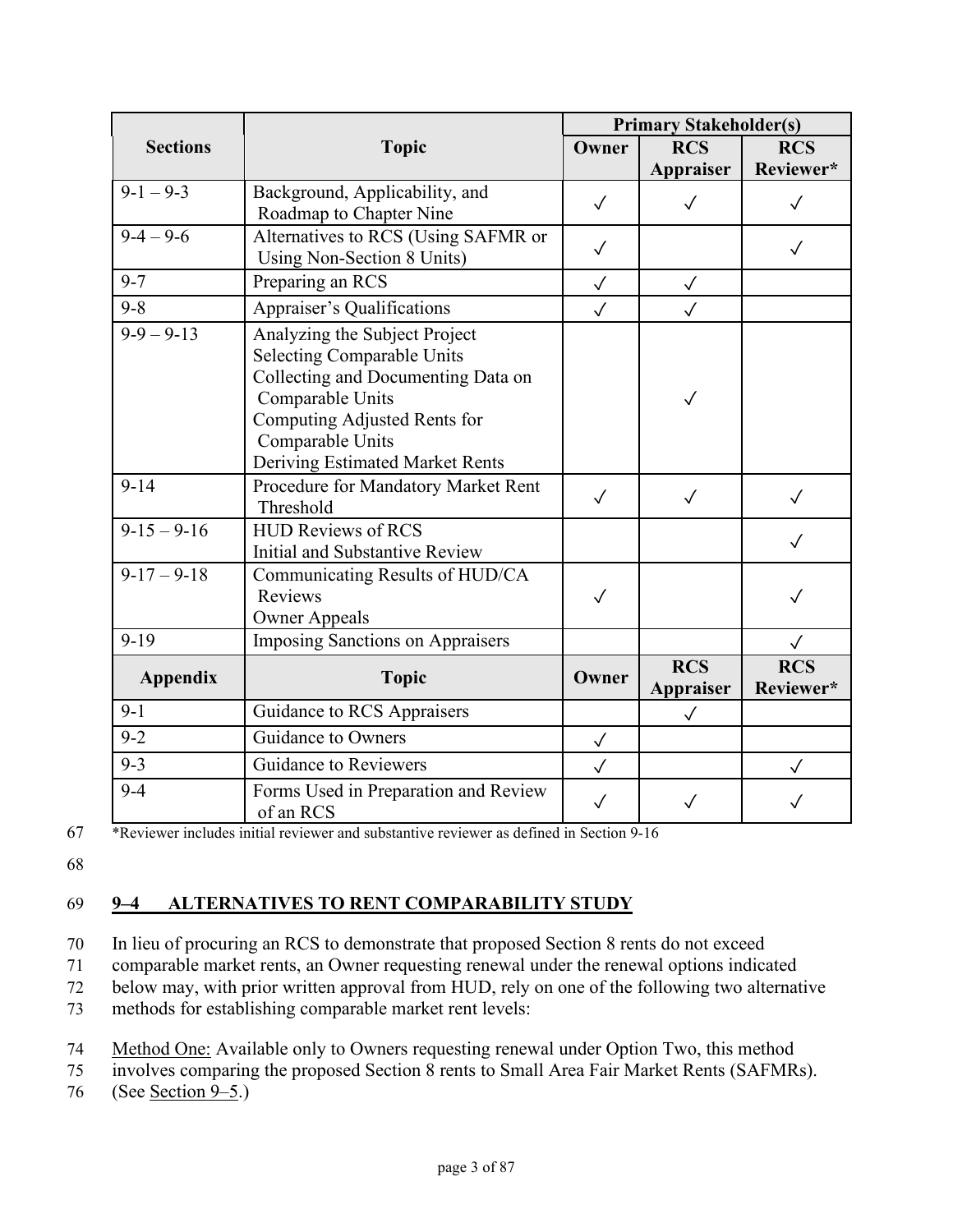Method Two: Available only to Owners requesting renewal under Options One or Two, this

method involves comparing proposed Section 8 rents to rents charged for comparable unassisted

units in the same project. (See [Section 9–6.](#page-7-0))

Both of these alternative methods are intended to provide additional flexibility and local market

specificity, subject to the Owner's discretion, to avoid the cost and processing time associated

with obtaining an RCS. Use is limited to a HUD determination that market indicators strongly

suggest that the proposed Section 8 rents do not exceed comparable market rents, and an Owner

must obtain HUD's prior written approval to use an alternative method. If such approval is granted, then the Section 8 rents are not automatically established at the SAFMR or unassisted

comparable rent level; instead, the SAFMR or unassisted comparable rent level establishes a

comparable market rent ceiling for the Section 8 rents.

# <span id="page-6-0"></span>**9–5 METHOD ONE: COMPARING PROPOSED SECTION 8 RENTS WITH SAFMRS**

- A. Small Area Fair Market Rents (SAFMRs). Under this method, the SAFMR rent level serves as the comparable market rent ceiling that is otherwise established by an RCS. The SAFMR is an estimate of rent plus the cost of utilities for a ZIP code area, set at the 40th percentile level (i.e., the dollar amount below which the rent for 40 percent of standard quality rental housing units within the ZIP code area falls). HUD publishes SAFMRs annually, by posting them to [https://www.huduser.gov/portal/datasets/fmr/](https://www.huduser.gov/portal/datasets/fmr/smallarea/index.html)  [smallarea/index.html.](https://www.huduser.gov/portal/datasets/fmr/smallarea/index.html) SAFMRs are published for ZIP codes in metropolitan areas only; HUD does not calculate SAFMRs for ZIP codes in nonmetropolitan counties. B. Eligibility. An Owner who requests to renew under Option Two may request HUD approval to establish a comparable market rent ceiling using Method One if the proposed Section 8 gross rent potential at renewal is less than 90 percent of the SAFMR potential 100 for the units under the HAP contract being renewed. Since the SAFMRs are inclusive of utilities, the Section 8 gross rent potential must include utilities in order to make the two figures comparable. C. Owner's Request. To request renewal using this method, an Owner must submit the
- following no later than 120 days before the expiration of the Section 8 contract:
- 1. *Request to Renew HAP Using FMRs as Market Ceiling* [\(Form HUD–9630\)](https://www.hud.gov/sites/documents/9630.PDF).
- a. The proposed Section 8 gross rent potential used in the above comparison must be the current rent potential, adjusted by the OCAF or budget;
- b. The potential must be the gross potential (contract rent plus utilities) to make the figure comparable to SAFMRs, which include utilities; and
- c. The Section 8 gross rent potential must be less than 90 percent of the SAFMR potential for the units being renewed under the request.
- 2. *Cover Sheet* [\(Form HUD–9624\)](https://www.hud.gov/sites/documents/9624.PDF). The Owner must identify all HAP contracts to which the project is subject, including the HAP contract for which renewal is being requested.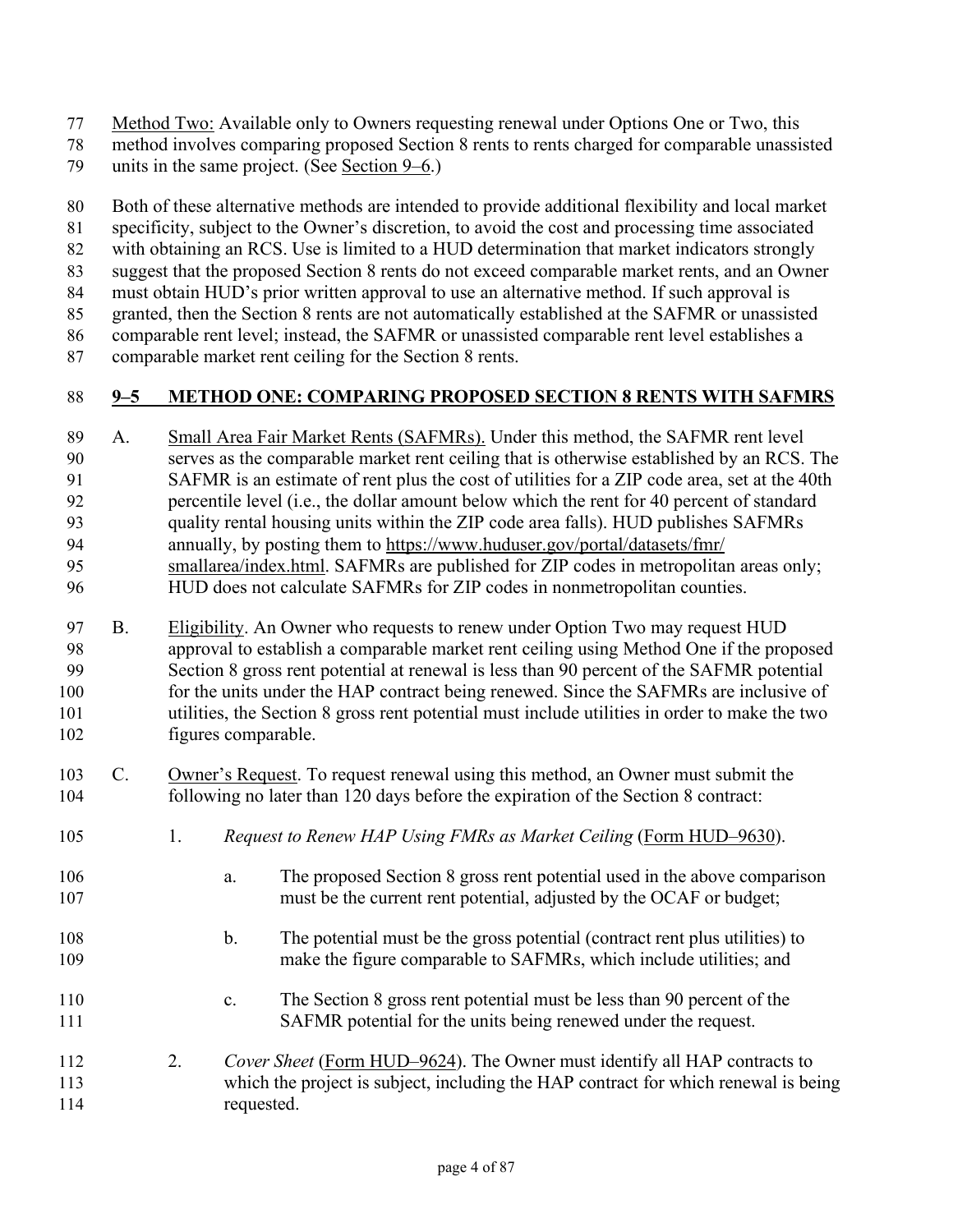| 115<br>116<br>117<br>118               |         | 3.<br>Either Budget Worksheet: Income and Expense Projections (Form HUD-92547-<br>$\underline{A}$ ), if seeking a budget-based adjustment; or Steps 1 and 2 of the <i>Operating Cost</i><br>Adjustment Factor (OCAF) Worksheet (Form HUD-9625), if seeking an OCAF-<br>driven adjustment.                                                                                                                                                                                                                      |
|----------------------------------------|---------|----------------------------------------------------------------------------------------------------------------------------------------------------------------------------------------------------------------------------------------------------------------------------------------------------------------------------------------------------------------------------------------------------------------------------------------------------------------------------------------------------------------|
| 119<br>120<br>121<br>122<br>123<br>124 | D.      | HUD processing. The Account Executive (AE) will review the Owner's request to<br>determine whether the use of SAFMRs is appropriate and will render a decision within 20<br>calendar days of receiving the request, documenting the decision on the Request to Renew<br>HAP Using FMRs as Market Ceiling, as completed by the owner, and in the Integrated<br>Real Estate Management System (iREMS). The AE may consult the Production<br>Technical Specialist Branch Chief to assist with this determination. |
| 125<br>126<br>127<br>128<br>129        |         | 1.<br>Due Diligence. The AE who processes the request must be familiar with the<br>project's condition and amenities and must seek a state-certified appraiser's input<br>as to prevailing rent levels in the subject's market area. In addition to verifying and<br>validating the owner's computations, the AE must consider the following<br>questions:                                                                                                                                                     |
| 130<br>131<br>132                      |         | Are the subject project's units unusually small or large? Are they<br>a.<br>substantially similar to or different from units typically offered in the<br>market area?                                                                                                                                                                                                                                                                                                                                          |
| 133<br>134<br>135                      |         | $\mathbf{b}$ .<br>Did an RCS completed on another project in the market area within the last<br>three years produce market rents that were significantly lower than the<br>SAFMRs?                                                                                                                                                                                                                                                                                                                             |
| 136<br>137                             |         | Does the project's prior RCS show that the project's Section 8 rents<br>$\mathbf{c}$ .<br>exceeded rents in the market area?                                                                                                                                                                                                                                                                                                                                                                                   |
| 138<br>139<br>140<br>141               |         | 2.<br>Approval/Denial. The AE must approve the Owner's request to use SAFMRs in<br>lieu of an RCS unless, based on the AE's due diligence review and/or the input of<br>a state-certified appraiser, the AE concludes that the proposed rents are above<br>market.                                                                                                                                                                                                                                             |
| 142<br>143<br>144<br>145<br>146        |         | If HUD denies the Owner's request, HUD may, upon the owner's request,<br>a.<br>issue a short-term renewal contract to allow the Owner a reasonable period<br>of time to obtain an RCS prepared in accordance with Sections 9-9 through<br>9–13. Chapter Two explains how to set rent levels for short-term renewal<br>contracts.                                                                                                                                                                               |
| 147<br>148                             |         | $\mathbf b$ .<br>An owner may not appeal HUD's denial of their request to use SAFMRs in<br>lieu of submitting an RCS.                                                                                                                                                                                                                                                                                                                                                                                          |
| 149<br>150                             | $9 - 6$ | <b>METHOD TWO: COMPARING PROPOSED SECTION 8 RENTS WITH RENTS</b><br>FOR UNASSISTED UNITS IN THE PROJECT                                                                                                                                                                                                                                                                                                                                                                                                        |
| 151                                    | A.      | Unassisted Units. Under this method, rents paid by families residing in unassisted units in                                                                                                                                                                                                                                                                                                                                                                                                                    |

<span id="page-7-0"></span>the project serve as the comparable market rent ceiling. An unassisted unit is one for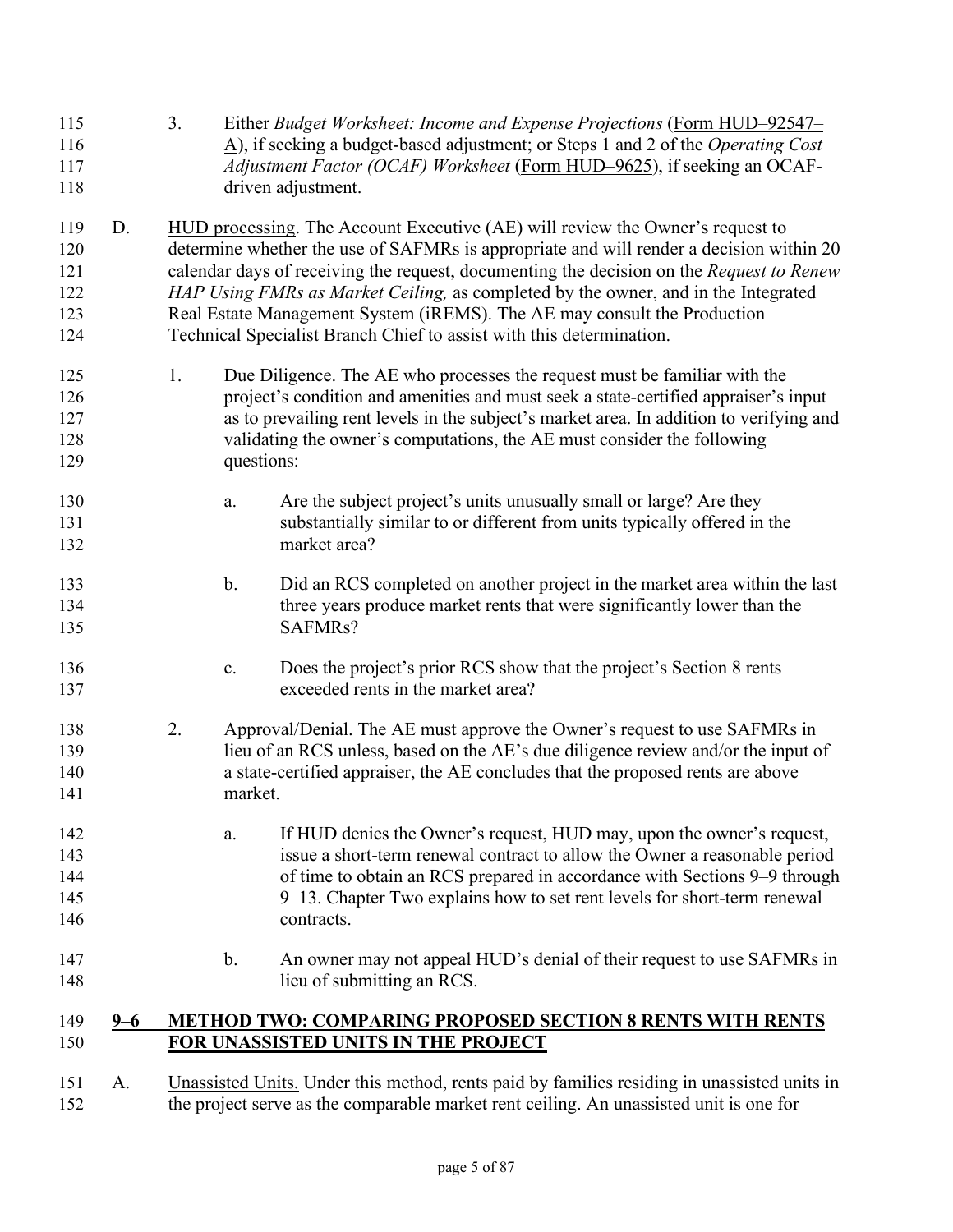which a family who receives neither project-based nor tenant-based rental assistance of any kind pays the full rent due to the Owner. B. Eligibility. The following criteria must be met to qualify for Method Two: 1. The contract must be eligible for renewal under Option One or Option Two. 2. At least 25 percent of each unit type being renewed must be occupied by unassisted tenants. 3. For each unit type in the contract, the proposed Section 8 contract rent must be no greater than the average rent paid by unassisted tenants who reside in the same 161 type of unit. Such tenants must have been paying (without assistance and for 3 or more months) at least the rent levels used in computing the average. These tenants must have no business or family relationship with the project's ownership or management. If units are occupied pursuant to a lease providing for rent concessions, the rents used to calculate the average must take all such concessions into account. 4. The Section 8 units and the units occupied by unassisted tenants must be nearly identical (i.e., no adjustments would be required if the units occupied by unassisted tenants were used as comparables in an RCS). "Nearly identical" means the two sets of units must have the same number of bedrooms and baths; be similar in condition, layout, and size; and have the same amenities and utilities included in the rent. 5. Occupancy rates in the units available for occupancy by unassisted tenants must not be significantly lower than occupancy rates for the same unit types in the overall market area. A lower occupancy rate could imply that rents for such units are above market. For example, if occupancy rates in the overall market area exceed 90 percent, while the subject's units available for occupancy by unassisted tenants are 20 percent vacant, then the occupancy rate for such units is considered to be significantly lower than that of the overall market area. C. Owner's Request. To request renewal using this method, an Owner must submit the following no later than 120 days before the expiration of the Section 8 contract: 1. *Request to Renew Using Non-Section 8 Units in the Section 8 Project as a Market Rent Ceiling*. 2. *Rent Table.* A rent table comparing current and proposed Section 8 rents with the rents paid by unassisted tenants. 3. *Cover Sheet*. In addition to indicating which contract is being renewed, the owner must identify all contracts at the project.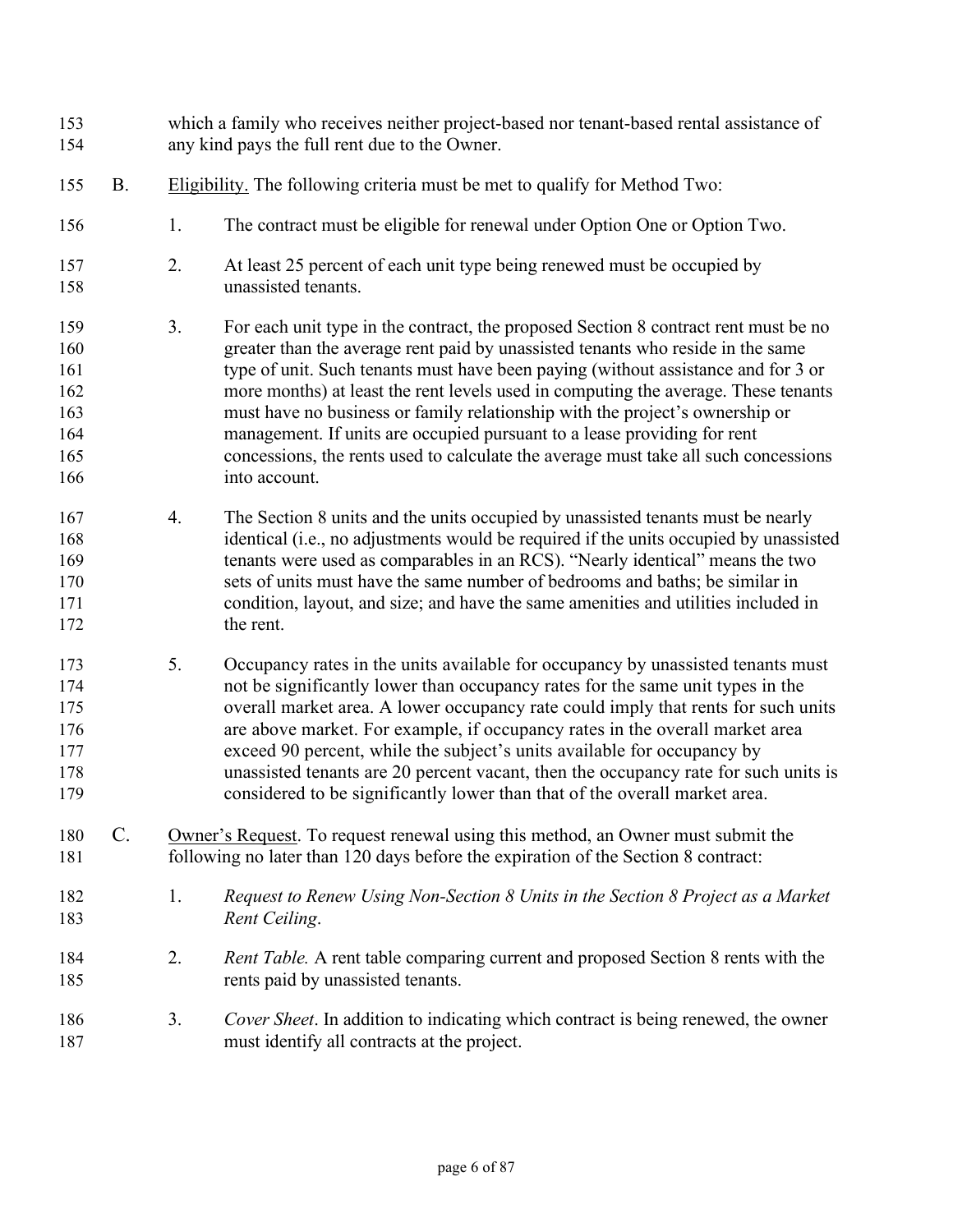<span id="page-9-0"></span>

| 188<br>189<br>190               |           | 4. | Either Budget Worksheet: Income and Expense Projections, if seeking a budget-<br>based adjustment; or Steps 1 and 2 of the OCAF Worksheet, if seeking an OCAF-<br>driven adjustment.                                                                                                                                                                                                                |
|---------------------------------|-----------|----|-----------------------------------------------------------------------------------------------------------------------------------------------------------------------------------------------------------------------------------------------------------------------------------------------------------------------------------------------------------------------------------------------------|
| 191<br>192<br>193<br>194<br>195 | D.        |    | HUD processing. The AE will review the Request to Renew Using Non-Section 8 Units in<br>the Section 8 Project as a Market Rent Ceiling, as completed by the Owner, to determine<br>whether the use of rents paid by unassisted tenants is appropriate and will render a<br>decision within 20 calendar days of receiving the request, documenting the decision on<br>the form and in <i>iREMS</i> . |
| 196<br>197<br>198<br>199        |           | 1. | Due Diligence. The AE who processes the request must be familiar with the<br>project's condition and amenities and must seek a state-certified appraiser's input<br>as to prevailing rent levels in the subject's market area. In addition to verifying that<br>the project meets the eligibility conditions, the AE must:                                                                          |
| 200<br>201                      |           |    | Use iREMS/Tenant Rental Assistance Certification System (TRACS) to<br>a.<br>check the data reported in the rent table attached to the owner's request.                                                                                                                                                                                                                                              |
| 202<br>203                      |           |    | $b$ .<br>Use the owner's rent table to assess compliance with the occupancy<br>criterion noted above.                                                                                                                                                                                                                                                                                               |
| 204<br>205<br>206               |           | 2. | Approval/Denial. The AE must deny the request if the AE concludes that the rents<br>paid by unassisted tenants in the project are significantly higher than rents in the<br>surrounding area or that the eligibility conditions listed above are not met.                                                                                                                                           |
| 207<br>208<br>209<br>210<br>211 |           |    | If HUD denies the Owner's request, HUD may, upon the owner's request,<br>a.<br>issue a short-term renewal contract to allow the Owner a reasonable period<br>of time to obtain an RCS prepared in accordance with Sections 9–9 through<br>9–13 of this Chapter. Chapter Two explains how to set rent levels for short-<br>term renewal contracts.                                                   |
| 212<br>213                      |           |    | An Owner may not appeal HUD's denial of their request to use rents paid<br>b.<br>by unassisted tenants in lieu of submitting an RCS.                                                                                                                                                                                                                                                                |
| 214                             | $9 - 7$   |    | PREPARING A RENT COMPARABILITY STUDY                                                                                                                                                                                                                                                                                                                                                                |
| 215                             |           |    | An Owner who is required or decides to procure an RCS must ensure that the RCS:                                                                                                                                                                                                                                                                                                                     |
| 216<br>217                      | A.        |    | Is prepared by, or under, the direction of an RCS appraiser who meets the requirements<br>set forth in paragraph 9–8.A.                                                                                                                                                                                                                                                                             |
| 218<br>219<br>220               | <b>B.</b> |    | Covers at least all unit types that have Section 8 assistance in the contracts being<br>renewed. The Owner may also include other Section 8 unit types in other contracts the<br>Owner plans to renew within the next 5 years.                                                                                                                                                                      |
| 221<br>222                      | $C$ .     |    | Estimates comparable market rents for each Section 8 unit type by adjusting the rents of<br>comparable units to reflect the location, condition, appeal, amenities, and utilities of the                                                                                                                                                                                                            |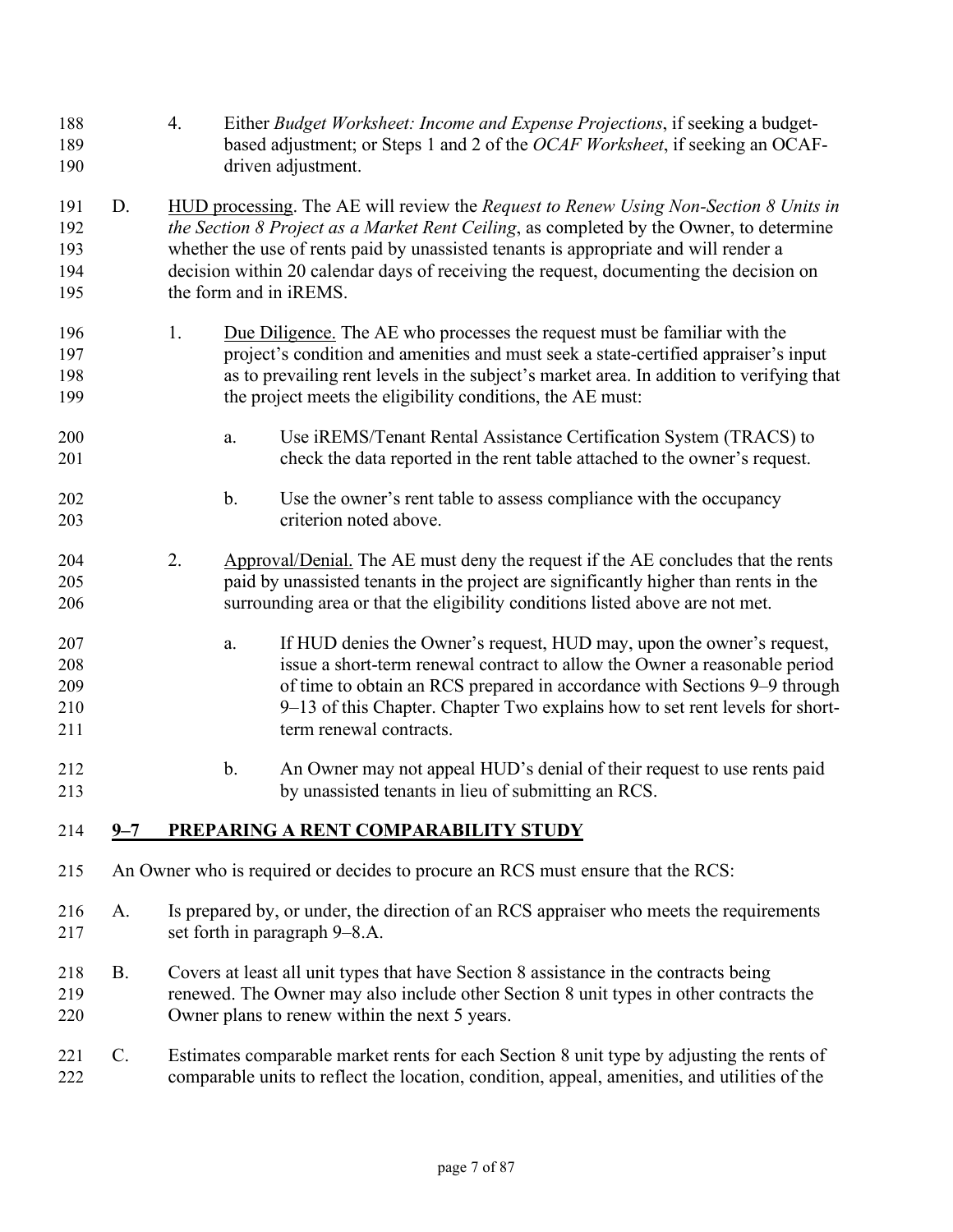Section 8 units. Note: The RCS appraiser must estimate market rent without considering the market's ability to absorb all Section 8 units. D. Is concise but contains enough information that a person unfamiliar with the subject property and market area can understand how the RCS appraiser arrived at the adjustments and opinion of the subject property's market rent. HUD provides a *Sample RCS* in Appendix 9–2–2. E. Is submitted to HUD/the CA no later than 120 days before the end of the 5-year life cycle of the RCS or contract renewal in cases where the contract is being terminated early and renewed. 1. Not more than 90 calendar days must have elapsed between the date of the RCS and the date the Owner submits the RCS to HUD/the CA. 2. Early submissions are allowed, but owners must not submit more than 180 days before the end of the prior RCS's five-year life cycle or early contract termination. 3. For transactions involving an early termination and renewal, if more than 180 days will have elapsed between the date of submission and the termination date, the Owner must, not more than 180 days prior to the termination date, submit a letter from an appraiser updating the RCS and confirming that current rents are no lower than in the original study. If more than 24 months will have elapsed between the original submission and the termination date, then the Owner must submit a fully updated study. F. Includes a cover letter from the Owner and all materials listed in Appendix 9–2–1 (*Template for Owner's Cover Letter & Owner's Checklist*). To expedite HUD review, the Owner and RCS appraiser must ensure that all materials are submitted in electronic format in the same order as shown in the *Owner's Checklist*. G. Complies with Standard 1 and Standard 2 of Uniform Standards of Professional Appraisal Practice (USPAP), which establish requirements for the development and reporting of a real property appraisal.

# **9–8 APPRAISER QUALIFICATIONS**

This section provides guidance to Owners and RCS appraisers regarding the required qualifications for an RCS appraiser. It also contains general instructions for preparing an RCS and identifies requirements that need to be followed.

- A. In order to qualify, the RCS appraiser must:
- 1. Be a Certified General Appraiser, licensed and in good standing in the state in which the project is located. The license may be temporary or permanent. (An Owner can obtain a list of RCS appraisers meeting this standard at [www.asc.gov](http://www.asc.gov/) or from each state's appraiser regulatory agency.)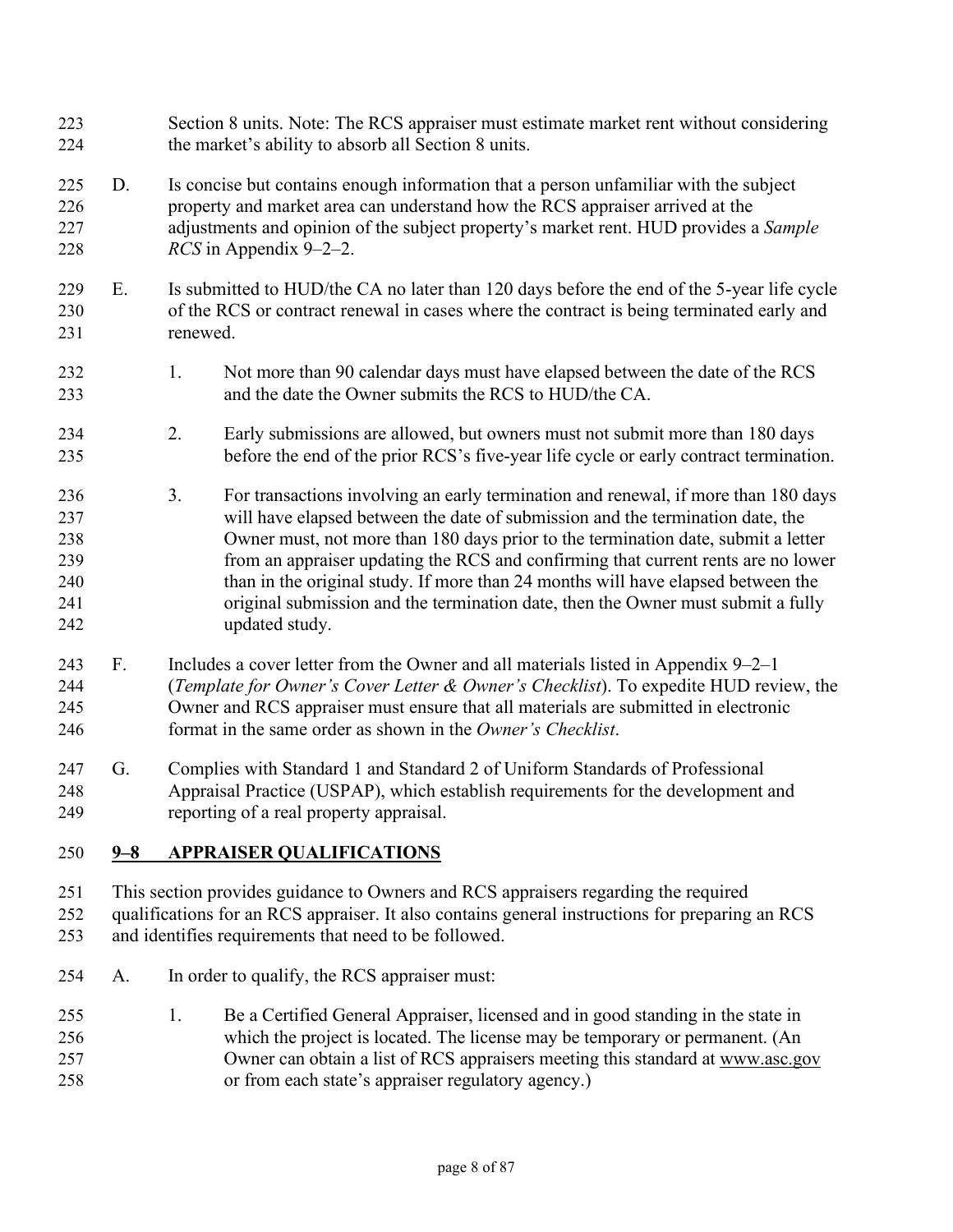| 259<br>260<br>261<br>262                             |           | 2. | Be currently active and regularly engaged in performing Rent Comparability<br>Studies or appraisals of multifamily housing and demonstrate continuing education<br>relating to multifamily housing, market studies, or advanced market analysis<br>and/or separating non-real property features within a property.                                                                                                                                                                                                                                                                                         |  |  |  |
|------------------------------------------------------|-----------|----|------------------------------------------------------------------------------------------------------------------------------------------------------------------------------------------------------------------------------------------------------------------------------------------------------------------------------------------------------------------------------------------------------------------------------------------------------------------------------------------------------------------------------------------------------------------------------------------------------------|--|--|--|
| 263<br>264<br>265                                    |           | 3. | Meet all the requirements of the current competency provision in USPAP and have<br>read this Chapter and Appendices. (Additional or updated information on USPAP<br>can be obtained at www.appraisalfoundation.org.)                                                                                                                                                                                                                                                                                                                                                                                       |  |  |  |
| 266<br>267                                           |           | 4. | Have no prospective or present financial interest in the subject Section 8 project,<br>its ownership or management agent entity, or the principals of those entities.                                                                                                                                                                                                                                                                                                                                                                                                                                      |  |  |  |
| 268<br>269<br>270                                    |           | 5. | Not be an employee of the Owner, the management agent, or the principals of<br>those entities or have a business or close personal/family relationship with those<br>parties that would commonly be perceived to create bias or a conflict of interest.                                                                                                                                                                                                                                                                                                                                                    |  |  |  |
| 271<br>272<br>273                                    |           | 6. | Not be debarred or suspended from doing business with the Federal Government<br>and not be under a Limited Denial of Participation (LDP) imposed by the Regional<br>Center or Satellite Office having jurisdiction over the subject Section 8 project.                                                                                                                                                                                                                                                                                                                                                     |  |  |  |
| 274                                                  |           | 7. | Be in compliance with all applicable civil rights laws and statutes.                                                                                                                                                                                                                                                                                                                                                                                                                                                                                                                                       |  |  |  |
| 275                                                  | <b>B.</b> |    | In preparing the RCS, the RCS appraiser must:                                                                                                                                                                                                                                                                                                                                                                                                                                                                                                                                                              |  |  |  |
| 276<br>277                                           |           | 1. | Sign and take full responsibility for the report. Appraisal assistants may contribute<br>to any of the tasks if:                                                                                                                                                                                                                                                                                                                                                                                                                                                                                           |  |  |  |
| 278                                                  |           |    | They are employed by the same firm as the RCS appraiser; and<br>a.                                                                                                                                                                                                                                                                                                                                                                                                                                                                                                                                         |  |  |  |
| 279<br>280<br>281                                    |           |    | The report identifies the tasks(s) the assistant RCS appraiser performed.<br>$\mathbf b$ .<br>There is no specific restriction on the tasks an assistant may perform with<br>respect to the subject property or comparables.                                                                                                                                                                                                                                                                                                                                                                               |  |  |  |
| 282                                                  |           | 2. | Ensure compliance with this Chapter and its appendices, and with USPAP.                                                                                                                                                                                                                                                                                                                                                                                                                                                                                                                                    |  |  |  |
| 283<br>284<br>285                                    |           |    | If this Chapter's requirements go beyond USPAP, the RCS appraiser must<br>a.<br>consider the Chapter's requirements to be supplemental standards and must<br>comply with them.                                                                                                                                                                                                                                                                                                                                                                                                                             |  |  |  |
| 286<br>287<br>288<br>289<br>290<br>291<br>292<br>293 |           |    | $\mathbf b$ .<br>The RCS appraiser must comply with the Fair Housing Act and must not<br>use or rely on unsupported conclusions related to the comparable or<br>subject properties or their surrounding areas or upon any factors<br>prohibited by the Fair Housing Act. RCS appraisers' opinions,<br>conclusions, and reports must be impartial and objective and must not<br>illegally discriminate or contribute to illegal discrimination through<br>subjective or stereotypical assumptions. The Fair Housing Act explicitly<br>prohibits a person engaging in the business of furnishing real estate |  |  |  |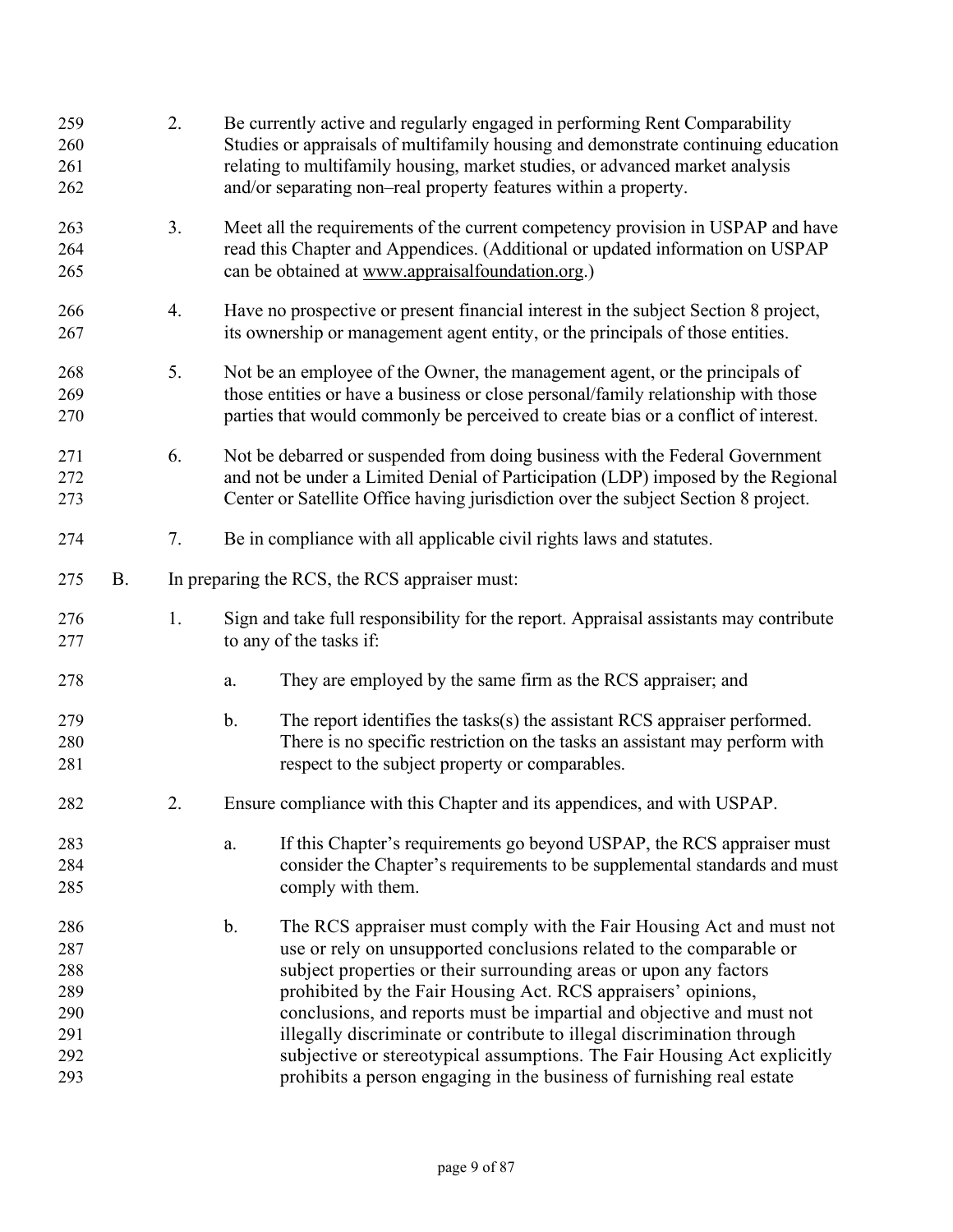- appraisals to take race, color, religion, national origin, sex, disability, or familial status into consideration.
- 3. Collect, update, or verify all data within 90 calendar days before the date of the RCS appraiser's letter transmitting the RCS to the Owner (or to HUD, when HUD purchases the study pursuant to [Section 9–14\)](#page-26-0). If more than 90 days will have passed between the date of data collection and transmittal of the RCS, the appraiser may verify or update that data to meet this requirement.
- 4. Provide a descriptive analysis following the guidance provided in Sections 9–9 through 9–14 and the detailed instructions under Appendix 9–1. The RCS appraiser must download the electronic versions of Word or Excel files for any tables/grids in the RCS, as provided under Appendix 9–1.
- **9–9 ANALYZING THE SUBJECT PROJECT**

This section provides guidance to RCS appraisers for inspecting and analyzing the subject Section 8 project and its surrounding neighborhood.

- A. Unit Breakdown. The RCS appraiser must identify the unit breakdown at the subject project as primary versus secondary*,* as defined in paragraph 9–9.A.2, below. The RCS appraiser must estimate a market rent for each Section 8 unit type, but a *Rent Comparability Grid* is required only for each primary unit type. For secondary unit types, the RCS appraiser need not complete an entire *Rent Comparability Grid*. Instead, the RCS appraiser may start with the market rent for a primary unit type and adjust for the minor difference(s). The RCS appraiser must review paragraph 9–13.C regarding estimating market rents for primary and secondary unit types. To identify primary and secondary unit types, the RCS appraiser must:
- 1. Identify all unit types that will be included in the renewal contract and any other units the owner elected, per [Section 9–7,](#page-9-0) to include in the study. The RCS appraiser must recognize a unit type for each rent level for which the owner is seeking renewal.
- 2. Label each unit type as a primary or secondary type using the guidance below. It is possible to have multiple primary unit types.
- a. The RCS appraiser must consider the number of bedrooms and baths, the unit size, the structure (e.g., townhouse, elevator, walk-up), and any other factors the market would consider to be significant differences. units will be categorized as "primary" or "secondary" based on having similar unit size, the same number of bedrooms and bathrooms (including additional toilet or shower/bath fixtures), and the same unit configuration (e.g., stacked versus townhome, or walk-up versus elevator-served).
- Example: Project has 100 3-bedroom, 2-bath, 1,000–square foot units and 30 3-bedroom, 1.5-bath, 900–square foot units. The owner charges different rents for these two unit types. The RCS appraiser will label the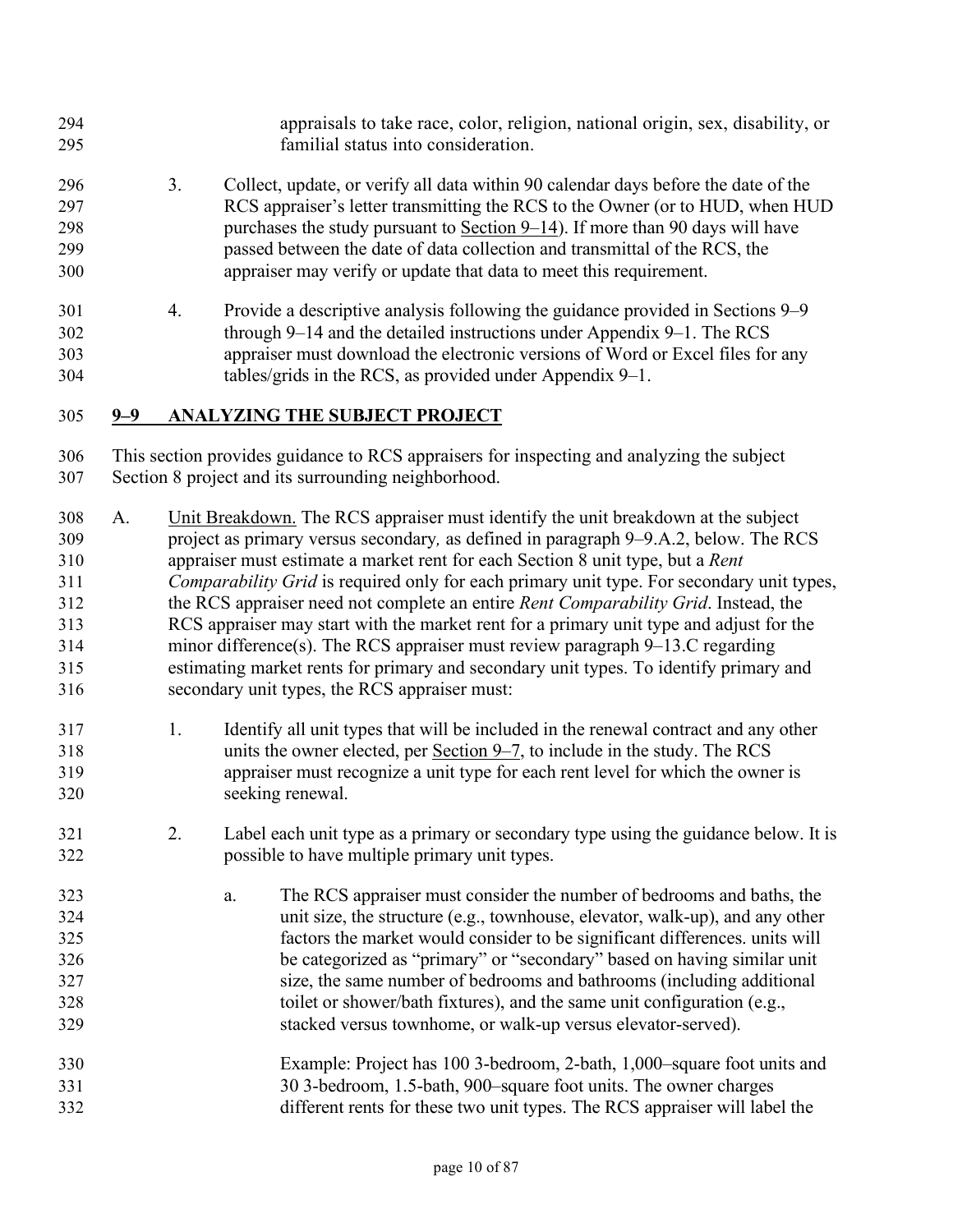| 333<br>334                                                  |                 |    | most common unit type (the 2 bath, 1,000–square foot unit) as primary and<br>the other as secondary.                                                                                                                                                                                                                                                                                                                                                                                                                                                                                                                                                                                        |
|-------------------------------------------------------------|-----------------|----|---------------------------------------------------------------------------------------------------------------------------------------------------------------------------------------------------------------------------------------------------------------------------------------------------------------------------------------------------------------------------------------------------------------------------------------------------------------------------------------------------------------------------------------------------------------------------------------------------------------------------------------------------------------------------------------------|
| 335<br>336<br>337<br>338<br>339<br>340<br>341<br>342<br>343 |                 |    | $\mathbf b$ .<br>If the units being renewed are located on scattered sites, the RCS appraiser<br>must determine if separate unit types will be designated for the different<br>sites. The RCS appraiser must visit each site and assess the extent of any<br>differences in neighborhood, condition, street appeal, services, or market<br>area. If units are located in different market areas or other differences<br>suggest that separate comparables are appropriate, the RCS appraiser must<br>create separate unit types for each site if the sites vary significantly and<br>must use professional judgment in categorizing the unit types at each site<br>as primary or secondary. |
| 344<br>345<br>346                                           | <b>B.</b>       |    | Project Condition and Appeal. The RCS appraiser must conduct a visual inspection of the<br>subject project to observe physical characteristics and assess the project's condition.<br>More specifically, the RCS appraiser must:                                                                                                                                                                                                                                                                                                                                                                                                                                                            |
| 347<br>348<br>349<br>350                                    |                 | 1. | Inspect at least one unit of each primary unit type, the project grounds, and the<br>interior and exterior common areas (e.g., lobby, laundry rooms, community or<br>dining rooms, recreation rooms, parking areas, outdoor play areas). If the units<br>being renewed are located on scattered sites, the RCS appraiser must visit each site.                                                                                                                                                                                                                                                                                                                                              |
| 351<br>352<br>353                                           |                 | 2. | Determine or verify the size of each unit type. Estimate the rentable interior square<br>footage of the unit, excluding the square footage of balconies, mechanical areas, or<br>other non-living spaces.                                                                                                                                                                                                                                                                                                                                                                                                                                                                                   |
| 354<br>355                                                  |                 | 3. | Take color photos of the items listed below and additional close-up photos as<br>needed to show the project's condition.                                                                                                                                                                                                                                                                                                                                                                                                                                                                                                                                                                    |
| 356<br>357                                                  |                 |    | Subject's exterior, showing location on the site, exterior design, site layout,<br>a.<br>and site amenities;                                                                                                                                                                                                                                                                                                                                                                                                                                                                                                                                                                                |
| 358                                                         |                 |    | $\mathbf b$ .<br>Interior of typical units; and                                                                                                                                                                                                                                                                                                                                                                                                                                                                                                                                                                                                                                             |
| 359                                                         |                 |    | Interior common areas.<br>c.                                                                                                                                                                                                                                                                                                                                                                                                                                                                                                                                                                                                                                                                |
| 360<br>361<br>362                                           |                 | 4. | Determine and document the project's design, age, and type of structure (e.g.,<br>walk-up, townhomes, low-rise, etc.). Assess the project's physical condition and<br>overall appeal. Determine the extent of any major renovations.                                                                                                                                                                                                                                                                                                                                                                                                                                                        |
| 363<br>364<br>365                                           | $\mathcal{C}$ . |    | Project Amenities and Services. The RCS appraiser must identify all amenities and non-<br>shelter services offered at the subject project and whether they are reliably available to<br>tenants or incidental. The RCS appraiser must:                                                                                                                                                                                                                                                                                                                                                                                                                                                      |
| 366<br>367<br>368                                           |                 | 1. | Identify all unit and site amenities and the type of utilities. The RCS appraiser<br>must consider all characteristics listed on the Rent Comparability Grid and any<br>other characteristics that would affect the rent a tenant would be willing to pay.                                                                                                                                                                                                                                                                                                                                                                                                                                  |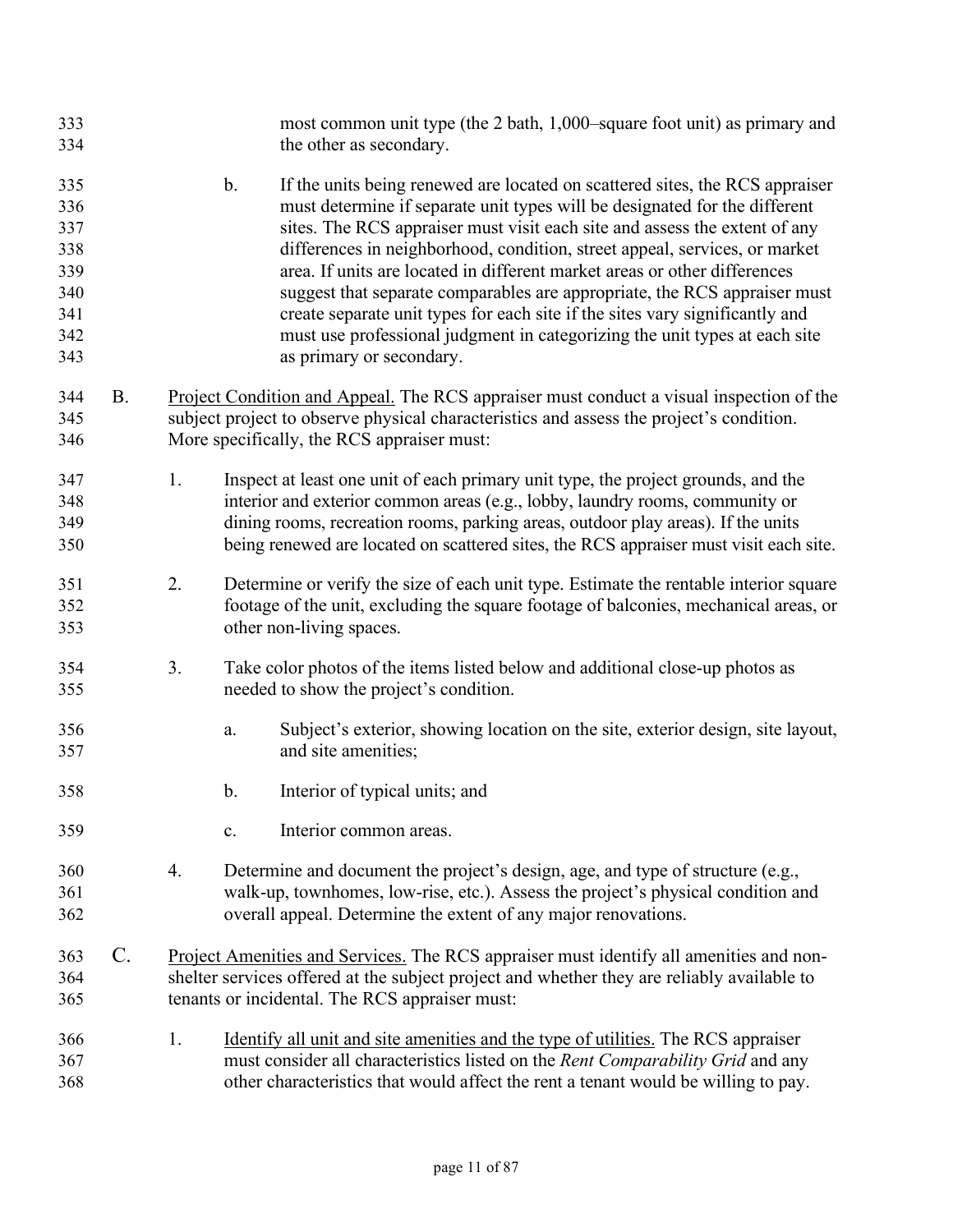- 2. Assign a value to the services and amenities available at the property. If a service is available to renters at other properties in the market area, then that service has demonstrated that it may carry market value at the subject property and should be considered in the valuation. The value of a service or amenity may be affected by the availability in the community of similar services or amenities. For example, if a project offers a small collection of books as a library, but it is located in close proximity to a municipal library that contains a much larger selection, then the value of that amenity may be diminished.
- If a service is not available at comparable properties or otherwise observed in the local market, HUD may nonetheless allow an adjustment to RCS rents to reflect the market value of such a service to tenants of the subject property. HUD may limit such adjustments to those services that are appropriate to support vulnerable populations in an independent setting and those services which are not already receiving funding support from HUD or another source.
- 3. One factor in the appropriate valuation of a service whether that service is regularly and reliably available to tenants. For example, an appraiser may determine a service to be reliably available to tenants if there is a demonstrated record of consistently providing the service to tenants at no cost or if there is an agreement between the owner and a service provider. Conversely, a service is considered incidental and not reliably available to tenants if there is no history or providing such service, no designated provider, no service plan, and no agreement between the owner and the provider. The appraiser should make the determination of whether a service is reliably available after evaluating evidence supplied by the owner and agent.
- a. Reliable services. A service is considered to be more reliable if an Owner has an agreement with a credible service provider that specifies the services offered, the hours or frequency of services, and provides continuity throughout the five-year term of the RCS. An Owner with a credible services plan and a provider with a successful record of providing the service and who commits to take all reasonable steps to maintain services reflected in the RCS will be considered to have more reliable services. Owners are expected to inform HUD immediately of any expected interruption of such services.
- b. Incidental services. A service is incidental if tenants are required to pay to use the service (fee-for-service) if the service is provided on a sporadic basis, or if the service is provided at will by the Owner or a third party, including a third party that has no service agreement with the property. Incidental services are those that may be terminated or altered at any time with no recourse, thus reducing their market value to potential tenants. Incidental services may still warrant a valuation or adjustment of a comparable if there is market evidence that the availability of that service has value to tenants in that market. Only the value of the convenience or availability of an incidental service may be included in an RCS analysis.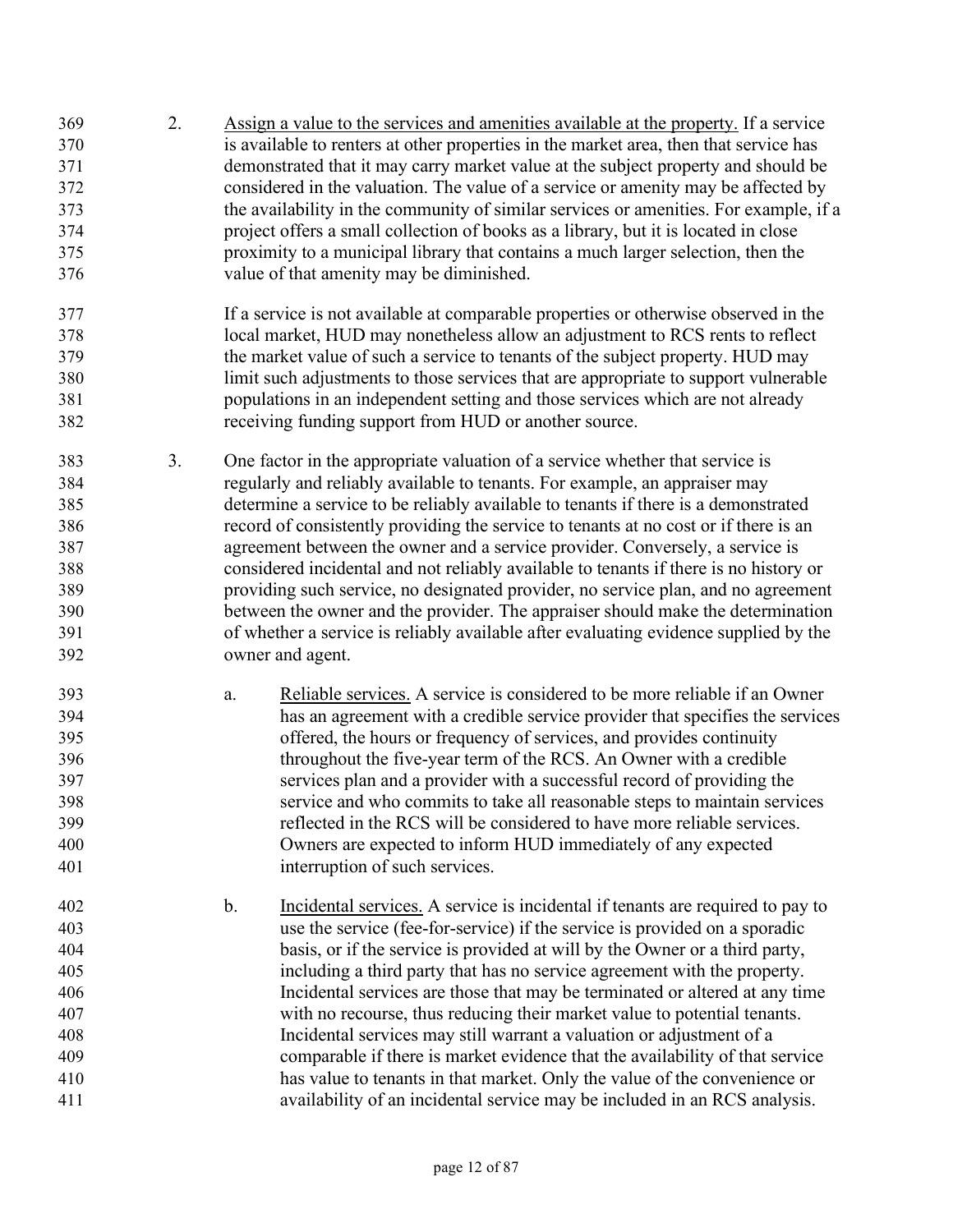| 412<br>413<br>414<br>415<br>416<br>417                      |    |    | Specialized services. The RCS appraiser may consider the value of a non-<br>c.<br>shelter service provided to the tenants at the specific project within the<br>context of the specific occupancy of that project; in that case — perhaps<br>involving a service that is so specialized that it is not found elsewhere in<br>the subject market — the RCS appraiser may cite market evidence from<br>other multifamily markets. (Appendix $9-1-2$ , page 11, lines 29-31.)                                                                                                                                                                                                                                    |
|-------------------------------------------------------------|----|----|---------------------------------------------------------------------------------------------------------------------------------------------------------------------------------------------------------------------------------------------------------------------------------------------------------------------------------------------------------------------------------------------------------------------------------------------------------------------------------------------------------------------------------------------------------------------------------------------------------------------------------------------------------------------------------------------------------------|
| 418<br>419<br>420<br>421<br>422<br>423<br>424               |    | 4. | Consider the tenant profile at the subject project. When preparing an RCS for a<br>project designed for the elderly/disabled, the RCS appraiser's valuation of the<br>available amenities and non-shelter services must consider the project's<br>occupancy. For example, irrespective of the proximity to the project of a municipal<br>library, the value of having a small collection of books at the project may be<br>greater if the project's occupants are unable to access the library due to their status<br>as elderly or disabled families.                                                                                                                                                        |
| 425<br>426<br>427<br>428<br>429                             | D. |    | Scope of Planned Repairs. If the owner anticipates an increase in rents based on repairs to<br>be commenced within 12 months of HAP contract renewal (such as in the case of a<br>Chapter 15 HAP renewal), then the RCS appraiser must review the complete list of<br>planned repairs, evaluating each item on the list for its effect on marketability and appeal<br>to prospective tenants.                                                                                                                                                                                                                                                                                                                 |
| 430<br>431<br>432<br>433<br>434<br>435<br>436<br>437<br>438 |    | 1. | Typically, the replacement of components that are worn or at the end of their<br>useful lives will not affect marketability. On the other hand, the installation of<br>equipment or systems that represent upgrades may increase the appeal of the<br>property. Examples of upgrades include installing air conditioning or adding<br>dishwashers. Examples of upgrades that do not directly affect living units but may<br>improve marketability include improvements to on-site parking facilities (e.g.,<br>providing covered parking at a property formerly offering only open parking or<br>adding additional parking spaces) or adding a non-shelter service such as an on-<br>site childcare facility. |
| 439<br>440<br>441                                           |    | 2. | The RCS appraiser must take care to distinguish between outlays that increase<br>marketability and those that do not. For example, an owner's plan to install a berm<br>on the site to improve drainage would be unlikely to affect marketability.                                                                                                                                                                                                                                                                                                                                                                                                                                                            |
| 442<br>443<br>444<br>445<br>446<br>447<br>448<br>449        |    | 3. | If in the RCS appraiser's judgment, any of the items within the owner's scope of<br>planned repairs will affect marketability, then the RCS appraiser must prepare two<br>versions of the <i>Rent Comparability Grid</i> . One version will show pre-repair ("as-<br>is") estimated market rents and the other will show post-repair ("as-repaired")<br>estimated market rents. It is possible that "dual" Rent Comparability Grids will not<br>be required for every type of living unit. For example, if kitchen renovations will<br>be completed only for the 2-bedroom units, then "dual" Rent Comparability Grids<br>will be required only for the 2-bedroom plan.                                       |
| 450<br>451<br>452                                           |    | 4. | If the RCS appraiser determines that none of the items on the owner's list of<br>planned repairs to the subject property will affect market rent, then the RCS must<br>contain an affirmative statement to that affect.                                                                                                                                                                                                                                                                                                                                                                                                                                                                                       |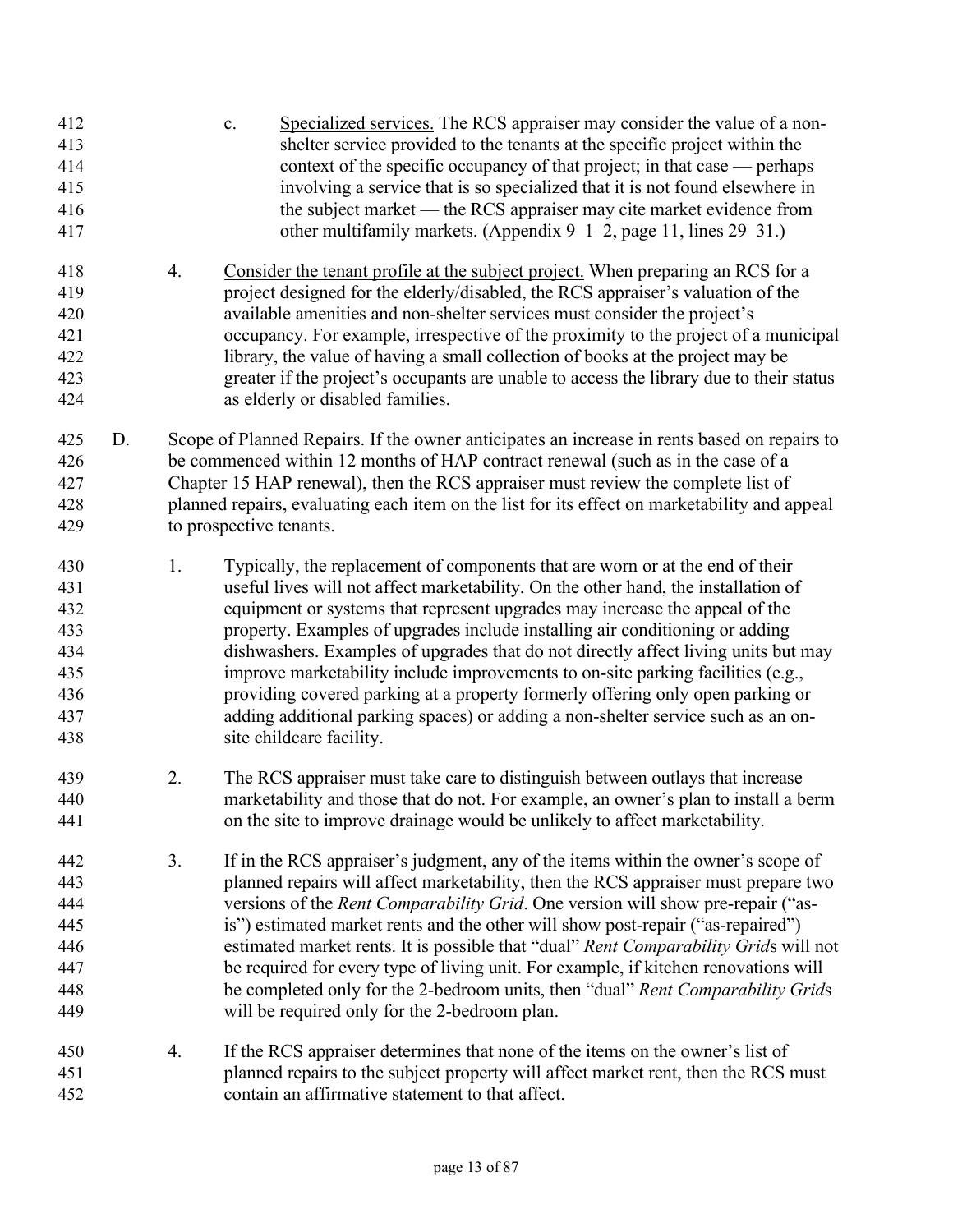| 453<br>454                      | E.       |                  | Neighborhood Characteristics. The RCS appraiser must assess and describe the project's<br>location and surrounding neighborhood and must:                                                                                                                                                                                                                  |
|---------------------------------|----------|------------------|------------------------------------------------------------------------------------------------------------------------------------------------------------------------------------------------------------------------------------------------------------------------------------------------------------------------------------------------------------|
| 455<br>456<br>457<br>458<br>459 |          | 1.               | Evaluate and note factors that would affect market rent levels, such as access to<br>schools, employment and medical centers, transportation, shopping, recreation,<br>and community services. The RCS appraiser must identify nuisances (e.g., street<br>noise), crime rates, and other factors that affect the perceived quality of the<br>neighborhood. |
| 460<br>461<br>462<br>463        |          | 2.               | Identify the project's market area. This is the geographic area from which the<br>subject project will likely draw most of its applicants, taking into account street or<br>other boundaries and considering mobility patterns and natural or man-made<br>barriers (rivers, freeways, rails, etc.).                                                        |
| 464<br>465<br>466               |          |                  | Note: Government boundaries like state or county lines often do not establish<br>market area boundaries, as projects often draw from more than one town, county,<br>or state.                                                                                                                                                                              |
| 467<br>468<br>469<br>470        |          | 3.               | Consider the unique aspects of scattered-site projects. If the units under the HAP<br>contract being renewed are located on scattered sites, the RCS appraiser must<br>assess whether the sites vary significantly with respect to condition, street appeal,<br>services, neighborhoods, or other factors.                                                 |
| 471                             | $9 - 10$ |                  | <b>SELECTING COMPARABLE UNITS</b>                                                                                                                                                                                                                                                                                                                          |
| 472<br>473<br>474               |          | subject project: | This section provides guidance on the items an RCS appraiser must take into account to ensure<br>that units and properties selected as comparables accurately represent the rental market for the                                                                                                                                                          |
| 475<br>476<br>477<br>478        | A.       |                  | Six Point Criteria. For each primary unit type identified pursuant to paragraph 9–9.A.2<br>above, the RCS appraiser must exert a good-faith effort to identify comparable units from<br>5 properties that meet all 6 of the criteria listed below and compete with the subject for<br>tenants. Specifically, the comparable properties must:               |
| 479                             |          | 1.               | Be in the same market area as the subject project, considering rent levels, housing                                                                                                                                                                                                                                                                        |

2. Be occupied by tenants without tenant-based assistance, residing in unassisted units as defined in paragraph 9–6.A.

prices, demographics, job opportunities, and other relevant economic indicators.

- 3. Have locations and neighborhood conditions (including crime rates and accessibility to services, employment, transportation, etc.) that are similar to those of the subject project.
- 4. Be similar to the subject project in terms of project structure and layout, design, street appeal, age, unit size and mix, project amenities, and utilities.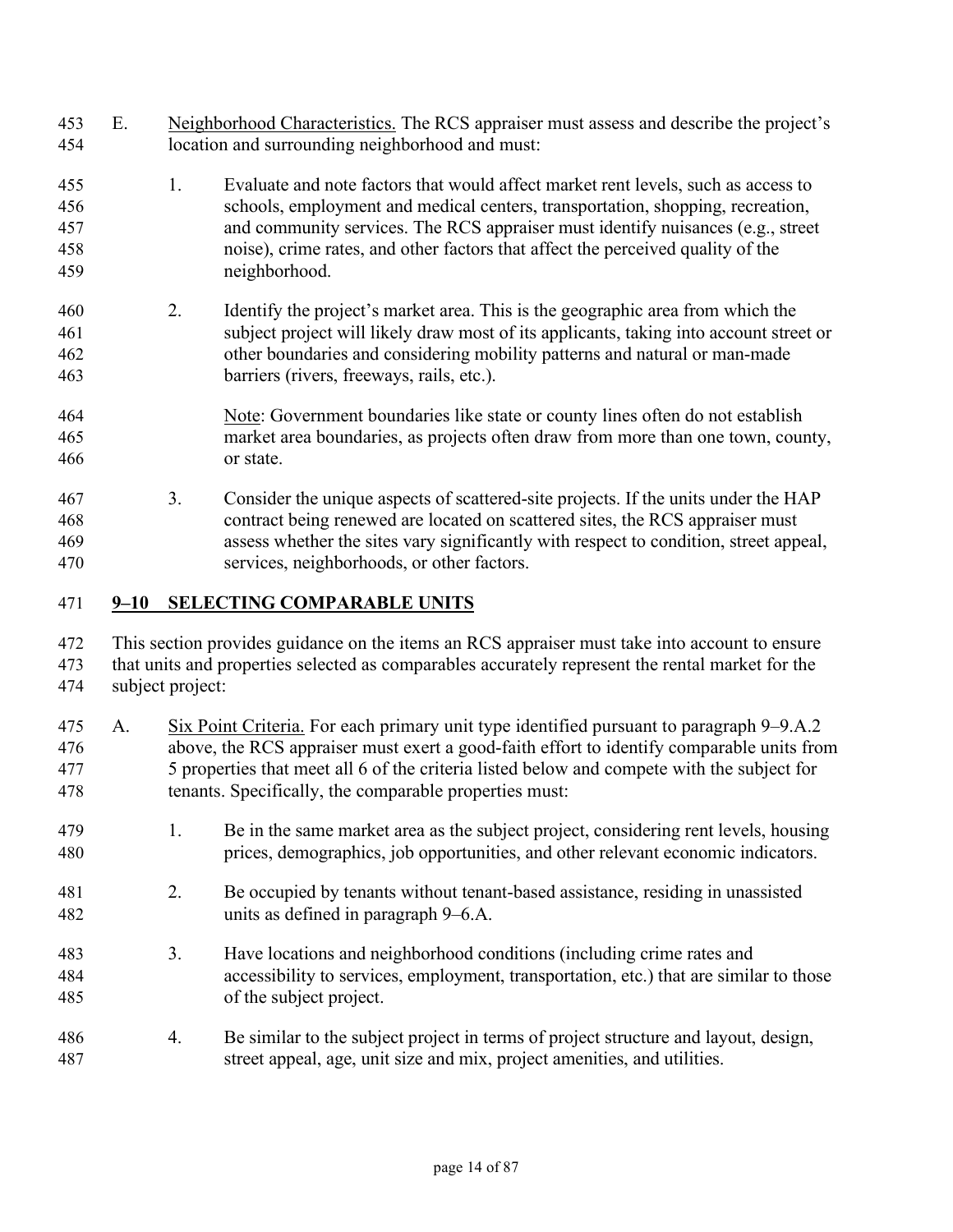| 488<br>489<br>490                                                  |           | 5. | Have amenities and provide non-shelter services similar to those available at the<br>subject project and do not have significant amenities or non-shelter services<br>beyond those available at the property.                                                                                                                                                                                                                                                                                                                                                                                                                                                                                                                                                                                                                    |
|--------------------------------------------------------------------|-----------|----|----------------------------------------------------------------------------------------------------------------------------------------------------------------------------------------------------------------------------------------------------------------------------------------------------------------------------------------------------------------------------------------------------------------------------------------------------------------------------------------------------------------------------------------------------------------------------------------------------------------------------------------------------------------------------------------------------------------------------------------------------------------------------------------------------------------------------------|
| 491<br>492<br>493<br>494<br>495                                    |           | 6. | Not be rent-restricted or rent-controlled by a federal, state, local, or other public<br>program. This category includes Low Income Housing Tax Credit (LIHTC),<br>HOME, HOPE VI, state/local rent controlled and rent stabilization units, and all<br>unassisted units in 236, BMIR, 202/811, and Section 515 Rural Development<br>projects.                                                                                                                                                                                                                                                                                                                                                                                                                                                                                    |
| 496<br>497                                                         |           |    | If the RCS appraiser cannot find 5 properties that meet these 6 criteria, then the RCS<br>appraiser may use the methods discussed in paragraph B, below.                                                                                                                                                                                                                                                                                                                                                                                                                                                                                                                                                                                                                                                                         |
| 498<br>499<br>500<br>501<br>502<br>503<br>504                      | <b>B.</b> |    | Insufficient Comparables Meeting the Criteria. HUD recognizes that finding 5<br>comparables meeting all 6 criteria in paragraph 9-10.A above will be difficult in some<br>markets. When the RCS appraiser makes a good-faith effort to identify 5 comparables<br>that meet all 6 criteria in paragraph 9-10.A but fails to do so, the RCS appraiser may<br>adopt one or more of the following strategies. The RCS appraiser must use professional<br>judgment to decide the pairing and ordering of the alternate strategies listed below,<br>except that using rent-restricted units must be done only as a last resort.                                                                                                                                                                                                        |
| 505<br>506<br>507<br>508<br>509                                    |           | 1. | Units with No Restrictions. If a project contains rent-restricted units or units with<br>tenant subsidies but also has other units with no restrictions or subsidies, then the<br>RCS appraiser may use as a comparable a unit that is both unrestricted and<br>unassisted. Such mixes will often exist in LIHTC, tax-exempt, state-financed,<br>HOPE VI, or Section 221(d)(3)/(d)(4) FHA-insured projects.                                                                                                                                                                                                                                                                                                                                                                                                                      |
| 510<br>511<br>512<br>513<br>514<br>515<br>516<br>517<br>518<br>519 |           | 2. | Identity-of-Interest Properties. The RCS appraiser may select a comparable that<br>has the same ownership/management as the subject project, or is owned or<br>managed by a company/individual having an identity-of-interest (as defined in<br>Chapter 2, paragraph 3 of Handbook 4381.5) with the Owner or Management<br>Agent of the subject project. In such a situation, the RCS appraiser must disclose<br>the nature of the "identity-of-interest" under the section titled "Selection of<br>Comparables" in the RCS report. The RCS appraiser must also take special care to<br>verify the rent at which a unit in the comparable property is leased, preferably<br>through an unrelated party. For example, the RCS appraiser might ask on-site<br>management to provide a copy of a redacted, recently executed lease. |
| 520<br>521<br>522<br>523<br>524<br>525<br>526<br>527               |           | 3. | Comparables from Outside the Market Area. If necessary to identify a comparable<br>in a market area that is similar to the market area in which the subject project is<br>located, the RCS appraiser may select a comparable that is in an alternate market<br>area. If equally good comparables are available in more than one alternate market<br>area, then the RCS appraiser must consider using the alternate market area that is<br>nearest the subject project. For Section 8 projects in rural areas, HUD recognizes<br>that it will often be necessary to go to distant, alternate market areas that are<br>sometimes of a different character.                                                                                                                                                                         |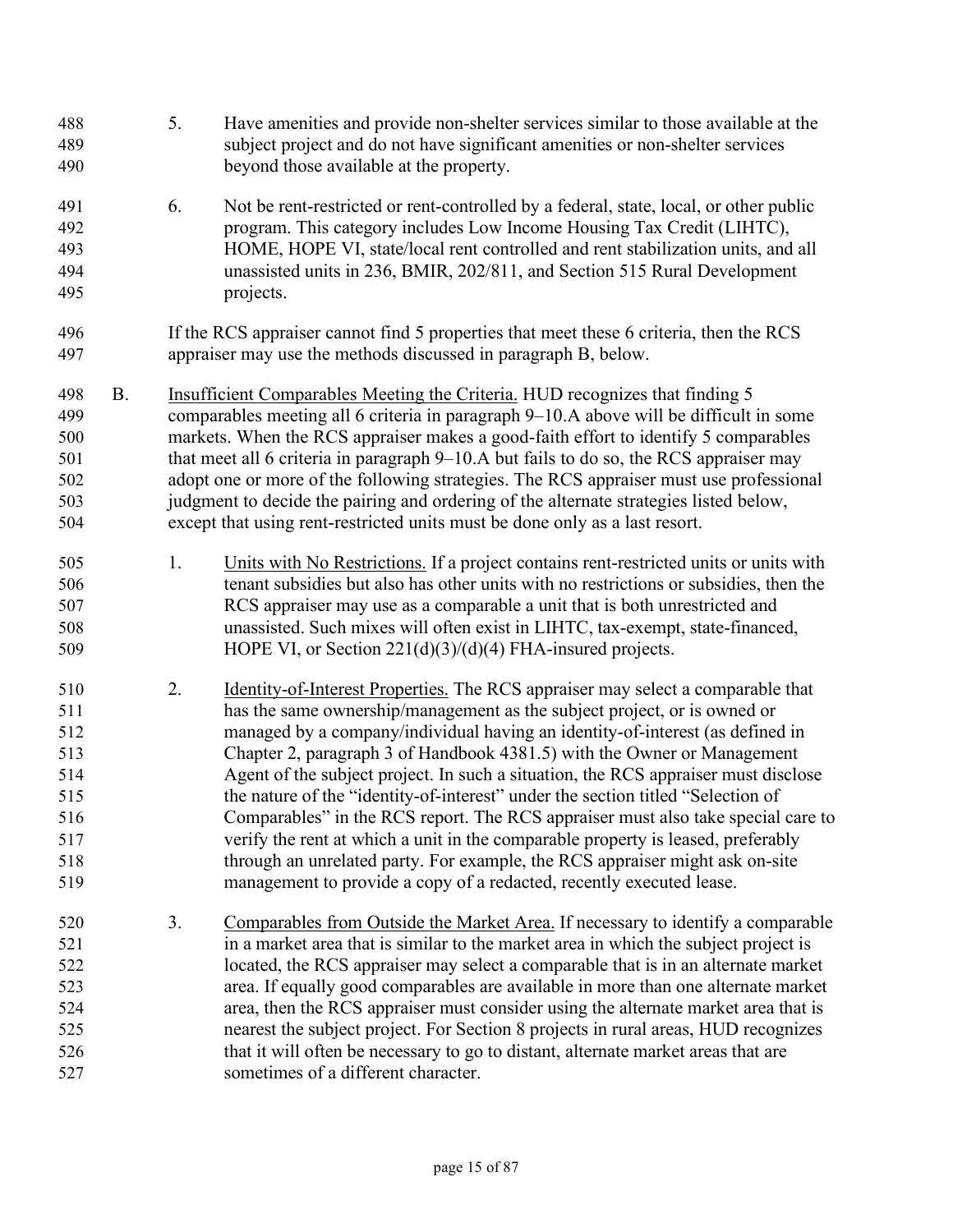| 528<br>529<br>530<br>531<br>532<br>533<br>534               | 4. | Dissimilar Comparables. If similar comparables are unavailable in the subject's<br>neighborhood, the RCS appraiser may use comparables that differ from the<br>subject in terms of vintage, construction type, layout, design, and/or services and<br>amenities, but are in the same market. Alternatively, the RCS appraiser may use<br>similar comparables from outside the subject's market area when comparables in<br>the same category are not available in the subject's neighborhood. The RCS<br>appraiser must provide market support for the comparable selection process.                                                                                           |  |  |
|-------------------------------------------------------------|----|--------------------------------------------------------------------------------------------------------------------------------------------------------------------------------------------------------------------------------------------------------------------------------------------------------------------------------------------------------------------------------------------------------------------------------------------------------------------------------------------------------------------------------------------------------------------------------------------------------------------------------------------------------------------------------|--|--|
| 535<br>536<br>537<br>538<br>539<br>540<br>541               | 5. | Fewer Than Five Comparables. If the above strategies do not produce 5<br>comparables for each unit type, then the RCS appraiser may use fewer than 5<br>comparables, provided no unit type has fewer than 3 comparables. Before<br>proceeding with fewer than 5 comparables, the RCS appraiser may ask the<br>Regional Center if it is aware of any comparables not identified by the RCS<br>appraiser. As described in $9-10$ .C.2, below, the RCS appraiser must discuss why<br>fewer than 5 comparables were used.                                                                                                                                                          |  |  |
| 542<br>543<br>544<br>545<br>546<br>547                      | 6. | Rent-Restricted Units. If the RCS appraiser cannot find comparables other than<br>rent-restricted units that meet conditions 1 through 5 under paragraph 9–10.A,<br>above, then the RCS appraiser may use the rent-restricted units. Adjustments that<br>would need to be made in the Rent Comparability Grid for such comparables are<br>inherently subjective. Rent-restricted units may be used as comparables only when<br>they reasonably represent the market. The following guidelines apply:                                                                                                                                                                           |  |  |
| 548<br>549<br>550<br>551<br>552                             |    | If the RCS appraiser cannot find 5 unrestricted, similar units in the same<br>a.<br>market area as the subject project, the RCS appraiser may supplement the<br>rental analysis with rent-restricted units that are available in a nearby,<br>similar market area and meet the requirements of conditions 2 through 5<br>under paragraph 9-10.A.                                                                                                                                                                                                                                                                                                                               |  |  |
| 553<br>554<br>555<br>556<br>557<br>558                      |    | $\mathbf b$ .<br>The RCS appraiser must clearly disclose the use of rent-restricted<br>comparables and the nature of the rent restriction in the part of the RCS<br>where the appraiser provides a narrative description of the selection of<br>comparables and on the Rent Comparability Grid. (Note: The RCS<br>appraiser must not adjust rents simply to account for the fact that the<br>comparable unit is rent restricted.)                                                                                                                                                                                                                                              |  |  |
| 559<br>560<br>561<br>562<br>563<br>564<br>565<br>566<br>567 |    | While rent-restricted units may in some cases reflect market rent (e.g.,<br>c.<br>when LIHTC units make up a large percent of the multifamily units in a<br>neighborhood or nearly all units are rent-controlled), rent-restricted units<br>can also be below market rent. Therefore, the RCS appraiser may want to<br>discuss the use of rent-restricted units with the owner and HUD appraisal<br>staff before finalizing the selection of comparables. RCS appraisers hired<br>by HUD/CAs to prepare studies pursuant to Section 9-14 must be<br>especially careful to avoid selecting rent-restricted units that would<br>artificially depress the RCS's rent conclusions. |  |  |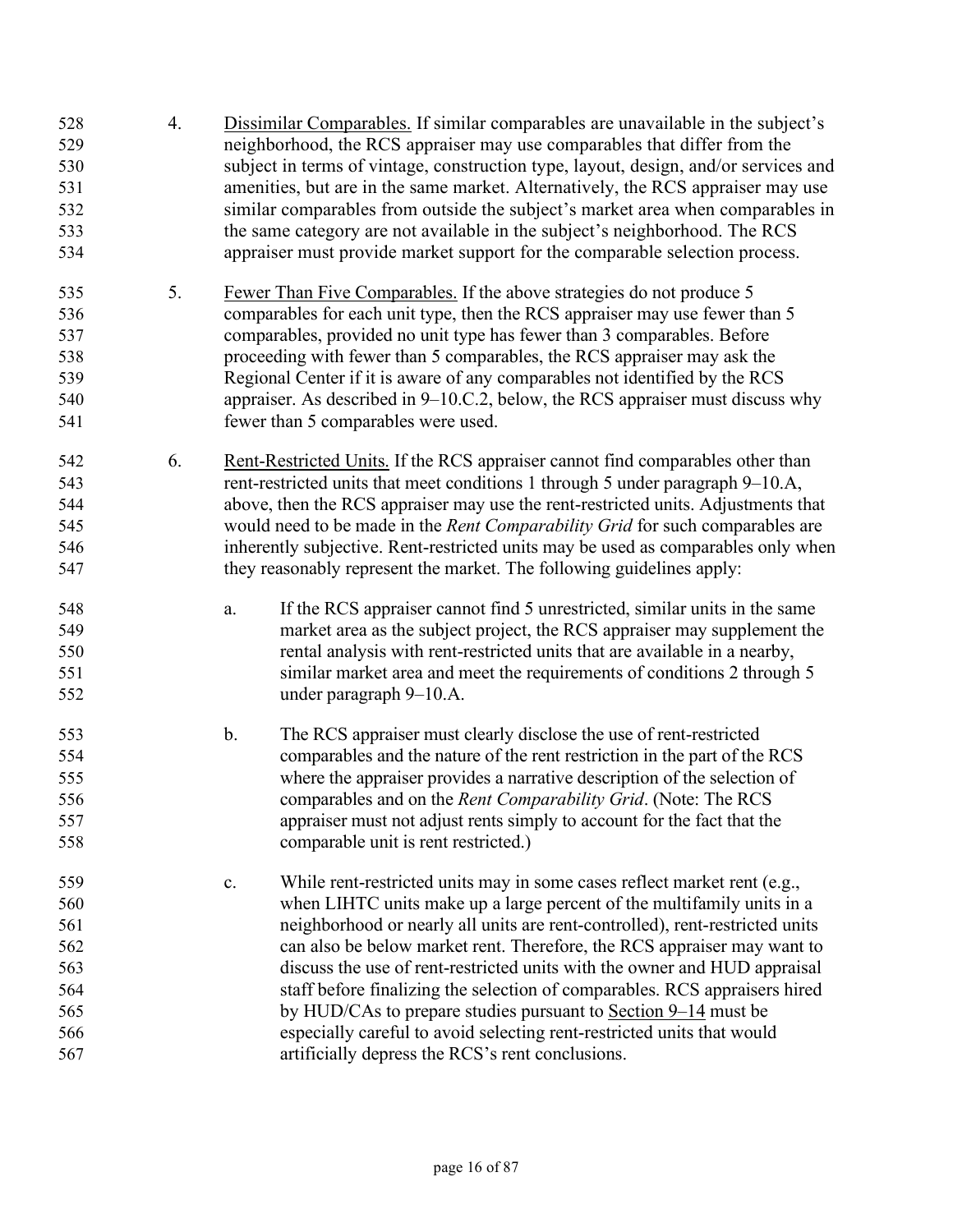| 568<br>569<br>570                                    |    |          | d.<br>An appraiser may select units in market areas with rent control if they were<br>rented recently (within 3 years of the date of the study) and are therefore<br>representative of market rents.                                                                                                                                                                                                                                                                                                                                                                                                                                |
|------------------------------------------------------|----|----------|-------------------------------------------------------------------------------------------------------------------------------------------------------------------------------------------------------------------------------------------------------------------------------------------------------------------------------------------------------------------------------------------------------------------------------------------------------------------------------------------------------------------------------------------------------------------------------------------------------------------------------------|
| 571<br>572<br>573<br>574<br>575<br>576<br>577<br>578 |    | 7.       | Special Project Types. Appendix 9–6 provides guidance on using comparables<br>drawn from project categories that would not typically be suitable for use as<br>comparables for multifamily rental housing. Project types discussed include<br>cooperative housing, certain elderly/disabled project types, student housing, and<br>congregate-care projects. Newly renovated/recently constructed housing is also<br>cited in Appendix 9–6, because properties from that category are suitable<br>comparables for the subject project only after the impact of any proposed<br>rehabilitation to the subject project is considered. |
| 579<br>580<br>581                                    | C. | project. | Comparables Search Procedure. The RCS appraiser must include a narrative in the RCS<br>to describe the process used to identify the set of comparable properties for the subject                                                                                                                                                                                                                                                                                                                                                                                                                                                    |
| 582<br>583<br>584                                    |    | 1.       | Document the Search Process. The RCS appraiser must note the means used for<br>comparables selection, whether driving the market area, interviewing the AEs and<br>Owner, consulting subscription databases, or a combination of these approaches.                                                                                                                                                                                                                                                                                                                                                                                  |
| 585<br>586<br>587<br>588<br>589<br>590               |    | 2.       | Selected Comparables. For each selected comparable, considered separately, the<br>RCS appraiser must describe the specific characteristics that the respective<br>comparable shares with the subject project (e.g., same market area, similar design<br>and layout) that justify the inclusion of the project in the RCS. The narrative must<br>provide an overall assessment of the availability of comparables, describe the<br>quality of the comparables selected, and state why they were selected.                                                                                                                            |
| 591<br>592<br>593<br>594<br>595<br>596<br>597        |    | 3.       | Excluded Comparables. For potential comparables that were excluded, the RCS<br>appraiser must document the reasons for such exclusion. If the unassisted units in<br>the subject project have the same number of bedrooms and were not used as<br>comparables, the RCS appraiser must explain why. If there are unassisted<br>properties near the subject project that share the subject project's basic<br>characteristics (e.g., number of bedrooms) but were not used as comparables, the<br>RCS appraiser must explain why.                                                                                                     |
| 598<br>599<br>600<br>601<br>602<br>603<br>604        |    |          | Example: The nearest 1-bedroom units to the subject are clustered just 1 mile<br>away, along Oceanview Boulevard. However, these are mostly large, luxury units,<br>with many amenities and ocean views. Rather than make numerous large<br>adjustments to most of the property comparison features at those buildings, the<br>RCS appraiser instead selected comparables more similar to the subject and<br>located further away, but still within the geographic radius shopped by renters<br>considering living in the subject neighborhood.                                                                                     |
| 605<br>606<br>607                                    |    | 4.       | Insufficient Comparables. If fewer than 5 comparables were provided for any<br>primary unit type, the RCS appraiser must explain why. If the RCS appraiser<br>chooses to use comparables that are significantly different from the subject, the                                                                                                                                                                                                                                                                                                                                                                                     |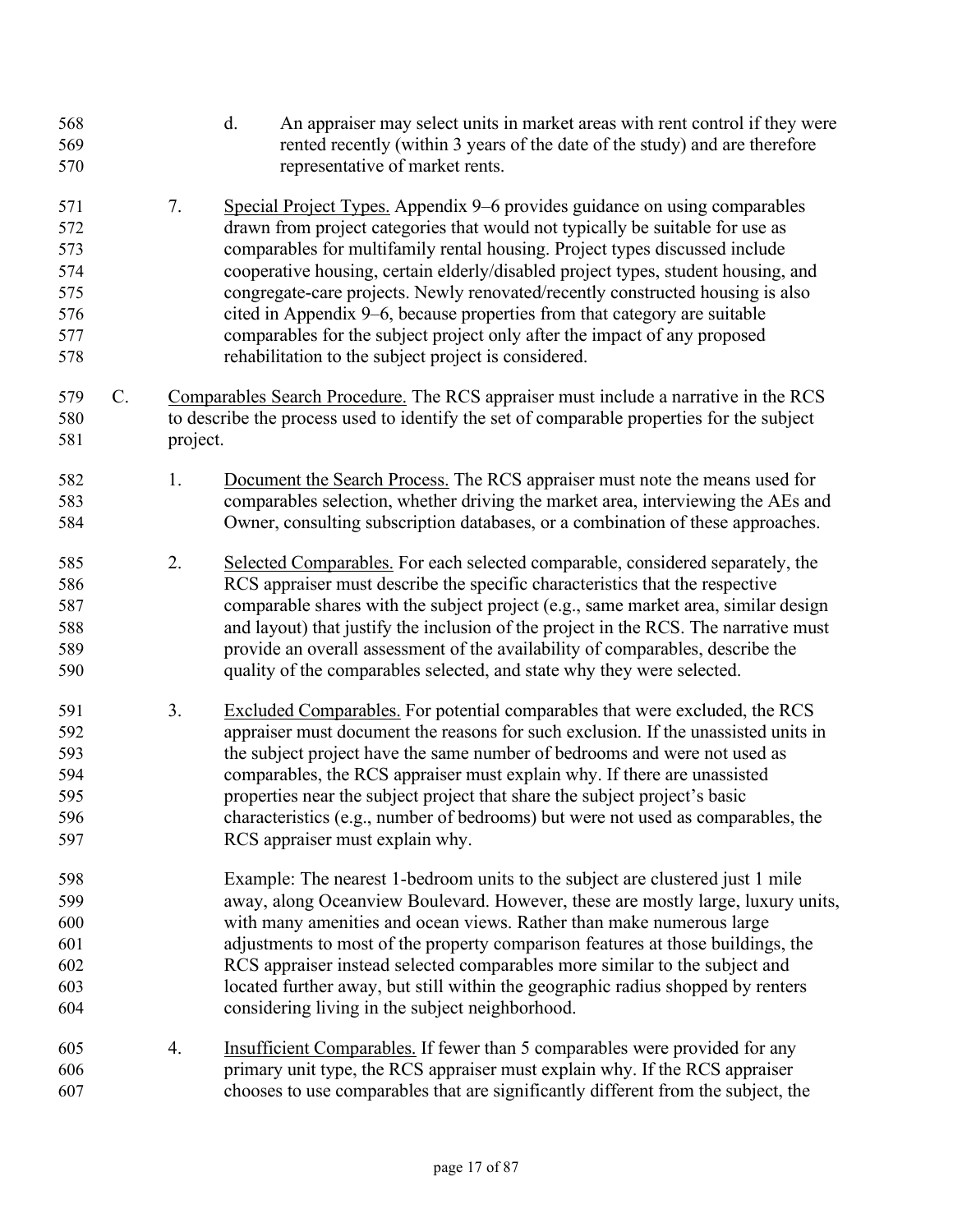- RCS appraiser must describe the research that was performed to determine that more similar comparables were not available. When comparables are outside the subject's market area, the RCS appraiser must discuss in the RCS what research was done that indicated that better comparables were not available in the subject's market area. In such instances, the RCS appraiser must also compare economic indicators in the alternate market area with those in the subject's market area. When using rent-restricted units, the RCS appraiser must discuss in the RCS what research was done that indicated that no other similar, non–rent restricted units were available for use as comparables. The RCS appraiser must also explain the type of restriction (e.g., LIHTC, local rent control, etc.) when using rent-restricted units as comparables.
- 5. Variety of Comparables. In identifying the 3 to 5 comparables, the RCS appraiser must try to select some comparables that are superior and some that are inferior to the subject project so that the subject is within the range of indicators.

#### **9–11 COLLECTING AND DOCUMENTING DATA ON COMPARABLE UNITS**

- This section provides guidance on collecting and reporting data on comparables.
- A. Collecting Data on Comparables. For each relevant unit type at the comparable project, the RCS appraiser must collect data on the elements listed in Parts A through E of the *Rent Comparability Grid* [\(Form HUD–92273–S8\)](https://www.hud.gov/sites/dfiles/OCHCO/documents/HUD-92273-S8.xls) and on any other characteristics that would affect the rent a tenant would pay. The RCS appraiser must also identify any services that are provided to tenants, and whether they are reliably available or incidental (using the criteria in paragraph 9–2.C). If the comparable is located outside of the subject's market area, the RCS appraiser must provide the market data requested in Paragraph 2b, below. The RCS appraiser must verify and collect relevant data on comparables using the guidance below.
- 1. Verification of Data. The RCS appraiser must exercise due diligence to independently verify any information on a comparable pulled from existing files, Internet research, newspaper ads or apartment guides. The RCS appraiser may use multiple sources if needed to adequately verify a comparable's data.
- 2. Data on a Comparable's Characteristics. The RCS appraiser must:
- a. View each comparable's grounds and exterior common areas. If access is given, the RCS appraiser should also view interior common areas (e.g., lobby, laundry rooms, community or dining rooms, recreation/ fitness areas, business centers). The RCS appraiser must take color photos of each comparable's exterior, showing location on the site and exterior design and condition.
- b. Collect market-based data to compare economic indicators and rent levels in the two markets if the comparable project is in a different market area than the subject.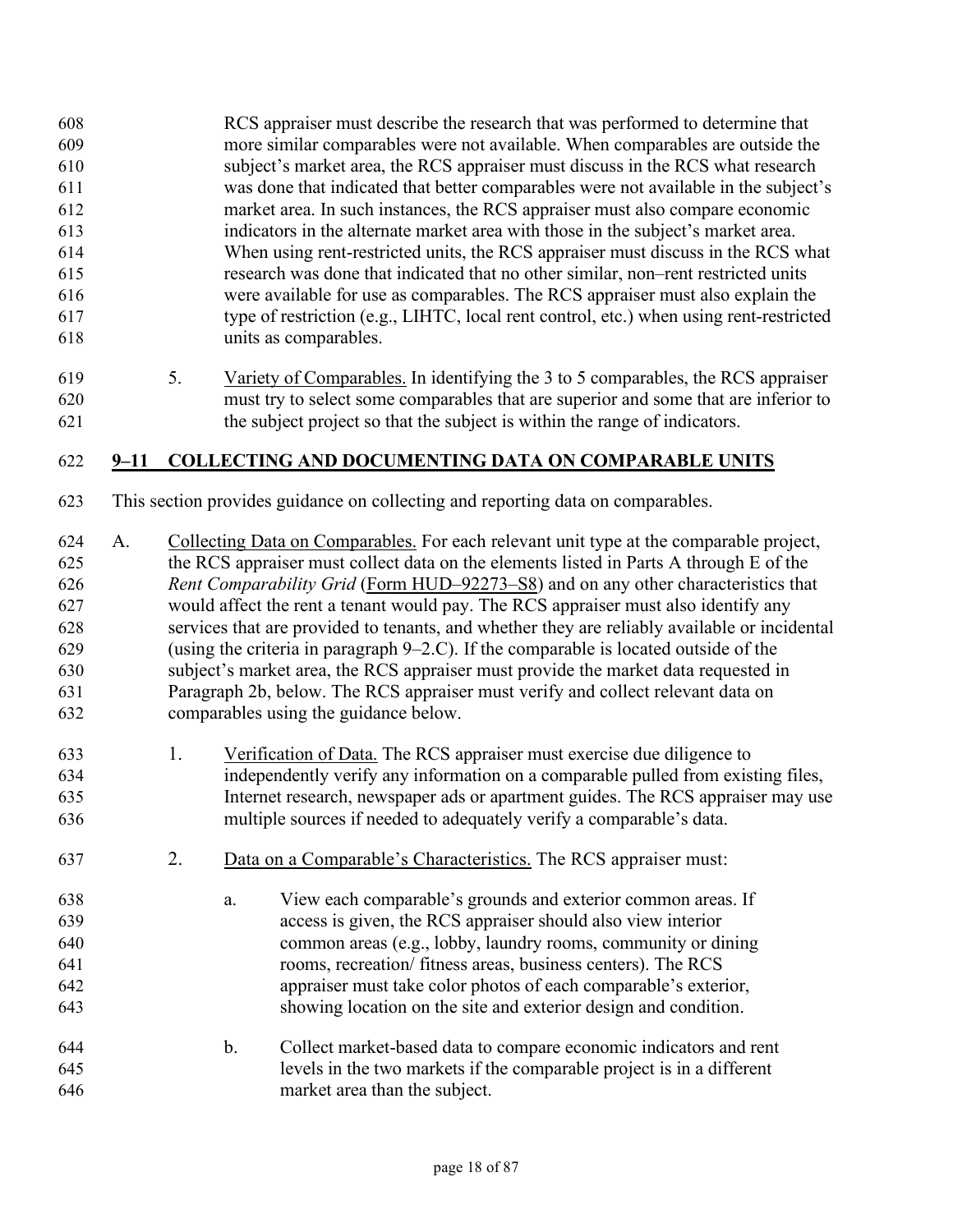| 647<br>648 |    | c. | Obtain the unit's rentable interior square footage, either through<br>inspection or through other sources. The RCS appraiser must exclude |
|------------|----|----|-------------------------------------------------------------------------------------------------------------------------------------------|
| 649        |    |    | balconies, mechanical areas, and other non-living spaces. If the square                                                                   |
| 650        |    |    | footage available represents an exterior measurement, the RCS appraiser                                                                   |
| 651        |    |    | must use professional judgment to convert the square footage to an                                                                        |
| 652        |    |    | interior measurement that can be compared with the interior                                                                               |
| 653        |    |    | measurements Section 9–9 requires on the subject. Square footage                                                                          |
| 654        |    |    | calculations should be verified with the project's management agent,                                                                      |
| 655        |    |    | when possible.                                                                                                                            |
| 656        |    |    | Note: The RCS appraiser is not required to inspect a comparable's unit                                                                    |
| 657        |    |    | interiors but should do so if a unit is available and access is given.                                                                    |
| 658        |    | d. | Talk with management of the comparable property to determine overall                                                                      |
| 659        |    |    | occupancy rates for that project, typical and current occupancy levels                                                                    |
| 660        |    |    | specific to the unit types used as a comparable, and whether any unit type                                                                |
| 661        |    |    | is particularly difficult to rent. If the comparable's occupancy rate for a unit                                                          |
| 662        |    |    | type included in the RCS is not typical of the comparable's market, the                                                                   |
| 663        |    |    | RCS appraiser must determine and document why. The RCS appraiser                                                                          |
| 664        |    |    | must consider if the rent is too high or if there are other factors causing the                                                           |
| 665        |    |    | vacancy. Also, the RCS appraiser must confirm and quantify the                                                                            |
| 666        |    |    | existence/absence of any rent or use restrictions and tenant subsidies.                                                                   |
| 667        |    |    | Note: If the contact person does not provide the unit size or other required                                                              |
| 668        |    |    | information, the RCS appraiser must try to obtain the data from other                                                                     |
| 669        |    |    | sources. The RCS appraiser must use professional judgment to determine if                                                                 |
| 670        |    |    | the data is sufficient to justify using the unit as a comparable. (Section 9–                                                             |
| 671        |    |    | 11.B.3 requires disclosure of data limitations.)                                                                                          |
| 672        | 3. |    | Data on Comparable's Amenities. The RCS appraiser must identify services and                                                              |
| 673        |    |    | amenities available at each comparable.                                                                                                   |
| 674        |    | a. | Non-Shelter Services. RCS appraisers must determine if the project                                                                        |
| 675        |    |    | provides non-shelter services (e.g., service coordination, neighborhood                                                                   |
| 676        |    |    | networks, the elderly services noted below), and, if so, the RCS appraisers                                                               |
| 677        |    |    | must identify which services are reliably available to tenants and which are                                                              |
| 678        |    |    | incidental. If the comparable is incidental (i.e., the property offers the                                                                |
| 679        |    |    | service for a fee, the service may be terminated at any time or the service is                                                            |
| 680        |    |    | only provided on a sporadic basis), the RCS appraiser needs to value the                                                                  |
| 681        |    |    | availability of the service only. The value of availability is defined as the                                                             |
| 682        |    |    | market value of the convenience of a non-shelter service if it were to be                                                                 |
| 683        |    |    | offered in the immediately surrounding community. For instance, if a                                                                      |
| 684        |    |    | property offers a gym facility to tenants but it is not included in the lease or                                                          |
| 685        |    |    | other document, the appraiser should consider how much value would be                                                                     |
| 686        |    |    | added if a nearby community center gym offers the exact same equipment.                                                                   |
| 687        |    |    | If the owner offers a gym but charges a membership fee, the appraiser                                                                     |
| 688        |    |    | should consider how much value would be added if the property were in                                                                     |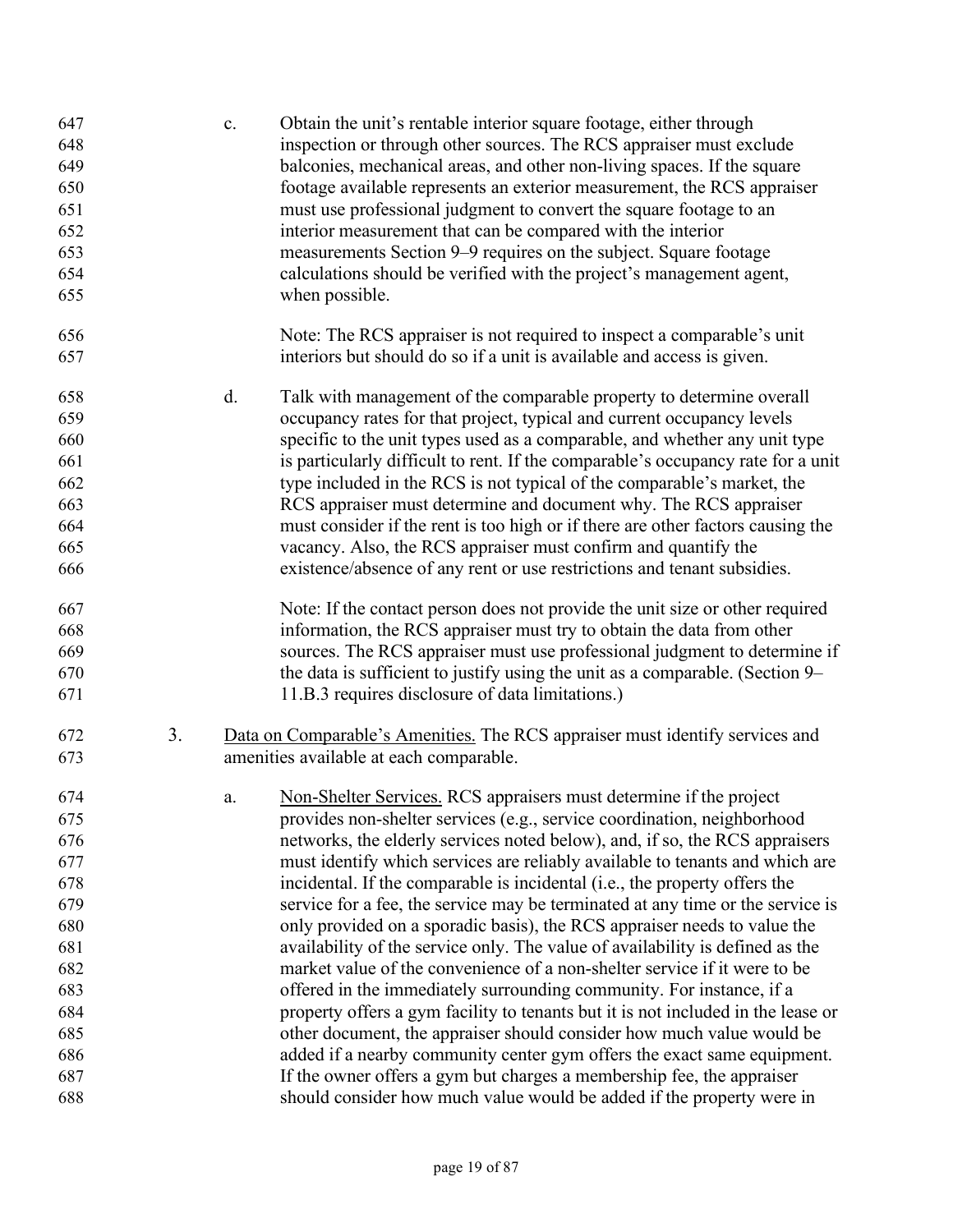| 689<br>690<br>691<br>692<br>693                      |           |    | close proximity to a gym charging the same price and offering the same<br>services. However, if the service is reliably available to tenants at no<br>additional cost, then the RCS appraiser must consider the full additional<br>rent differential that tenants at comparable properties are paying for access<br>to similar facilities without an additional usage fee.                                                                                                                                                                                                           |
|------------------------------------------------------|-----------|----|--------------------------------------------------------------------------------------------------------------------------------------------------------------------------------------------------------------------------------------------------------------------------------------------------------------------------------------------------------------------------------------------------------------------------------------------------------------------------------------------------------------------------------------------------------------------------------------|
| 694<br>695<br>696<br>697<br>698                      |           |    | Regardless of whether a service is reliably available or incidental, the value<br>of such services should be determined by the attractiveness of the services<br>to tenants like those to whom the subject property is being marketed. If a<br>service is not relevant to tenants like those at the subject property, its value<br>should be diminished.                                                                                                                                                                                                                             |
| 699<br>700<br>701<br>702                             |           |    | b.<br>Elderly/Disabled. At projects for the elderly and/or disabled, RCS<br>appraisers must determine if the project provides emergency call systems,<br>transportation, social or education activities, service coordination, meals,<br>laundry, housekeeping, or other services.                                                                                                                                                                                                                                                                                                   |
| 703                                                  | <b>B.</b> |    | Reporting Comparable Data.                                                                                                                                                                                                                                                                                                                                                                                                                                                                                                                                                           |
| 704<br>705<br>706<br>707<br>708<br>709               |           | 1. | Comparable Project Profile. For each comparable used, the RCS appraiser must<br>report the data collected in the Comparable Project Profile as required under Item<br>K of Appendix $9-1-3$ (Required Contents for an RCS). The Appendix $9-1-4$<br>(Comparable Project Profile) provides a suggested format for reporting the data<br>collected, but RCS appraisers may use their own formats if those formats include<br>all the information listed in Item K of Appendix $9-1-3$ .                                                                                                |
| 710<br>711<br>712<br>713<br>714<br>715<br>716<br>717 |           | 2. | Rent Comparability Grid. For each primary unit type, the RCS appraiser must<br>report the data collected by completing the data columns of the Rent<br>Comparability Grid (Form HUD–92273–S8). The RCS appraiser must complete<br>all lines of the <i>Rent Comparability Grid's</i> data columns (i.e., even lines/items for<br>which the RCS appraiser will make no adjustment). All comparables for one<br>subject unit type must be shown on one Rent Comparability Grid. RCS appraisers<br>must review Appendix 9–1–2 for guidance on completing the Rent Comparability<br>Grid. |
| 718<br>719<br>720<br>721                             |           | 3. | Disclosure. In the Scope of Work Section of the RCS report, the RCS appraiser<br>must identify any data on comparables that was unobtainable or estimated and<br>must describe all efforts to obtain that data. RCS appraisers must review Appendix<br>9–1–3, item 2, for more detail on what the Scope of Work write-up must cover.                                                                                                                                                                                                                                                 |
| 722                                                  | $9 - 12$  |    | <b>COMPUTING ADJUSTED RENTS FOR COMPARABLE UNITS</b>                                                                                                                                                                                                                                                                                                                                                                                                                                                                                                                                 |
| 723<br>724<br>725                                    |           |    | This section provides guidance to RCS appraisers for deriving an adjusted rent for each<br>comparable. RCS appraisers must review the instructions provided in this section and the line-<br>by-line instructions provided in Appendix 9-1-2, before preparing the Rent Comparability Grid                                                                                                                                                                                                                                                                                           |

[\(Form HUD–92273–S8\)](https://www.hud.gov/sites/dfiles/OCHCO/documents/HUD-92273-S8.xls).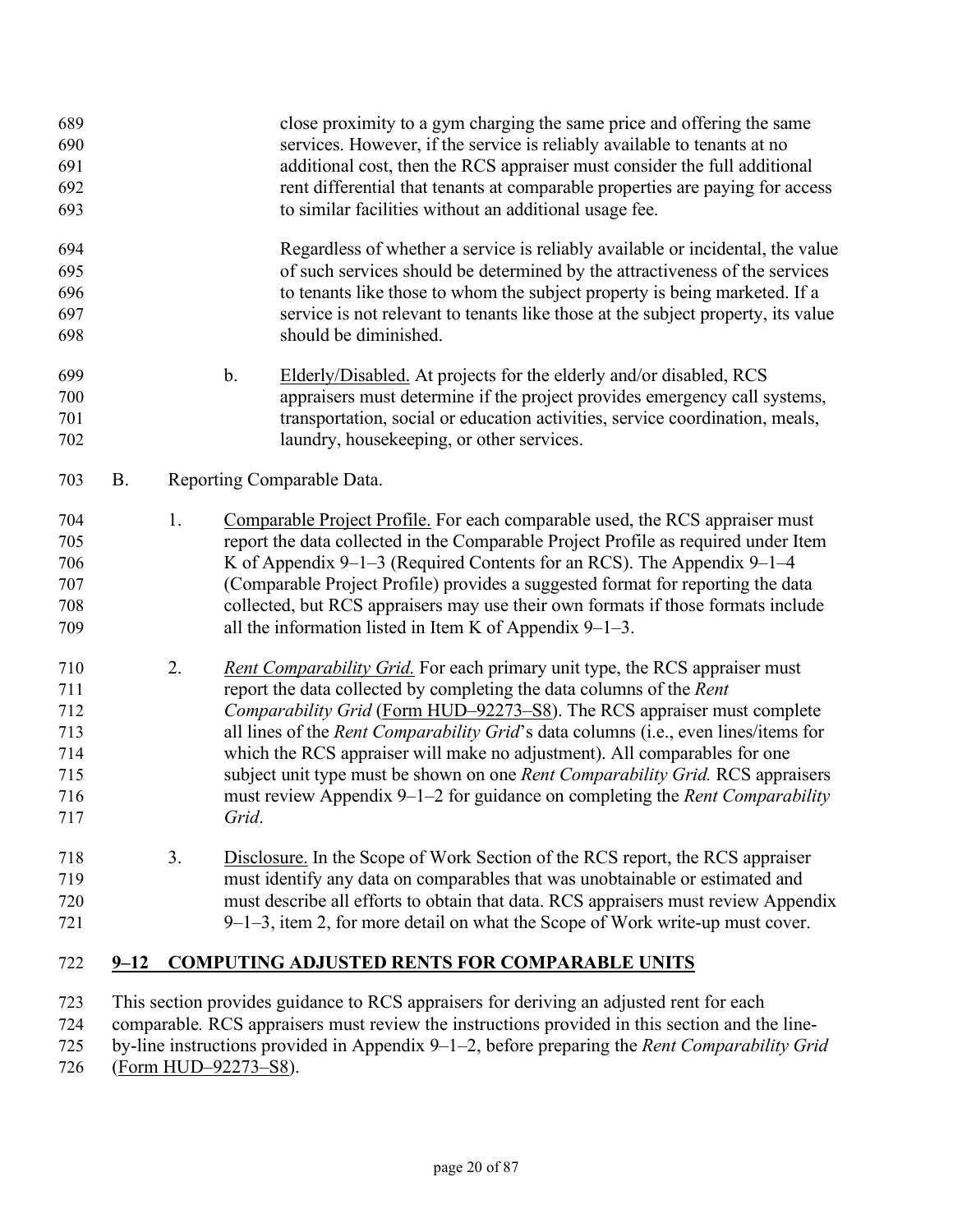| 727<br>728                                           | A.        |    | Analyze for differences between subject and comparable. To compute the adjusted rent,<br>the RCS appraiser must:                                                                                                                                                                                                                                                                                                                                                                                                                                                                                                                                                      |
|------------------------------------------------------|-----------|----|-----------------------------------------------------------------------------------------------------------------------------------------------------------------------------------------------------------------------------------------------------------------------------------------------------------------------------------------------------------------------------------------------------------------------------------------------------------------------------------------------------------------------------------------------------------------------------------------------------------------------------------------------------------------------|
| 729<br>730                                           |           | 1. | Compute an effective rent by adjusting the most recently charged rent for factors<br>(e.g., rent concessions) listed in Part A of the Rent Comparability Grid.                                                                                                                                                                                                                                                                                                                                                                                                                                                                                                        |
| 731<br>732<br>733                                    |           | 2. | Determine which differences between the subject and the comparable unit would<br>affect the amount of rent a typical applicant would be willing to pay in the<br>subject's market area.                                                                                                                                                                                                                                                                                                                                                                                                                                                                               |
| 734<br>735<br>736                                    |           | 3. | For each difference tenants would value, adjust the comparable's rent by the<br>amount tenants in the subject's market area would typically pay for that difference.<br>Adjustments must be displayed in dollar amounts.                                                                                                                                                                                                                                                                                                                                                                                                                                              |
| 737<br>738                                           | <b>B.</b> |    | Adjust the comparable to the subject. Determine what rent the comparable would obtain<br>if the comparable were nearly identical to the subject. For example, if the comparable is:                                                                                                                                                                                                                                                                                                                                                                                                                                                                                   |
| 739<br>740<br>741<br>742<br>743<br>744<br>745<br>746 |           | 1. | Inferior to the subject on a characteristic, the RCS appraiser must adjust the<br>comparable upward. The RCS appraiser must enter the adjustment as a positive<br>value to indicate that residents of the comparable would pay more if the<br>comparable had the subject's characteristic. For example, if the comparable unit<br>size is 100 square feet smaller than the subject units, and the RCS appraiser<br>estimates the value of incremental square feet to be \$0.50 per square foot, \$50<br>would be entered on Line 13 of the Rent Comparability Grid (Form HUD-92273-<br><u>S8</u> ).                                                                   |
| 747<br>748<br>749<br>750<br>751<br>752<br>753<br>754 |           | 2. | Superior to the subject on a characteristic, the RCS appraiser must adjust the<br>comparable downward. The RCS appraiser must enter the adjustment as a negative<br>value to indicate that residents of the comparable would pay less if the comparable<br>had the subject's characteristic. For example, if the comparable units include patios<br>or balconies and the subject does not, and the RCS appraiser's research shows that<br>at a third project in this market that offers units both with and without balconies,<br>units with balconies rent for $$15$ more, $-$15$ would be entered on Line 14 of the<br>Rent Comparability Grid (Form HUD-92273-S8). |
| 755<br>756<br>757<br>758                             | C.        |    | Provide narrative explanations. RCS appraisers must provide a concise but professionally<br>complete explanation as to why each adjustment was made and how the dollar value was<br>derived. The explanations must be clear and convincing to a person not familiar with the<br>properties and market areas involved.                                                                                                                                                                                                                                                                                                                                                 |
| 759<br>760                                           |           | 1. | Every line item adjustment on the Rent Comparability Grid requires two separate<br>and distinct explanations in the narrative.                                                                                                                                                                                                                                                                                                                                                                                                                                                                                                                                        |
| 761<br>762<br>763<br>764                             |           |    | First, RCS appraisers must explain why the adjustment was made.<br>a.<br>Specifically, RCS appraisers are required to state the reasons that justify an<br>adjustment and explain whether the adjustment would be on a total dollar<br>amount basis (generally used for qualitative adjustment characteristics such                                                                                                                                                                                                                                                                                                                                                   |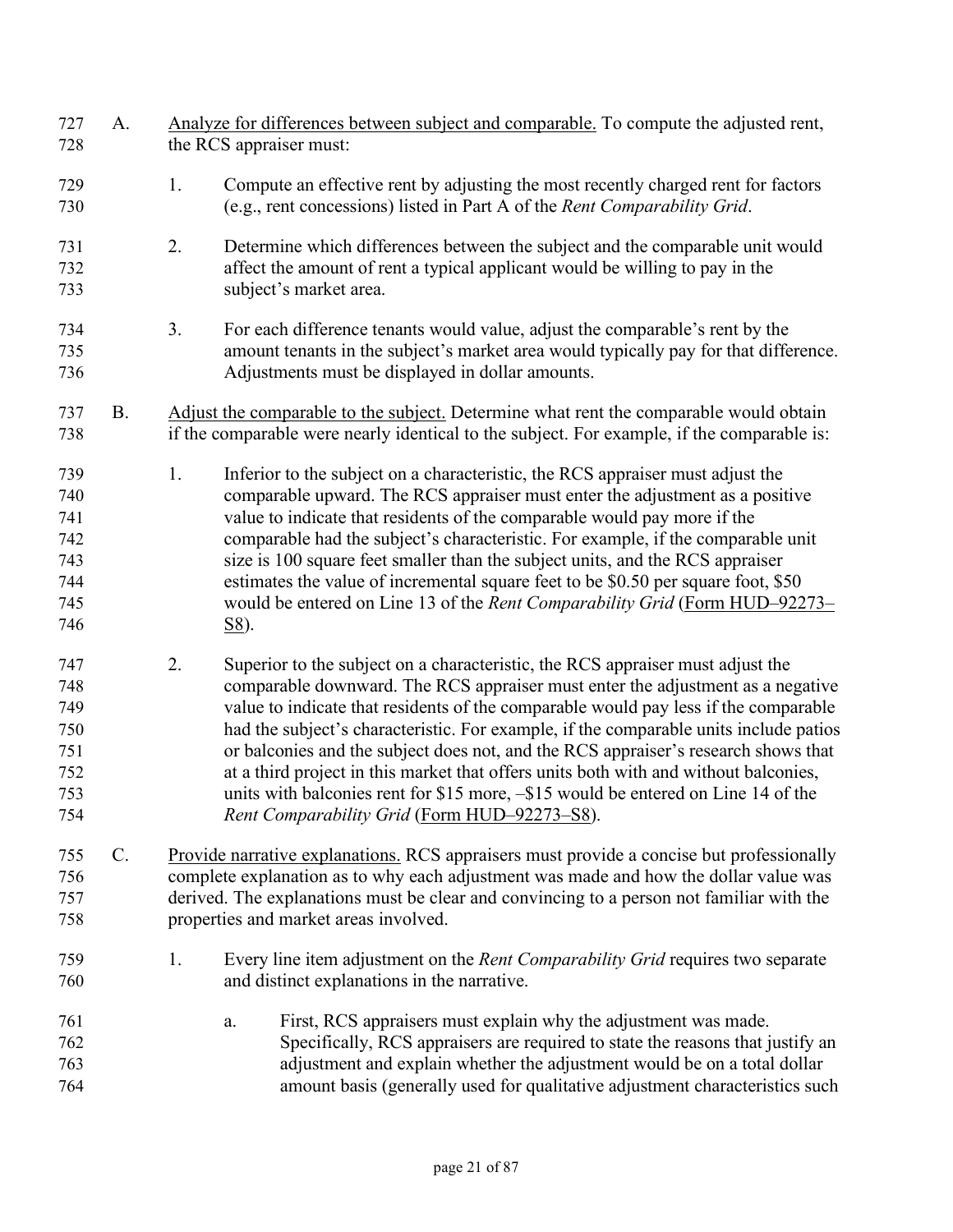| 765<br>766                                           |    |    | as "neighborhood" or "location") or on a dollar amount per the comparison<br>unit (generally used for adjusting unit size differences).                                                                                                                                                                                                                                                                                                                                                                                                                                                            |
|------------------------------------------------------|----|----|----------------------------------------------------------------------------------------------------------------------------------------------------------------------------------------------------------------------------------------------------------------------------------------------------------------------------------------------------------------------------------------------------------------------------------------------------------------------------------------------------------------------------------------------------------------------------------------------------|
| 767<br>768                                           |    |    | Example: "Comparables A and B were each adjusted upward by \$20 for<br>not offering units with either a patio or balcony."                                                                                                                                                                                                                                                                                                                                                                                                                                                                         |
| 769<br>770<br>771<br>772<br>773<br>774<br>775<br>776 |    |    | Second, RCS appraisers must explain how the dollar value was derived.<br>b.<br>Specifically, RCS appraisers are required to explain the rationale for their<br>adjustments. This could be supported through paired comparable analysis,<br>interviews with management agents and leasing agents, or prior experience<br>in the subject market. This second component ("how") of the narrative is<br>required for all adjustments where the amount of adjustment exceeds a<br>nominal amount (a dollar amount or percent of unadjusted rent of the<br>comparable, as defined in Appendix $9-1-2$ ). |
| 777<br>778<br>779<br>780<br>781<br>782               |    |    | Example: "The subject and comparables C, D, and E offer either a balcony<br>or a patio, while comparables A and B do not offer that feature in any of<br>their units. The RCS appraiser recently appraised a project in this market<br>that offered units both with and without balconies. Units with balconies<br>commanded an average additional rent of approximately \$20, which<br>provides the basis for the upward adjustment to comparables A and B".                                                                                                                                      |
| 783<br>784<br>785<br>786                             |    | 2. | RCS appraisers shall not just reiterate the entries in the data column. It would be<br>unacceptable for an RCS appraiser to state: "A negative adjustment was made to<br>comparable A for location." Instead, the RCS appraiser must outline the data and<br>logic used to arrive at the adjustment amount.                                                                                                                                                                                                                                                                                        |
| 787<br>788<br>789<br>790<br>791<br>792               |    |    | Example: "Comparable A was adjusted downward to reflect its location in a more<br>desirable neighborhood that consists primarily of single-family homes, has little<br>crime, and has good access to shopping. The adjustment was estimated by<br>comparing the rents at comparable A with those of comparable D, which is in the<br>subject's neighborhood but otherwise very similar to comparable A. The average<br>value of the superior location was estimated to be \$25."                                                                                                                   |
| 793<br>794<br>795<br>796<br>797<br>798<br>799        |    | 3. | For all adjustments exceeding a nominal amount (a dollar amount or percent of<br>unadjusted rent of the comparable, as defined in Appendix $9-1-2$ ), the RCS<br>appraiser must present market data to support each conclusion. Section 9–12.C.1<br>above shows an example of the two-part explanation needed for adjustments<br>exceeding the nominal amount. For minor adjustments (adjustments not exceeding<br>the nominal amount), the RCS appraiser may provide a subjective evaluation of<br>why the observed differences would affect rent.                                                |
| 800<br>801<br>802<br>803                             | D. |    | Pay attention to Special Issues. The RCS appraiser must pay special attention to the<br>detailed guidance for all line items in the Rent Comparability Grid (Form HUD-92273-<br>$S8$ ) (see Appendix 9-1-2). In particular, there are a few line items that are discussed<br>under "General Instructions" in Appendix 9–1–2 along with common errors associated                                                                                                                                                                                                                                    |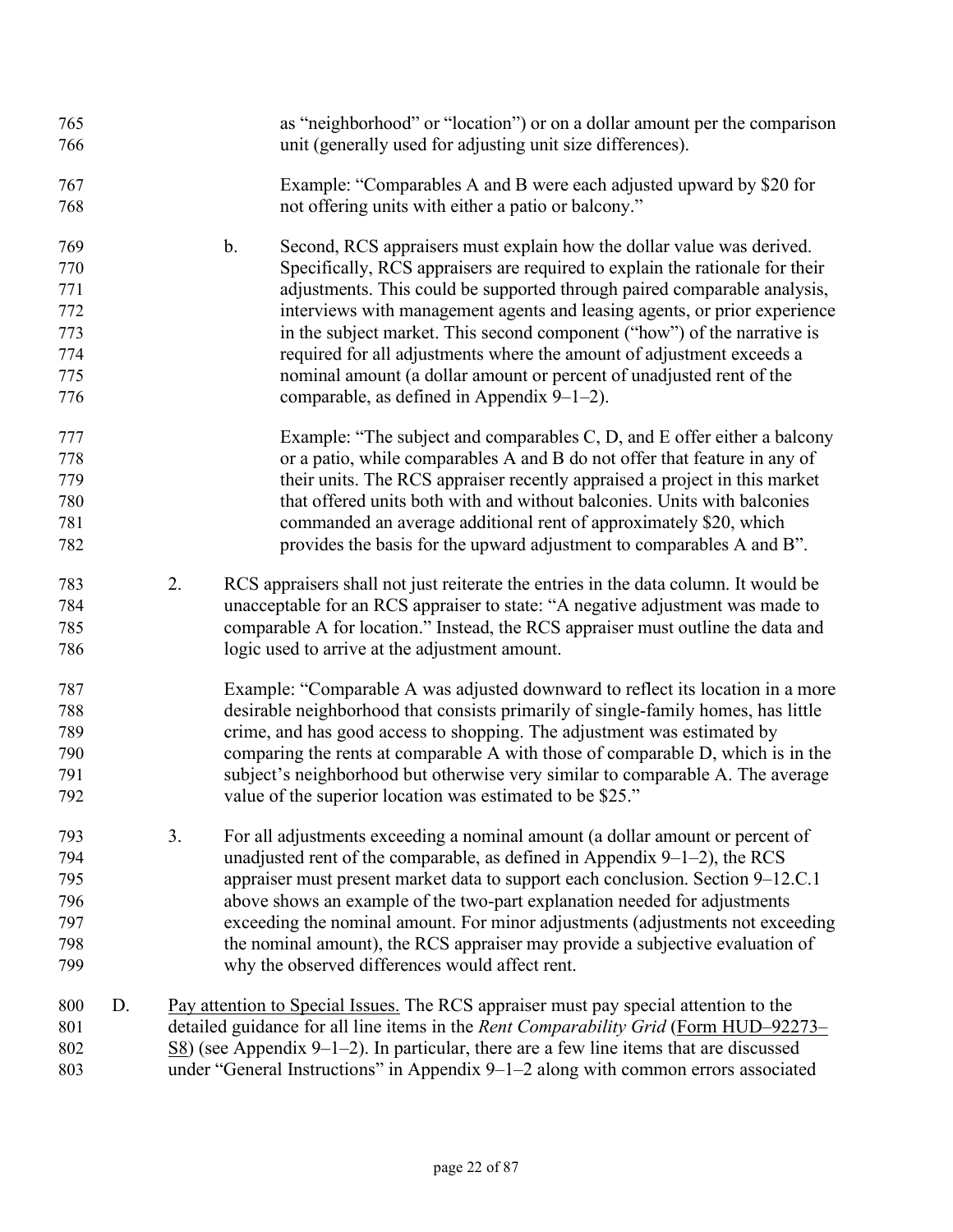| 804<br>805                                    |    | with those line items. The RCS appraiser must pay special attention to the guidance<br>before making adjustments for those respective line items. |                                                                                                                                                                                                                                                                                                                                                                                                                                                                                                                                     |  |
|-----------------------------------------------|----|---------------------------------------------------------------------------------------------------------------------------------------------------|-------------------------------------------------------------------------------------------------------------------------------------------------------------------------------------------------------------------------------------------------------------------------------------------------------------------------------------------------------------------------------------------------------------------------------------------------------------------------------------------------------------------------------------|--|
| 806                                           | Ε. | Follow the Guiding Principles when Quantifying Adjustments.                                                                                       |                                                                                                                                                                                                                                                                                                                                                                                                                                                                                                                                     |  |
| 807<br>808<br>809<br>810                      |    | 1.                                                                                                                                                | Not all differences between the subject and the comparable require an adjustment.<br>An RCS appraiser must adjust only for differences that would affect how much<br>rent a tenant is willing to pay. If a difference would appear to affect rental value<br>and no adjustment is made, the RCS appraiser must explain why.                                                                                                                                                                                                         |  |
| 811<br>812<br>813<br>814<br>815               |    | 2.                                                                                                                                                | An adjustment must reflect the local market. The RCS appraiser must make an<br>adjustment based on what typical renters in the subject's particular market area<br>would pay. Additionally, tenants in different markets may value amenities and<br>services differently, so the RCS appraiser must be aware of sometimes subtle<br>differences in the value of some project features even within the same community.                                                                                                               |  |
| 816<br>817<br>818                             |    |                                                                                                                                                   | Example: Central air conditioning may be less valued by tenants in a beachfront<br>project, compared to tenants at another project, perhaps not far away, but within a<br>location with much warmer summertime temperatures.                                                                                                                                                                                                                                                                                                        |  |
| 819<br>820                                    |    | 3.                                                                                                                                                | Adjustments often vary by unit type. Even in the same market, renters may value<br>the same service differently among unit types.                                                                                                                                                                                                                                                                                                                                                                                                   |  |
| 821<br>822                                    |    |                                                                                                                                                   | Example: A second bathroom may be more valuable in a 3-bedroom than in a 2-<br>bedroom unit.                                                                                                                                                                                                                                                                                                                                                                                                                                        |  |
| 823<br>824                                    |    | 4.                                                                                                                                                | An adjustment must reflect rental value, not construction cost or the cost of<br>providing a service.                                                                                                                                                                                                                                                                                                                                                                                                                               |  |
| 825<br>826<br>827<br>828<br>829<br>830<br>831 |    |                                                                                                                                                   | Example: In adjusting for differences such as an elevator, amortizing the cost of<br>the elevator over its useful life is not what a market renter would do. Any<br>adjustment should reflect only what residents would typically pay for the<br>convenience of using the elevator rather than climbing stairs. It is thus imperative<br>that the value of the adjustment be market-derived, from sources such as paired-<br>comparable analysis or direct interviews with project management personnel,<br>rather than cost-based. |  |
| 832<br>833<br>834<br>835<br>836               |    | 5.                                                                                                                                                | Adjustments, whether positive or negative, must be applied consistently. For a<br>given property feature, RCS appraisers must not make small negative adjustments<br>to a comparable when it is the subject that lacks that respective feature, while<br>making large positive adjustments to a comparable when it is the subject, rather<br>than the comparable, that includes that same feature.                                                                                                                                  |  |
| 837<br>838                                    |    | 6.                                                                                                                                                | Do not duplicate adjustments. RCS appraisers must be careful not to adjust for the<br>same element in more than one place.                                                                                                                                                                                                                                                                                                                                                                                                          |  |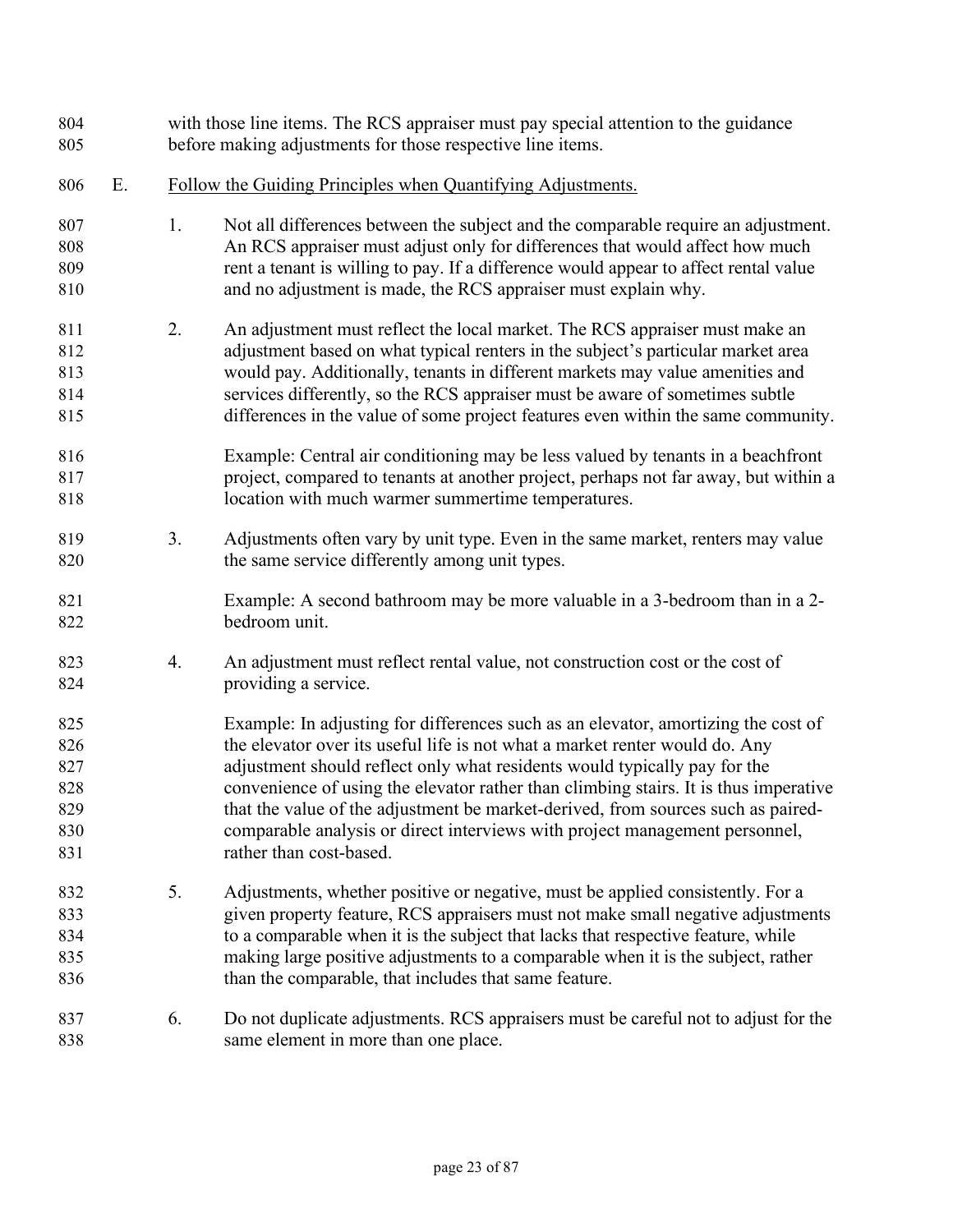Example: If adjustments are made for "project appeal" (line 8) and "age" (line 7), 840 the RCS appraiser must take care to ensure that the sum of those lines is not more 841 than the value the tenant would place on all features covered by those line items.

#### **9–13 DERIVING ESTIMATED MARKET RENTS**

This section provides guidance to RCS appraisers for deriving estimated market rents based on the *Rent Comparability Grid* [\(Form HUD–92273–S8\)](https://www.hud.gov/sites/dfiles/OCHCO/documents/HUD-92273-S8.xls) prepared for the subject project.

- A. Derive the estimated market rent. For each primary unit type, the RCS appraiser must analyze the adjusted rents of the comparables computed pursuant to Section 9–12 and the 847 line-by-line instructions in Appendix 9–1–2. Then, using knowledge of the comparables, 848 the RCS appraiser determines the rent the subject project could most probably obtain in the market. The RCS appraiser must consider: the type, size, and number of adjustments made; the quality of each comparable; whether a comparable's data was estimated or incomplete; and how the adjusted rents for each unit type relate to each other. The comparables most like the subject should receive more weight. While RCS appraisers may compute and consider averages and other mathematical-based indices, those calculations do not allow for exercise of the RCS appraiser's professional judgment and should not, by themselves, determine market rents. Instead, the RCS appraiser's estimated market rent may be skewed toward the range of the adjusted rents for the best suited comparables to the subject project, as opposed to the mean, mode, or median values for the adjusted rents of all comparables.
- B. Derive secondary unit's market rent, if applicable. If secondary unit types are included in 860 the RCS, the RCS appraiser may adjust the market rent of the related primary unit type to arrive at the secondary unit type's market rent. To do so, the RCS appraiser may adjust 862 the primary's market rent to reflect the slight differences (e.g., additional half bath) between the secondary and primary type and set the secondary's market rent at the resulting amount.
- C. Explain the estimated market rent. The RCS appraiser must explain how the market rent (for primary and/or secondary unit types) was derived and why it was derived that way. The RCS appraiser must note which comparables were given the most weight and why, including which attributes of those respective comparables resulted in their being weighted more or less than others. If the estimated market rent is set at the high or low end of the range of adjusted rents, the RCS appraiser must explain why. Explanations 871 should be concise, while at the same time clear and convincing.
- Example: "Comparable A, although not as close in distance as the other four comparables, was given a higher weight than others because leasing agents have observed that prospective tenants often consider both properties (subject and comparable 875 A) to be 'family-friendly' due to on-site day care facilities and similar services."

# <span id="page-26-0"></span>**9–14 PROCEDURE FOR MANDATORY MARKET RENT THRESHOLD**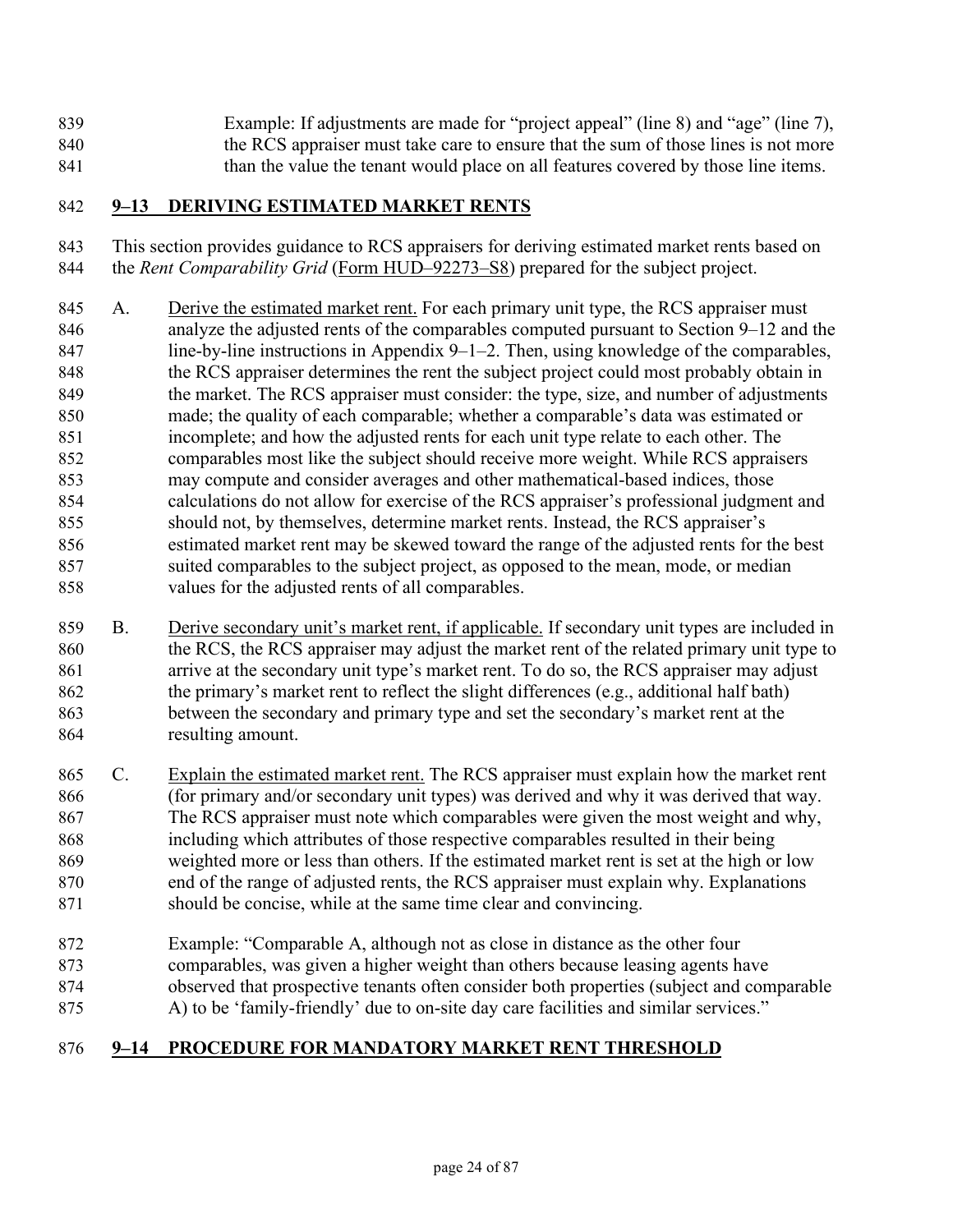In addition to submitting the rent comparability analysis and *Rent Comparability Grid* [\(Form](https://www.hud.gov/sites/dfiles/OCHCO/documents/HUD-92273-S8.xls) 

- [HUD–92273–S8\)](https://www.hud.gov/sites/dfiles/OCHCO/documents/HUD-92273-S8.xls) , Owners and RCS appraisers are also required to follow special procedures for all contracts, as outlined in this section.
- A. Mandatory market rent threshold. The following requirements will apply for all contracts where the owner's RCS concludes that the project's gross rent for the assisted units, as derived from the RCS, exceeds 150 percent of the Small Area FMR gross rent for the property ZIP code as published annually by the Department. These requirements do not apply to studies undertaken as part of the Mark-To-Market (MTM) process. All RCS submissions (other than those for the MTM process) to HUD/CA must include a distribution of RCS rents and subject project's gross rent (as explained in Step 1, below, under Section 9–14.B).
- B. Steps for Computing Gross Rent and Comparing it to the Threshold. The RCS appraiser will follow the steps outlined below for all RCS submissions (except for those undertaken as part of the MTM process):
- Step 1: Compute Subject Project's gross renewal rent as determined by RCS. The RCS appraiser will compute the gross renewal rent for the subject project's assisted units by multiplying the RCS rent by the number of units for each renewal type, and by calculating a monthly total gross rent. If an RCS contains multiple rent schedules (such as in a Chapter Fifteen renewal with both as-is and post-rehabilitation rents), the higher gross renewal rent amount must be used in the analysis.
- Step 2: Identify the 150 percent SAFMR Rent Threshold by Subject Project's Zip Code. HUD publishes annually a list of SAFMR rents for each unit size within a ZIP code at https://www.huduser.gov/portal/datasets/fmr/smallarea/index.html. In those rare cases where the subject project to be evaluated lies within multiple ZIP codes either because of the scattered-site configuration of the property or simply because a ZIP code boundary happens to be separate living units within the same property due to its large size and straddling location, the gross rent estimate that is the larger of the figures for the two respective ZIP codes will apply to all assisted units within the subject project being evaluated. If HUD has not published a SAFMR for the project's ZIP code, the FMR rents for the project's market area shall be used instead
- (https://www.huduser.gov/portal/datasets/fmr.html).
- Step 3: Compare Project's gross renewal rent to 150 percent of SAFMR Gross Rent. The RCS appraiser will then compare the gross renewal rent determined under Step 1, with the SAFMR gross rent for the relevant zip code as determined under Step 2. If the project's assisted units' estimated/median rent does not exceed 150 percent of the SAFMR gross rent, a HUD-commissioned RCS will not be required for the purposes of mandatory market rent threshold requirements. If the gross renewal rent exceeds this threshold, then HUD will use the process described below to establish comparable market rents. An example comparison of a project's RCS gross renewal rent to 150 percent of SAFMR gross rent is as follows:
-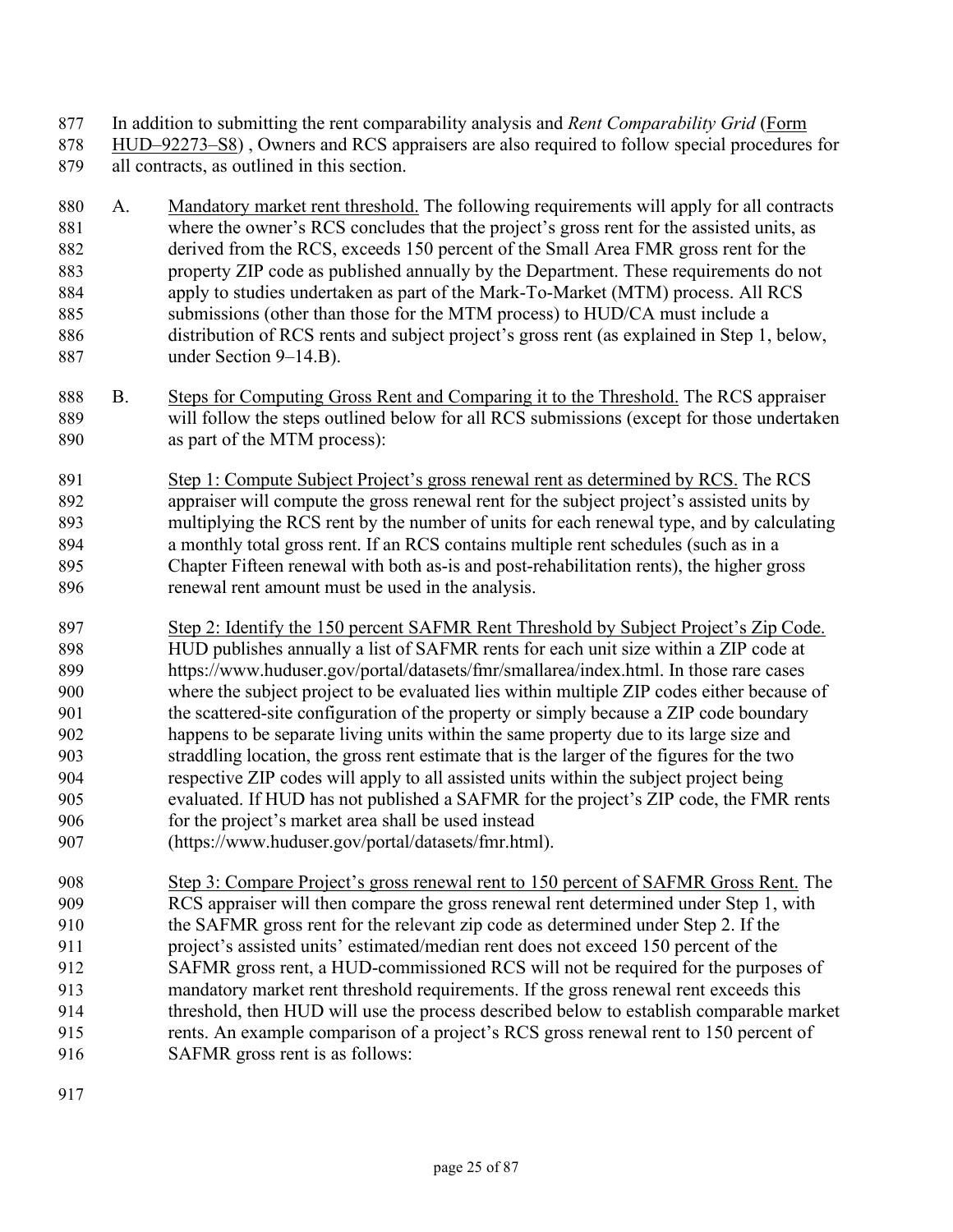#### **Example Project in ZIP code 76469**

#### Owner's Gross Renewal Rent Calculation

| Unit Size | Number of Units | <b>RCS</b> Rent                 | <b>Gross Rent</b> |
|-----------|-----------------|---------------------------------|-------------------|
| 1 Bedroom | 50              | \$800                           | \$40,000          |
| 2 Bedroom | 75              | \$1,100                         | \$82,500          |
|           |                 | <b>Total Gross Renewal Rent</b> | \$122,500         |

#### SAFMR Gross Rent Calculation

| Unit Size | Number of Units | <b>SAFMR Rent</b>             | <b>Gross Rent</b> |
|-----------|-----------------|-------------------------------|-------------------|
| 1 Bedroom | 50              | \$610                         | \$36,600          |
| 2 Bedroom | 75              | \$800                         | \$60,000          |
|           |                 | <b>Total Gross SAFMR Rent</b> | \$96,600          |
|           |                 | 150% of SAFMR Gross Rent      | \$144,900         |

Owner's gross renewal rent is less than 150 percent of SAFMR gross rent, so the RCS does not exceed the mandatory market rent threshold.

923 C. When Project's gross renewal rent exceeds the Threshold. If the RCS-based gross 924 renewal rent for the subject project's assisted units exceeds 150 percent of the SAFMR gross rent for the project's ZIP code, then a HUD-commissioned RCS will be required. In such a scenario, HUD will use independent third-party appraisal services procured through its Contracting Officer to prepare an RCS for the subject project. For an RCS that includes both "as-is" and "post-rehabilitation" market rent estimates, if either the "as-is" estimate or the "post-rehabilitation" estimate exceeds the threshold, then a HUD-commissioned RCS will be required. If the "as-is" rents do not exceed the mandatory market rent threshold, then a HUD-commissioned RCS will be procured only for the "post-rehabilitation" condition of the property. HUD shall not commission a third-party RCS until the owner's RCS has been substantively reviewed and deemed acceptable, with no outstanding appeals. HUD is the only intended user of the HUD-commissioned RCS, however a copy will be shared with the owner upon written request.

- D. Funding for HUD-Commissioned RCS. A HUD-commissioned RCS may be ordered for either an insured or an uninsured property. Contract funds to pay for the studies will come from the following respective sources:
- 1. FHA Insured: Technical Discipline Contract PAS Code: MTF.
- 2. Noninsured: Section 8 program funds. PAS Code: CRE.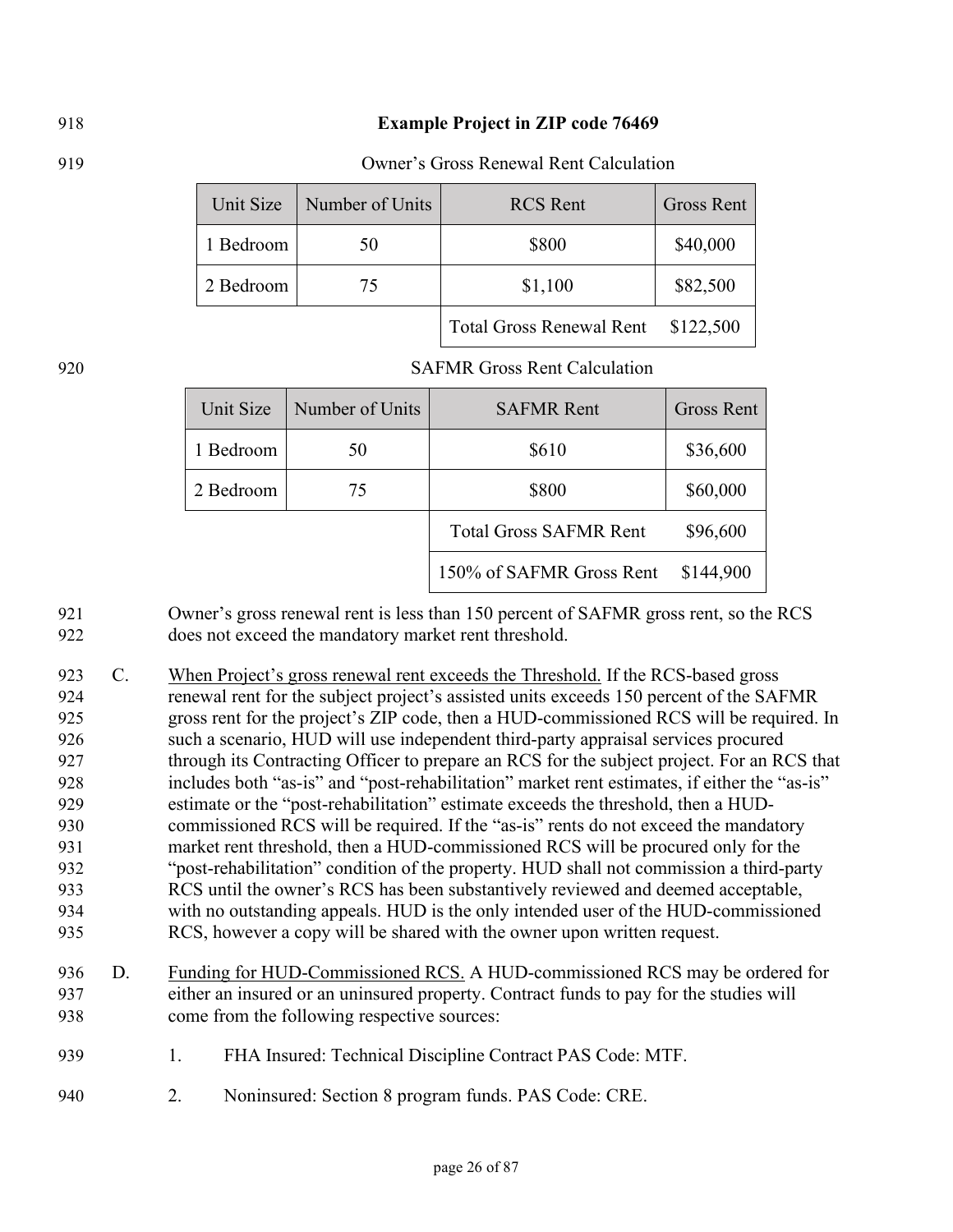| 941<br>942<br>943<br>944<br>945<br>946<br>947                      | Ε. |    | Differences in Comparability Studies. HUD is not required to perform a substantive<br>review of the HUD-commissioned RCS but may perform such a review for the purpose<br>of quality control of the contractor's work product. HUD will review each HUD-<br>commissioned RCS using the <i>Initial Checklist</i> (included in Appendix 9-5) to determine if<br>all the required material has been submitted. If so, HUD will compare the gross rent<br>potential conclusions of the HUD-commissioned RCS and the owner-contracted RCS and<br>the final market rent for the subject project will be determined as follows:                                                                                                                                                                                                                |
|--------------------------------------------------------------------|----|----|-----------------------------------------------------------------------------------------------------------------------------------------------------------------------------------------------------------------------------------------------------------------------------------------------------------------------------------------------------------------------------------------------------------------------------------------------------------------------------------------------------------------------------------------------------------------------------------------------------------------------------------------------------------------------------------------------------------------------------------------------------------------------------------------------------------------------------------------|
| 948<br>949<br>950                                                  |    | 1. | When the HUD comparable gross rent potential is greater than the owner's<br>comparable gross rent potential, the final comparable market rents will be<br>the owner's comparable market rents.                                                                                                                                                                                                                                                                                                                                                                                                                                                                                                                                                                                                                                          |
| 951<br>952<br>953                                                  |    | 2. | When the HUD comparable gross rent potential is less than the owner's<br>comparable gross rent potential, the final comparable market rents will be<br>determined as follows:                                                                                                                                                                                                                                                                                                                                                                                                                                                                                                                                                                                                                                                           |
| 954<br>955<br>956                                                  |    |    | If the owner's comparable gross rent potential is less than 105 percent of<br>a.<br>the HUD comparable rent potential, then the final comparable market<br>rents will be the owner comparable market rents.                                                                                                                                                                                                                                                                                                                                                                                                                                                                                                                                                                                                                             |
| 957<br>958<br>959<br>960                                           |    |    | If the owner's comparable gross rent potential is greater than or equal to<br>$\mathbf b$ .<br>105 percent of the HUD comparable rent potential, then the final<br>comparable market rents will be 105 percent of the market rents as<br>determined by the HUD-commissioned RCS.                                                                                                                                                                                                                                                                                                                                                                                                                                                                                                                                                        |
| 961<br>962<br>963<br>964<br>965<br>966<br>967<br>968<br>969<br>970 | F. |    | Transparency of HUD-Commissioned RCS. The owner may request a copy of the HUD-<br>commissioned RCS for informational purposes only. There are no negotiations allowed,<br>however the owner mayidentify factual discrepancies regarding a mistake of square<br>footage, a mistake regarding the presence/absence of a characteristic resulting in an<br>adjustment, or a mathematical miscalculation and HUD will review the discrepancy If<br>such discrepancies are indeed errors in the RCS, HUD will work with the third-party<br>appraiser to correct such errors and adjust the rent conclusions. For other issues of<br>professional discretion, such as the choice of comparables, the amount of adjustments, or<br>derivation of concluded rent, the HUD-commissioned RCS will prevail and cannot be<br>appealed by the owner. |
| 971<br>972                                                         | G. |    | HUD allows the use of a lender ordered MAP appraisal to serve as a substitute for the<br>HUD-commissioned required RCS if the following conditions are met.                                                                                                                                                                                                                                                                                                                                                                                                                                                                                                                                                                                                                                                                             |
| 973<br>974<br>975<br>976<br>977                                    |    | 1. | The appraisal must be ordered, paid for, and underwritten by the lender. The MAP<br>appraiser must follow the existing requirements as stated in Chapter 9 of this<br>Guide to determine the rent. In cases where there is project-based Section 8<br>(Section 8), comparable market rents must be estimated both before and after<br>repairs. The MAP Guide will be used for the remainder of the assignment.                                                                                                                                                                                                                                                                                                                                                                                                                          |
| 978<br>979<br>980                                                  |    | 2. | The MAP appraiser must use the form HUD 92273-S8 in lieu of the form HUD<br>92273. The 92273-S8 form will be used in all Section 8 related appraisals. The<br>92273 form will continue to be used for non-Section 8 assignments.                                                                                                                                                                                                                                                                                                                                                                                                                                                                                                                                                                                                        |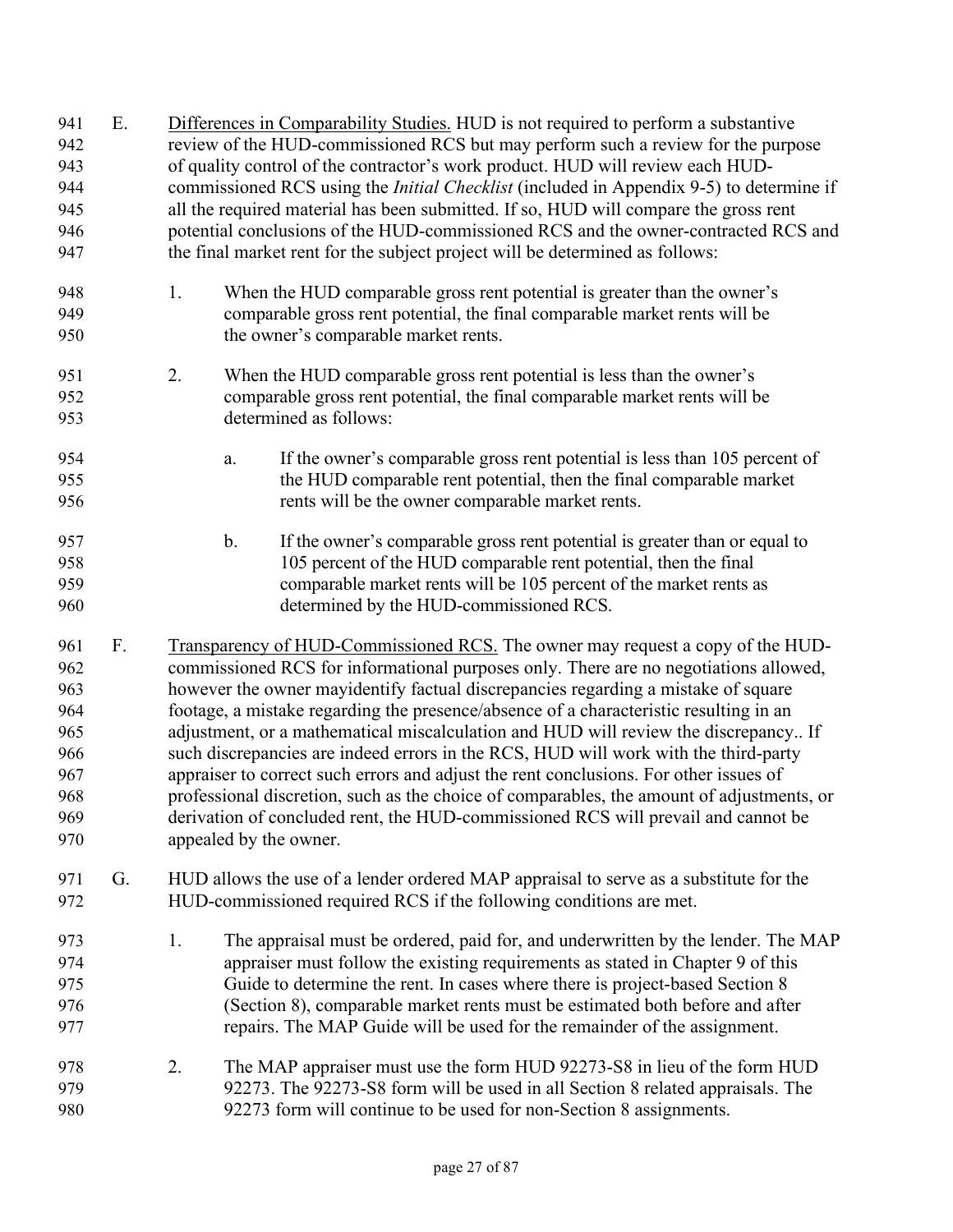- 3. Lender appraisers and HUD reviewers must follow the most current USPAP standards.
- 4. Any appeals regarding the MAP appraisal are to be made by the lender to the processing Regional Centers/Satellite Offices office. No direct appeals to Headquarters by the owner will be accepted.
- 5. To set the Section 8 rents, HUD staff shall use the lender-supplied appraisal and the HUD 92273-S8 as they would have used the HUD-commissioned RCS and use Section 9-14(C) to determine the final comparable market rents for the project.

#### **9–15 HUD REVIEW OF RENT COMPARABILITY STUDY**

This Section provides guidance to HUD/CAs on how to review an owner's RCS prepared and

- 992 submitted in accordance with Sections 9–7 through 9–14. When referring to a particular staff
- position, this Section uses titles typically used at HUD. CAs should translate those to their own
- position titles.

This Section also defines categories of reviewers. Initial reviewers are HUD/CA staff.

Substantive reviewers are required to be state-certified appraisers for all reviews conducted by

CAs, or HUD appraisers for those completed by HUD's Multifamily Regional Centers and

Satellite Offices (such substantive reviewers are also referred to as RCS review appraisers). For

instance, where HUD's staffing does not permit the availability of a HUD appraiser, a non-

appraiser HUD staff person can complete the substantive review, subject to the minimum

- requirements and process outlined below.
- A. Minimum qualifications for reviewers. Each RCS must be reviewed by staff members who possess the requisite knowledge needed for the level of review being performed. Section 9–16 provides guidance on the level of reviews.
- 1. Initial Screening. An initial review for timeliness and completeness shall be completed by a HUD/CA initial reviewer using the checklist provided under Appendix 9–5–1. While completing this review, the HUD/CA initial reviewer must adhere to the policies and timeframes set forth in this Chapter's guidance. The HUD/CA initial reviewer must also have read this Chapter and Appendices within the preceding 12 months of performing their first initial screening review.
- 2. Substantive Review. All substantive reviews conducted by CAs must be completed by a state-certified general appraiser. Substantive reviews completed by HUD staff should ideally be completed by HUD appraisers. However, a non-appraiser substantive reviewer from HUD staff may complete the substantive review if they meet the following minimum qualifications:
- a. Have a minimum of two years' direct multifamily experience. Besides direct experience in HUD multifamily review, other acceptable qualifying experience would be two years' employment in multifamily project management or leasing, multifamily loan or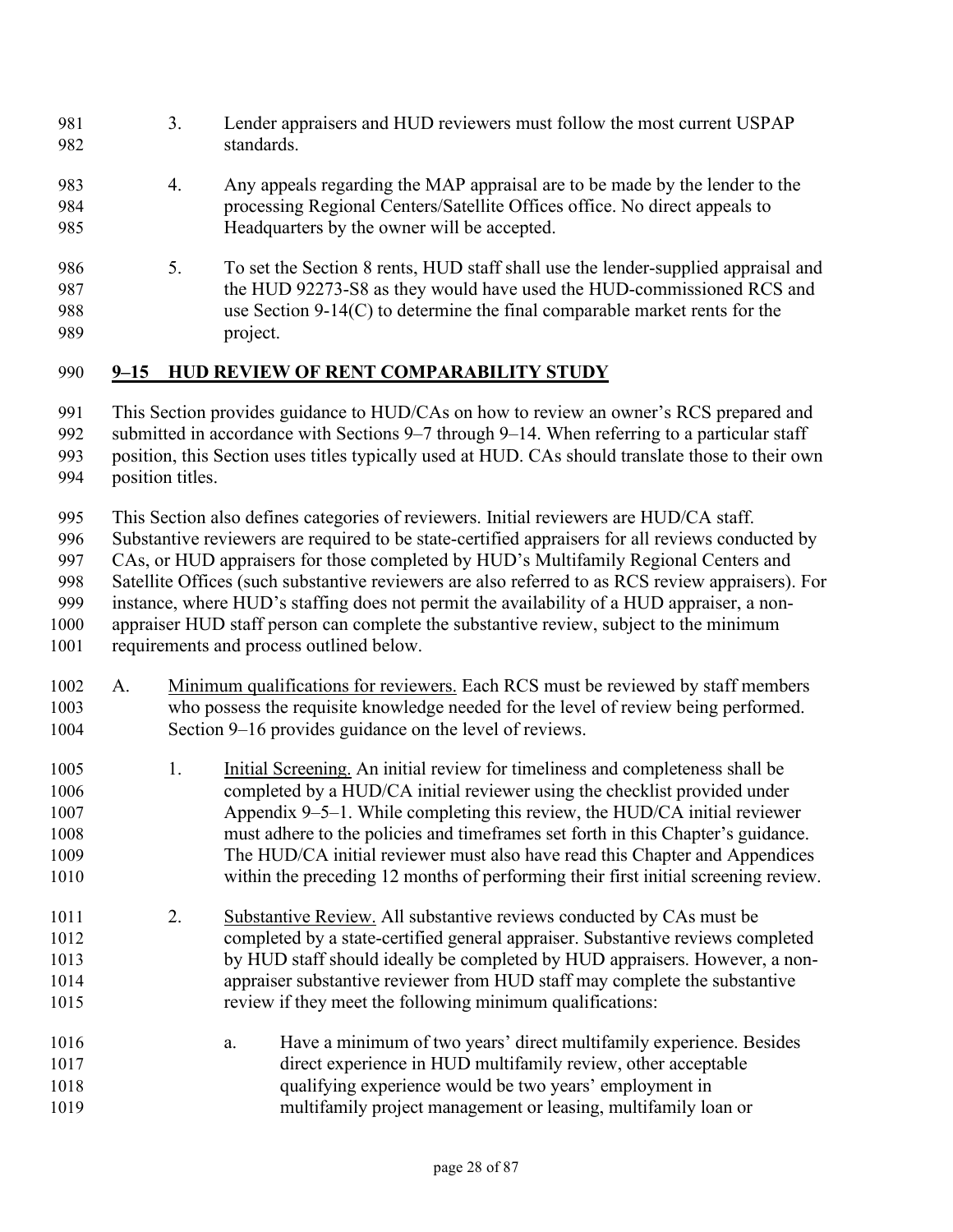| 1020<br>1021<br>1022                         |              | acquisition underwriting, or multifamily development. This<br>background is necessary to effectively review the RCS facts,<br>reasoning, and conclusions; and                                                                                                                                                                                                                                                                                                                                                         |
|----------------------------------------------|--------------|-----------------------------------------------------------------------------------------------------------------------------------------------------------------------------------------------------------------------------------------------------------------------------------------------------------------------------------------------------------------------------------------------------------------------------------------------------------------------------------------------------------------------|
| 1023<br>1024                                 |              | $\mathbf b$ .<br>Have read this Chapter and Appendices within the preceding 12<br>months of performing their first substantive review.                                                                                                                                                                                                                                                                                                                                                                                |
| 1025<br>1026<br>1027                         | <b>B.</b>    | Process for approving non-appraiser substantive reviewers. The Regional Center Director<br>must authorize all non-appraiser substantive reviewers performing substantive reviews on<br>RCSs within their region.                                                                                                                                                                                                                                                                                                      |
| 1028<br>1029<br>1030<br>1031<br>1032<br>1033 | C.           | Timing requirements. An initial screening review using the checklist in Appendix 9–5–1<br>must be completed within 10 calendar days of the date of receipt of an RCS from the<br>Owner. The HUD/CA initial reviewer may contact the RCS appraiser directly unless the<br>Owner has specifically objected to that in the Owner's cover letter (as required under<br>Section 9–7). The HUD/CA initial reviewer must follow up with the Owner or RCS<br>appraiser, by email or other form of written correspondence, if: |
| 1034<br>1035<br>1036<br>1037<br>1038         |              | The Owner's submission is incomplete. The RCS appraiser or the Owner must<br>1.<br>submit the missing items within 7 calendar days of the HUD/CA initial reviewer's<br>request. If the materials are not submitted, the renewal process is considered<br>abandoned and the owner must make a complete submission to initiate the process<br>again.                                                                                                                                                                    |
| 1039<br>1040<br>1041<br>1042                 |              | 2.<br>More than 90 calendar days elapsed between the RCS appraiser's transmittal letter<br>and the date the Owner first submitted the RCS to either HUD or the CA. Under<br>this scenario, the HUD/CA initial reviewer must return the RCS and ask the Owner<br>to have the RCS appraiser update the data to comply with Section 9-8.                                                                                                                                                                                 |
| 1043<br>1044<br>1045<br>1046                 | D.           | Recordkeeping. All categories of reviewers must retain the RCS submission, subsequent<br>correspondence with the Owner, and all materials and documentation for 3 years from the<br>date of the Owner's RCS submission. This retention requirement applies equally to RCS<br>materials that were deemed inadequate and/or incomplete.                                                                                                                                                                                 |
| 1047                                         | $9 - 16$     | <b>INITIAL AND SUBSTANTIVE REVIEW OF OWNER'S RCS</b>                                                                                                                                                                                                                                                                                                                                                                                                                                                                  |
| 1048<br>1049<br>1050                         | field visit. | This section provides guidance to initial and substantive reviewers for performing a<br>comprehensive review of the owner's RCS, covering the initial review, substantive review, and                                                                                                                                                                                                                                                                                                                                 |
| 1051<br>1052<br>1053<br>1054                 | A.           | Initial Review. The HUD/CA initial reviewer performs an initial screening of the RCS for<br>completeness and timeliness utilizing the "Initial Screening" checklist provided under<br>Appendix 9-5-1. The HUD/CA initial reviewer must sign and retain the completed<br>checklist, and a copy must be provided to the substantive reviewer informing them that                                                                                                                                                        |

1055 the RCS is determined to be complete and ready for a substantive review. If the initial reviewer finds the RCS to be incomplete, the initial reviewer must contact the Owner or 1057 the Owner's appraiser to obtain the missing material before the package is forwarded to 1058 the substantive reviewer.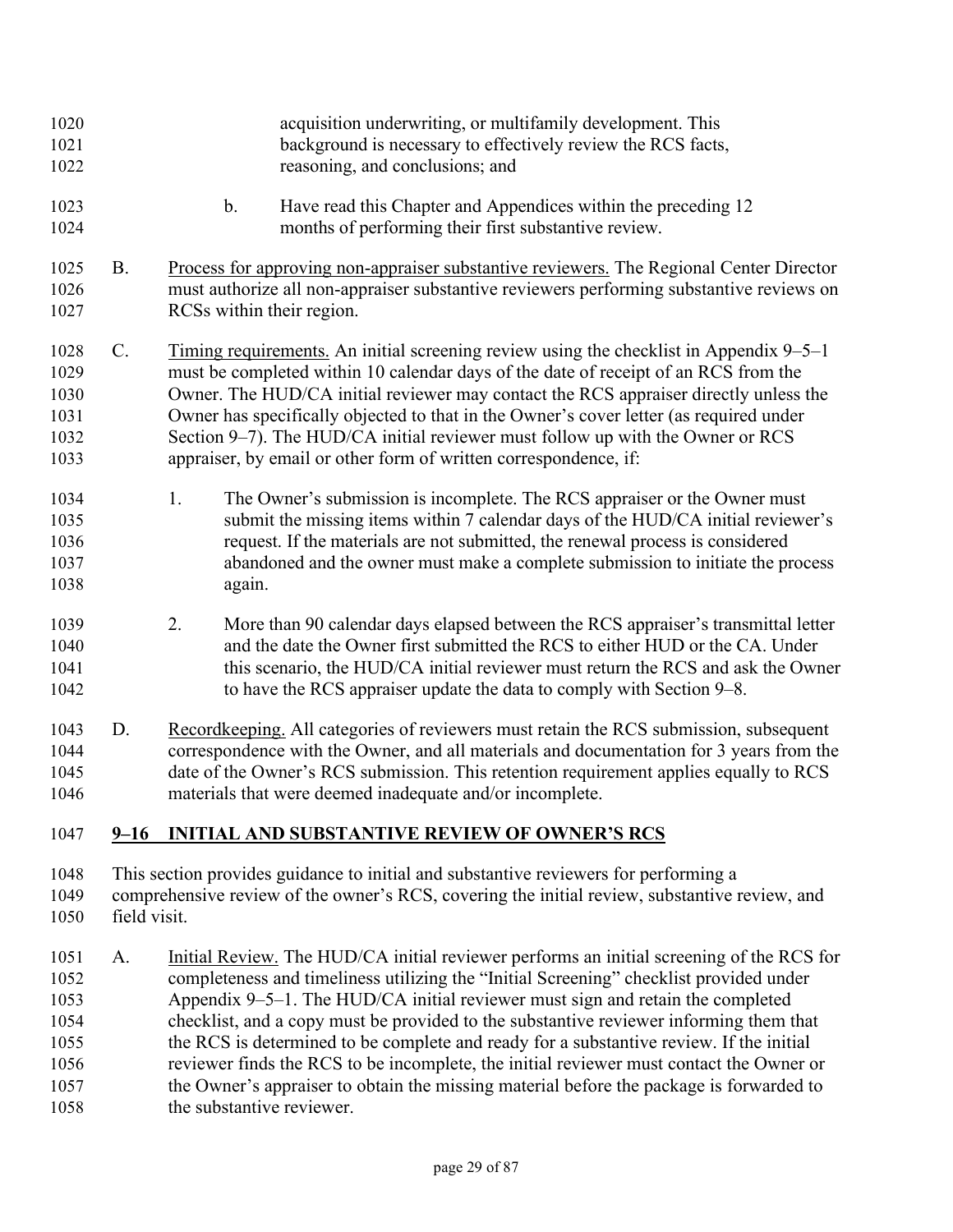B. Purpose of Substantive Review. The purpose of a substantive review is to assess and evaluate whether the owner's RCS appraiser's selection of comparables, adjustments, and 1061 rent conclusions are reasonable. The substantive reviewer may not agree with every detail of the RCS, but the substantive reviewer's approval of the RCS means that the substantive reviewer has concluded that the suggested market rents presented in the RCS are reasonably supported by market facts. The RCS must contain sufficient information to convince a person unfamiliar with the market areas or properties involved that the RCS conclusions are reasonable. 1067 1. Compliance with USPAP. The substantive reviewer should not focus on compliance with USPAP unless the substantive reviewer identifies significant problems in the research, facts, reasoning, or conclusions noted in the RCS report. Substantive reviewers are not required to check for compliance with USPAP when **performing a substantive review.** C. Scope of a Substantive Review. The key focus for a substantive reviewer is to ensure that the owner's RCS is reasonable, consistent with facts and standard appraisal practice, and complies with the guidance provided in Sections 9–9 through 9–13. The tools and checklists provided under Appendix 9–5–2 through 9–5–6, and discussed in detail below, will facilitate the substantive review process. 1. *Detailed Screening Checklist.* Appendix 9–5–2 provides a "Detailed Screening" checklist that incorporates key questions that a substantive reviewer must assess and evaluate when reviewing an RCS. These key questions incorporate requirements under Sections 9–9 through 9–11, with respect to analyzing the subject project, comparables selection and data collection. Substantive reviewers must document any concerns or conclusions in the checklist when reviewing the RCS. 2. *Rent Grid Analysis Checklist.* The substantive reviewer must complete the *Rent Grid Analysis Checklist* (Appendix 9–5–3) using guidance provided under "Notes for Rent Grid Analysis and Triggers for Second Review" (Appendix 9–5–4). The purpose of these checklists is to ensure that the concluded market rent is appropriate and reasonable. Substantive reviewers are not expected to challenge minor differences in RCS adjustments, particularly if correcting those perceived flaws would not affect the rent an owner will receive or the estimated market rent shown on the Rent Comparability Grid [\(Form HUD–92273–S8\)](https://www.hud.gov/sites/dfiles/OCHCO/documents/HUD-92273-S8.xls). For example, if the owner is seeking a \$20 rent increase, and the market rent increase will exceed 1093 \$20 even if adjustments are revised, then it would not be cost effective to spend extensive time analyzing adjustments that are reasonably close. 3. Triggers for Second Review for Non-Appraiser Reviewers. In cases where an RCS includes line-item adjustments that are identified as triggers under Appendix 9–5– 4, and if the substantive reviewer is a non-appraiser HUD employee, HUD requires that a second reviewer also review and sign-off on the specific trigger items. The second reviewer must meet the minimum qualification requirements (as described under Section 9–15.A.) and is required to provide input on the appropriateness and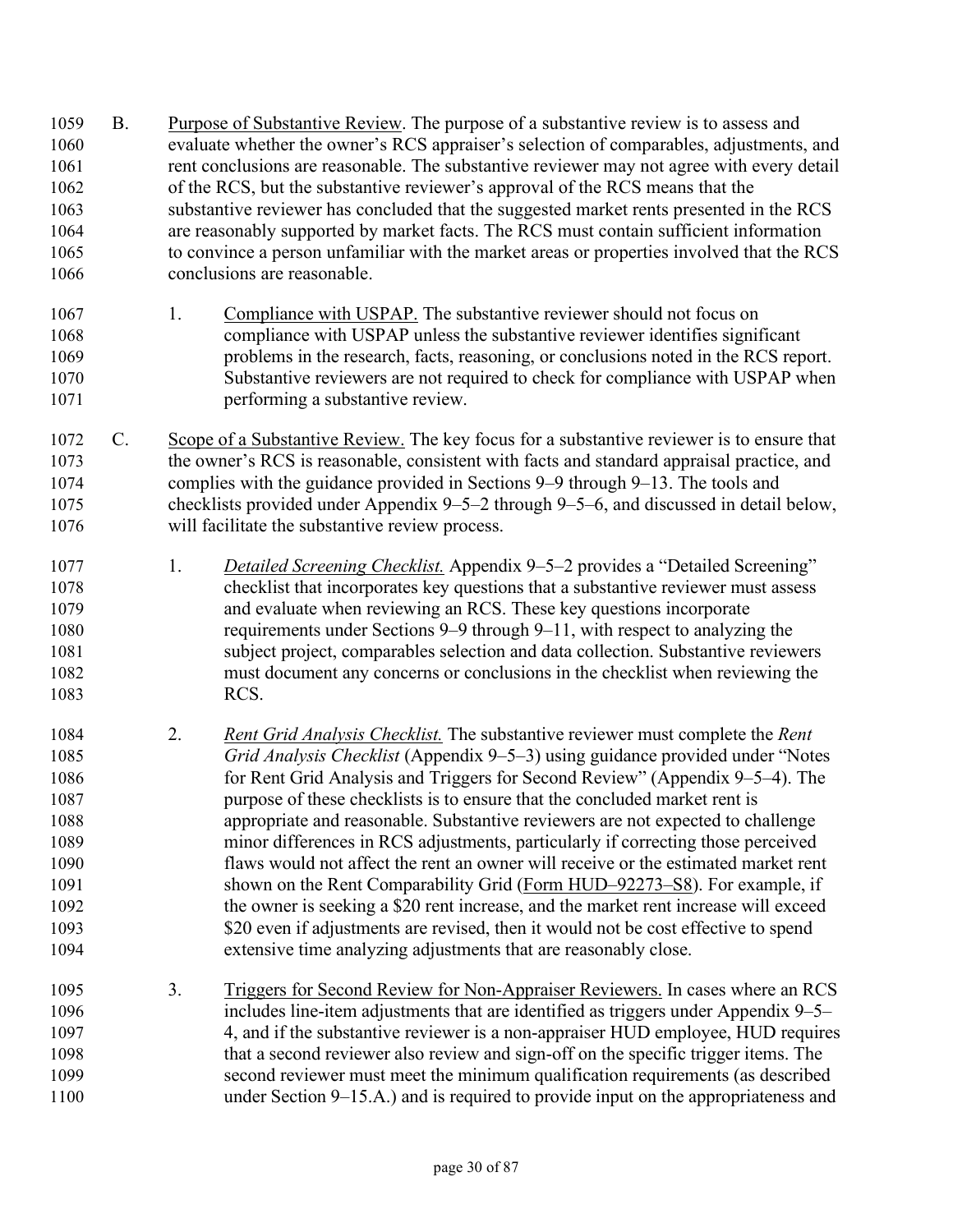reasonableness of only the specific line item that triggered a second review, as opposed to the entire RCS. If the first and second reviewers do not reach consensus, then the trigger item will be reviewed by an RCS review appraiser, whose opinion will prevail as to what revisions, if applicable, need to be made to the RCS. Please note that seeking a second reviewer's input is not a requirement if 1106 the first or second substantive reviewer is an RCS review appraiser (state-certified). 4. Issues/Certification Memo. Once the substantive reviewer has completed the detailed screening and Rent Comparability Grid, the substantive reviewer must also complete a certification (Appendix 9–5–5). If the substantive reviewer has questions or needs additional clarification, they can use the sample provided in Appendix 9–5–6 for preparing an issues memo for the Owner and/or RCS appraiser. D. Field Visits. While most RCS reviews usually require a desk review only, substantive reviewers may recommend a field review if they believe a site visit is needed to assess 1116 the RCS. If required, all field reviews must be conducted by an RCS review appraiser. A substantive reviewer must consider recommending a field visit when: 1118 1. The desk review raises major questions; 2. The substantive reviewer is largely unfamiliar with the market area, the subject 1120 project or the comparables; or 3. The substantive reviewer is considering challenging adjustments for condition, appeal, neighborhood, or other factors that can change quickly. Note: If not acting as the review appraiser, HUD staff may review the RCS and communicate concerns to the review appraiser. However, the review appraiser makes the final determination of market rents. **9–17 COMMUNICATING RESULTS OF HUD/CA REVIEWS**  The HUD/CA must convey the results of the substantive review of the owner's RCS to the owner within 30 calendar days after receiving a complete RCS package from the Owner. A. Approval. If the HUD/ CA substantive reviewer agrees with the RCS appraiser's market rent conclusions, they must document that agreement on the reviewer's certification (Appendix 9–5–5) and notify the AE that the market rents in the RCS are acceptable for use in further processing of the renewal. B. Questions and/or Clarifications. If aspects of the RCS are unclear or unsupported, the HUD/CA substantive reviewer must ask the RCS appraiser for additional information or explanation, if the Owner's cover letter permits the HUD/CA reviewer to reach the RCS appraiser directly. If the issues have a minimal effect on valuation and the HUD/CA reviewer expects easy resolution, the substantive reviewer may call the RCS appraiser. If concerns are many, more significant, or complicated, the HUD/CA reviewer must send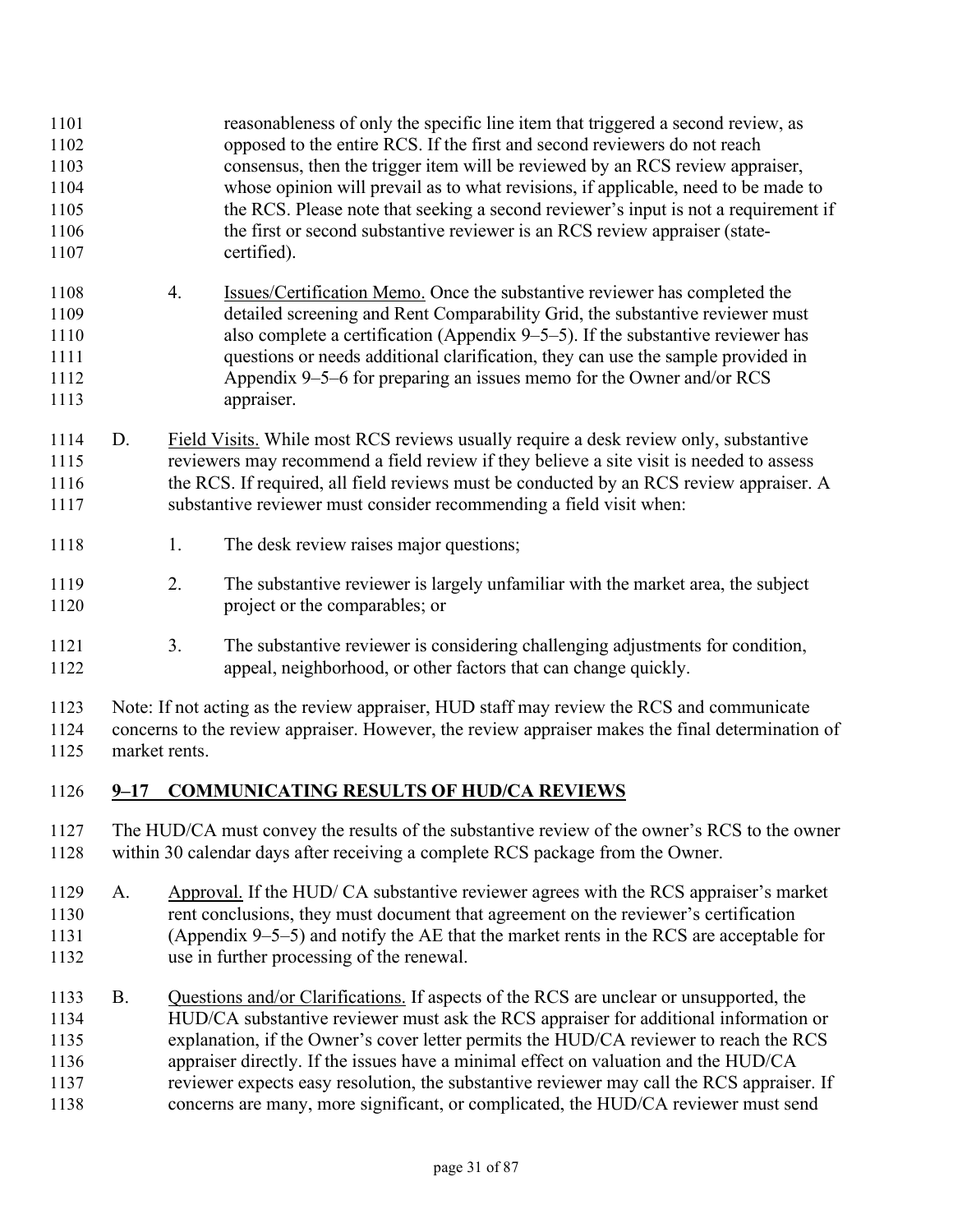- the RCS appraiser an email/fax/hard copy of a letter stating the concerns highlighted in the Reviewer's Issues Memo (sample provided in Appendix 9–5–6) and give the RCS appraiser up to 10 calendar days to respond. (The HUD/CA reviewer must copy the Owner on any written correspondence.) The RCS appraiser must send the requested information to the HUD/CA reviewer and copy the Owner.
- Within 10 calendar days after final information was due from the Owner or RCS appraiser, the HUD/CA reviewer must either: accept the study and proceed as described in Section 9–17.A, above; or draft a decision letter to the Owner.
- 1147 C. Decision Letter. If the RCS appraiser's response does not resolve the substantive reviewer's concerns, the substantive reviewer will draft a decision letter challenging the RCS. If the substantive reviewer is a non-appraiser, an RCS review appraiser must also be engaged to review the subject's RCS prior to issuance of such a letter. If the RCS review appraiser also concludes that the rejection is warranted, then the substantive reviewer may issue the decision letter that either tells the Owner the study must be redone and resubmitted or challenges the study's rent conclusions and suggests an alternate rent. Any alternate rents must be developed by a RCS review appraiser and be consistent with this Chapter's procedures and USPAP. The decision letter must tell the owner how the RCS review appraiser arrived at the suggested market rent. The decision letter must also:
- 1157 1. be signed by the Regional Office Director or designee;
- 2. clearly state the reasons the RCS is challenged or that alternate rents are offered;
- 3. list the Owner's options; and
- 4. provide a firm deadline for the Owner to respond.
- D. Owner's Response. The Owner has 10 calendar days after the date of the Decision Letter 1162 to advise HUD in writing of their choice to accept HUD's alternate rents, submit a new 1163 study, or appeal HUD's decision.

If the Owner chooses to appeal or resubmit their RCS, HUD/CA may, upon the Owner's request, prepare a short-term renewal at the then-current rents to allow time for processing the appeal. Any rent increases because of the appeal will be retroactive to the date of execution of the short-term renewal contract. Submission of a new study restarts 1168 the processing timeline. If the Owner chooses to appeal, the Owner may not submit a new or revised study, and must follow the process outlined under Section 9–18, below.

# **9–18 OWNER APPEALS**

An Owner may appeal HUD's decision letter by following the steps provided below. The Owner

- may not make changes to an RCS following the issuance of a decision letter, as the purpose of an
- appeal is to provide support for the conclusions reached in the original study. The HUD-
- commissioned RCS is not appealable following the process set out in this section, but an owner
- may bring factual discrepancies or errors to HUD's attention for possible correction as described
- under Section 9–14.F. All appeals of HUD's decision letter, when eligible, are reviewed and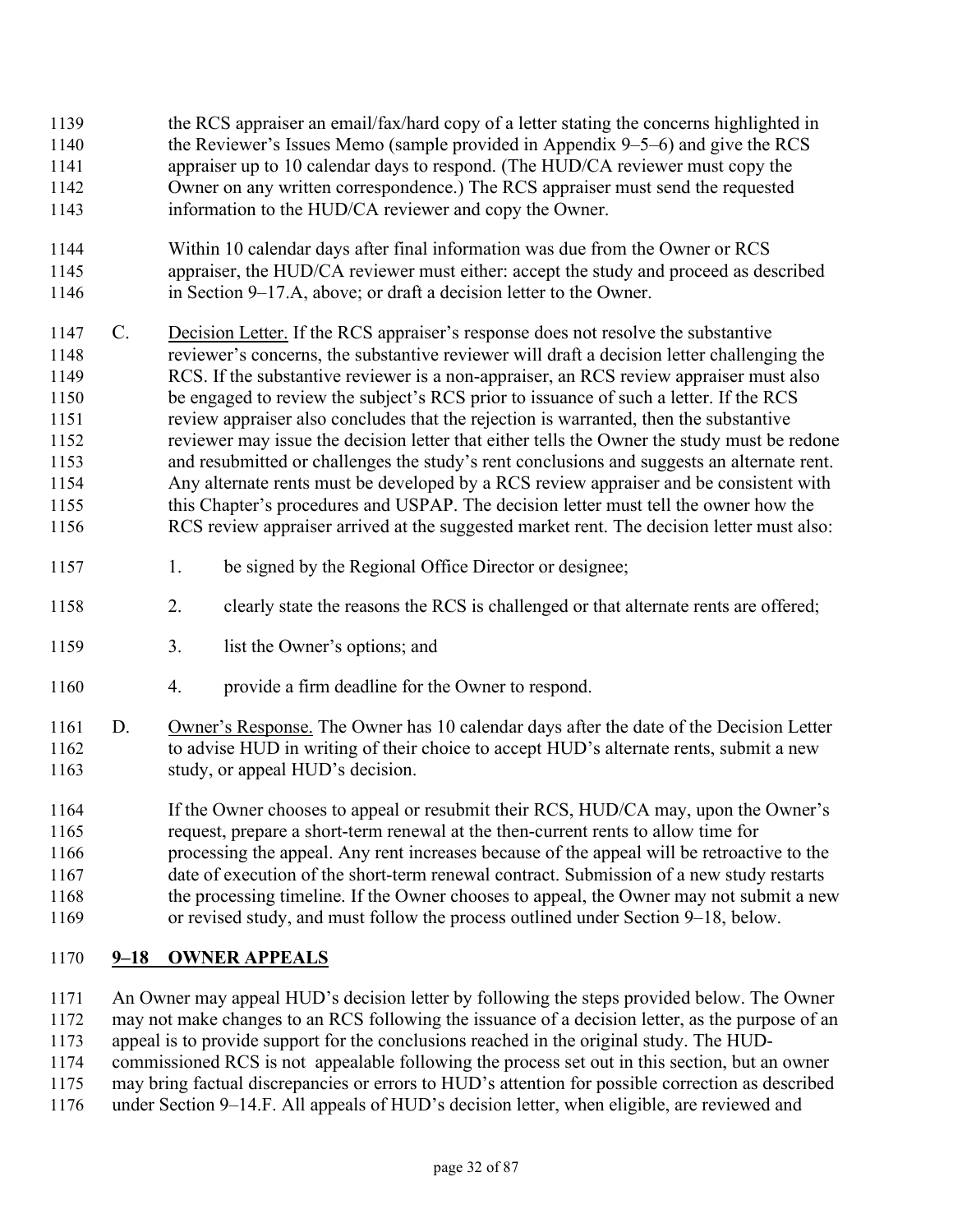- decided by HUD staff at the appropriate Regional Center rather than HUD headquarters. The appeal process is as follows:
- A. Owner prepares written statement. Subsequent to submitting the Owner's letter indicating an appeal of HUD's decision, the Owner must submit a written statement of his/her reasons for appeal and any data that supports his/her objections. This written statement must be delivered via email to the Regional Center or Satellite Office Asset Management Division Director within 20 calendar days after the date of HUD/CA's initial decision as provided by Section 9–17 above.
- B. Owner may request meeting. In addition to providing a written statement, the Owner may request a meeting or a conference call with the RCS review appraiser. If such a request is made, a meeting or a conference call must be held within 15 calendar days of the date of the Owner's appeal. The Owner, the RCS appraiser, the RCS review appraiser, and the Regional Center or Satellite Office Asset Management Division Director/designee must participate. The Regional Center or Satellite Office Asset Management Division Director and RCS review appraiser must consider if a field visit is needed to process the appeal as discussed in Section 9–16–C, above. In some instances, the Regional Center or Satellite Office Asset Management Division Director and RCS review appraiser may ask for additional information from the Owner and the RCS appraiser. This information must be submitted by the Owner within 10 calendar days after the date of the meeting or conference call.
- C. HUD reviews Owner's request. The RCS review appraiser and the Regional Center or Satellite Office Asset Management Division Director will review the Owner's appeal, including any supplemental information submitted by the Owner, and issue a letter reporting the results of the review within 15 calendar days after the latest of the date the Owner submitted the basis for the first appeal; the date of any meeting/conference call conducted per paragraph B.; or the date by which the Owner submits additional information requested by HUD per paragraph B. HUD's letter in response to the owner's first appeal must be signed by the Regional Center or Satellite Office Asset Management Division Director, and it may accept the RCS with supplemental information submitted by the Owner, reject the Owner's first appeal and require resubmission of a new RCS study, or propose HUD's alternate rents for the project.
- The Owner may either accept HUD's decision or withdraw the renewal request.
- 1209 D. Second Level Appeal. If the owner chooses to pursue a second level appeal, the owner must submit a written statement of his/her reasons for a second appeal and any data that supports his/her objections to the Regional Center or Satellite Office Asset Management Division Director's decision letter in response to the owner's first appeal. The submission must be received within 15 calendar days after the date of the Regional Center or Satellite Office Asset Management Division Director's decision letter on the first appeal, and must be addressed to the Regional Center Office Director and must copy the Regional Center or Satellite Office Asset Management Division Director. The owner may also request a short-term renewal at current rents if the contract has expired or if expiration is imminent.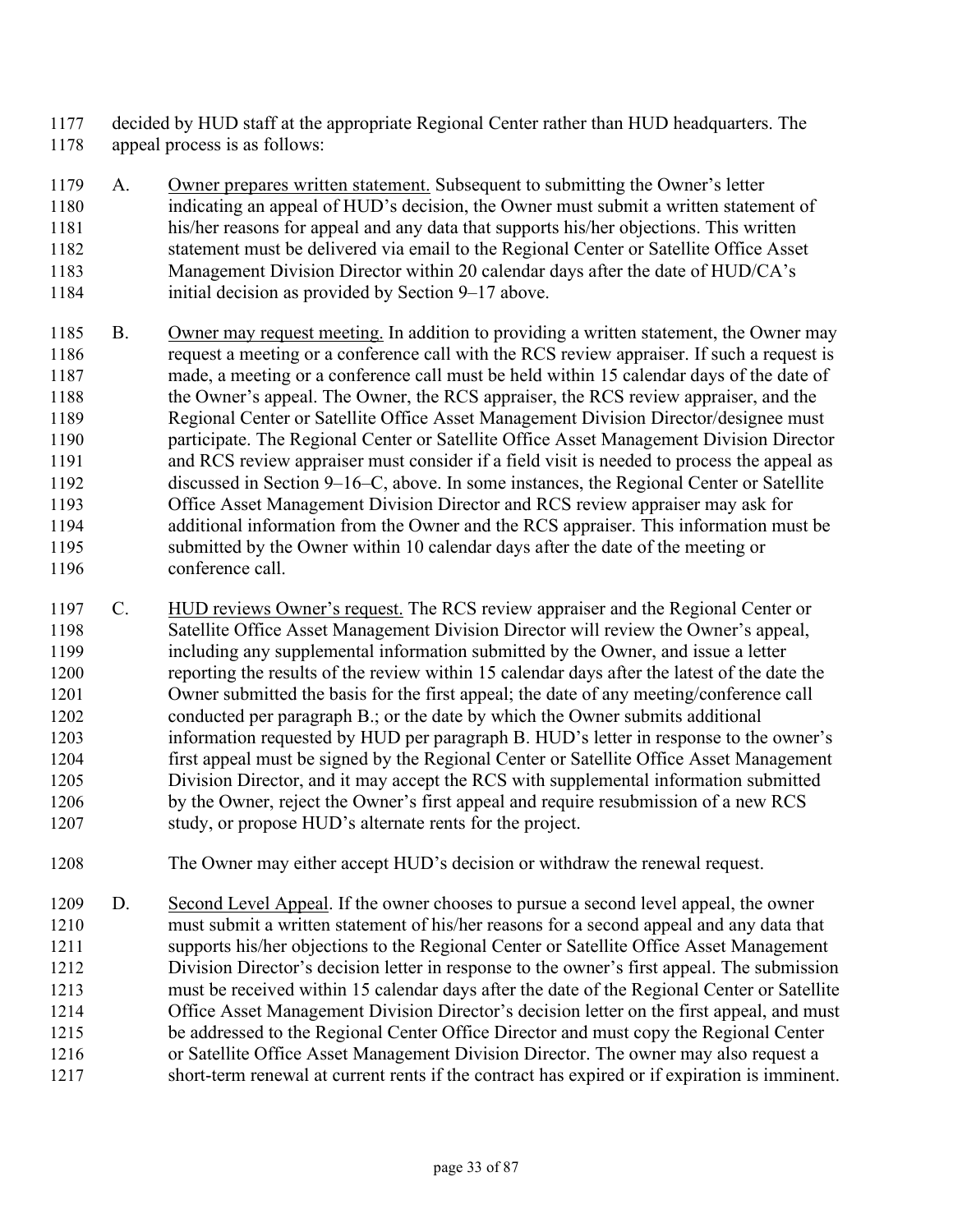1218 1. The Regional Center Director will determine if the appeal has potential merit and, if so, issue a short-term renewal at then-current rents, to allow time to process the appeal. Any rent increases as a result of the second appeal will be made 1221 retroactively. 2. The Regional Center or Satellite Office Director may contact the owner, the RCS appraiser, or the Regional Center or Satellite Office Asset Management Division Director and/or the RCS review appraiser for clarification or additional information. 1226 3. The Regional Center Director must issue a decision letter to the owner within 15 calendar days after the date of the owner's second appeal. The letter must clearly 1228 state the basis for HUD's decision.

## **9–19 IMPOSING SANCTIONS ON APPRAISERS**

If, after the substantive review and communication, discussion, or appeal pursuant to Section 9–

1231 17 or 9–18, a CA or Regional Director still concludes that the RCS appraiser's work is seriously deficient, the CA/Regional Director may consider:

- A. Reporting material deficiencies in the appraiser's work product to the state's real estate appraisal regulatory authority; and
- B. Imposing or recommending imposition of HUD's administrative sanctions (LDP, suspension, or debarment)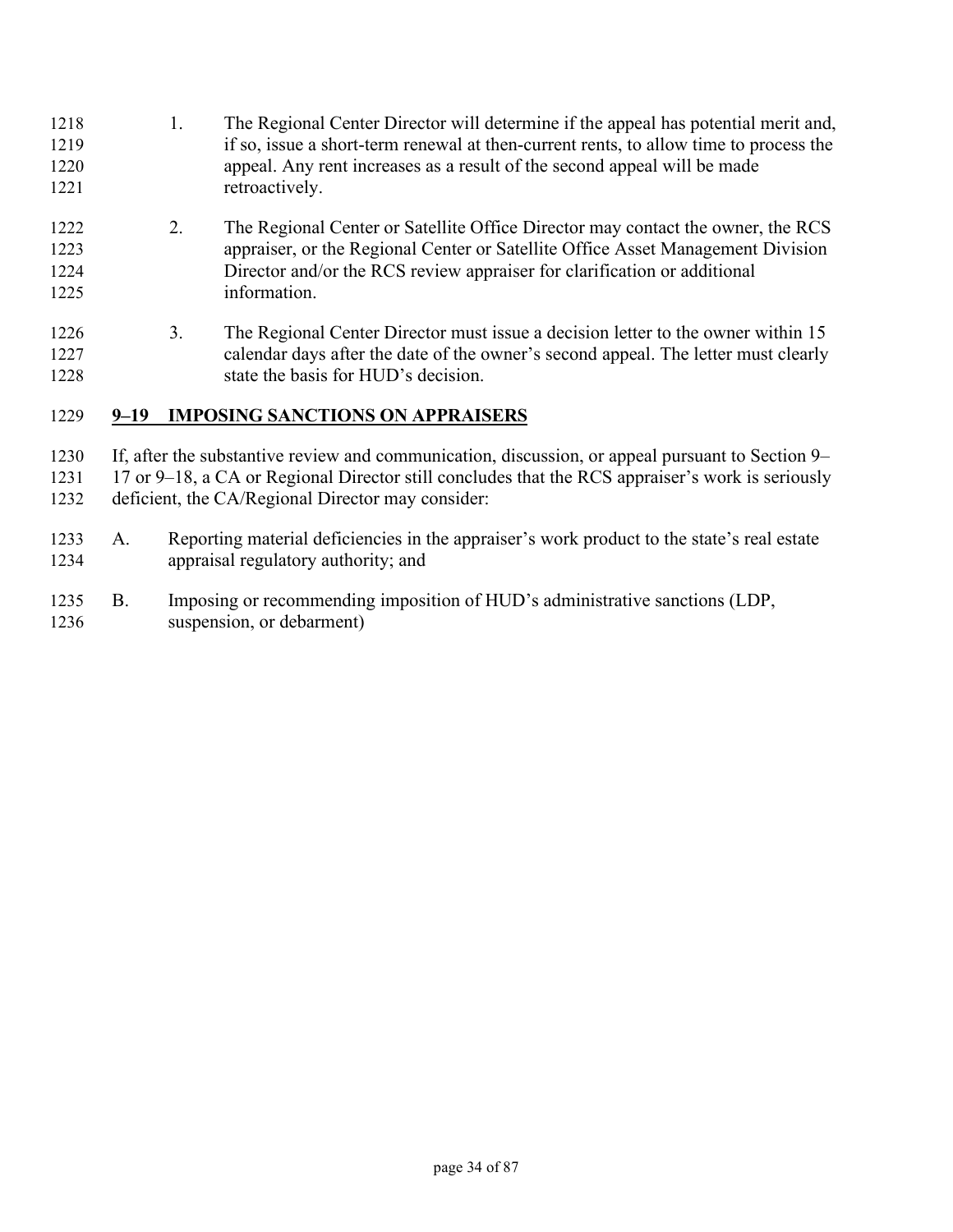| 1237 |           | • 9-1-1: Instructions for Completing the HUD Form 92273-S8              |
|------|-----------|-------------------------------------------------------------------------|
| 1238 |           | • 9-1-2: Required Contents of a Rent Comparability Study                |
| 1239 |           | • 9-1-3: Comparable Project Profile                                     |
| 1240 |           | • 9-1-4: RCS Appraiser Certification                                    |
| 1241 |           | • 9-1-5: Sample for RCS Appraiser's Transmittal Letter                  |
| 1242 |           | • 9-2-1: Sample Owner's Cover Letter                                    |
| 1243 |           | • 9-2-2: Sample Owner's Checklist                                       |
| 1244 |           | • 9-3-1: Notes for Rent Grid Analysis and Triggers for Secondary Review |
| 1245 |           | • 9-3-2: Sample Issues Memo from Substantive Reviewer                   |
| 1246 |           | • 9-4: Special Project Types                                            |
| 1247 | $\bullet$ | 9-5: Forms Used in Preparation and Review of an RCS                     |
| 1248 | $\bullet$ | Attachment 1: Acronyms Used in this Guide                               |
|      |           |                                                                         |

1249 • Attachment 2: Glossary of Terms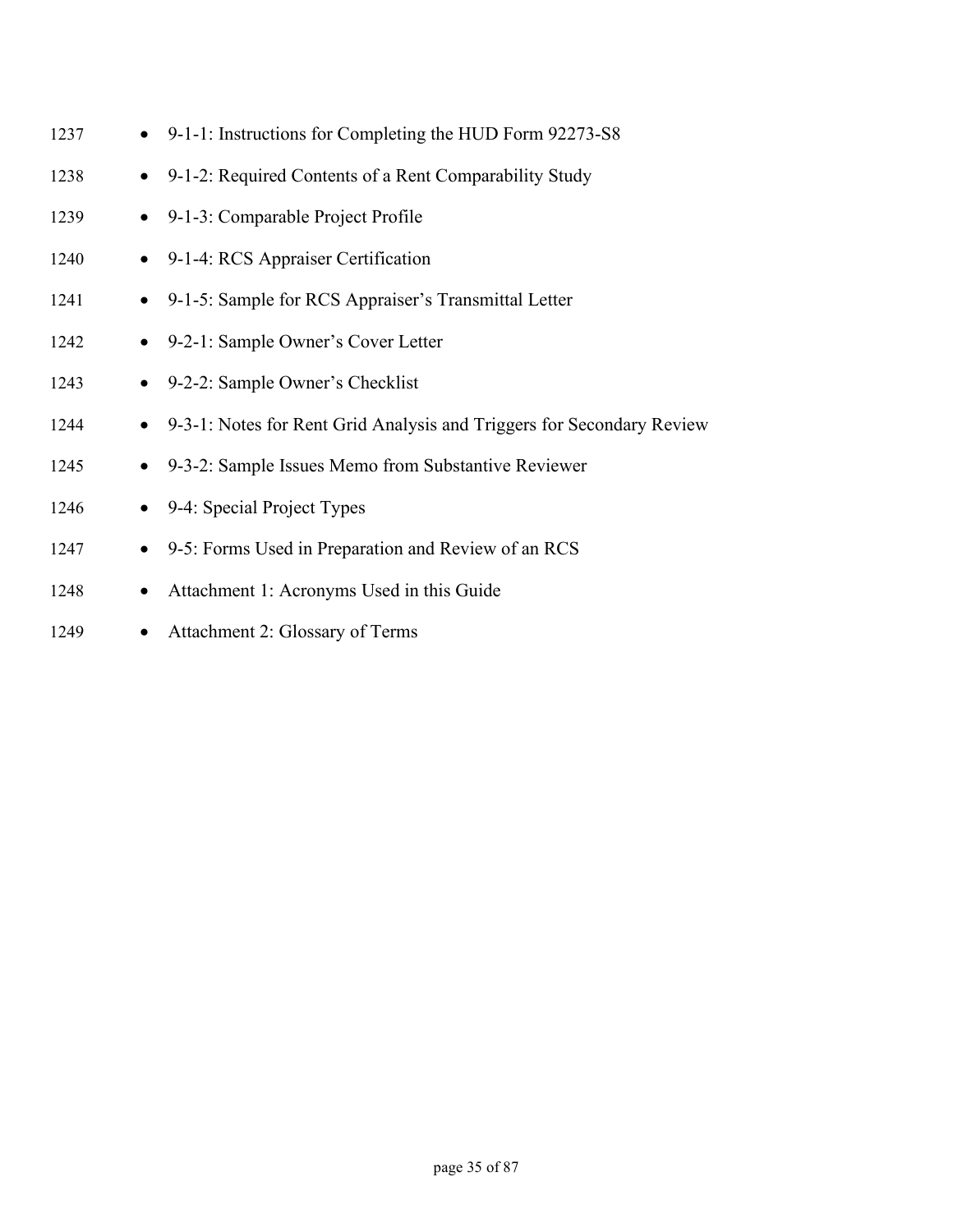# **Appendix 9-1-1**

## 1251 Instructions for Completing the HUD Form 92273-S8

RCS appraisers must use the Rent Comparability Grid (HUD 92273-S8) for preparing an RCS to estimate "market" rents for the subject project. A Rent Comparability Grid provides a tool for documenting the characteristics of the subject and the comparables, and the adjustments made for differences between a comparable and the subject. The Rent Comparability Grid is comprised of seven parts, and this Appendix includes "line-by-line instructions" for populating each data column under the forty-six line items on the Rent Comparability Grid.

- RCS appraisers must review and comply with the guidance provided in Sections 9-8 through 9- 13 of Chapter Nine, and the instructions provided below before preparing a Rent Comparability
- Grid.
- A. General Instructions
- 1. Prepare a separate Rent Comparability Grid for each *primary* Section 8-unit type. The RCS appraiser should review Section 9-9. A for guidance on classifying unit 1265 types as primary or secondary. For any secondary unit types, RCS appraisers need not complete a separate rent comparability grid.
- 2. Complete all lines of the Rent Comparability Grid. The RCS appraiser must show all comparables for one unit type on one Rent Comparability Grid. The RCS appraiser must enter the comparable's name and address at the top of each column, fill in all lines of the Grid's data columns, even if no adjustment is made on a line. The RCS appraiser must use the specific letter codes listed in line items 8 and 9 under Section C of this Appendix. If a project has other characteristics that would affect the rent that the project could command in the subject's market area, then the RCS appraiser may use blank lines (Lines 22 and 23) to capture these other 1275 characteristics.
- 3. Make adjustments to comparable's rents. Not all of the characteristics will affect rents. Local market conditions will dictate if, when and how much of an impact each characteristic will have upon rent. The RCS appraiser is required to make adjustments only for differences in characteristics that would affect the amount of rent that prospective tenants in the subject's market area are willing to pay. The RCS appraiser must display all adjustments in dollar amounts. The RCS appraiser may leave adjustment entries blank (not zero) if local tenants would not pay for the difference shown on that line.
- 1284 4. Provide narrative explanations. The RCS appraiser must attach a narrative explaining *why* each adjustment was made and *how* the dollar value of the adjustment was derived for all adjustments exceeding a *nominal amount* (as 1287 defined in Section 9-12. C.2).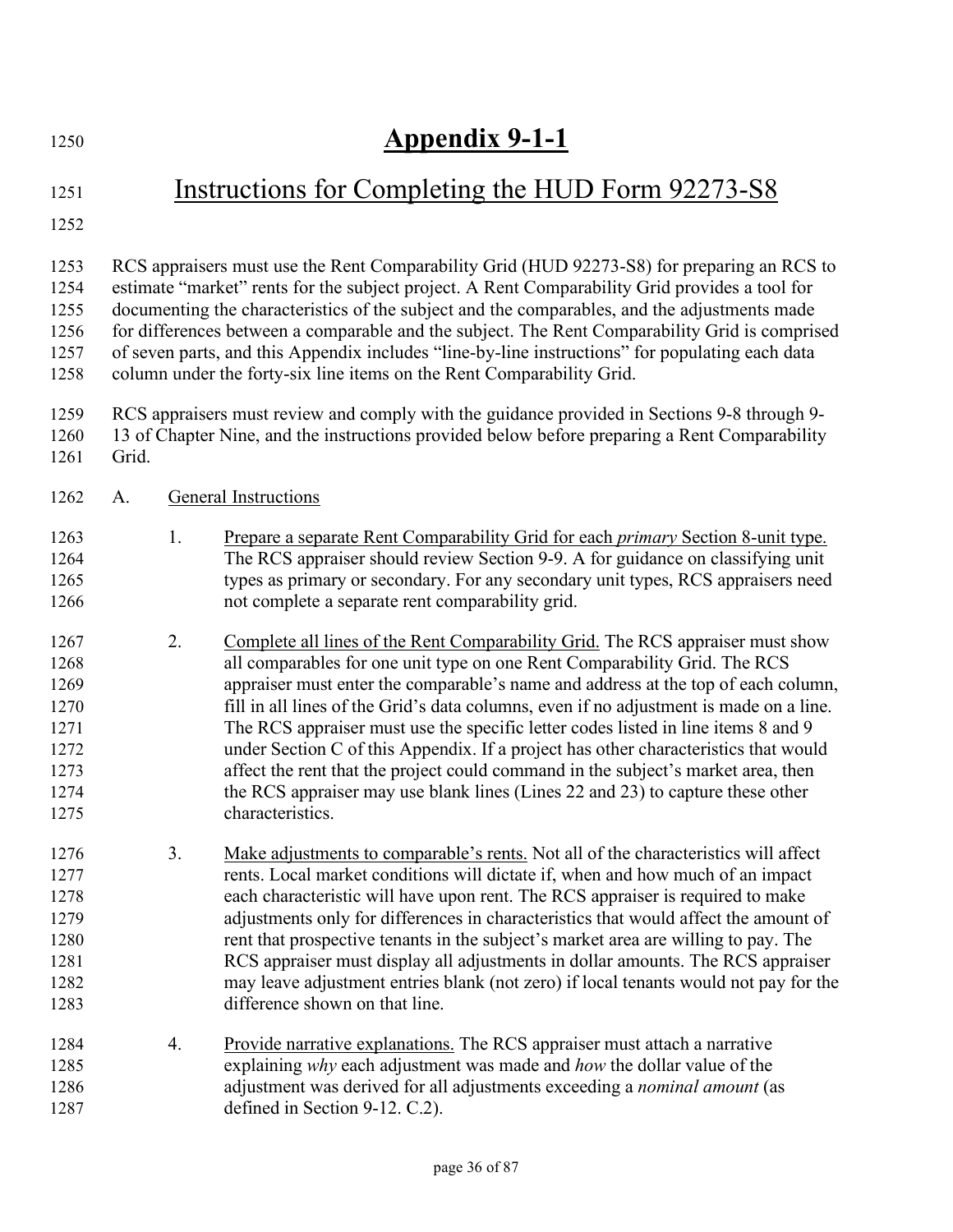| 1288<br>1289<br>1290<br>1291<br>1292 |    | The RCS appraiser must prepare a separate set of explanations for each<br>a.<br>Grid. If an explanation applies to more than one comparable, the RCS<br>appraiser may refer back to that explanation rather than repeating it each<br>time. For example, the location adjustment for Comparable Y was<br>estimated for the same reason and in the same way as for Comparable X. |
|--------------------------------------|----|---------------------------------------------------------------------------------------------------------------------------------------------------------------------------------------------------------------------------------------------------------------------------------------------------------------------------------------------------------------------------------|
| 1293<br>1294<br>1295                 |    | b.<br>The RCS appraiser must include the following two additional narrative<br>explanations, if applicable, for the estimated market rent (Line 46 of the<br>instructions): 1) how the market rent was derived from the comparables'                                                                                                                                            |
| 1296<br>1297                         |    | adjusted rents; and 2) how a primary unit type's market rent was adjusted<br>to derive a market rent for a secondary unit type.                                                                                                                                                                                                                                                 |
| 1298<br>1299<br>1300<br>1301         | 5. | Pay attention to special issues. The following are some of the issues and errors that<br>are commonly noted by substantive reviewers. RCS appraisers must pay special<br>attention to the guidance in this Appendix when making adjustments for these line<br>items. The issues listed below are not in any order of occurrence or importance.                                  |

| Line<br><b>Item</b> | <b>Topic</b>                                          | <b>Common RCS Review Issues</b>                                                                                                                                                                                                                                                                          |
|---------------------|-------------------------------------------------------|----------------------------------------------------------------------------------------------------------------------------------------------------------------------------------------------------------------------------------------------------------------------------------------------------------|
| #1                  | <b>Rent Restricted</b>                                | RCS shows dollar adjustment made for the fact that a<br>rent is restricted.                                                                                                                                                                                                                              |
| #4                  | Occupancy percent                                     | RCS shows adjustment made for occupancy differential<br>due to factors other than the project's rent level.                                                                                                                                                                                              |
| $#8-9$              | Condition/Street<br>Appeal/Neighborhood               | RCS shows large dollar adjustments for Lines 8 and 9,<br>which makes the reviewer question if the respective<br>comparable is similar enough. Also, RCS appraiser uses<br>rating levels such as " $G+$ " or " $G-$ ", as opposed to<br>complying with the five-point scale provided in this<br>Appendix. |
| #10                 | Comparables from outside<br>the subject's market area | RCS shows adjustment for comparables in a different<br>market area, when market evidence indicates that the<br>difference in rent levels is not significant between the two<br>market areas.                                                                                                             |
| #13                 | Unit Interior Square Feet                             | RCS shows unit size adjustments for size differences of<br>less than 10 square feet. Or, RCS shows adjustments for<br>unit size differences without a corresponding narrative<br>supporting the methodology used for deriving the<br>adjustment amount.                                                  |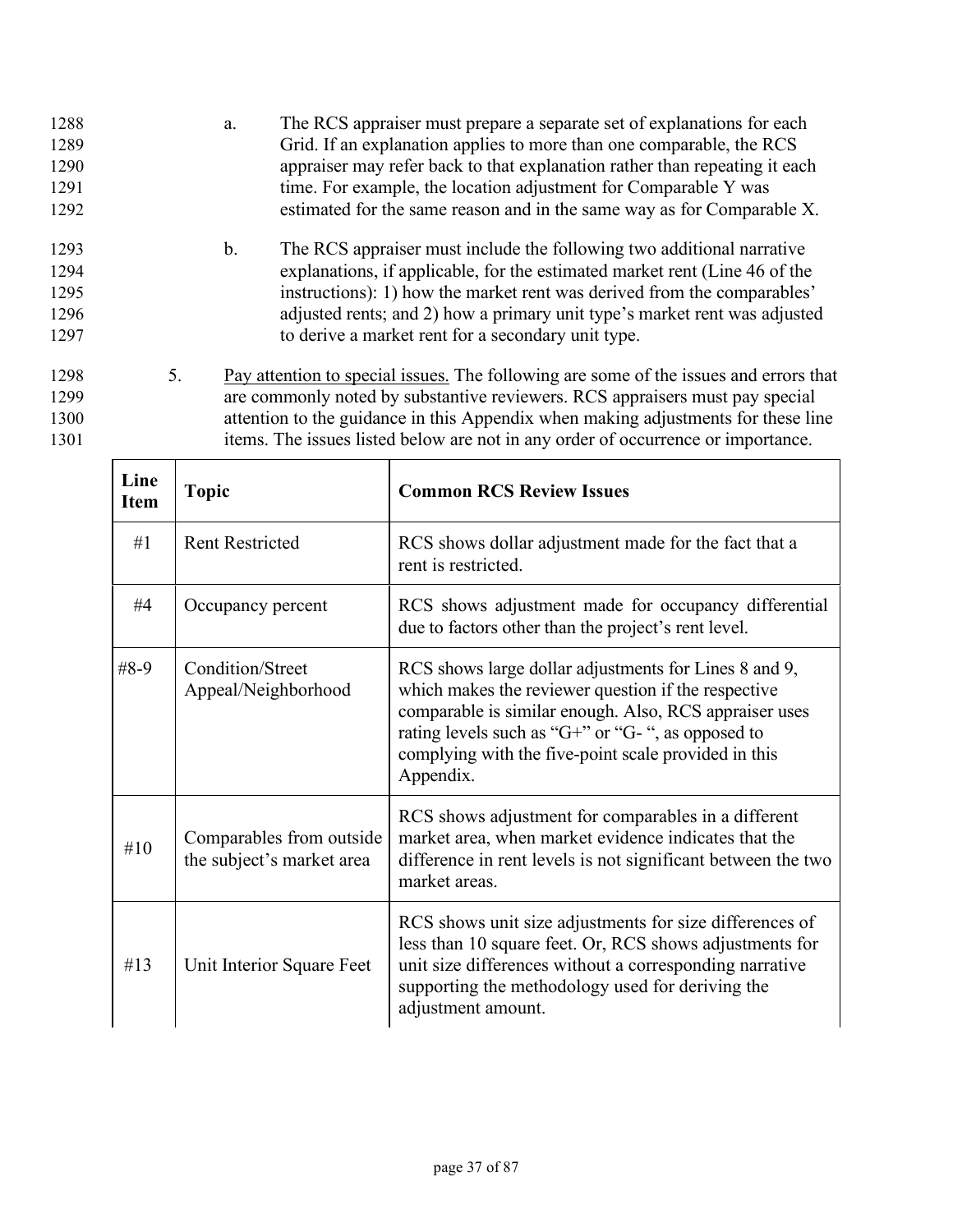|                                                      | #29-<br>31 |               | Non-Shelter Services           | The total net adjustments for these line items exceeds the<br>larger of \$50 or 5 percent of the comparable's unadjusted<br>rent, without supporting market-based evidence regarding<br>the value of these services.                                                                                                                                                                                                                                             |  |  |
|------------------------------------------------------|------------|---------------|--------------------------------|------------------------------------------------------------------------------------------------------------------------------------------------------------------------------------------------------------------------------------------------------------------------------------------------------------------------------------------------------------------------------------------------------------------------------------------------------------------|--|--|
|                                                      | #33-<br>39 | Utilities     |                                | The RCS shows an adjustment amount for these line items<br>that exceeds the respective published housing authority<br>allowance for that category.                                                                                                                                                                                                                                                                                                               |  |  |
| 1302                                                 | <b>B.</b>  |               |                                | Instructions for HUD's Excel-Based Rent Comparability Grid                                                                                                                                                                                                                                                                                                                                                                                                       |  |  |
| 1303<br>1304<br>1305                                 |            | instructions. |                                | Before using HUD's Excel based Rent Comparability Grid, which can be downloaded at<br>the link provided under Appendix 9-1-1, RCS appraisers must review the following                                                                                                                                                                                                                                                                                           |  |  |
| 1306<br>1307<br>1308                                 |            | 6.            |                                | Worksheet is protected and locked. Formulas in the worksheet cannot be altered. If<br>the RCS appraiser tries to enter data in a formula cell, the RCS appraiser will<br>receive an error message stating that the cells are locked and cannot be changed.                                                                                                                                                                                                       |  |  |
| 1309<br>1310<br>1311<br>1312<br>1313                 |            | 7.            |                                | Scrolling and entering data in the Worksheet. The RCS appraiser may use the tab<br>key to move horizontally within the print area of the worksheet. This will allow the<br>RCS appraiser to skip locked formula cells and stop only at cells designed to<br>receive data. As the RCS appraiser enters adjustments, Excel will automatically<br>compute counts, sums or percentages on the form.                                                                  |  |  |
| 1314<br>1315<br>1316<br>1317                         |            |               | a.                             | The Tab Key will navigate as described only if the Excel settings are<br>configured to: 1) not check the Transition Navigation Keys box; and 2)<br>check the "Microsoft Excel Menus" button. The RCS appraiser may go to<br>Tools-Options-Transition Tab to check settings.                                                                                                                                                                                      |  |  |
| 1318<br>1319<br>1320<br>1321<br>1322<br>1323<br>1324 |            |               | b.<br>appraiser may scroll up. | As the RCS appraiser scrolls horizontally to the right, columns will shift<br>left and be hidden behind Column C's row labels. This keeps line labels<br>next to the data cells, making it easier to accurately load data. To view the<br>hidden columns, the RCS appraiser may scroll back to the left. Similarly,<br>rows will move up and disappear under the column headings as the RCS<br>appraiser scrolls down. To bring the rows back into view, the RCS |  |  |
| 1325<br>1326<br>1327<br>1328                         |            | 8.            |                                | Creating a New Grid. The "Create New Grid" button allows the RCS appraiser to<br>simultaneously add a new unit type worksheet, label the tab at the bottom of the<br>worksheet, and fill in the Unit Type box at the top of the worksheet. The RCS<br>appraiser may enter different names/labels for the tab and the unit type box on top.                                                                                                                       |  |  |
| 1329<br>1330<br>1331<br>1332                         |            |               | appraiser could:               | If the "Create New Grid" button is used, the resulting worksheet will contain all<br>the data that was on the worksheet containing the button. The RCS appraiser may<br>edit any data that is not appropriate for the new unit type. For example, the RCS                                                                                                                                                                                                        |  |  |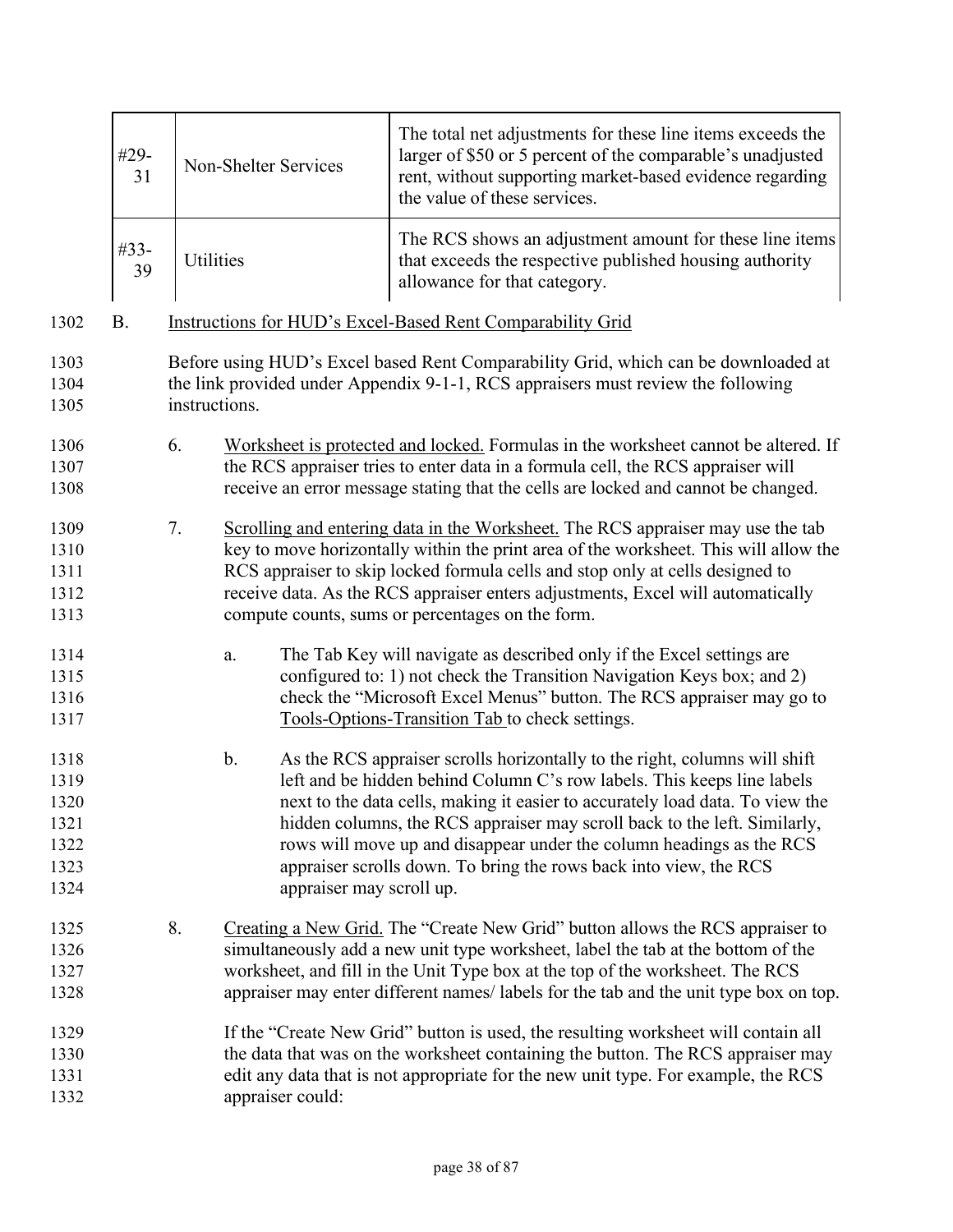| 1334<br>1335<br>1336<br>1337<br>1338<br>1339<br>1340 |    | Load just the project names and other identifying header data that will<br>a.<br>apply to most unit types and then use the "Create New Grid" button to<br>create a worksheet for each unit type. The RCS appraiser could then load<br>amenity and adjustment entries either individually on each sheet, by<br>copying specific cells from one worksheet to another, or by clicking the<br>control key and selecting multiple worksheets. When the control key option<br>is used, data is entered simultaneously in the same cell location on all the<br>selected worksheets.                                                                                                   |
|------------------------------------------------------|----|--------------------------------------------------------------------------------------------------------------------------------------------------------------------------------------------------------------------------------------------------------------------------------------------------------------------------------------------------------------------------------------------------------------------------------------------------------------------------------------------------------------------------------------------------------------------------------------------------------------------------------------------------------------------------------|
| 1341<br>1342<br>1343<br>1344                         |    | $\mathbf b$ .<br>Fully complete one unit type worksheet, use the "Create New Grid" button<br>to add another worksheet, and edit the resulting worksheet to change data<br>that is not appropriate for the new unit type. The RCS appraiser must not<br>forget to check any copied data.                                                                                                                                                                                                                                                                                                                                                                                        |
| 1345<br>1346<br>1347<br>1348<br>1349<br>1350         |    | 9.<br>Sign and Date the Form. After completing the Rent Comparability Grid, the RCS<br>appraiser must sign and date the form. The RCS appraiser must also indicate<br>whether the Grid was prepared in Excel (with the computer running the<br>calculations using HUD's formulas). If the RCS appraiser used another approach<br>(such as manual entry of data, which is discouraged by HUD), the RCS appraiser<br>must note that on the bottom of the grid or at the end of narrative comments.                                                                                                                                                                               |
| 1351                                                 | C. | Line-by-Line Instructions for Preparing a Rent Comparability Grid                                                                                                                                                                                                                                                                                                                                                                                                                                                                                                                                                                                                              |
| 1352<br>1353<br>1354                                 |    | The guidance below provides line by line instructions to RCS appraisers for completing a<br>Rent Comparability Grid. This guidance is organized by the seven parts (A through G) of<br>a Rent Comparability Grid, covering forty-six line items.                                                                                                                                                                                                                                                                                                                                                                                                                               |
| 1355                                                 |    | Part A: Rents Charged (lines 1 through 5)                                                                                                                                                                                                                                                                                                                                                                                                                                                                                                                                                                                                                                      |
| 1356<br>1357<br>1358<br>1359<br>1360                 |    | Before the rents for comparable units can be adjusted for differences from the subject,<br>they must be adjusted for conditions at the comparable project itself. This section makes<br>adjustments that are primarily internal to each individual comparable and produces an<br>effective rent. Subsequent sections adjust each comparable's effective rent by comparing<br>the comparable to the subject project.                                                                                                                                                                                                                                                            |
|                                                      |    | <u>Line 1. <math>\$</math> Last Rent/Restricted?</u> In the "data" column, the RCS appraiser must enter the<br>rent at which this unit type was last leased. This must be a rent that was actually paid; the<br>RCS appraiser must not enter an asking rent which has not yet been achieved. In the<br>adjustments column, the RCS appraiser must enter "Y" if the unit is rent restricted and<br>"N" if it is not. Rent restricted units include those that are subject to rent control, rent<br>stabilization or other restrictions on the unit rent. (e.g., LIHTC, HOME, HOPE VI, and<br>236/BMIR/Rural Development Section 515 units). The RCS appraiser must identify the |
|                                                      |    |                                                                                                                                                                                                                                                                                                                                                                                                                                                                                                                                                                                                                                                                                |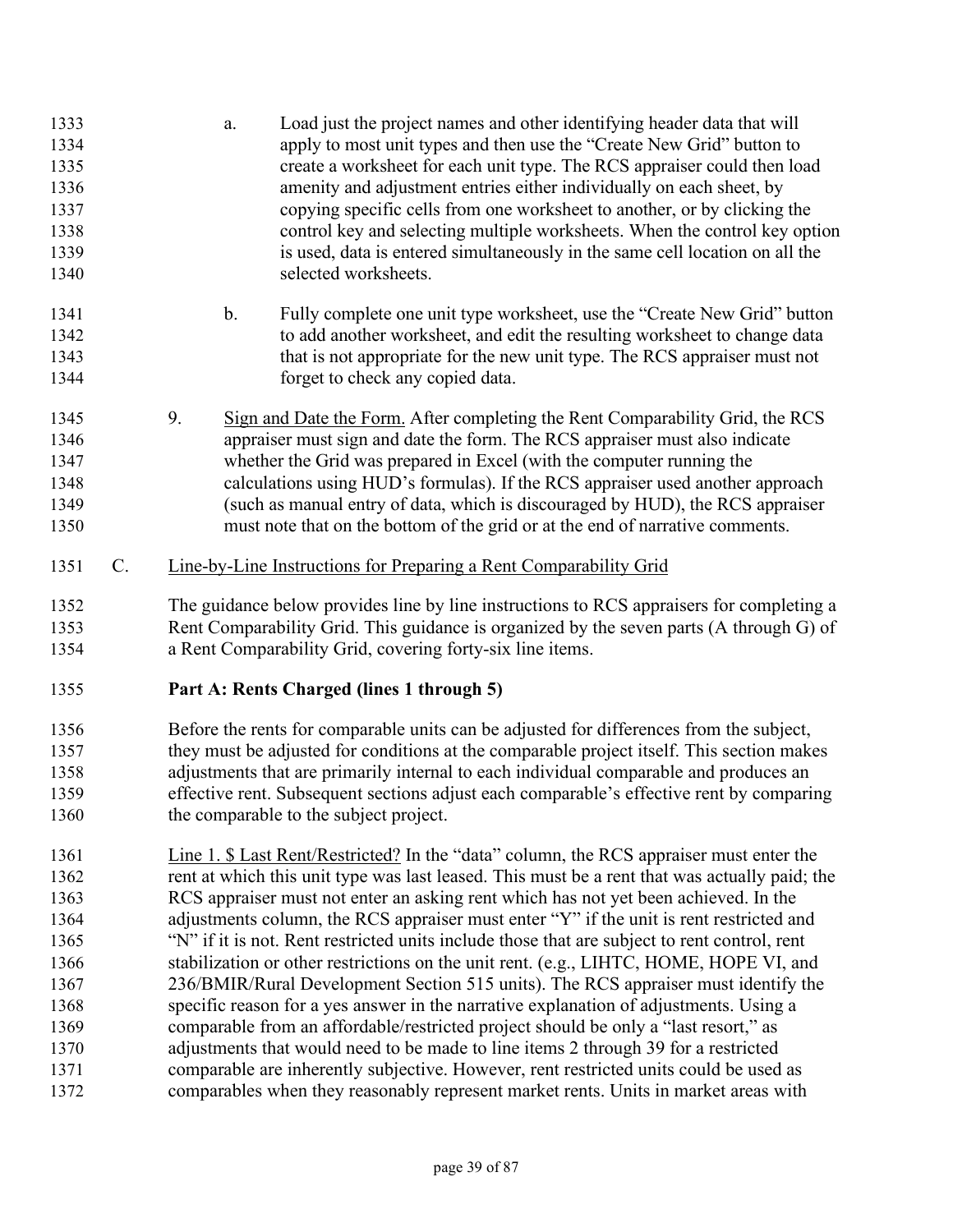- rent control may reasonably represent a market if they were leased recently, and should not be excluded solely on the basis of the rent control. Using a comparable from other categories of project types, such as independent or assisted living facilities or master-planned retirement communities, for an age-restricted Section 8 project, may be difficult to justify because tenants at those types of projects choose them over conventional apartment projects due to the non-shelter services offered at such facilities. In particular, a comparable property that offers a daily meal or meals included in the monthly rent poses specific challenges with regard to determining appropriate rent adjustments.
- Line 2. Date Last Leased. In the data column, the RCS appraiser must enter the date (month/ year) that unit type was most recently leased. This should be the date the most recent lease for the rent on Line 1 became effective. The RCS appraiser should make an adjustment here only if the rental market has changed significantly between the date on this line and the date of the RCS appraiser's analysis. Adjustments here should be infrequent, as the RCS appraiser should be using only recent lease transactions to begin with. This adjustment may be needed when the comparable is at full occupancy and has had no turnover for an extended period. If market conditions have not changed, the RCS appraiser should not adjust even if considerable time has elapsed since Line 1's rent became effective.
- 1391 Line 3. Rent Concessions. The RCS appraiser should evaluate if the comparable is 1392 offering initial rent or renewal concessions. The RCS appraiser must enter "Y' or "N", and may enter a negative adjustment to reflect the value of the concession, as appropriate. The RCS appraiser must prorate the concession over the lease period. For example, the RCS appraiser would make a (\$33) adjustment for one month free on a 12-month lease (requiring 11 monthly rent payments), at \$400 /month. If the free month is instead offered as an add-on before or after 12 months of payments, the adjustment in this example would be less (\$31).
- 1399 Line 4. Occupancy percent for Unit Type. The RCS appraiser must consider only the unit 1400 type represented by the comparable. The RCS appraiser should enter the approximate percent of units in that type that are occupied as of the data collection date. The RCS appraiser must not enter occupancy for all unit types at the comparable. If the comparable's occupancy rate for the unit type under consideration is not typical of the comparable's market, the RCS appraiser must determine if the occupancy differential is due to the rent being set too high/ too low, or due to other factors.
- 10. If the occupancy gap is due to factors other than Line 1's rent level (e.g. condition or location), the RCS appraiser must not make an adjustment. The RCS appraiser should adjust only if the occupancy gap is clearly due to the rent level used on Line 1. If the comparable's occupancy for the unit type being studied is significantly lower than the typical occupancy rate for that unit type, the RCS appraiser should adjust negatively to indicate that the rent is too high. If the comparable's occupancy for the unit type being studied is significantly higher than the typical occupancy rate for that unit type, the RCS appraiser should make a **positive adjustment.**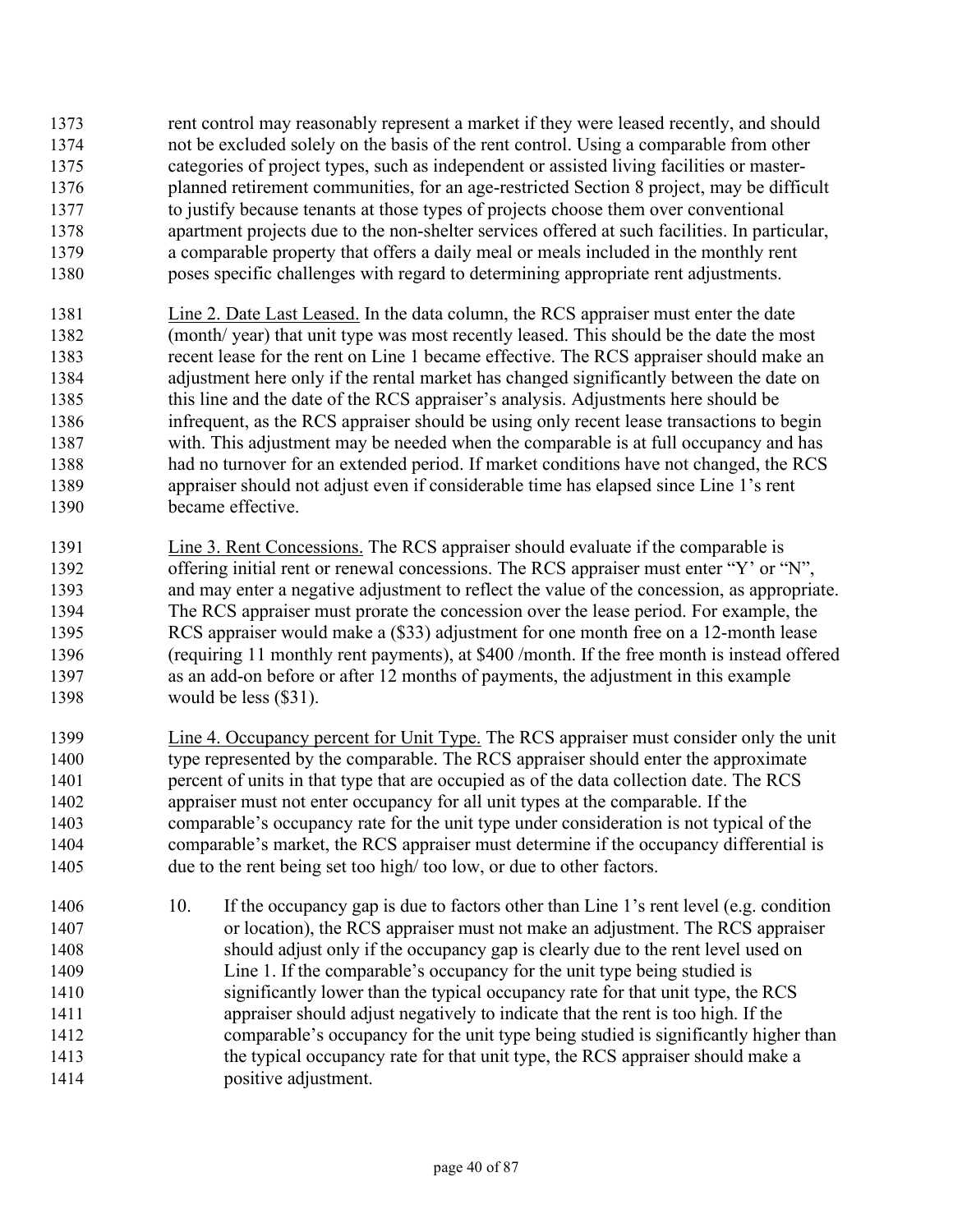- 11. If the property manager/other contact for a comparable is unwilling or unable to provide occupancy rates by unit type, the RCS appraiser should report overall occupancy for the comparable and note in the explanation for Line Item #4 that the occupancy rate is project-wide. If only overall occupancy is reported, an occupancy adjustment may be made only if the unit mix is such that the RCS appraiser can still conclude that the occupancy for the unit type is significantly different than market occupancy levels for that unit type. *Example:* If a project has 99 percent occupancy and 100 units (50 one-bedrooms, 50 two-bedrooms), it could still be concluded that the two-bedroom units being studied are at least 98 percent occupied. The RCS appraiser must explain how he/she arrived at that conclusion. 12. The occupancy adjustment is subjective, and thus it is not expected to be frequently used. Often, unusually low occupancy may have other explanations. For example, a low occupancy project may still be in initial absorption, or may be re-absorbing after a renovation or other unusual event. Conversely, an unusually high occupancy rate may be due to factors such as a high proportion of long-term tenants at below-market rates or the presence of Section 8 voucher tenants, even if new rental transactions there are being done at market rates. The use of an occupancy adjustment should thus be reserved for the specific situation where management is marketing units consistently at unusually low or high rental rates over a sustained period of time as a matter of policy, with measurable impacts on 1435 project occupancy. Line 5. Effective Rent and Rent/Sq. Ft. The RCS appraiser must enter the sum of lines 2,
- 3, and 4. This yields an effective rent after age of the lease, occupancy, and rental concessions are taken into account. Excel based Rent Comparability Grids will automatically calculate the total rent. After the RCS appraiser enters the unit size in Part C, the form will also display the effective rent per square foot.
- 

## **Part B. Design, Location, Condition (lines 6 through 10)**

- This section allows for comparison of the comparable to the subject in terms of design, materials, condition, location, and appeal. The total adjustments in this section should not exceed the value a typical tenant would place on these characteristics in the aggregate.
- Line 6. Structure/ Stories. The RCS appraiser must enter the type of structure using recognized codes such as "E" for Elevator, "G" for Garden, "WU" for other walk-up, and "T" for townhouse. The RCS appraiser can select other categories as dictated by market conditions, but must explain the significance of other categories and codes, if different from the recognized codes. For example, in some markets, renters in low-rise buildings may value apartments with private exterior entrances over a shared entry/or shared 1451 stairway, even if the units are stacked. In such cases, the RCS appraiser must identify the categories and codes used in the adjustments. Codes such as "WU-Pvt" (private entrance) or "WU-Shrd" (shared entrance) could be used.
- The RCS appraiser must follow the letters with a slant bar and the number of stories. For example, the RCS appraiser should enter "WU/3" for a three-story walk-up. The RCS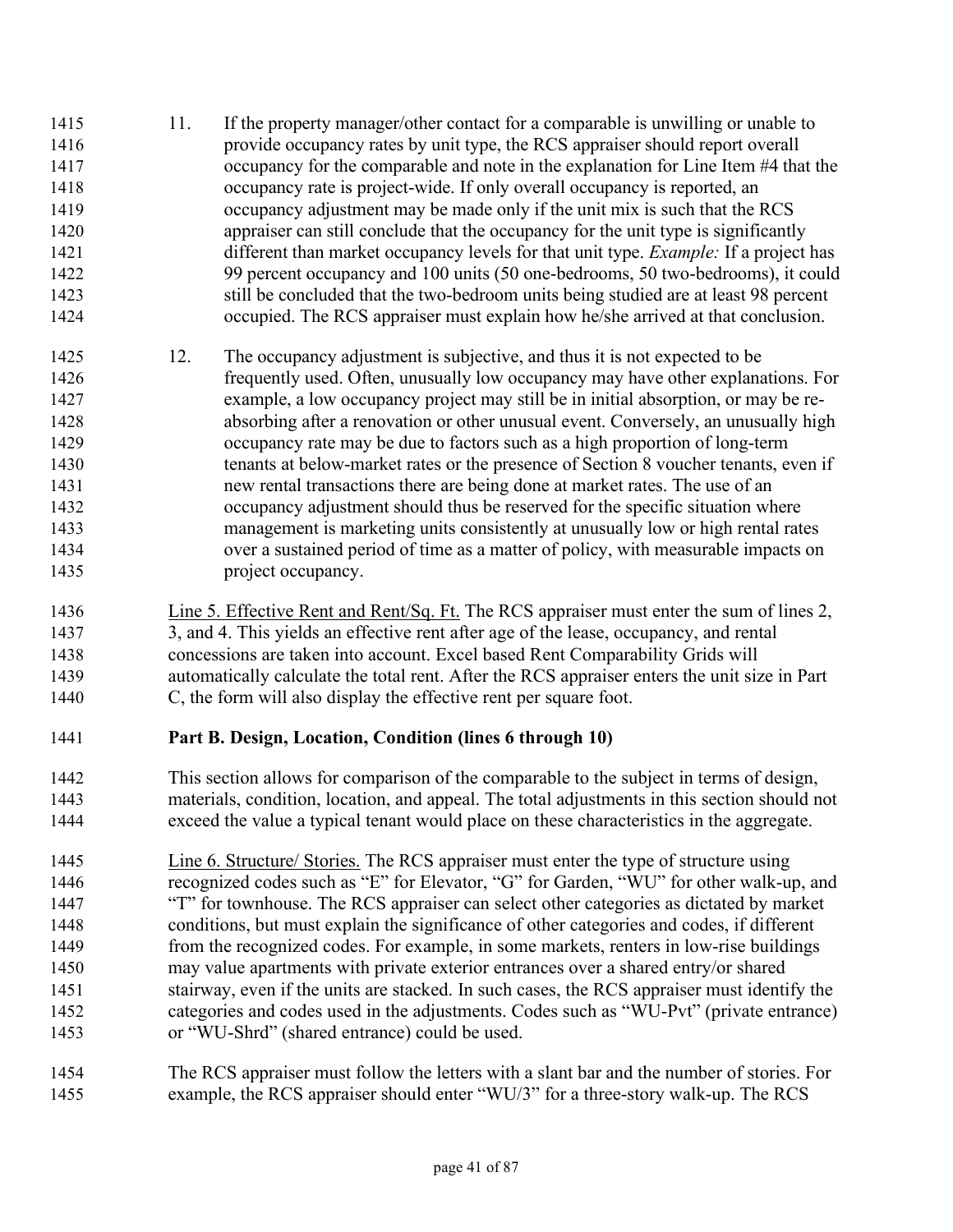appraiser should try to select comparables that have the same structure type as the subject. If the comparables have a different configuration than the subject, adjustment may be warranted based on market preferences. For instance, the RCS appraiser may make an adjustment for configuration differences such as townhome versus a stacked unit. The RCS appraiser must explain the basis for any adjustment exceeding the larger of 1461 \$10 or 2 percent of the comparable's unadjusted rent.

- Line 7. Year built/Year renovated. The RCS appraiser must enter the year the project was built. If it has been renovated, the RCS appraiser should follow with a slant bar and the year the project was renovated. For example, 1939/70 would indicate that the project was built in 1939 and renovated in 1970. The RCS appraiser must make adjustments on this line if the effective age (the age indicated by the utility, quality of the structure, and major equipment) affects rental value. The RCS appraiser must consider if basic structures and major equipment have been replaced and whether baths and kitchens have been renovated. Typically, the RCS appraiser should not make any adjustments for age differences of just a few years. When the RCS appraiser chooses to make an adjustment, 1471 the amount for each year of age difference should typically be less than \$5 per year or 1 percent of the unadjusted rent. Alternatively, the RCS appraiser could make one adjustment for multiples of a fixed number of years of age difference. For *example*, each multiple of three years of age difference between the subject and the comparable would be assigned a certain dollar amount of adjustment.
- Line 8. Condition/Street Appeal. It is mandatory for the RCS appraiser to rate the subject and each comparable per a five-point scale: Excellent, Good, Average, Fair, or Poor. *No other classifications are acceptable.* For the subject, and every comparable, the RCS appraiser must enter "E" for excellent, "G" for good, "A" for average, "F" for fair, or "P" for poor. If the design of the building or the street appeal of the project would affect the rents it can command, the RCS appraiser must adjust appropriately. The RCS appraiser should consider the overall appearance of the project, such as whether the grounds are clean, whether the landscaping is well maintained, and whether or not the paint and siding are in good condition. Other considerations would be whether the architecture of the buildings and layout of the site are appealing (open space, shrubbery, etc.). In summary, the RCS appraiser must evaluate whether the comparable's condition/street appeal could cause tenants to pay more or less than they would pay at the subject.
- An adjustment of more than the larger of \$20 or 4 percent of unadjusted rent for each level of rating difference would require that the RCS appraiser provide specific explanation in the narrative to support the amount of adjustment. *Example:* a positive adjustment for an "Average" rated comparable versus an "Excellent" rated subject, should not exceed \$40, or 8 percent of the unadjusted comparable rent, whichever is larger.
- Due to the potential for overlap between adjustment parameters, if the RCS appraiser has made an adjustment on Line 7 for Year Built/Renovated for a comparable, the RCS appraiser must explain if the adjustment exceeds \$15 or 3 percent of unadjusted rent, whichever is larger, for each level of rating difference for Line 8 for that same comparable.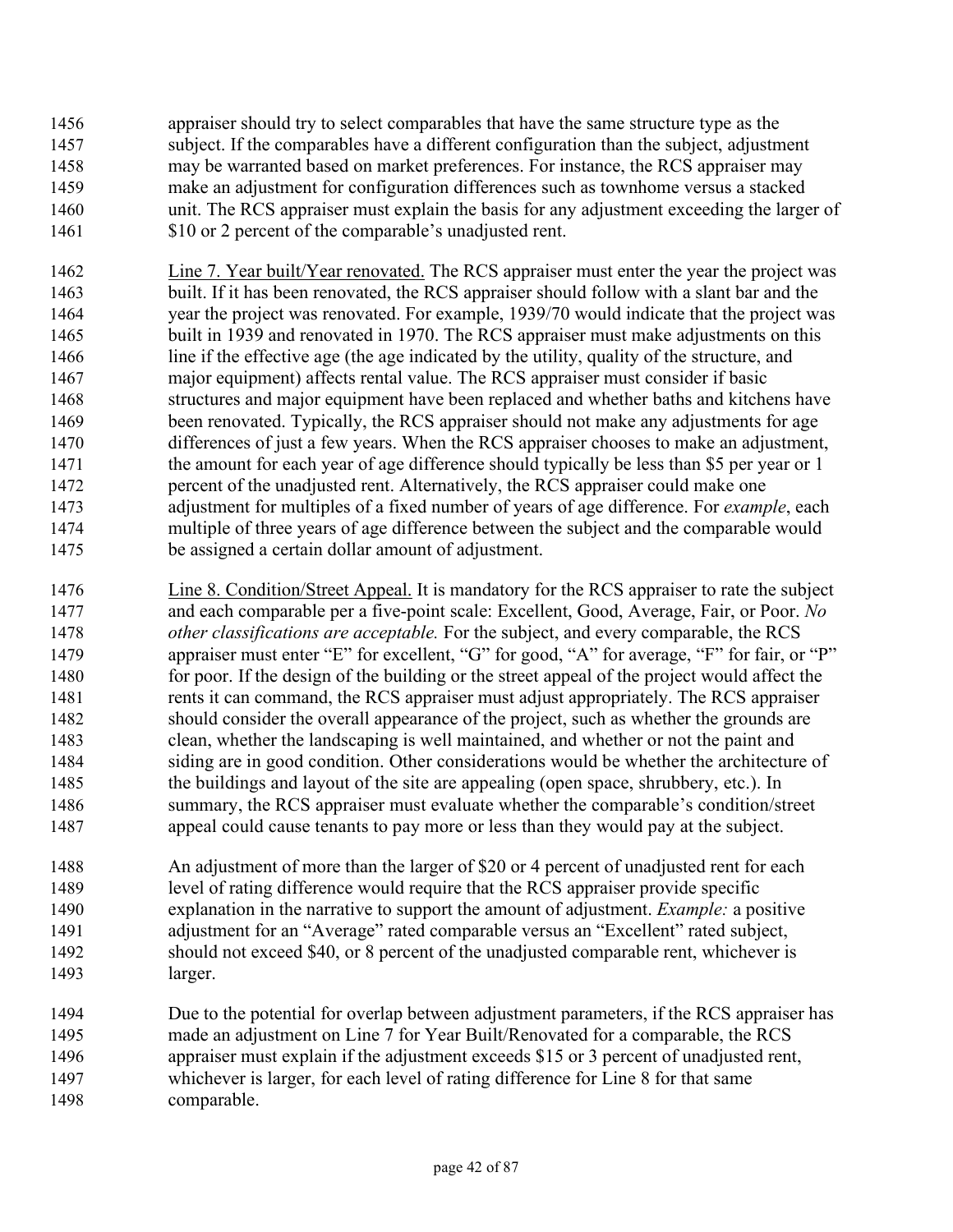- Note: Take care not to duplicate adjustments made on line 7. Adjustments made on lines 7 and 8 should not add to more than the adjustment that would be made if the project characteristics referenced on Lines 7 and 8 were considered as a single adjustment.
- Line 9. Neighborhood. The RCS appraiser must rate the subject and each comparable according to a five-point scale: Excellent, Good, Average, Fair, or Poor. No other classifications are acceptable. For the subject, and every comparable, the RCS appraiser must enter "E" for excellent, "G" for good, "A" for average, "F" for fair, or "P" for poor. The entry should reflect the market's reaction to location features that affect rental values. For example, neighborhood desirability; nuisances such as street noise; nearby land uses; crime volume; and access (time/distance) to schools, transportation, shopping, recreation, and medical and employment centers. The Multifamily Assisted Housing Reform and Affordability Act of 1997 (MAHRA) specifically requires that neighborhood (including risk of crime), location and access be considered.
- An adjustment of more than \$20 or 4 percent of unadjusted rent, whichever is larger, for each level of rating difference would require that the RCS appraiser provide specific explanation in the narrative to support the amount of adjustment. For example*,* a positive adjustment for an "Average" rated comparable versus an "Excellent" rated subject, should not exceed \$40, or 8 percent of the unadjusted comparable rate, whichever is larger.
- The RCS appraiser must note that HUD FHEO guidelines prohibit negative adjustments based solely on the racial, ethnic, religious mix of projects or their surrounding areas or other discriminatory criteria. RCS appraiser's adjustments must be based on objective, quantifiable factors.
- Line 10. Same Market? Miles to Subject? The RCS appraiser must enter "Y" or "N", depending on whether the comparable is in the same market area as the subject. The RCS appraiser must follow the entry with a slant bar, and the distance between the comparable and the subject in miles. If the comparable is in a different market area, the RCS appraiser must collect quantitative data to compare the rent levels in the two market areas. The RCS appraiser must adjust for any significant difference in rental costs between the two market areas and explain how he/she computed the adjustment. If the comparable is in a different market area and the RCS appraiser chooses to not adjust it for the different market location, the RCS appraiser must explain *why*.

## **Part C. Unit Equipment/Amenities (lines 11 through 23)**

- This section details specifics about the unit and its equipment and amenities. The RCS appraiser should use the blank line to add unit amenities or equipment that aren't listed but significantly affect the rent a tenant would pay. Total adjustments made for this Part should not exceed the value a typical tenant would place on all unit amenities.
- Line 11. # Bedrooms. The RCS appraiser must enter the number of bedrooms in the unit. The RCS appraiser can use "0" for efficiencies. If a comparable and the subject have a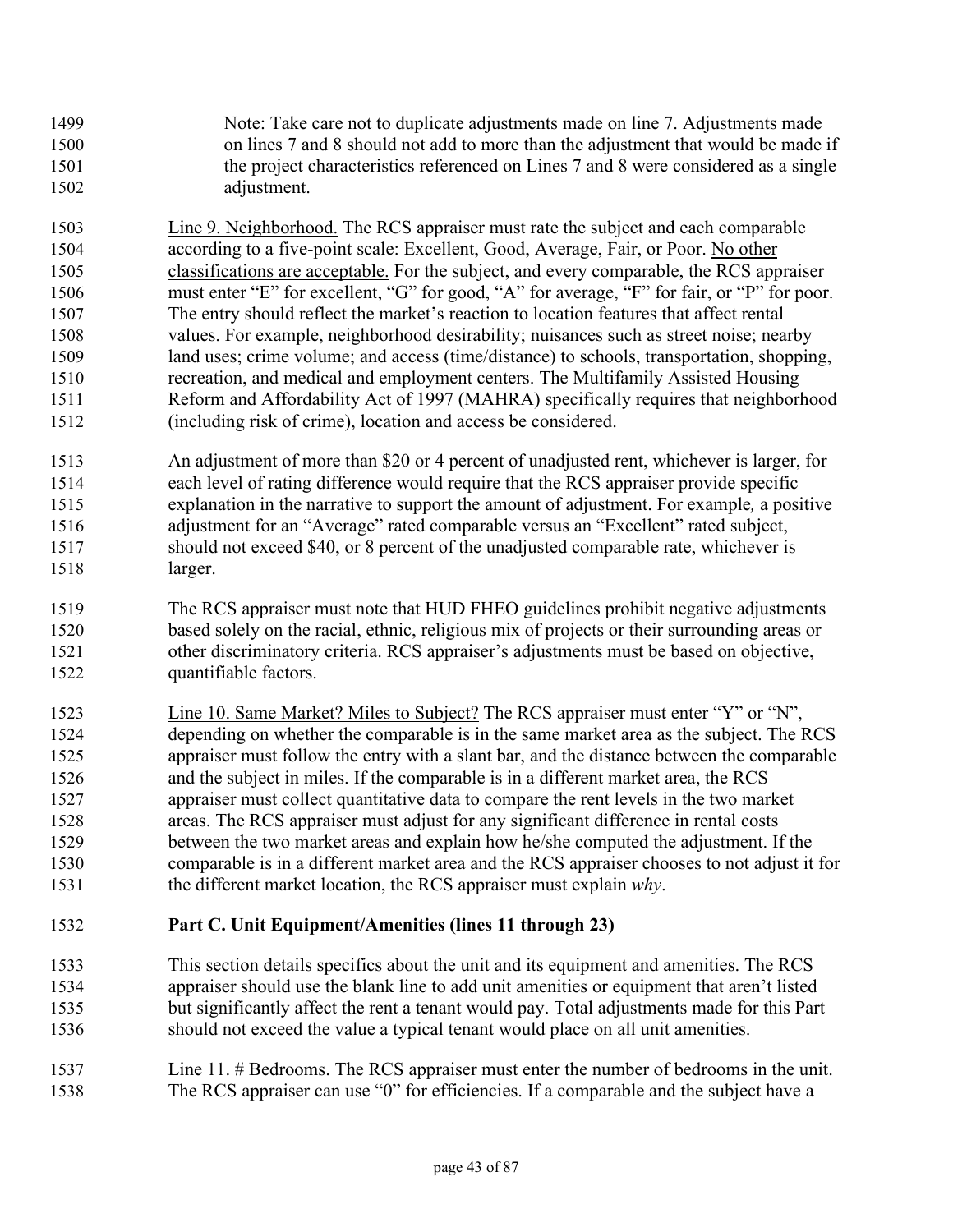- different number of bedrooms, the RCS appraiser must explain in the narrative why he/she selected a comparable of a different bedroom type.
- Line 12. # Baths. The RCS appraiser must enter the number of bathrooms in the unit. The RCS appraiser may use decimals to represent partial baths. *Example:* The RCS appraiser may enter 1.5 to indicate one full bath and one bath with a toilet and sink, but no tub or shower stall.
- Line 13. Unit Interior Sq. Ft. The RCS appraiser must enter the rentable interior square footage of the unit. The RCS appraiser should not include balconies, mechanical areas or other nonliving spaces, unless the comparable unit size measurements include those areas and it is not possible to adjust the comparables. The RCS appraiser must explain: a) how the square footage of the subject was derived and how it corresponds to the square footage of the comparables; and b) the method used to determine the size adjustment. The method used to determine the size adjustment must be market-based, the ideal being a property in that market that offers similar plans with regard to number of bedrooms and bathrooms, but differing with regard to square footage. Given the lack of precision and standardization in the way that unit sizes are measured, RCS appraisers should not adjust for size differences of less than 10 square feet. For example, a difference of 50 square feet in the case of a 500 square feet one-bedroom might be worth a different amount to prospective tenants than a 50 square feet difference in the case of an 800-square foot, two-bedroom unit.
- Note: Even for size differences exceeding 10 square feet, the RCS appraiser should adjust only if, and to the extent, the subject's market values a size difference. Some markets may not value small size differences and a difference in size may not increase the market value of a larger unit to the same degree that it might for a smaller unit.
- Line 14. Balcony/Patio. The RCS appraiser should consider if the unit has a balcony or a patio, and enter "Y" or "N", as appropriate. While an adjustment greater than a nominal amount may be justified in certain markets (e.g., resort area, warm climate), the RCS appraiser must explain the basis for any adjustment that exceeds \$10 or 2 percent of unadjusted rent of the comparable, whichever is larger.
- Line 15. AC: Central/Wall. The RCS appraiser should use this line item to reflect the type of cooling equipment in the unit, using "C" for central, "W" for wall unit, or "N" for none. The RCS appraiser is required to adjust only for the value of having AC equipment and for differences in the type of equipment (wall, central, etc.). The RCS appraiser should not adjust for the cost of running the air conditioner, which should be captured under Line 34 below. Adjustment for type of AC will typically be nominal (not exceeding \$10 or 2 percent of unadjusted rent, whichever is larger). The RCS appraiser must explain the basis for dollar amount chosen that exceeds the nominal amount, in the underlying narrative, and whether the RCS appraiser utilized a paired comp analysis or interviewed knowledgeable sources.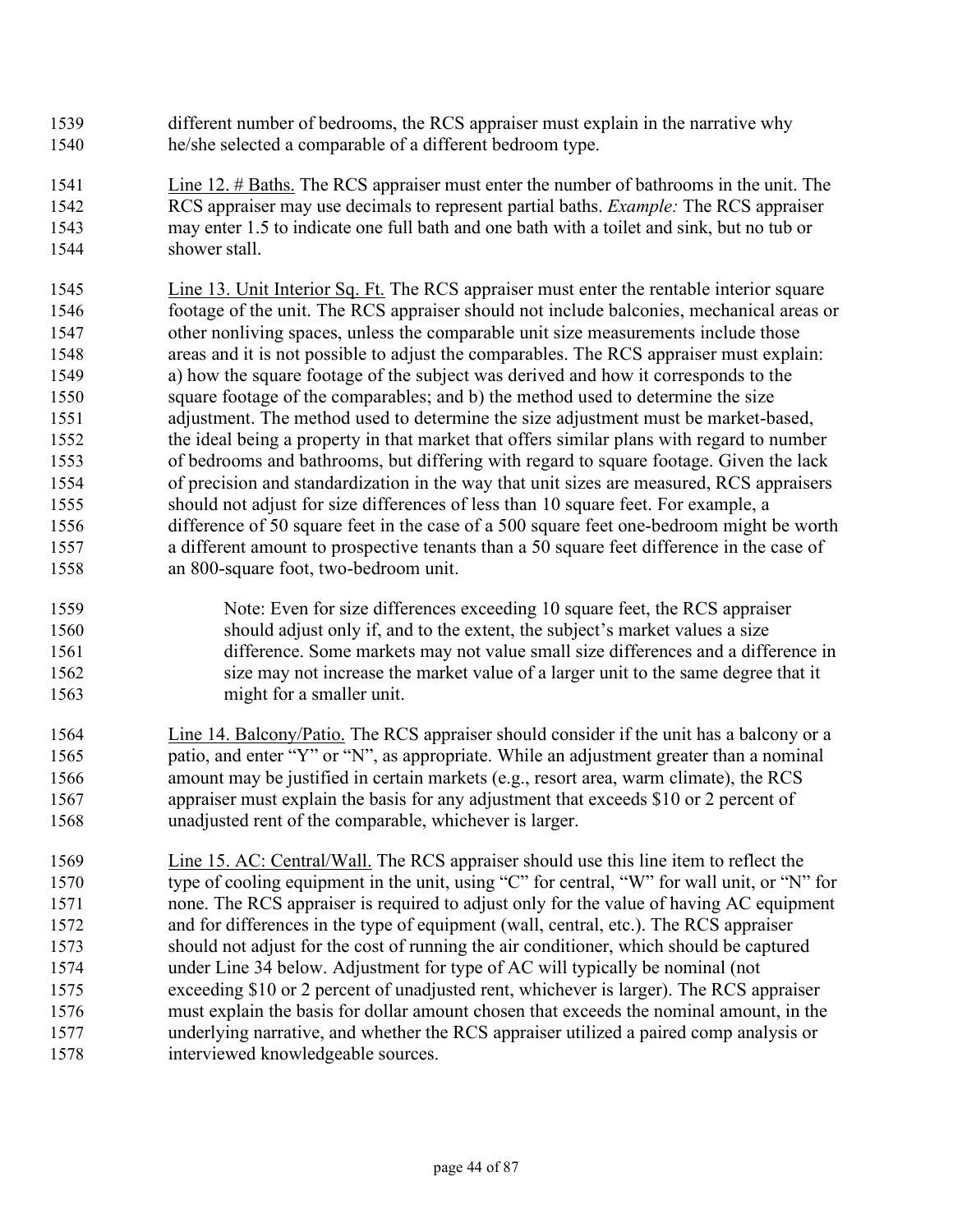Line 16. Range /Refrigerator. The RCS appraiser must enter "R" for range, "F" for refrigerator, or "RF" if the unit has both appliances. If neither is present, the RCS appraiser must enter "N". It is not uncommon in some markets for tenants to need to provide their own refrigerator; the corresponding adjustment should not exceed the monthly cost of a rental. Line 17. Microwave/ Dishwasher. The RCS appraiser must enter "M" for microwave, "D" for dishwasher, or "MD" if the unit has both appliances. If neither is present, the RCS appraiser must enter "N". The adjustments here should be nominal, typically not exceeding the higher of \$10 or 2 percent of the unadjusted rent, for each item. Line 18. Washer/Dryer. If there is a washer/dryer hookup in the unit but the owner supplies neither appliance, the RCS appraiser must enter "HU." If the appliances are provided in the unit, the RCS appraiser must enter "W" for washer, "D" for dryer or "WD" for both. If there is a common laundry area in the project, the RCS appraiser must enter "L". If the project offers no laundry facilities, hookup, or appliances in the unit, the RCS appraiser must enter "N". The adjustment for a unit where the owner provides hookups, but not the washer-dryer machines, should not exceed the monthly cost of the machine rental. Line 19. Floor Coverings. The RCS appraiser must indicate the predominant floor covering in the unit, using "V" for vinyl, "W" for wood, "WC" for wood composite product, and "C" for carpet. The RCS appraiser is required to only adjust for type of floor covering if there is market evidence, based on the experience of property managers and leasing agents, that one type of floor covering is more valued in the project's market than other types. Line 20. Window Coverings. If the unit is rented with window treatments, the RCS appraiser must enter "B" for blinds or "S" for shades or "D" for drapes. If the unit is 1604 rented without window coverings of any kind, the RCS appraiser must enter "N" for none. RCS appraisers are required to only adjust for type of owner-provided window covering, if there is market evidence, based on the experience of property managers and leasing agents, that one type of window covering is more valued in the project's market than other types. Line 21. Cable/Satellite/Internet. The RCS appraiser must enter "C" for cable TV, "S" for satellite TV, and "I" for Internet access. If the subject property has more than one of these amenities, the RCS appraiser must enter all of the corresponding letters. For example, "CSI" indicates a project that offers all three of these amenities. The RCS appraiser must consider whether the project merely offers infrastructure (i.e., broadband) to access the amenities or whether it offers the amenities itself as part of the rent*.* If only infrastructure is offered, then the RCS appraiser must adjust based on the market value attributable to the availability of that infrastructure. If the amenity is provided to the tenant without an additional fee, the RCS appraiser should reflect the value of both access to and provision of the amenity. Any valuation for provision of cable/satellite/internet must be based on actual comparable data from the surrounding market area (comparable properties that provide internet access to tenants without any additional fees) rather than post-market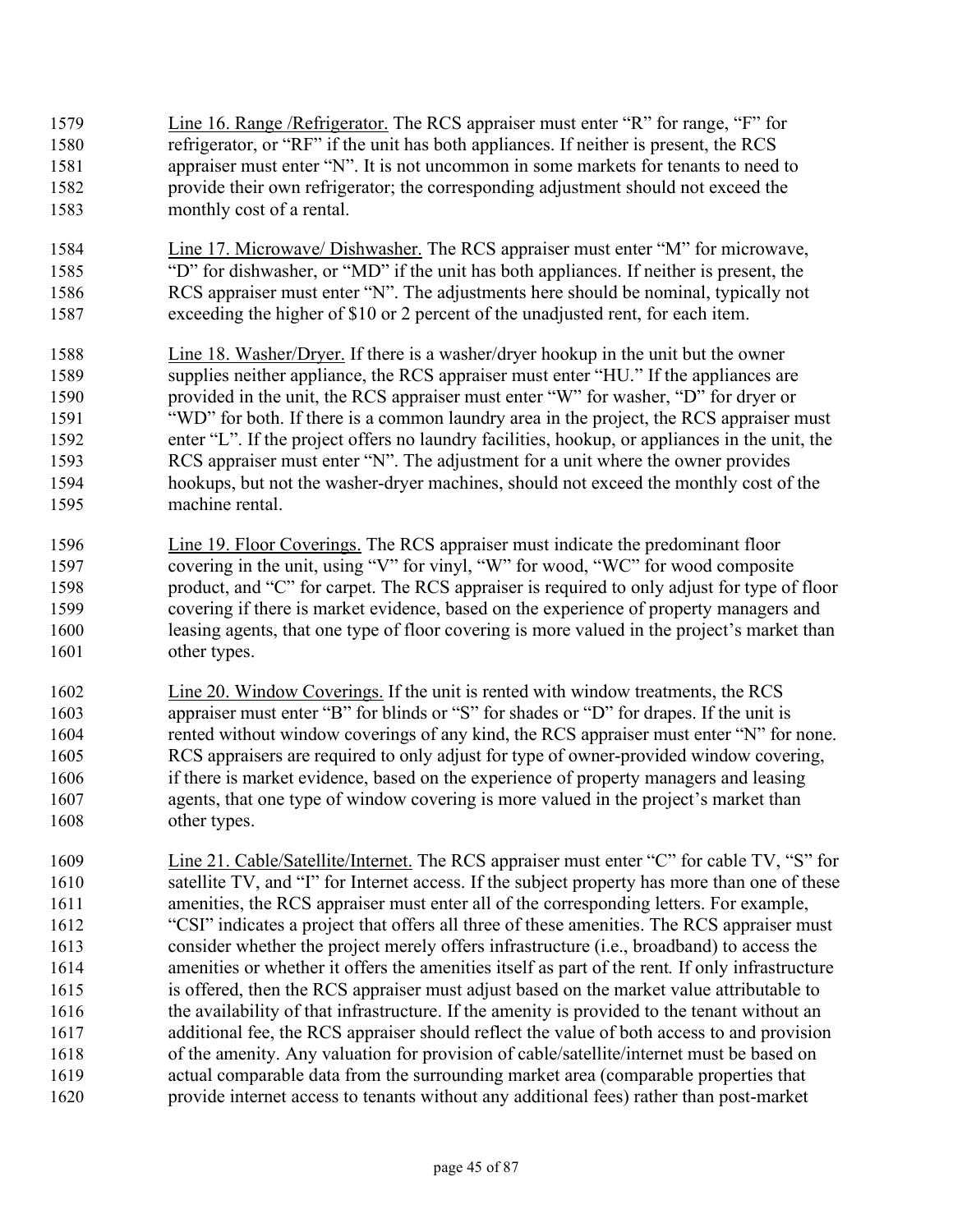- adjustments. Similar data speed and means of access (wireless, hard-wired) must be used to identify comparable market services.
- Line 22. Special Features. The RCS appraiser should use this line to adjust for items that are valued in the project's market, based on the experience of property managers and leasing agents, but not listed above. For example, views, fireplaces, vaulted ceiling, partial ceramic tile flooring (in entryway, kitchen, or bath). The RCS appraiser must enter 1627 "W" for view, "F" for fireplace, "VC" for vaulted ceiling, or "CT" for ceramic tile. If the unit has safety bars, ramps, or other features to improve access for elderly or persons with disabilities, the RCS appraiser should enter "A".
- Lines 23. Blank line. The RCS appraiser should use this line to add a unit amenity that is not listed but significantly affects the rent a tenant would pay. The RCS appraiser must describe the amenity on the line provided and make dollar adjustments as appropriate.

#### **Part D. Site Equipment/Amenities (lines 24 through 32)**

- This section details specifics about the project and its amenities. The RCS appraiser should use the blank line #32 to add site amenities that are not listed but affect the rent a tenant would pay. Total adjustments in this Part should not exceed the total value a typical tenant would place on all amenities in this Part.
- Line 24. Parking (\$ Fee). The RCS appraiser must enter "L" for lot parking, "G" for garage, and "CP" for covered parking, followed by a slant bar and the amount of the additional charge, if any, the tenant pays for the service. Properties that offer choices for type of parking such as lot parking or garages, will show a code and dollar amount for each type of parking offered. If there is no charge, the RCS appraiser should enter "0".
- Next, the RCS appraiser must adjust for the magnitude of the difference between the parking ratio at each comparable versus the subject property. The impact of parking charges on the average base rental rate for living units at the respective property depends on the percentage of total tenant households that have parking available; the parking fee at a property that has only one space for each ten apartments has much less impact on average rents than a property that has nine spaces for each ten apartments. The RCS appraiser should create a weighting factor by dividing the smaller parking ratio into the larger ratio. That figure should show the magnitude of the difference in parking availability between each comparable and the subject, so if the comparable has a ratio of 0.40 ratio of spaces to living units, and the subject property has a ratio of 0.80, the weight factor would be 50 percent.
- Finally, the RCS appraiser must weigh the extra value of one type of parking over another. If it is determined that covered parking is worth \$20 more to tenants in this market than open lot parking, that cost must be weighted for the parking ratio at that respective property; if that property has 7 spaces for every ten living units, the weighted value of covered parking there is \$14 (note that the weighting factor to the type of parking is based on the parking ratio at that property only).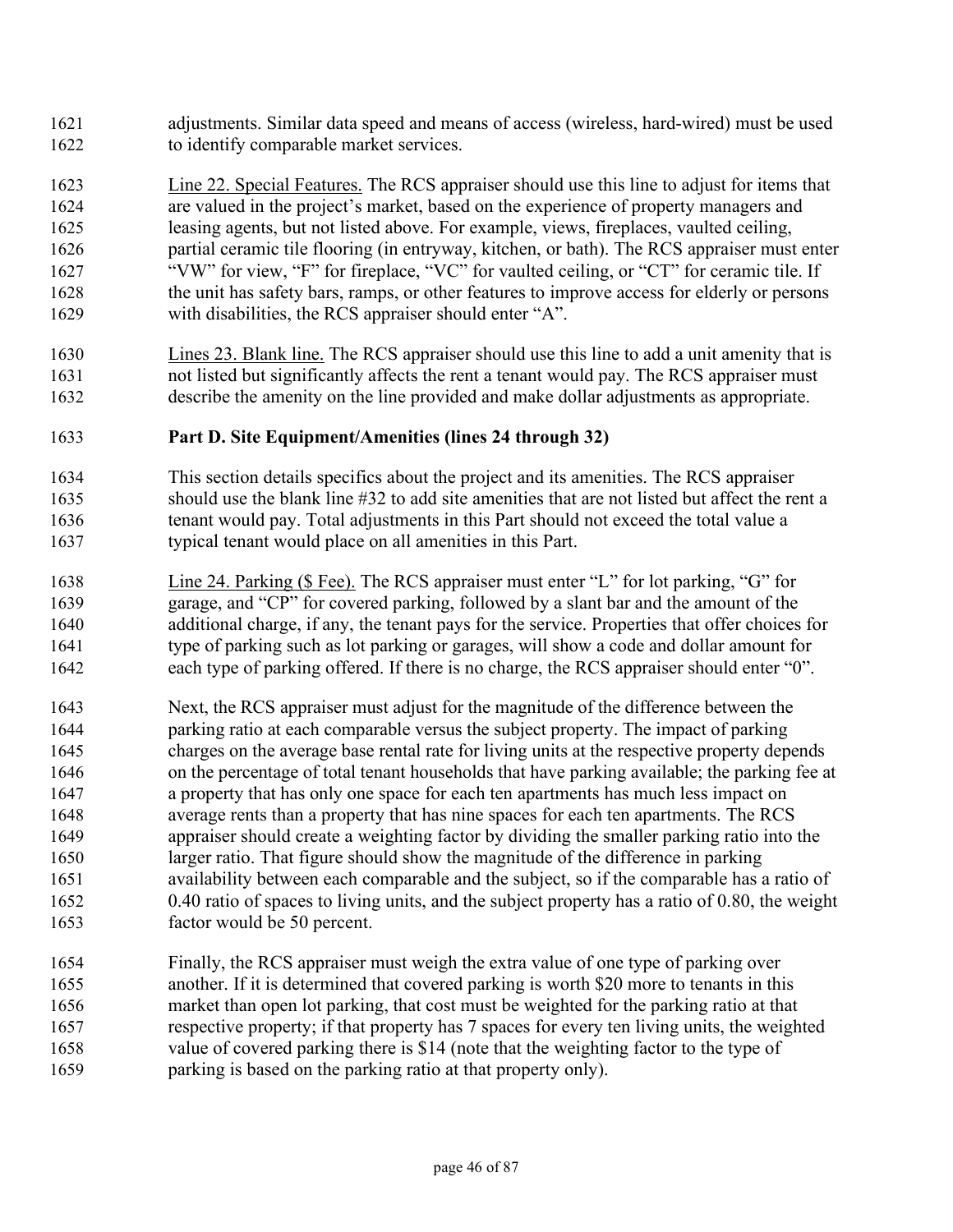- A graphic presentation of parking adjustments, using a chart or table, will typically be helpful if more than just a few simple adjustments are being made.
- Example: The subject property charges \$25 for monthly parking and has twice as many apartments as parking spaces, thus indicating a 0.50 parking ratio. The only parking offered is in an open lot. Comparable A charges \$40 for monthly parking and has three apartments for every two parking spaces, indicating a 0.67 parking ratio. Comparable A likewise offers only open parking spaces. The weighting for parking availability between the subject property and Comparable A is 0.50/0.67, or 75 percent. The net adjustment for Comparable A is 0.75 x \$15, or \$11; the adjustment is positive because the parking rate at the subject property is cheaper. Comparable B charges \$60 for monthly parking but has four apartments for every parking space, indicating a 0.25 parking ratio. The weight between the subject property and Comparable B is 0.25/0.50, or 50 percent. The net adjustment for Comparable B is 0.50 x \$35, or \$18. The adjustment is once again positive because the parking rate at the subject property is cheaper. But an additional adjustment is needed for Comparable B because all the parking is covered, compared to only open lot parking at the subject property. The RCS appraiser also identified another apartment complex nearby that offers both open lot parking and covered parking. The difference in cost is \$15, which would be the incremental value of covered parking. The RCS appraiser further adjusts the \$15 by applying the 0.25 parking ratio, resulting in a "net" value of \$4 for covered parking. Therefore, the final adjustment for Comparable B parking is \$14 (or \$18 less \$4).
- Line 25. Extra Storage. The RCS appraiser must enter "Y" or "N" indicating whether tenants are provided with additional storage space. This may include extremely large or functional closets or outside storage. Before adjusting for any storage inside the unit, the RCS appraiser must ensure that any adjustment for unit size did not already capture that value. Also, when adjusting for this line item, RCS appraisers must distinguish between availability of storage versus cost of storage. An adjustment based on cost rather than availability would be the case where the subject project offers ancillary storage for no charge while the comparables charge for a similar sized storage unit. The RCS appraiser should indicate the cost of storage by inserting the cost after the letter code. For example, a comparable that offers storage lockers for a \$20 fee can be represented by "Y/\$20, 1692 versus a comparable that offers free storage can be represented by "Y/\$0".
- Example: If the subject offers no ancillary storage while Comparable A offers storage units at market rents, then Comparable A needs to be adjusted downwards if tenants value the convenience of on-site storage.
- Line 26. Security. The RCS appraiser must enter "Y" or "N", and must describe and evaluate the subject's security features, such as locked exterior doors with intercom, on-site security guards, secured site access, and exterior/corridor lighting. Only those features that tenants value and thus impact rent must be compared to the comparables and appropriately adjusted.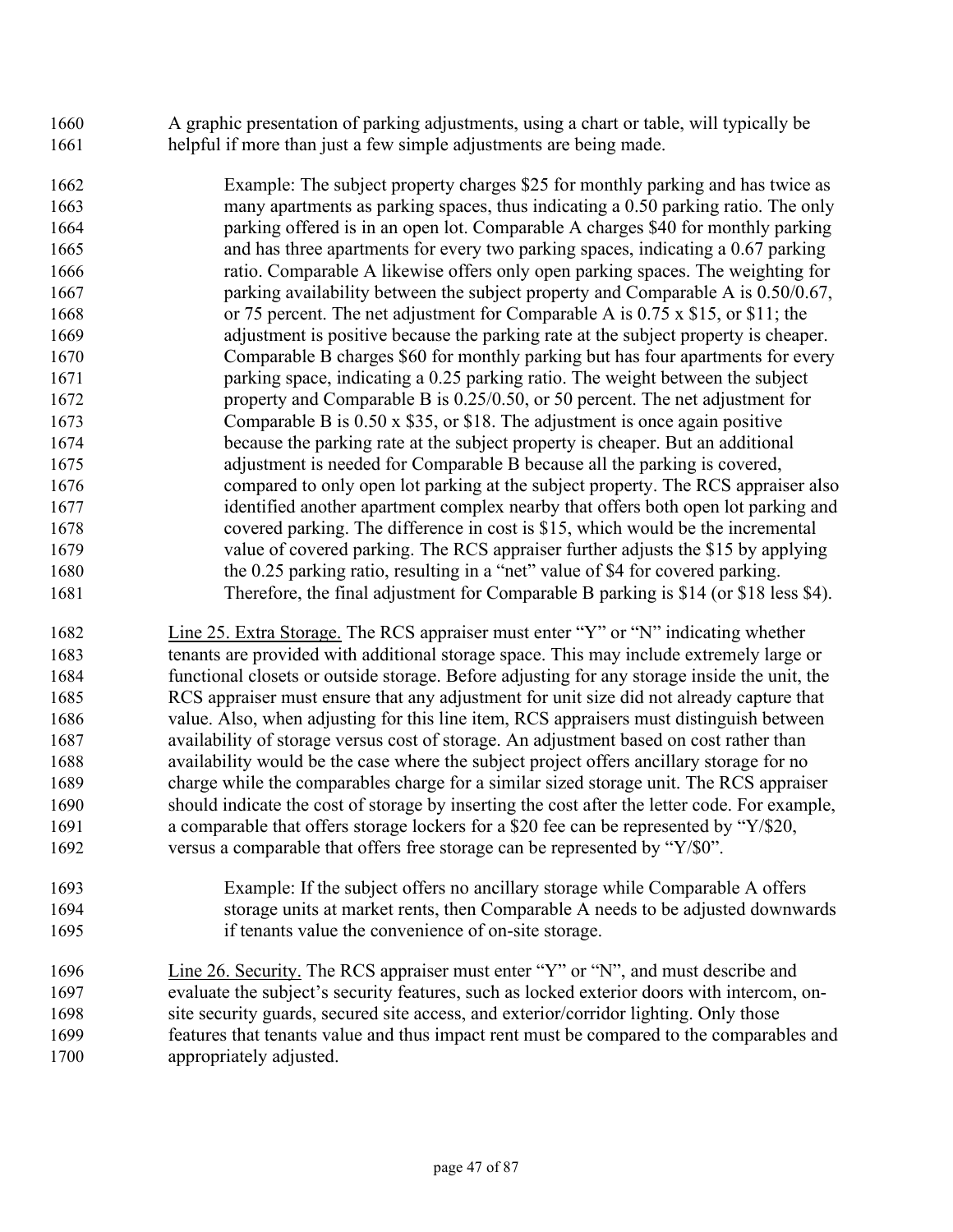- 1701 Line 27. Clubhouse/Meeting Rooms/Dining Rooms. The RCS appraiser must enter "C" 1702 for clubhouse, "MR" for meeting rooms, and "DR" for dining room. If the project has none, the RCS appraiser should enter "N".
- Line 28. Pool/Recreation Areas. The RCS appraiser must enter "P" for pool, "E" for exercise rooms, or "R" for other recreation facilities such as playgrounds, volleyball or basketball courts. The RCS appraiser must be sure to describe the type of recreation facilities in the underlying narrative description of adjustments. If any adjustment amount here exceeds the higher of \$10 or 2 percent of unadjusted rent of the comparable, which is possible in some resort or warm climate markets, the RCS appraiser must explain the basis for all adjustments made under this line item.
- 1711 Important Note for Lines 29, 30, 31, and 32: Appraisers must assess the value of all non-shelter services that are regularly and reliably available to tenants at the property, and should note whether the services are reliably available or incidental. More specifically, 1714 the RCS appraisers must note the following:
- 13. The primary determining factors of the value of a service at a property are the attractiveness of the service to potential renters like those to whom the property is being marketed, and whether those services are reliably available to tenants. The cost to the owner of providing a service has no bearing on its effect on the valuation of the property.
- 14. Services can be valued in two tiers depending on whether they are reliably available to tenants or whether they are incidental. Services that are reliably available are valued most highly, and an RCS should reflect the full value of provision of these services. Incidental services receive a reduced valuation, equivalent to the value of the convenience/availability of the service taking into account whether tenants must pay a fee to use the service.
- Example: A comparable does not offer a shuttle service to tenants, while the 1727 subject property does provide this service.
- a. If the subject property provides the shuttle as a reliably available service, the comparable should be adjusted upward by the amount that tenants would pay to use such a shuttle service at comparable properties, on average.
- b. If the subject property provides the shuttle as an incidental service for free by partnering with a nonprofit, the comparable should be adjusted upward by an amount equal to the convenience value of a local community organization that provides the service free of charge.
- c. If the subject property provides the shuttle as in incidental service and charges a fee, the comparable should be adjusted upward by an amount equal to the convenience value of a local organization that provides a shuttle service at the same cost as that charged by the property.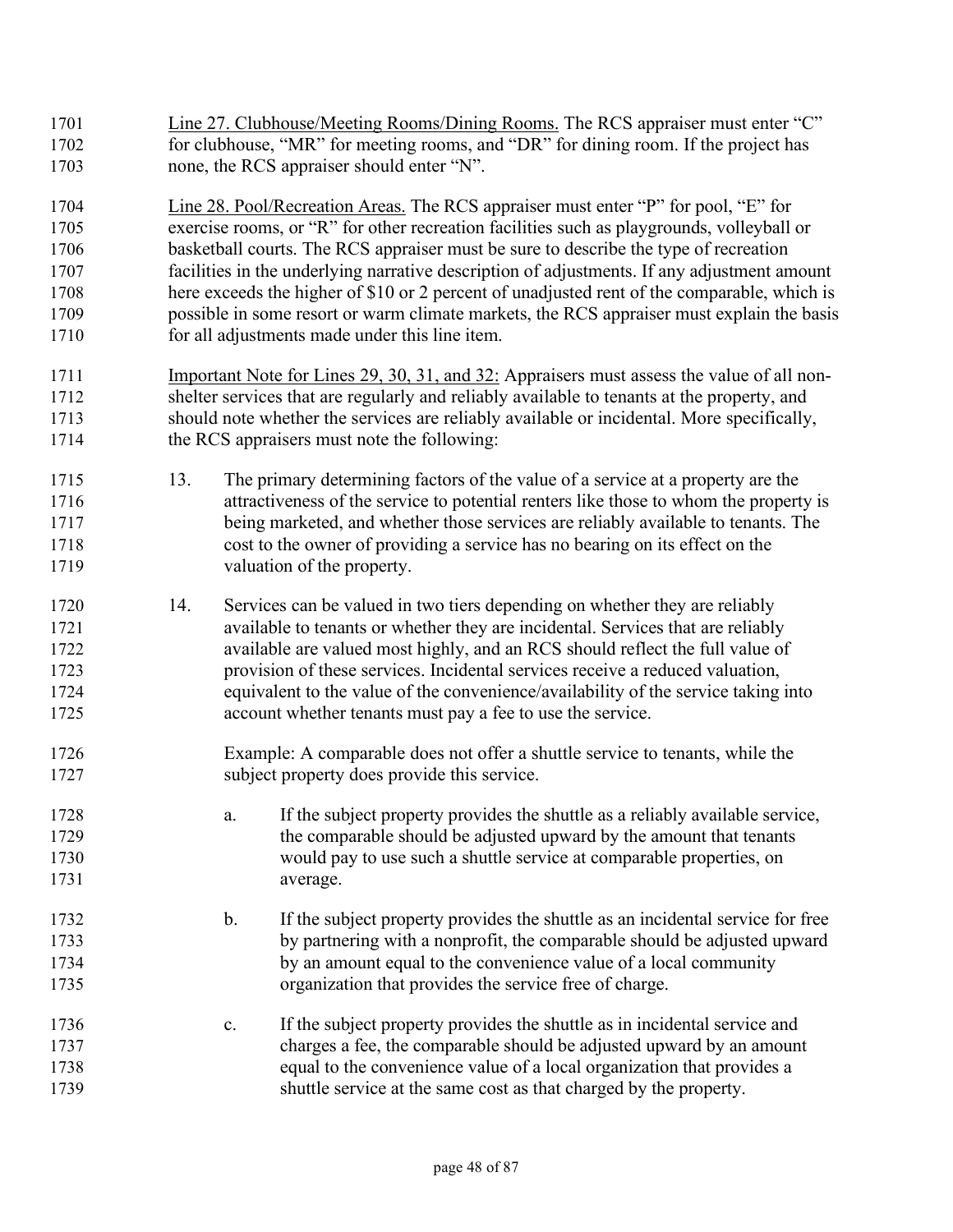| 1740<br>1741<br>1742<br>1743<br>1744<br>1745<br>1746 | 15.                                                                                      | RCS appraisers must explain the basis and rationale for any adjustments made<br>under Lines 29, 30, 31 and 32. This explanation should include evidence- and<br>experience-based reasoning for arriving at a given adjustment amount. If the total<br>net adjustments for Lines 29, 30, 31 and 32, exceeds the larger of \$50 or 5 percent<br>of the comparable's unadjusted rent, the RCS appraiser must also support the<br>overall adjustment with market-based evidence regarding the value of these<br>services. |  |  |  |  |  |  |
|------------------------------------------------------|------------------------------------------------------------------------------------------|-----------------------------------------------------------------------------------------------------------------------------------------------------------------------------------------------------------------------------------------------------------------------------------------------------------------------------------------------------------------------------------------------------------------------------------------------------------------------------------------------------------------------|--|--|--|--|--|--|
| 1747<br>1748<br>1749<br>1750                         | 16.                                                                                      | In some cases, non-shelter services may be provided out of a single common area<br>facility. A single space used to provide more than one service has no bearing on<br>whether an adjustment is warranted or not; the consideration is exclusively based<br>on the value of each respective service to residents.                                                                                                                                                                                                     |  |  |  |  |  |  |
| 1751<br>1752<br>1753                                 | 17.                                                                                      | The lack of a fee at the subject property that is prohibited other HUD regulation or<br>guidance (such as an Application Fee) is not a service, and thus may not form the<br>basis for a rent adjustment.                                                                                                                                                                                                                                                                                                             |  |  |  |  |  |  |
| 1754<br>1755<br>1756                                 | 18.                                                                                      | If a service forms the basis for a valuation in an RCS, but that service is also<br>funded by a grant from HUD, that grant may be reduced by an amount equal to the<br>gross amount by which the service increases the RCS rent conclusion.                                                                                                                                                                                                                                                                           |  |  |  |  |  |  |
| 1757                                                 |                                                                                          | Line 29. Business Center/Neighborhood Network. If the project has a business center                                                                                                                                                                                                                                                                                                                                                                                                                                   |  |  |  |  |  |  |
| 1758                                                 |                                                                                          | offering office services such as copying and faxing, the RCS appraiser must enter "BC."                                                                                                                                                                                                                                                                                                                                                                                                                               |  |  |  |  |  |  |
| 1759                                                 |                                                                                          | If the project has a HUD sponsored Neighborhood Network, the RCS appraiser must                                                                                                                                                                                                                                                                                                                                                                                                                                       |  |  |  |  |  |  |
| 1760                                                 | enter "NNW", or "N" for neither. RCS appraisers must review the "Important Note"         |                                                                                                                                                                                                                                                                                                                                                                                                                                                                                                                       |  |  |  |  |  |  |
| 1761                                                 | above pertaining to Lines 29, 30, 31 and 32.                                             |                                                                                                                                                                                                                                                                                                                                                                                                                                                                                                                       |  |  |  |  |  |  |
| 1762                                                 |                                                                                          | Line 30. Service Coordination. The RCS appraiser must identify if the project has a                                                                                                                                                                                                                                                                                                                                                                                                                                   |  |  |  |  |  |  |
| 1763                                                 | service coordinator who helps residents access social services, health care or resources |                                                                                                                                                                                                                                                                                                                                                                                                                                                                                                                       |  |  |  |  |  |  |
| 1764                                                 | for meeting other needs, and enter "Y" or "N" on this line item accordingly. RCS         |                                                                                                                                                                                                                                                                                                                                                                                                                                                                                                                       |  |  |  |  |  |  |
| 1765                                                 | appraisers must review the "Important Note" above pertaining to Lines 29, 30, 31 and 32. |                                                                                                                                                                                                                                                                                                                                                                                                                                                                                                                       |  |  |  |  |  |  |
| 1766                                                 |                                                                                          | Line 31. Non-Shelter Services. The RCS appraiser must enter "M" for meals, "T" for                                                                                                                                                                                                                                                                                                                                                                                                                                    |  |  |  |  |  |  |
| 1767                                                 |                                                                                          | transportation, "EC" for emergency call systems, "H" for housekeeping, and "L" for                                                                                                                                                                                                                                                                                                                                                                                                                                    |  |  |  |  |  |  |
| 1768                                                 |                                                                                          | laundry service, "ED" for educational classes, "AS" for after school care, "SP" for                                                                                                                                                                                                                                                                                                                                                                                                                                   |  |  |  |  |  |  |
| 1769                                                 |                                                                                          | summer programs, "O" for other, or "N" for none. The RCS appraiser must record and                                                                                                                                                                                                                                                                                                                                                                                                                                    |  |  |  |  |  |  |
| 1770                                                 |                                                                                          | fully describe (in the accompanying narrative explanations) any other services provided at                                                                                                                                                                                                                                                                                                                                                                                                                            |  |  |  |  |  |  |
| 1771                                                 |                                                                                          | the property. RCS appraisers must review the "Important Note" above pertaining to Lines                                                                                                                                                                                                                                                                                                                                                                                                                               |  |  |  |  |  |  |
| 1772                                                 |                                                                                          | 29, 30, 31 and 32.                                                                                                                                                                                                                                                                                                                                                                                                                                                                                                    |  |  |  |  |  |  |
| 1773                                                 |                                                                                          | Lines 32. Neighborhood Networks (non-HUD). The RCS appraiser should populate this                                                                                                                                                                                                                                                                                                                                                                                                                                     |  |  |  |  |  |  |
| 1774                                                 |                                                                                          | line to capture features such as Neighborhood Networks-type programs or other types of                                                                                                                                                                                                                                                                                                                                                                                                                                |  |  |  |  |  |  |
| 1775                                                 |                                                                                          | social support programs provided by sources other than HUD. RCS appraisers must                                                                                                                                                                                                                                                                                                                                                                                                                                       |  |  |  |  |  |  |
| 1776                                                 |                                                                                          | review the "Important Note" above pertaining to Lines 29, 30, 31 and 32.                                                                                                                                                                                                                                                                                                                                                                                                                                              |  |  |  |  |  |  |
| 1777                                                 |                                                                                          | Part E. Utilities (lines 33 through 39)                                                                                                                                                                                                                                                                                                                                                                                                                                                                               |  |  |  |  |  |  |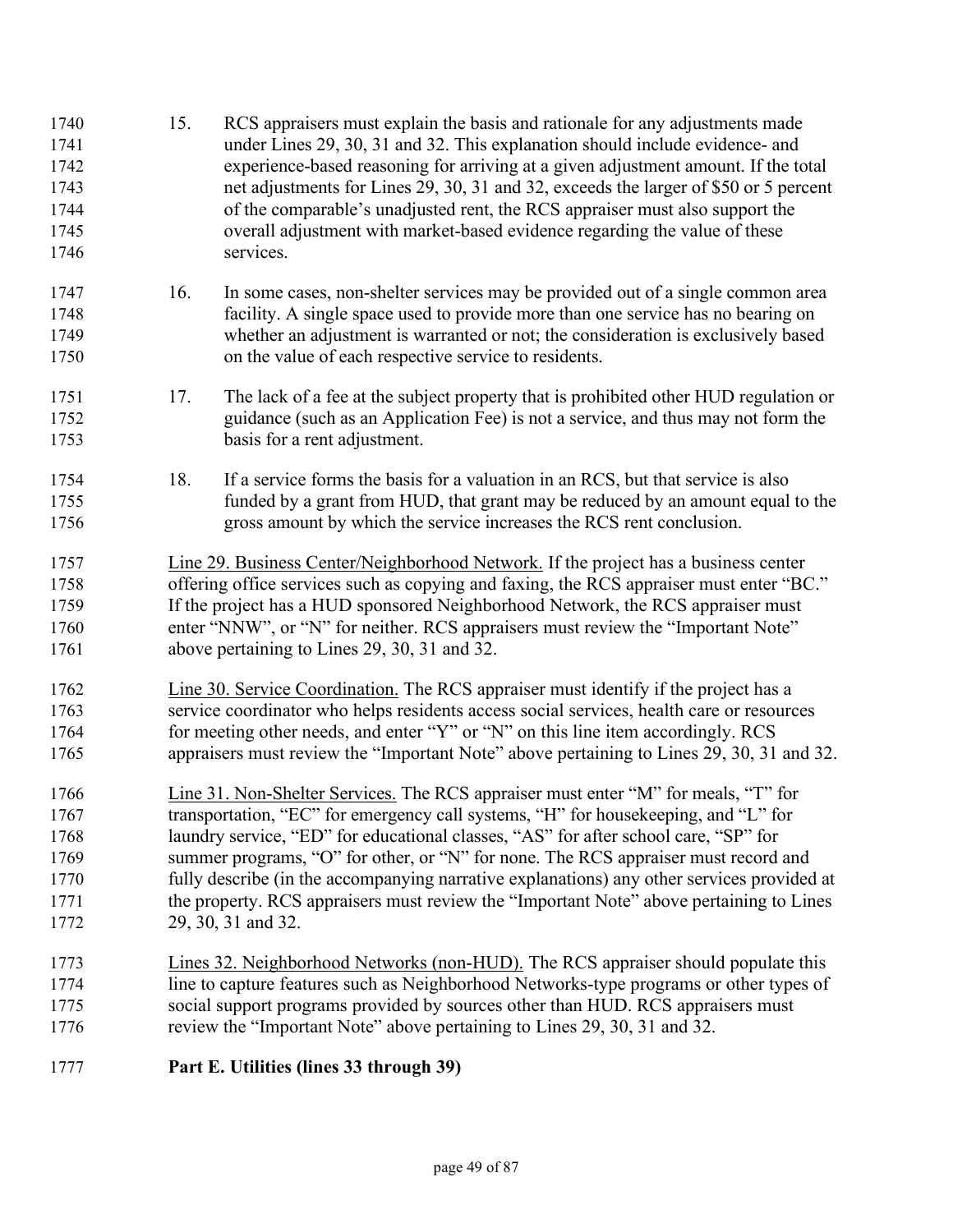Lines 33 through 39. Since tenants make housing choices based upon total shelter cost (rent + utilities), estimated outlays for utilities reduce, dollar for dollar, the amount a prospective tenant is willing to pay for rent. If a utility is included in the subject's rent, but not in the rent of the comparable (or vice versa), the RCS appraiser must estimate the rental value of that utility and adjust accordingly. For projects with typical utility costs, the 'rental value' is probably close to what prospective tenants would expect to pay. However, for projects with unusually low utility costs, prospective tenants initially may overestimate utility costs, putting rental value slightly above actual cost. For projects with unusually high utility costs, the reverse may be true. Prospective tenants initially may underestimate utility outlays, causing rental value to be less than utility costs they incur following move-in.

For lines 33 through 39, the RCS appraiser must enter "Y" if the service is included in the 1790 rent and "N" if it is not. The RCS appraiser must follow the Y or N entry with a slant bar and the energy source for the utility addressed on that line. If the project does not have a utility listed here, the RCS appraiser may leave the space blank. "Other Electric" on line 1793 37 includes the cost of electricity for things not listed separately on the form (e.g., lights and outlets).

- When making adjustments on lines 33 through 39, the RCS appraiser must consider if a utility is:
- 19. excluded from the comparable rent but included in the subject rent, the RCS appraiser must enter a positive adjustment that reflects the amount prospective tenants would reasonably expect to pay for that utility at the comparable.
- 20. included in the comparable rent but not the subject rent, the RCS appraiser must enter a negative adjustment that reflects what prospective tenants would reasonably expect to pay for that utility at the subject. Since tenants make housing choices based upon total shelter cost (i.e., rent + utilities), estimated outlays for utilities reduce the amount a prospective tenant is willing to pay for rent.
- 21. included in the rent at both the subject and the comparable, a prospective tenant would probably perceive these as equal choices even if the energy sources (gas, electric, or oil) differ, and no adjustment would usually be needed by the RCS appraiser. However, if the RCS appraiser has evidence that the type of utility affects tenant preferences and rents, then the RCS appraiser may consider adjustments for tenant preferences. Example: Tenants may prefer gas over electric heat in severely cold locations. Such adjustments, when applicable, should not exceed a nominal amount of \$10 or 2 percent of unadjusted rent of the comparable, whichever is larger; the RCS appraiser needs to explain any adjustment exceeding 1814 that nominal amount.
- The RCS appraisers may use any reasonable method to value expected utility outlays, but must identify the method used and explain how the dollar adjustment was derived. Some data sources commonly used to value utility adjustments are listed below.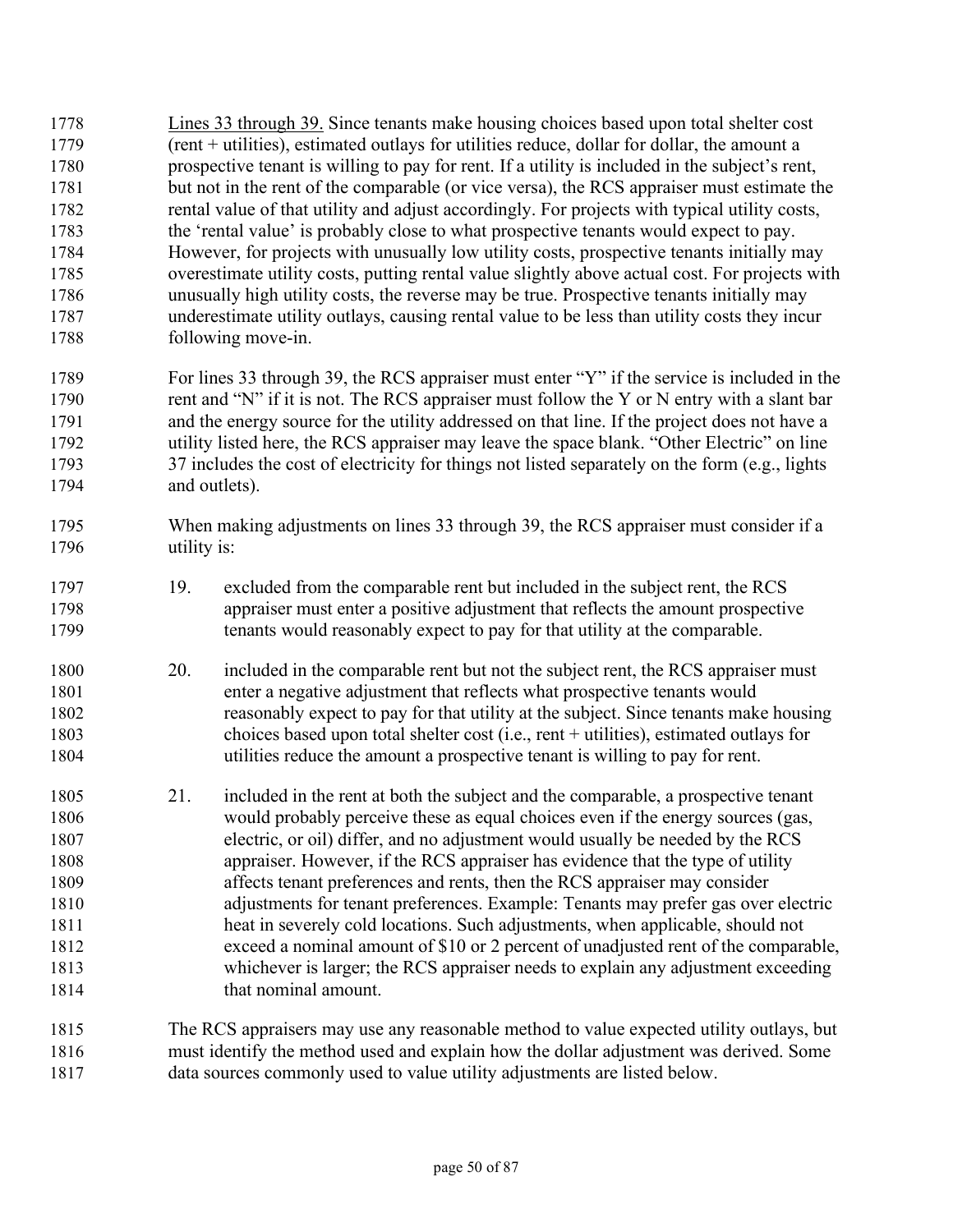| 1818<br>1819<br>1820<br>1821 | 22.                                                                                                                                                                                                        | Regional Utility allowances published by independent public agencies. When<br>using this source as the basis of adjustment in any utility item, RCS appraisers<br>must be mindful that such published allowances typically represent the very high<br>end of a reasonable range for each respective utility item.                                       |  |  |  |  |
|------------------------------|------------------------------------------------------------------------------------------------------------------------------------------------------------------------------------------------------------|---------------------------------------------------------------------------------------------------------------------------------------------------------------------------------------------------------------------------------------------------------------------------------------------------------------------------------------------------------|--|--|--|--|
| 1822                         | 23.                                                                                                                                                                                                        | Data gathered from utility providers.                                                                                                                                                                                                                                                                                                                   |  |  |  |  |
| 1823                         | 24.                                                                                                                                                                                                        | Data gathered from tenants and landlords.                                                                                                                                                                                                                                                                                                               |  |  |  |  |
| 1824<br>1825<br>1826         | 25.                                                                                                                                                                                                        | A HUD/CA approved utility allowance if the type of service and building<br>attributes considered in developing the utility allowance are similar to the<br>comparable being adjusted.                                                                                                                                                                   |  |  |  |  |
| 1827                         |                                                                                                                                                                                                            | Part F. Adjustments Recap (lines 40 through 43)                                                                                                                                                                                                                                                                                                         |  |  |  |  |
| 1828<br>1829                 |                                                                                                                                                                                                            | This section calculates both the number and dollar value of adjustments, both before and<br>after utility adjustments. HUD's Excel form automatically calculates these items.                                                                                                                                                                           |  |  |  |  |
| 1830<br>1831<br>1832         |                                                                                                                                                                                                            | Line 40. Number of Adjustments B through D. Excel calculates the total number of<br>positive and, separately, negative adjustments made to each comparable for items in Parts<br>B through D.                                                                                                                                                           |  |  |  |  |
| 1833<br>1834<br>1835         |                                                                                                                                                                                                            | Line 41. Sum of Adjustments B through D. Excel calculates the total dollar amount of<br>positive and, separately, negative adjustments made to each comparable for items in Parts<br>B through D.                                                                                                                                                       |  |  |  |  |
| 1836<br>1837<br>1838         | Line 42. Sum of Utility Adjustments. Excel calculates the total dollar amount of positive<br>and, separately, negative adjustments made to each comparable for the utility items in<br>Part E of the form. |                                                                                                                                                                                                                                                                                                                                                         |  |  |  |  |
| 1839<br>1840<br>1841<br>1842 |                                                                                                                                                                                                            | Line 43 Net/Gross Adjustments B to E. Excel calculates the net adjustments, which is the<br>addition of the four entries (positive and negative) on Lines 41 and 42. This line also<br>shows the gross adjustments, which is obtained by adding the positive entries on Lines 41<br>and 42 to the absolute value of the negative entries on those lines |  |  |  |  |
| 1843                         |                                                                                                                                                                                                            | Part G. Adjusted Rents (lines 44 through 45)                                                                                                                                                                                                                                                                                                            |  |  |  |  |
| 1844<br>1845                 |                                                                                                                                                                                                            | HUD's Excel form automatically calculates these items, except for Line 46. RCS<br>appraisers do not need to compute entries for Lines 44 and 45 manually.                                                                                                                                                                                               |  |  |  |  |
| 1846<br>1847                 |                                                                                                                                                                                                            | Line 44. Adjusted Rent. Excel computes this line by adding the net adjustments (Line 43)<br>to the Effective Rent (Line 5) to derive an adjusted rent for each comparable.                                                                                                                                                                              |  |  |  |  |
| 1848<br>1849<br>1850<br>1851 |                                                                                                                                                                                                            | Line 45. Adjusted Rent/Last Rent. Excel computes this line by dividing the Adjusted<br>Rent (Line 44) by the Last Rent (Line 1) and expresses the answer as a percent. This<br>shows the impact of all adjustments made for all Parts of the form. The totals in Part F do<br>not include the adjustments in Part A.                                    |  |  |  |  |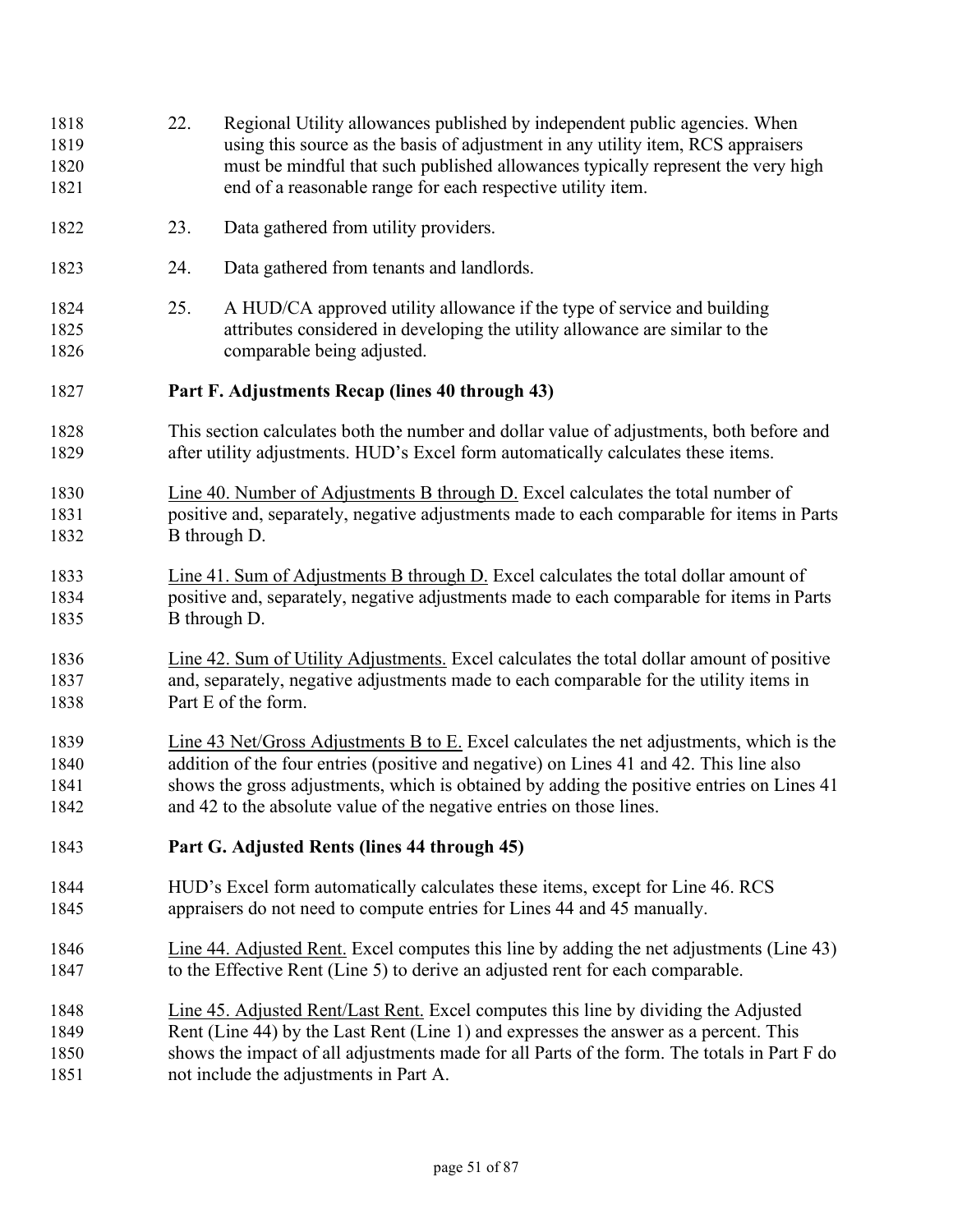- Line 46. Estimated Market Rent. In this line, the RCS appraisers will determine, using their professional judgment, the point in the range of adjusted rents that best represents the rent a knowledgeable tenant would most probably pay for that unit type at the subject. HUD's Excel form will divide that rent by the square footage shown for the subject in Part C to compute estimated market rent per square foot. When entering the estimated market rent, the RCS appraiser must explain the points listed below. The RCS appraiser is required to present these explanations immediately after his/her comments on Item 46. RCSs without these explanations will be rejected by the substantive reviewer.
- How the estimated market rent was derived from comparables' adjusted rents. The RCS appraiser must explain how the estimated market rent was derived and why it was derived that way. He/she must note which comparables were given the most weight and why, including which attributes of those respective comparables resulted in their being weighted more or less than others. If the estimated market rent is set at the high or low end of the adjusted rents' range, the RCS appraiser must explain why. For example, the narrative may note that a comparable located within the same master-planned community deserves proportionately more weight 1868 than another comparable which is only slightly farther from the subject, but is in a different school district. Alternatively, the RCS appraiser may support his/her estimation by stating that comparable A that may not be as close in distance as other four comparables, was given a higher weight than others because leasing agents have observed that prospective tenants often consider both projects (subject and comparable A) "family-friendly" due to on-site day-care facilities and similar services.
- How the estimated market rent was derived for a secondary unit type. When a subject has primary and secondary units, the RCS appraisers may start with the market rent for a primary type and adjust for the minor difference(s) between the secondary type and related primary type. RCS appraisers must explain why adjustments were made and how they were made in deriving rents for a secondary unit type.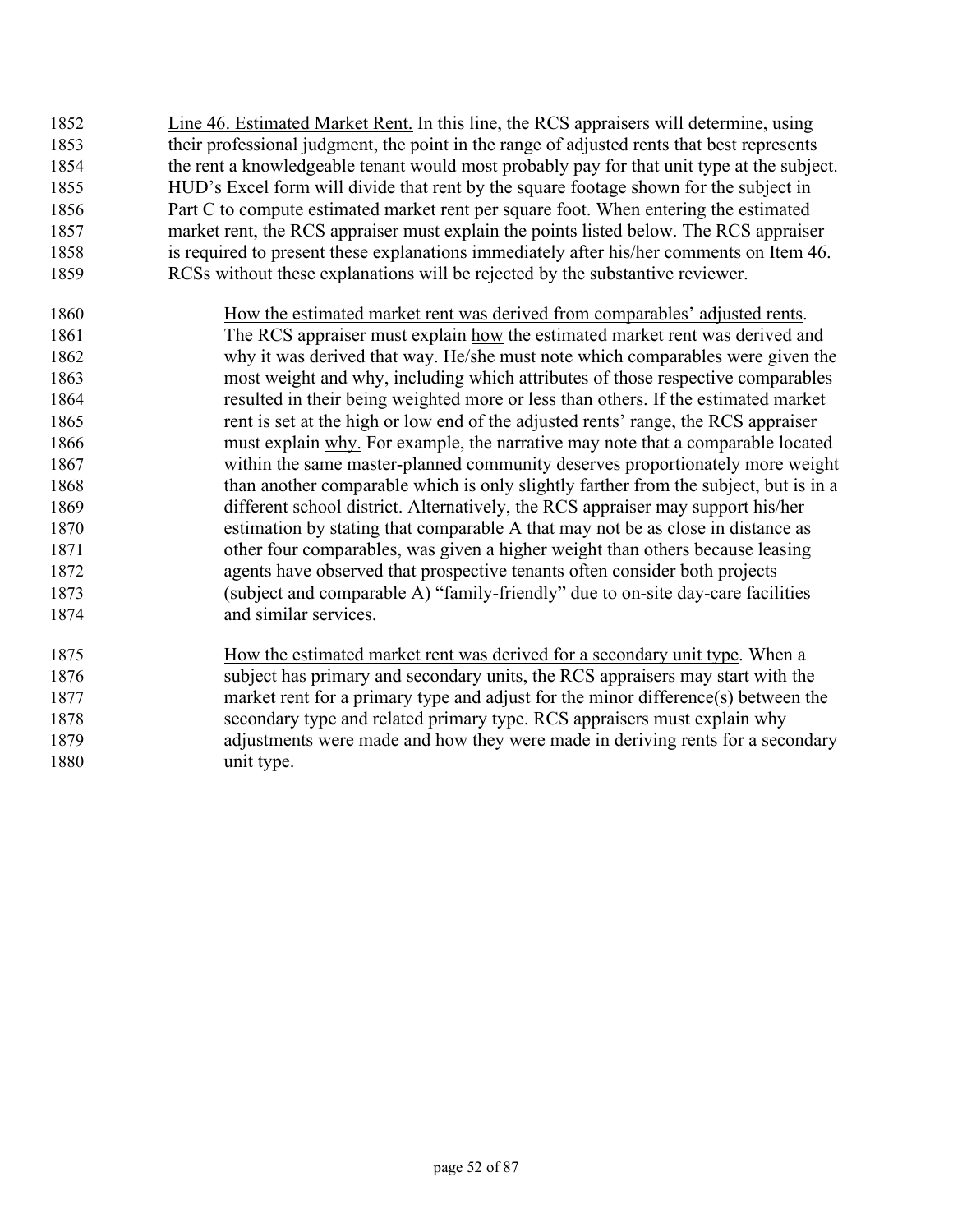| 1881                                         | <b>Appendix 9-1-2</b>                                                                                                                                                                                                                                                                                                                                                                                                                                                                                                          |
|----------------------------------------------|--------------------------------------------------------------------------------------------------------------------------------------------------------------------------------------------------------------------------------------------------------------------------------------------------------------------------------------------------------------------------------------------------------------------------------------------------------------------------------------------------------------------------------|
| 1882                                         | Required Contents for Rent Comparability Study                                                                                                                                                                                                                                                                                                                                                                                                                                                                                 |
| 1883<br>1884<br>1885<br>1886                 | A. Transmittal Letter signed by the RCS appraiser. The RCS appraiser must address the<br>Transmittal Letter to the project owner, and the letter must be dated as of the date it is<br>submitted along with the RCS to the owner. A sample transmittal letter is included under<br>Appendix 9-1-6. This letter must include the following five components:                                                                                                                                                                     |
| 1887<br>1888                                 | RCS appraiser's name, company name, address, telephone, fax number (optional),<br>1.<br>and email address.                                                                                                                                                                                                                                                                                                                                                                                                                     |
| 1889                                         | 2.<br>Project name, FHA/other project number of the Section 8 project.                                                                                                                                                                                                                                                                                                                                                                                                                                                         |
| 1890<br>1891<br>1892<br>1893<br>1894<br>1895 | Table of estimated market rent for each unit type included in the study. The RCS<br>3.<br>appraiser should use table format shown below. In last column, the RCS appraiser<br>should enter "Y" for yes if a Rent Comparability Grid was prepared for that unit<br>type, or enter "N" for No, if a grid was not prepared for secondary unit types, but<br>instead the RCS appraiser adjusted the primary type's estimated rent. If the study<br>reflects both pre-repair and post-repair rent conclusions, two tables should be |
| 1896                                         | provided reflecting each scenario.                                                                                                                                                                                                                                                                                                                                                                                                                                                                                             |

|       |                                    | <b>Estimated Market</b> |                     |                |
|-------|------------------------------------|-------------------------|---------------------|----------------|
|       |                                    |                         |                     | Prepared Grid? |
|       | Unit Type# UnitsSize (Sq. Ft) Rent |                         | $\sqrt{$}$ / Sq. Ft | (Y/N)          |
|       |                                    |                         |                     |                |
|       |                                    |                         |                     |                |
|       |                                    |                         |                     |                |
| Total |                                    |                         |                     |                |

4. A statement that market rents were defined and estimated in accordance with Sections 9-9 through 9-13 of this Chapter and the RCS report was prepared in accordance with Sections 9-8 through 9-14 of this Chapter.

5. An acknowledgment of how his/her report will be used. Suggested language: "I understand that HUD/the Section 8 Contract Administrator (CA) and the project owner will use my estimate of market rents to determine: 1) the owner's options for renewing the project's Section 8 contracts; and 2) the maximum rents allowed under any renewal contract."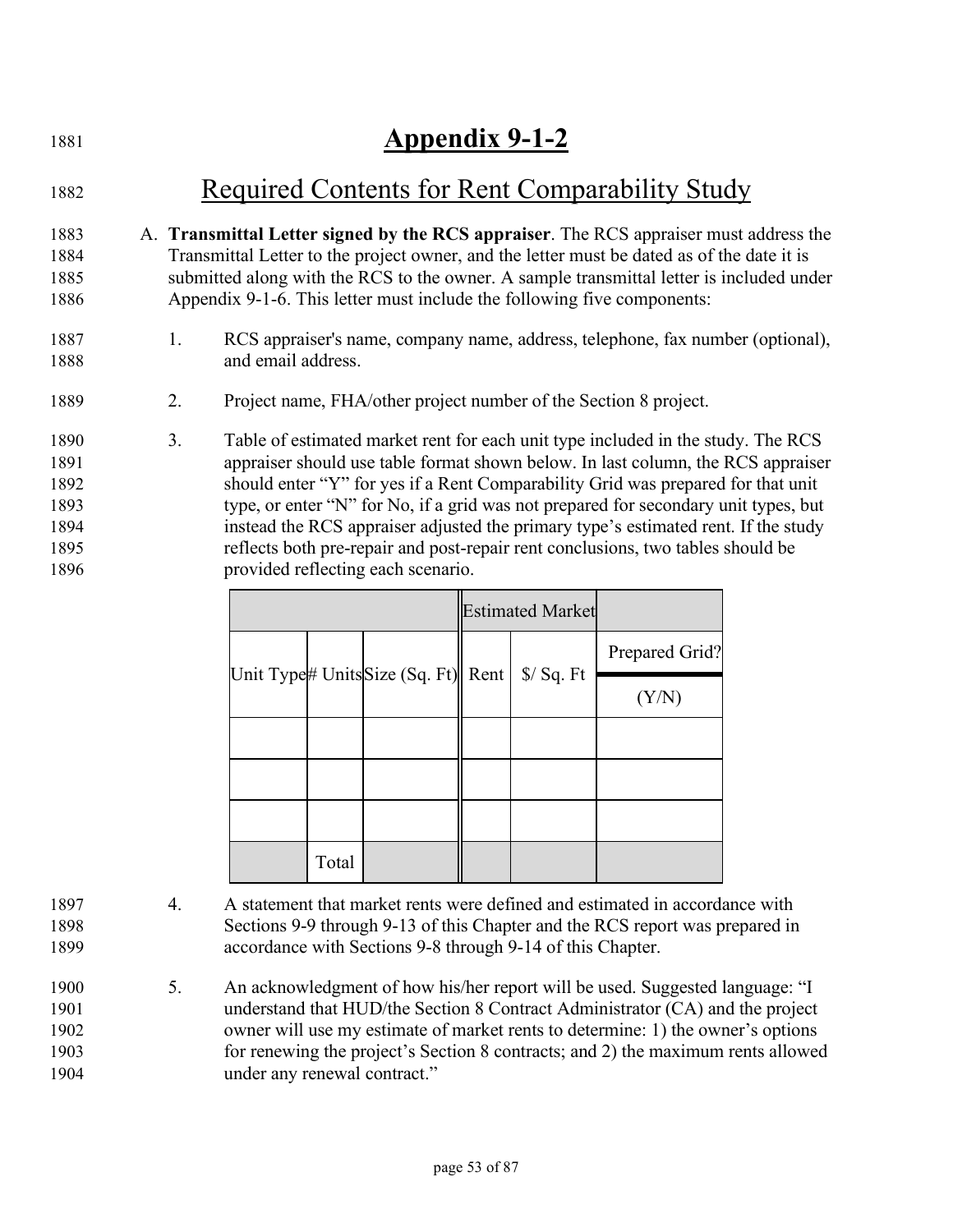| 1905<br>1906<br>1907                 | D. |     | describing:                                                                                                                                                                                                                                                                                                                                                                | Scope of Work. The RCS appraiser must acknowledge that all work was done in<br>accordance with the requirements set forth in this notice, and provide a narrative                                                                                                                                                                                                                                                    |                                                                                  |  |  |  |  |  |  |
|--------------------------------------|----|-----|----------------------------------------------------------------------------------------------------------------------------------------------------------------------------------------------------------------------------------------------------------------------------------------------------------------------------------------------------------------------------|----------------------------------------------------------------------------------------------------------------------------------------------------------------------------------------------------------------------------------------------------------------------------------------------------------------------------------------------------------------------------------------------------------------------|----------------------------------------------------------------------------------|--|--|--|--|--|--|
| 1908                                 |    | 6.  |                                                                                                                                                                                                                                                                                                                                                                            |                                                                                                                                                                                                                                                                                                                                                                                                                      | Dates, number and types of inspections, and how unit sizes were verified.        |  |  |  |  |  |  |
| 1909<br>1910<br>1911<br>1912         |    | 7.  | collected.                                                                                                                                                                                                                                                                                                                                                                 | How rent, condition and amenity data were collected and verified. The RCS<br>appraiser should also note all interviews completed, records reviewed, and internet<br>sites used. The RCS appraiser should indicate the period during which data was                                                                                                                                                                   |                                                                                  |  |  |  |  |  |  |
| 1913                                 |    | 8.  |                                                                                                                                                                                                                                                                                                                                                                            |                                                                                                                                                                                                                                                                                                                                                                                                                      | Any data that was unobtainable or estimated and all efforts to obtain that data. |  |  |  |  |  |  |
| 1914                                 |    | 9.  |                                                                                                                                                                                                                                                                                                                                                                            |                                                                                                                                                                                                                                                                                                                                                                                                                      | Any assistance from assistant RCS appraisers.                                    |  |  |  |  |  |  |
| 1915<br>1916<br>1917<br>1918<br>1919 | E. |     |                                                                                                                                                                                                                                                                                                                                                                            | Description of Subject Project. The RCS appraiser must address the items listed under<br>this section by creating a chart or table like the template shown below. If the units being<br>renewed are located on scattered sites and those sites differ significantly on condition,<br>services, street appeal or other factors listed below, the RCS appraiser must need to create<br>a separate chart for each site: |                                                                                  |  |  |  |  |  |  |
| 1920<br>1921                         |    | 10. |                                                                                                                                                                                                                                                                                                                                                                            | Project name and address (street, city, county, cross streets) and neighborhood<br>name if applicable).                                                                                                                                                                                                                                                                                                              |                                                                                  |  |  |  |  |  |  |
| 1922<br>1923<br>1924                 |    | 11. | Site characteristics and improvements: number of buildings and their design<br>(construction material, structure type), number of units; topography and density;<br>and access to site.                                                                                                                                                                                    |                                                                                                                                                                                                                                                                                                                                                                                                                      |                                                                                  |  |  |  |  |  |  |
| 1925<br>1926<br>1927<br>1928<br>1929 |    | 12. | Unit mix for all units in the project, not just the Section 8 units. The RCS appraiser<br>should use the table format below, and ensure that he/she includes all revenue-<br>producing units in the project $\&$ group them by major unit types (e.g., #<br>bedrooms/# baths). The RCS appraisers should review Section 9-10 for a<br>definition of rent restricted units. |                                                                                                                                                                                                                                                                                                                                                                                                                      |                                                                                  |  |  |  |  |  |  |
|                                      |    |     |                                                                                                                                                                                                                                                                                                                                                                            |                                                                                                                                                                                                                                                                                                                                                                                                                      |                                                                                  |  |  |  |  |  |  |

| Unit<br>Type | $\#$<br>Units | Interior<br>Size<br>(SF) | #Project-<br><b>Based Sec 8</b><br>units | # Other Rent-Restricted<br>Units | # Units Not Rent<br>Restricted |
|--------------|---------------|--------------------------|------------------------------------------|----------------------------------|--------------------------------|
|              |               |                          |                                          |                                  |                                |
|              |               |                          |                                          |                                  |                                |
|              |               |                          |                                          |                                  |                                |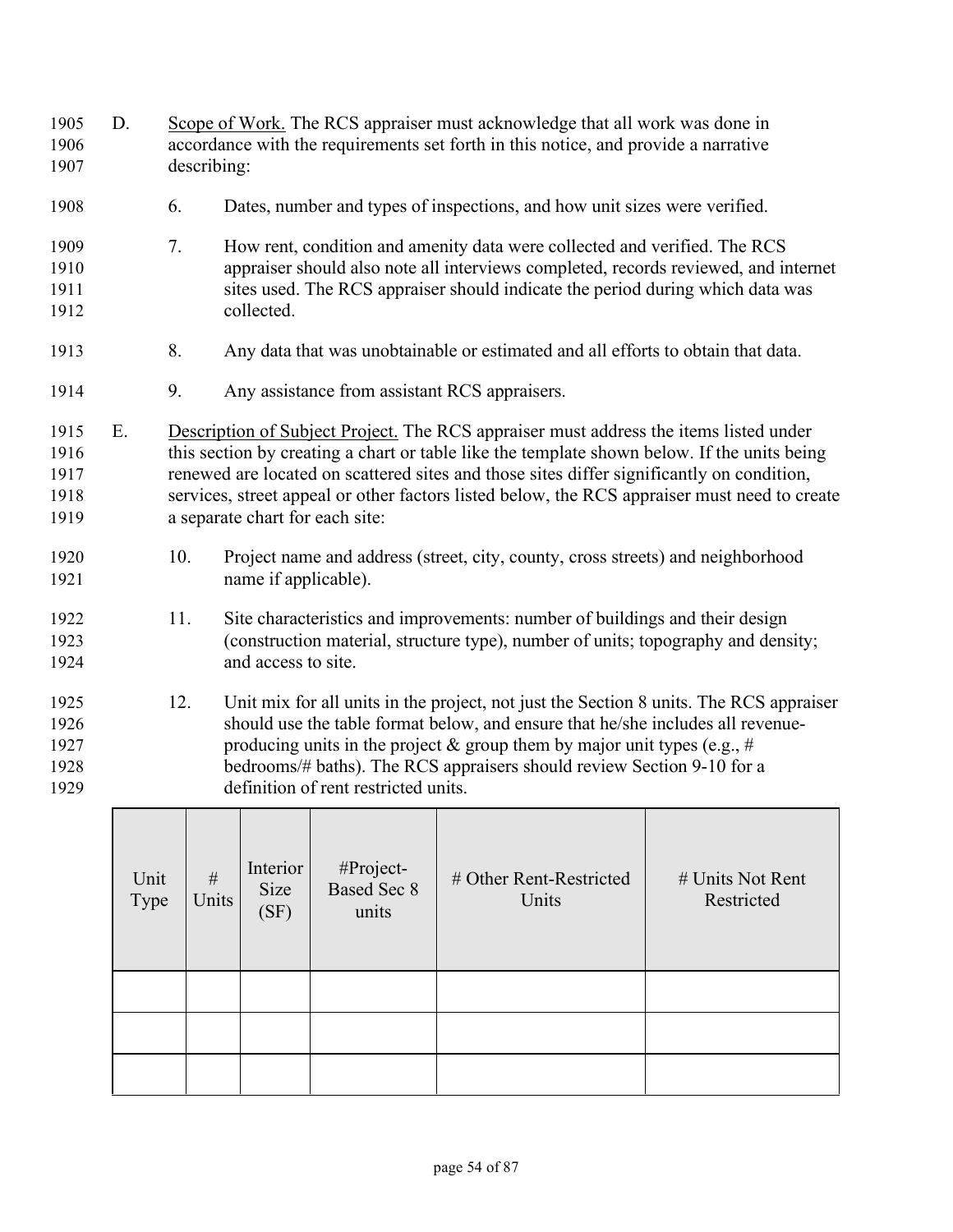|                                                                              |    | Total |                                                                                                                                                                                                                                                                                                            | Total                                       | Total                                                                                                                                                                                                                                                                                                                                                                                                                                                                                                                                                                                                                                                                                                                                                                                                                    | Total |  |  |
|------------------------------------------------------------------------------|----|-------|------------------------------------------------------------------------------------------------------------------------------------------------------------------------------------------------------------------------------------------------------------------------------------------------------------|---------------------------------------------|--------------------------------------------------------------------------------------------------------------------------------------------------------------------------------------------------------------------------------------------------------------------------------------------------------------------------------------------------------------------------------------------------------------------------------------------------------------------------------------------------------------------------------------------------------------------------------------------------------------------------------------------------------------------------------------------------------------------------------------------------------------------------------------------------------------------------|-------|--|--|
| 1930                                                                         |    | 13.   |                                                                                                                                                                                                                                                                                                            |                                             | Condition: age of project, state of repair, any recent/ planned rehab or refurbishing.                                                                                                                                                                                                                                                                                                                                                                                                                                                                                                                                                                                                                                                                                                                                   |       |  |  |
| 1931                                                                         |    | 14.   | Schedule of charges collected in addition to rent.                                                                                                                                                                                                                                                         |                                             |                                                                                                                                                                                                                                                                                                                                                                                                                                                                                                                                                                                                                                                                                                                                                                                                                          |       |  |  |
| 1932<br>1933<br>1934                                                         |    | 15.   | 3 to 5 labeled, color photos of exterior and interior. The RCS appraiser must<br>review Section 9-9 regarding requirements on photos, and insert the photos at the<br>end of the RCS or in the body of RCS's description of the subject.)                                                                  |                                             |                                                                                                                                                                                                                                                                                                                                                                                                                                                                                                                                                                                                                                                                                                                                                                                                                          |       |  |  |
| 1935                                                                         |    | 16.   |                                                                                                                                                                                                                                                                                                            |                                             | Population or occupancy group targeted for this project (e.g., elderly), if any.                                                                                                                                                                                                                                                                                                                                                                                                                                                                                                                                                                                                                                                                                                                                         |       |  |  |
| 1936                                                                         |    | 17.   |                                                                                                                                                                                                                                                                                                            | Summary of unit design and amenities.       |                                                                                                                                                                                                                                                                                                                                                                                                                                                                                                                                                                                                                                                                                                                                                                                                                          |       |  |  |
| 1937<br>1938<br>1939<br>1940                                                 |    | 18.   |                                                                                                                                                                                                                                                                                                            |                                             | Summary of project service/ site amenities: parking, recreational facilities,<br>community areas, security, service coordination, neighborhood networks,<br>transportation, meal services, social or educational activities, emergency call<br>systems, laundry or housekeeping, and any other amenities for elderly or disabled.                                                                                                                                                                                                                                                                                                                                                                                                                                                                                        |       |  |  |
| 1941<br>1942<br>1943                                                         |    | 19.   | subject project.                                                                                                                                                                                                                                                                                           |                                             | Name and phone number of contact person. This would include the information for<br>the individual who the RCS appraiser verified or collected information on the                                                                                                                                                                                                                                                                                                                                                                                                                                                                                                                                                                                                                                                         |       |  |  |
| 1944<br>1945<br>1946<br>1947                                                 | F. |       | Owner's Scope of Repairs. As required under Section 9-9. D, the RCS appraiser must<br>review the complete list of repairs to the subject project, and if needed prepare a separate<br>set of HUD Form 92273–S8 Rent Comparability Grids to differentiate between pre-repair<br>and post-repair conditions. |                                             |                                                                                                                                                                                                                                                                                                                                                                                                                                                                                                                                                                                                                                                                                                                                                                                                                          |       |  |  |
| 1948<br>1949<br>1950                                                         | G. |       | Definition of the Subject's Market Area. The RCS appraiser must identify the geographic<br>area from which the subject would normally draw its applicants, or the area where<br>competitive alternative apartment buildings are located.                                                                   |                                             |                                                                                                                                                                                                                                                                                                                                                                                                                                                                                                                                                                                                                                                                                                                                                                                                                          |       |  |  |
| 1951<br>1952<br>1953                                                         | Η. |       | Description of Neighborhood. Under this section, the RCS appraiser should provide a<br>discussion of the project's location noting factors that would impact market rent level, as<br>required under Section 9-9 of this Chapter.                                                                          |                                             |                                                                                                                                                                                                                                                                                                                                                                                                                                                                                                                                                                                                                                                                                                                                                                                                                          |       |  |  |
| 1954<br>1955<br>1956<br>1957<br>1958<br>1959<br>1960<br>1961<br>1962<br>1963 | I. |       |                                                                                                                                                                                                                                                                                                            | explain why such a comparable was selected. | Narrative Describing Selection of Comparables. The RCS appraiser must provide an<br>overall assessment of the availability of comparables and the quality of the comparables<br>selected and state why the comparables used were selected, as required under Sections 9-<br>10 and 9-11 of this Chapter. The RCS appraiser must document the search process in<br>accordance with the Section 9-10.C requirements. If insufficient comparables or<br>dissimilar comparables are utilized, the RCS appraiser must explain why in the narrative,<br>and outline what research was performed to determine that more similar comparables<br>were not available. If the comparables chosen have an identity-of-interest with the owner,<br>management agent of the subject project, the RCS appraiser must identify those and |       |  |  |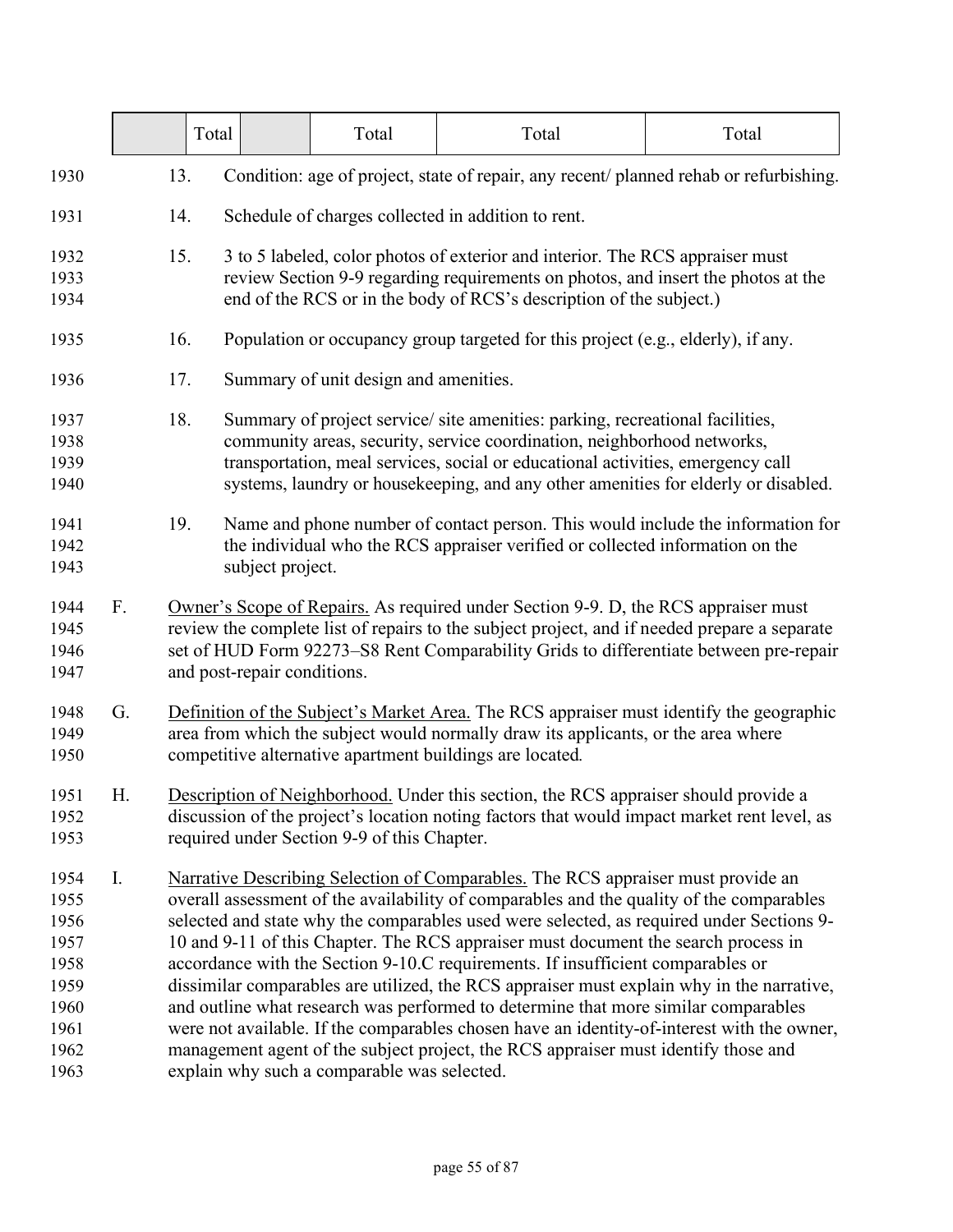| 1964<br>1965<br>1966<br>1967                 | J. | on the map. | Locator Map for Subject and Comparables. The RCS appraiser must include a locator<br>map identifying the subject project and each comparable. He/she must also clearly mark<br>major roadways and natural or man-made barriers (e.g., rivers, freeways, railways, etc.)                                                                                                                                                                                                                                                            |  |  |
|----------------------------------------------|----|-------------|------------------------------------------------------------------------------------------------------------------------------------------------------------------------------------------------------------------------------------------------------------------------------------------------------------------------------------------------------------------------------------------------------------------------------------------------------------------------------------------------------------------------------------|--|--|
| 1968<br>1969<br>1970                         | K. |             | Rent Comparability Grid HUD-92273-S8. The RCS appraiser must complete one grid for<br>each primary unit type using instructions in Appendix 9-1-2 and guidance in Section 9-9<br>through 9-13 of this Chapter.                                                                                                                                                                                                                                                                                                                     |  |  |
| 1971<br>1972<br>1973                         | L. |             | Explanation of Adjustments & Market Rent Conclusions. As required under Sections 9-9<br>through 9-13 and the line-by-line instructions in Appendix 9-1-2, the RCS appraiser must<br>provide a narrative for each adjustment.                                                                                                                                                                                                                                                                                                       |  |  |
| 1974<br>1975<br>1976<br>1977<br>1978<br>1979 | M. |             | Comparable Project Profiles. The RCS appraiser must provide a one-page, table/grid<br>profile of each comparable project used in the RCS. The RCS appraiser must profile each<br>project only once, regardless of the number of unit types for which the project was used.<br>The Sample RCS under Appendix 9-2-2 provides a sample profile that RCS appraisers<br>may use, or they can create their own table/grid formats. The RCS appraisers must<br>include at least the following items in their comparable project profiles: |  |  |
| 1980<br>1981                                 |    | 20.         | Project name and address (street, city, county, cross streets) and neighborhood<br>name.                                                                                                                                                                                                                                                                                                                                                                                                                                           |  |  |
| 1982<br>1983                                 |    | 21.         | Name and phone number of contact person with whom the RCS appraiser verified<br>or collected information on the project and the date of verification.                                                                                                                                                                                                                                                                                                                                                                              |  |  |
| 1984<br>1985                                 |    | 22.         | A color photo (at least 3" by 5") of the project's exterior. (Interior photos may be<br>included if available, but they are not required).                                                                                                                                                                                                                                                                                                                                                                                         |  |  |
| 1986<br>1987<br>1988                         |    | 23.         | A rent and unit mix table. Showing all units in the project and grouped by major<br>unit types (e.g., # bedrooms/# baths). The RCS appraiser must indicate which unit<br>types are used as comparables in the RCS.                                                                                                                                                                                                                                                                                                                 |  |  |

| Unit<br>Type | No. of<br>Units | Used as Comp in RCS?<br>(Y/N) | Average<br>Rent | Interior Size<br>(SF) | Any Rent Restrictions?<br>(Y/N) |
|--------------|-----------------|-------------------------------|-----------------|-----------------------|---------------------------------|
|              |                 |                               |                 |                       |                                 |
|              |                 |                               |                 |                       |                                 |
|              |                 |                               |                 |                       |                                 |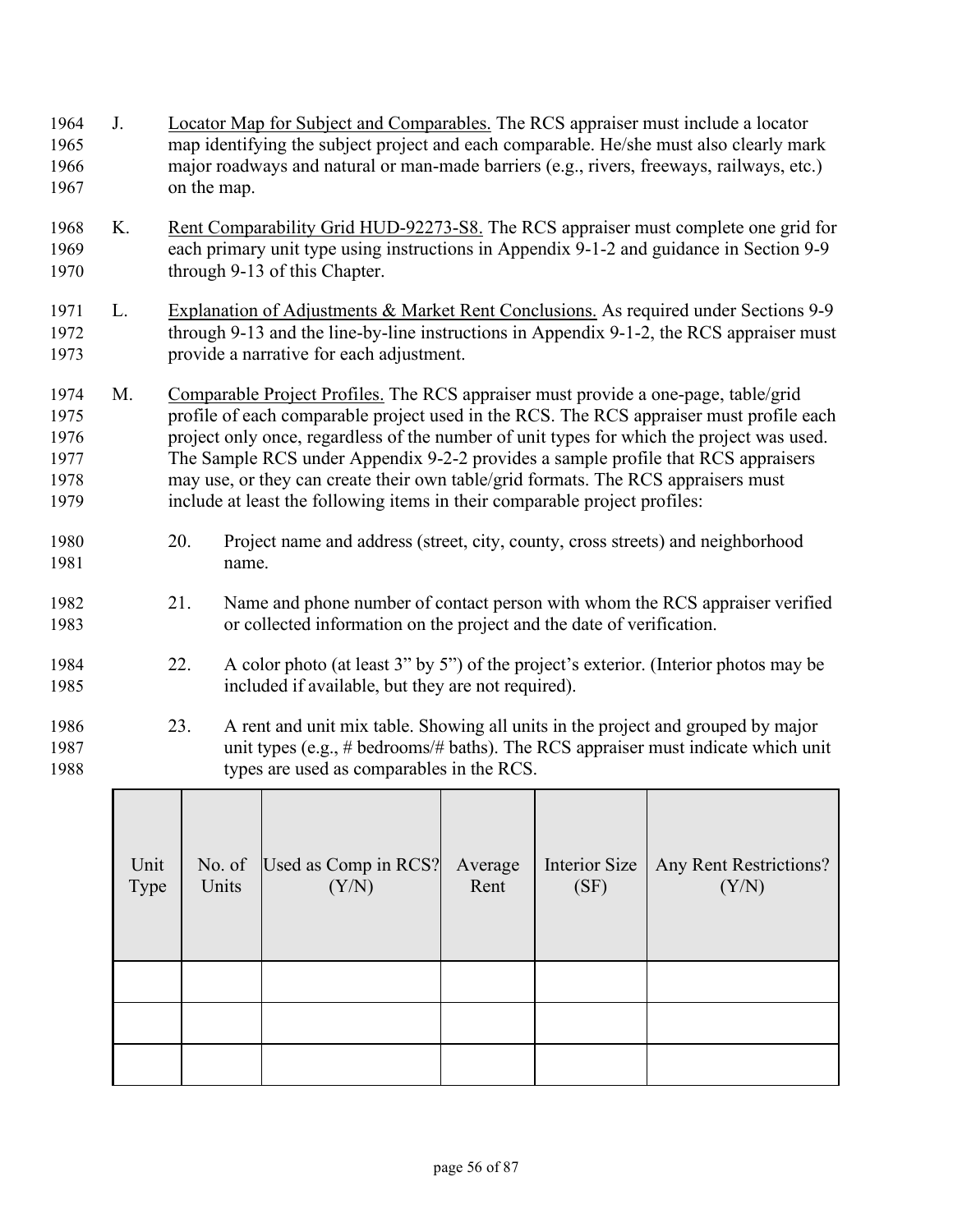|                              |    | Total |                                                                                                                                                                                                                                                          |  |                                                                                         |
|------------------------------|----|-------|----------------------------------------------------------------------------------------------------------------------------------------------------------------------------------------------------------------------------------------------------------|--|-----------------------------------------------------------------------------------------|
| 1989                         |    | 24.   | Total number of units at the project and project-wide occupancy.                                                                                                                                                                                         |  |                                                                                         |
| 1990                         |    | 25.   | List of any charges tenants pay in addition to rent.                                                                                                                                                                                                     |  |                                                                                         |
| 1991<br>1992<br>1993<br>1994 |    | 26.   | Description of any rent, income, and use restrictions or tenant rent subsidies<br>(Section 8, certificates, vouchers, state/local payments on behalf of residents) in<br>units covered by the restriction/subsidy were not the units studied in the RCS. |  | effect at the project. The RCS appraiser must provide this information even if the      |
| 1995<br>1996<br>1997<br>1998 | N. |       | RCS Appraiser's Certification (Appendix 9-1-5). The RCS appraiser must fill in the<br>also give title (e.g., Sharon Jones, Assistant RCS Appraiser). The RCS appraiser may<br>enter " <i>none</i> " in items 8 and 10 if there is nothing to disclose.   |  | blanks and sign and date the Certification. When entering names, the RCS appraiser must |
| 1999<br>2000                 | O. |       | Copy of any Temporary License the RCS appraiser is relying upon for this RCS. Any<br>temporary license relied upon must be issued by the state where the project is located.                                                                             |  |                                                                                         |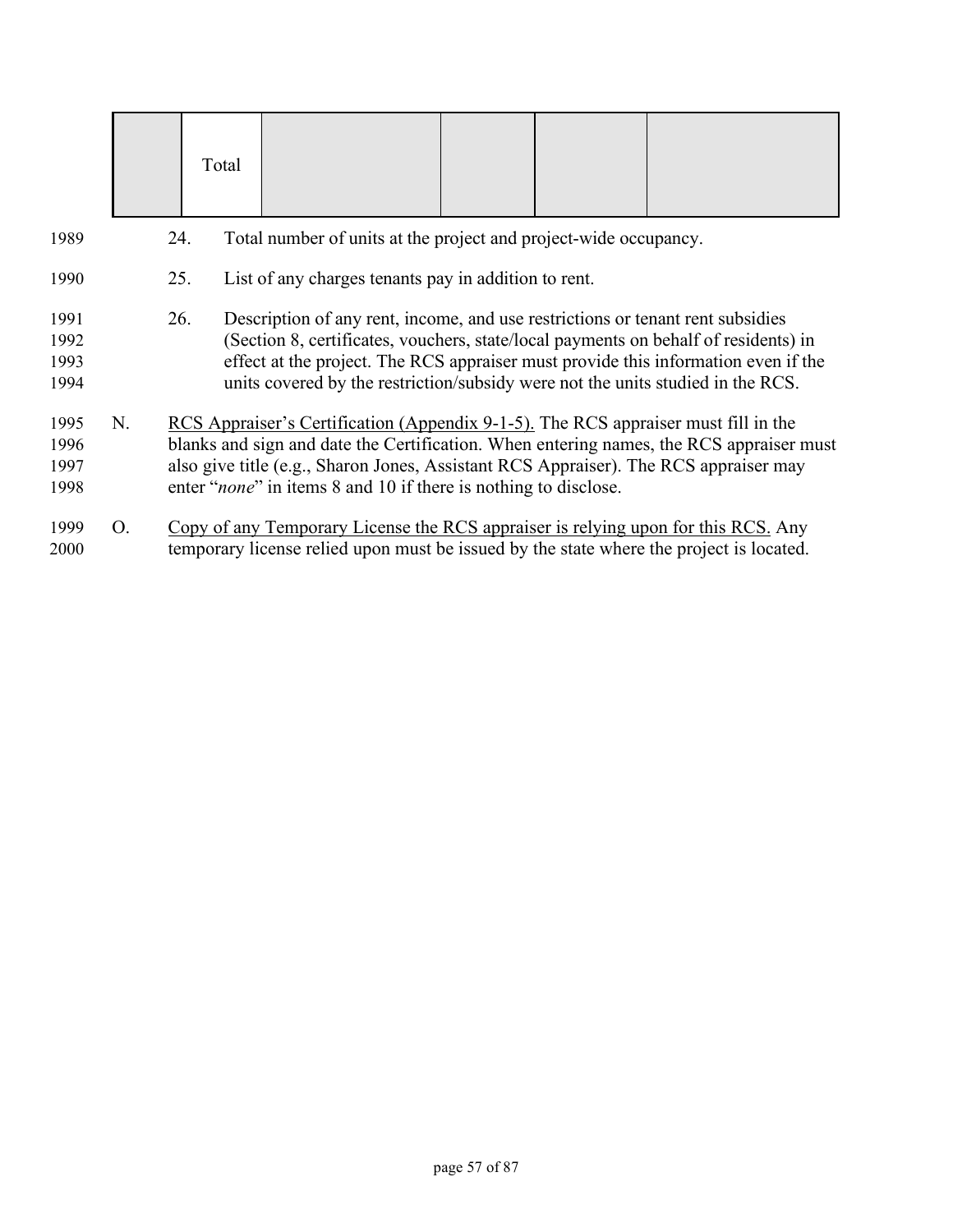| 2001 | <b>Appendix 9-1-3</b>      |
|------|----------------------------|
| 2002 | Comparable Project Profile |
| 2003 |                            |
| 2004 | <b>Project Name</b>        |
| 2005 | Address                    |
| 2006 | City/Town, State, Zip Code |
| 2007 | <b>Management Agent:</b>   |
| 2008 | County:                    |
| 2009 | Neighborhood:<br>Contact:  |
| 2010 | Contact's Phone            |
| 2011 | Place Photo Below:         |
| 2012 |                            |

| Unit<br><b>Type</b> | No. of<br><b>Units</b> | <b>Used as Comp in</b><br>$RCS?$ $(Y/N)$ | Average<br>Rent | (SF) | <b>Interior Size   Any Rent Restrictions?  </b><br>(Y/N) |
|---------------------|------------------------|------------------------------------------|-----------------|------|----------------------------------------------------------|
|                     |                        |                                          |                 |      |                                                          |
|                     |                        |                                          |                 |      |                                                          |
|                     |                        |                                          |                 |      |                                                          |

 $\overline{\phantom{0}}$ 

2013

- 2014 Total Units: \_\_\_
- 2015 Project Occupancy: \_\_\_ percent
- 2016 Charges in Addition to Rent:
- 2017 Subsidies and Restrictions at Project: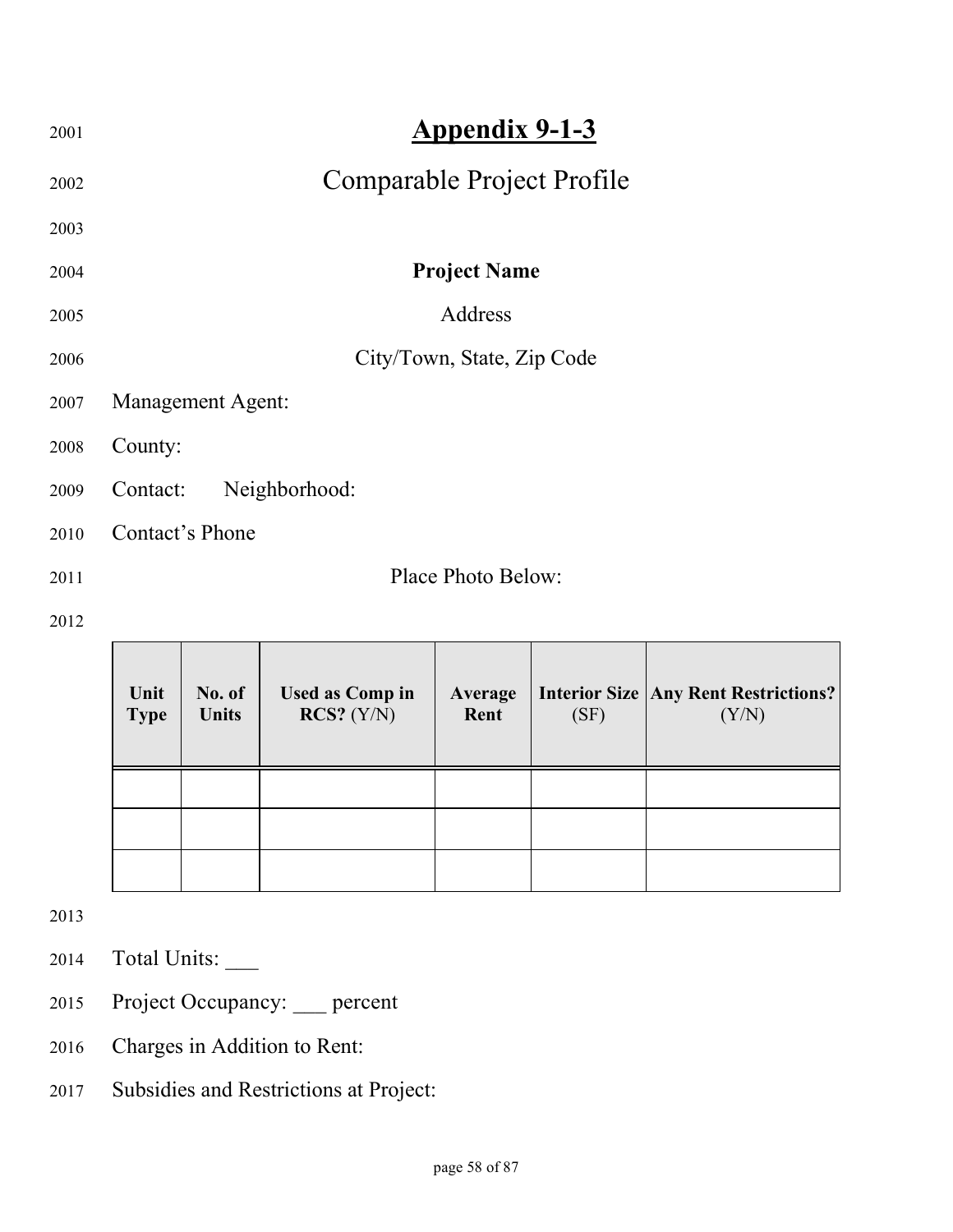- 2018 Other Comments:
- 2019 Date Information Verified:  $\frac{1}{\sqrt{2\pi}}$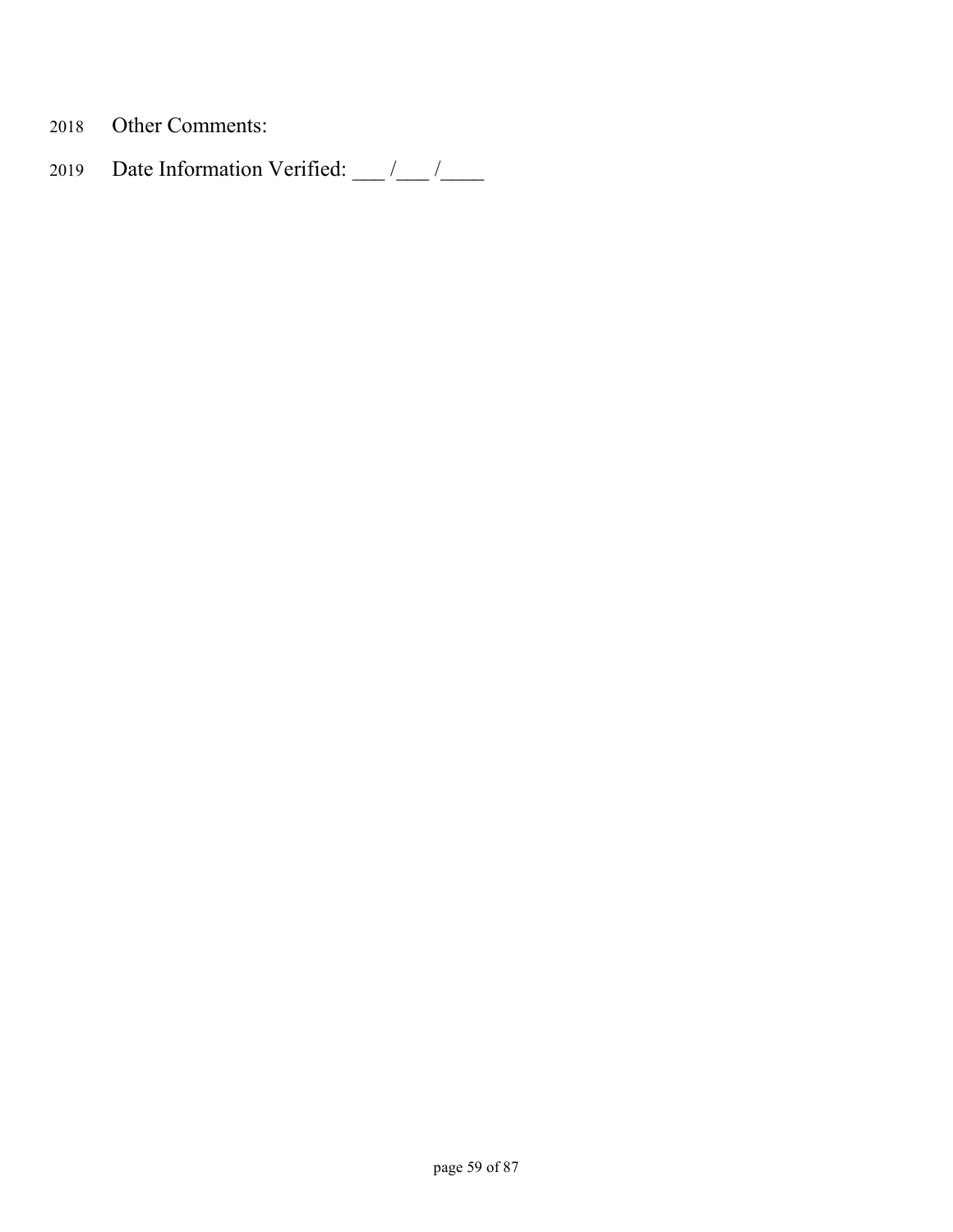| 2020                                                 | <b>Appendix 9-1-4</b>                                                                                                                                                                                                                                                                                                                                                                                                                                                                                                                                                                                                                                 |
|------------------------------------------------------|-------------------------------------------------------------------------------------------------------------------------------------------------------------------------------------------------------------------------------------------------------------------------------------------------------------------------------------------------------------------------------------------------------------------------------------------------------------------------------------------------------------------------------------------------------------------------------------------------------------------------------------------------------|
| 2021                                                 | <b>RCS Appraiser Certification</b>                                                                                                                                                                                                                                                                                                                                                                                                                                                                                                                                                                                                                    |
| 2022                                                 |                                                                                                                                                                                                                                                                                                                                                                                                                                                                                                                                                                                                                                                       |
| 2023                                                 | <b>Project Name:</b><br><b>FHA Project No</b>                                                                                                                                                                                                                                                                                                                                                                                                                                                                                                                                                                                                         |
| 2024                                                 | By my/our signature below, I/We certify that, to the best of my knowledge and belief:                                                                                                                                                                                                                                                                                                                                                                                                                                                                                                                                                                 |
| 2025                                                 | 1. The statements of fact contained in this report are true and correct.                                                                                                                                                                                                                                                                                                                                                                                                                                                                                                                                                                              |
| 2026<br>2027<br>2028                                 | 2. The reported analyses, opinions, and conclusions are limited only by the reported assumptions<br>and limiting conditions, and are my personal, impartial, and unbiased professional analyses,<br>opinions, and conclusions.                                                                                                                                                                                                                                                                                                                                                                                                                        |
| 2029<br>2030<br>2031<br>2032<br>2033<br>2034<br>2035 | 3. I/We have no present or prospective financial interest in the above project, its ownership or<br>management agent entity, or the principals of those entities. I/We am/are not an employee of those<br>principals or entities and I/We have no business or close personal/family interest with those<br>parties that commonly would be perceived to create bias or a conflict of interest. I/We have not<br>performed any services, as an appraiser or in any other capacity, regarding the property that is the<br>subject of this report within the three-year period immediately preceding acceptance of this<br>assignment unless listed here: |
| 2036<br>2037                                         | 4. I/We have no bias with respect to the project that is the subject of this report or to the<br>ownership or management parties involved with this assignment.                                                                                                                                                                                                                                                                                                                                                                                                                                                                                       |
| 2038<br>2039<br>2040<br>2041                         | 5. My/Our engagement in and compensation for this assignment were and are not contingent<br>upon the reporting of a predetermined rent or direction in rent. My/Our fee is my/our only<br>compensation for this rent study assignment. There are no other side agreements or<br>considerations.                                                                                                                                                                                                                                                                                                                                                       |
| 2042<br>2043<br>2044                                 | 6. My/Our analyses, opinions, and conclusions were developed, and this report has been<br>prepared, in conformity with the Uniform Standards of Professional Appraisal Practice and all<br>applicable HUD procedures for performing Rent Comparability Studies for Section 8 contracts.                                                                                                                                                                                                                                                                                                                                                               |
| 2045                                                 | 7. ________________ inspected the interior and exterior of the subject project.                                                                                                                                                                                                                                                                                                                                                                                                                                                                                                                                                                       |
| 2046                                                 | 8. _________________ inspected the exteriors of the projects used as comparables in this report.                                                                                                                                                                                                                                                                                                                                                                                                                                                                                                                                                      |
| 2047<br>2048<br>2049                                 | 9. No one provided significant professional assistance to the person signing this report except the<br>persons listed here: _______________. If anyone is listed here, his/her contribution is identified in the Scope of Work section of this report.                                                                                                                                                                                                                                                                                                                                                                                                |
| 2050<br>2051<br>2052                                 | I/We am/are a certified general appraiser, licensed and in good standing with the state<br>10.<br>appraiser regulatory agency where the subject project is located and I meet all of the appraiser<br>qualifications required in HUD's rent comparability procedures.                                                                                                                                                                                                                                                                                                                                                                                 |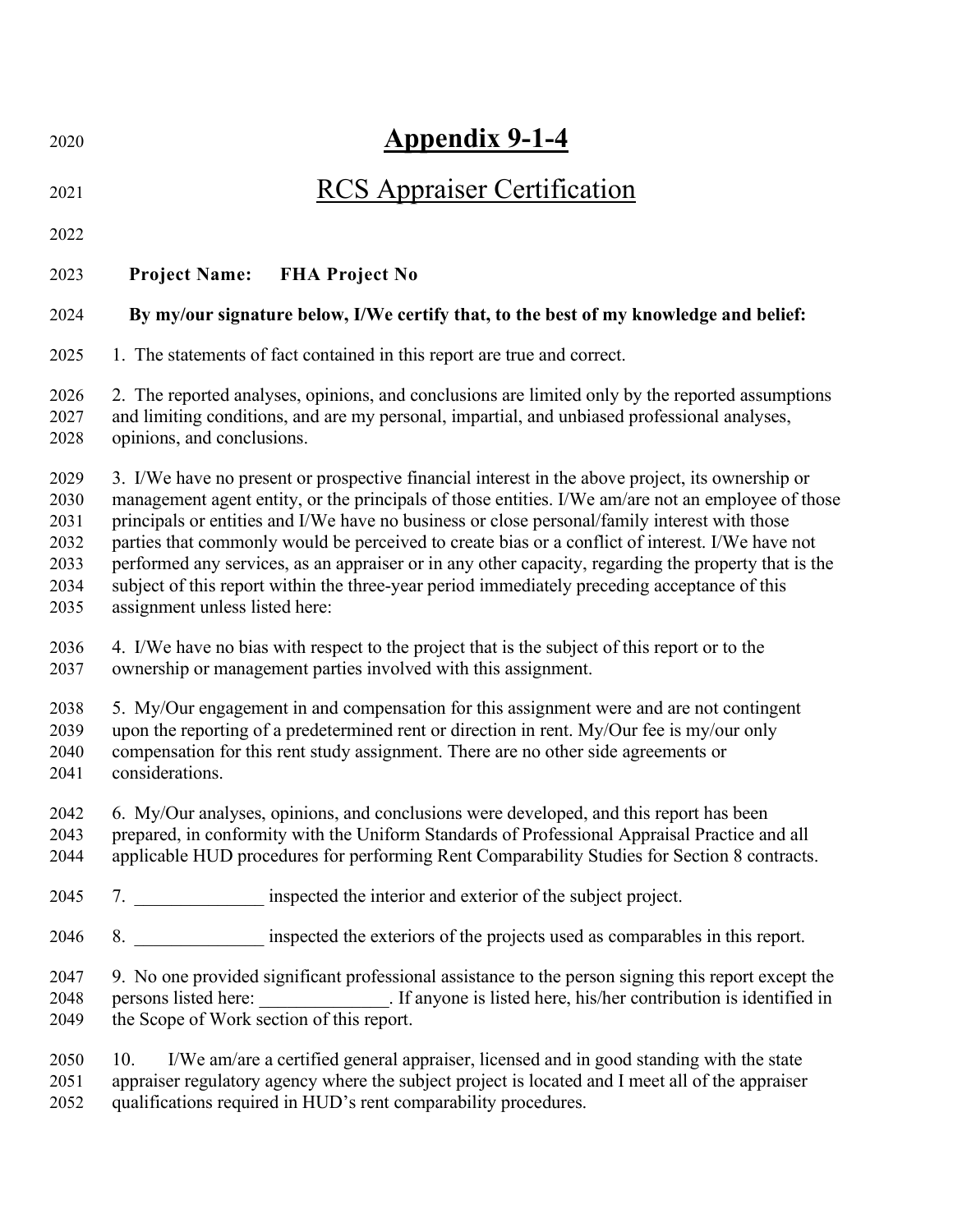11. I/We am/are not debarred or suspended from doing business with the Federal Government. I also am not under a Limited Denial of Participation (LDP) imposed by the HUD Multifamily Regional Center or Program Center having jurisdiction over the Section 8 project. Any LDPs in effect now or in the past three years were imposed by the following HUD offices.

12. I/We, the undersigned, certify under penalty of perjury that the information provided above is true and correct. WARNING: Anyone who knowingly submits a false claim or makes a false statement is subject to criminal and/or civil penalties, including confinement for up to 5 years, fines, and civil and administrative penalties. (18 U.S.C. §§ 287, 1001, 1010, 1012; 31 U.S.C. §3729, 3802).

2062 Appraiser's Name: Signature: Date: Date:

2063 Permanent License No: <br>
Issuing State: Expires:

Did you prepare the RCS under a temporary license? \_\_\_\_

If so, attach a copy of the temporary license*.*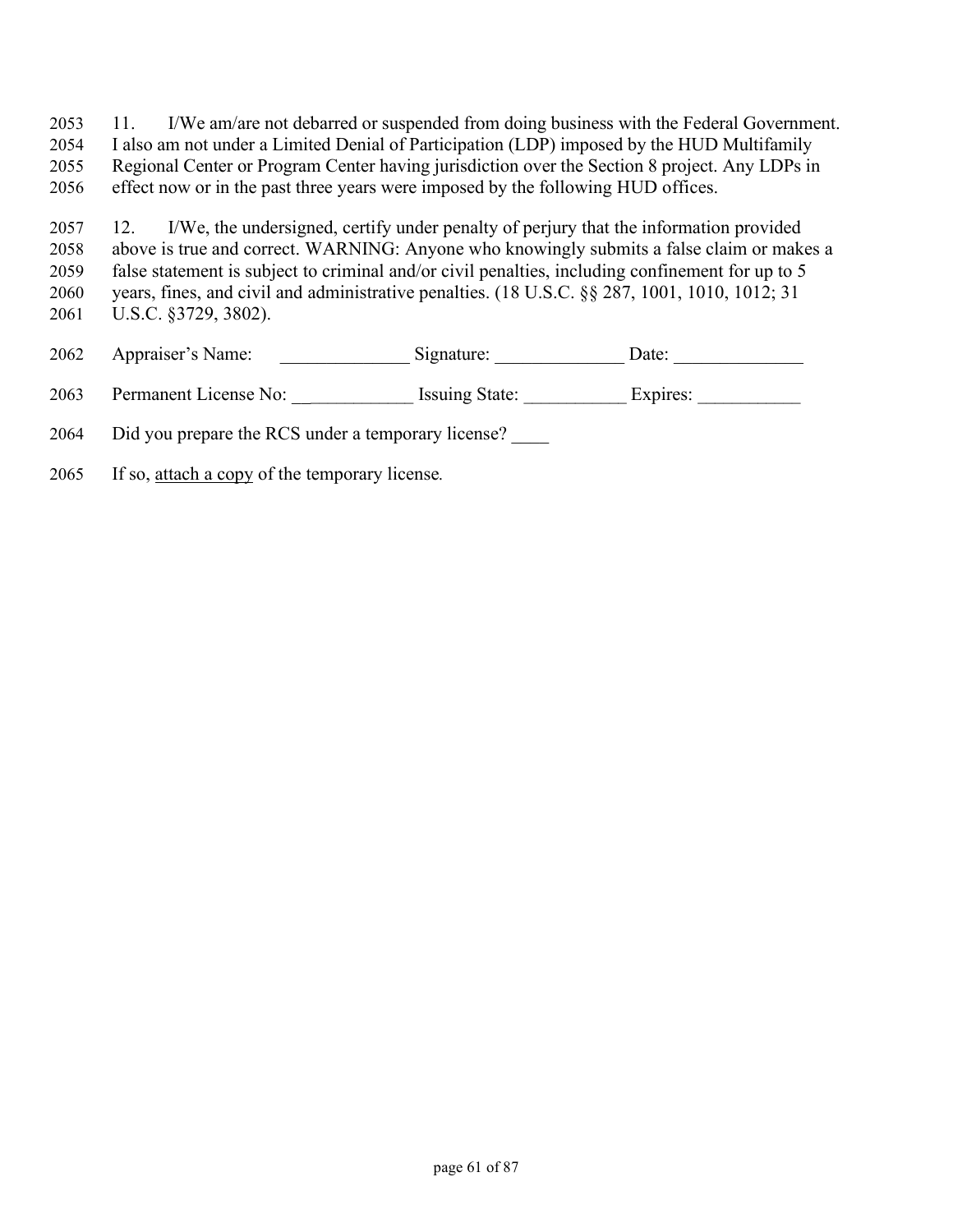| 2066                 | Appendix 9-1-5                                                                                                                                                                                                                                                                          |
|----------------------|-----------------------------------------------------------------------------------------------------------------------------------------------------------------------------------------------------------------------------------------------------------------------------------------|
| 2067                 | Sample RCS Appraiser's Transmittal Letter                                                                                                                                                                                                                                               |
| 2068                 |                                                                                                                                                                                                                                                                                         |
| 2069                 | [Date]                                                                                                                                                                                                                                                                                  |
| 2070                 | [Name & Address of Appraisal Firm]                                                                                                                                                                                                                                                      |
| 2071                 | [Phone, fax and email contact info for Appraiser]                                                                                                                                                                                                                                       |
| 2072                 | [Owner's Name & Address]                                                                                                                                                                                                                                                                |
| 2073                 | Re: Rent Comparability Study/[Project Name]                                                                                                                                                                                                                                             |
| 2074                 | <b>Section 8 Contract Number:</b><br>FHA No.                                                                                                                                                                                                                                            |
| 2075                 | Dear [Mr./Ms. Owner]:                                                                                                                                                                                                                                                                   |
| 2076                 | Attached is the Rent Comparability Study (RCS) you requested for [Project Name].                                                                                                                                                                                                        |
| 2077<br>2078<br>2079 | The purpose of the study was to estimate the market rents for units that will be assisted<br>under the renewed Section 8 contract. Market rent is the rent that a knowledgeable tenant<br>would most probably pay for the Section 8 units as of the date of this report, if the tenants |

were not receiving rental subsidies and rents were not restricted by HUD or other

government agencies. The following table lists the market rent I concluded for each Section 8-unit type.

|              |  | <b>Estimated Market</b> |  |                                                                               |
|--------------|--|-------------------------|--|-------------------------------------------------------------------------------|
|              |  |                         |  | Unit Type# of Units Size (Sq. Ft)  Rent  \$ per Sq. Ft   Prepared Grid? (Y/N) |
|              |  |                         |  |                                                                               |
| <b>Total</b> |  |                         |  |                                                                               |

The RCS was prepared in accordance with the Uniform Standards of Professional Appraisal Practice (USPAP) and the requirements in Chapter Nine of HUD's Section 8 Renewal Guide. Market Rents were defined and estimated in accordance with the guidance in Sections 9-8 through 9-13 and Appendix 9-1-2 of Chapter Nine of HUD's Section 8 Renewal Guide, and the RCS report was prepared in accordance with the guidance in Chapter Nine. I understand that HUD/the Section 8 Contract Administrator (CA) and the project owner will use my estimate of market rents to determine: 1) the owner's options for renewing the project's Section 8 contracts; and 2) the maximum rents allowed under any renewal contract.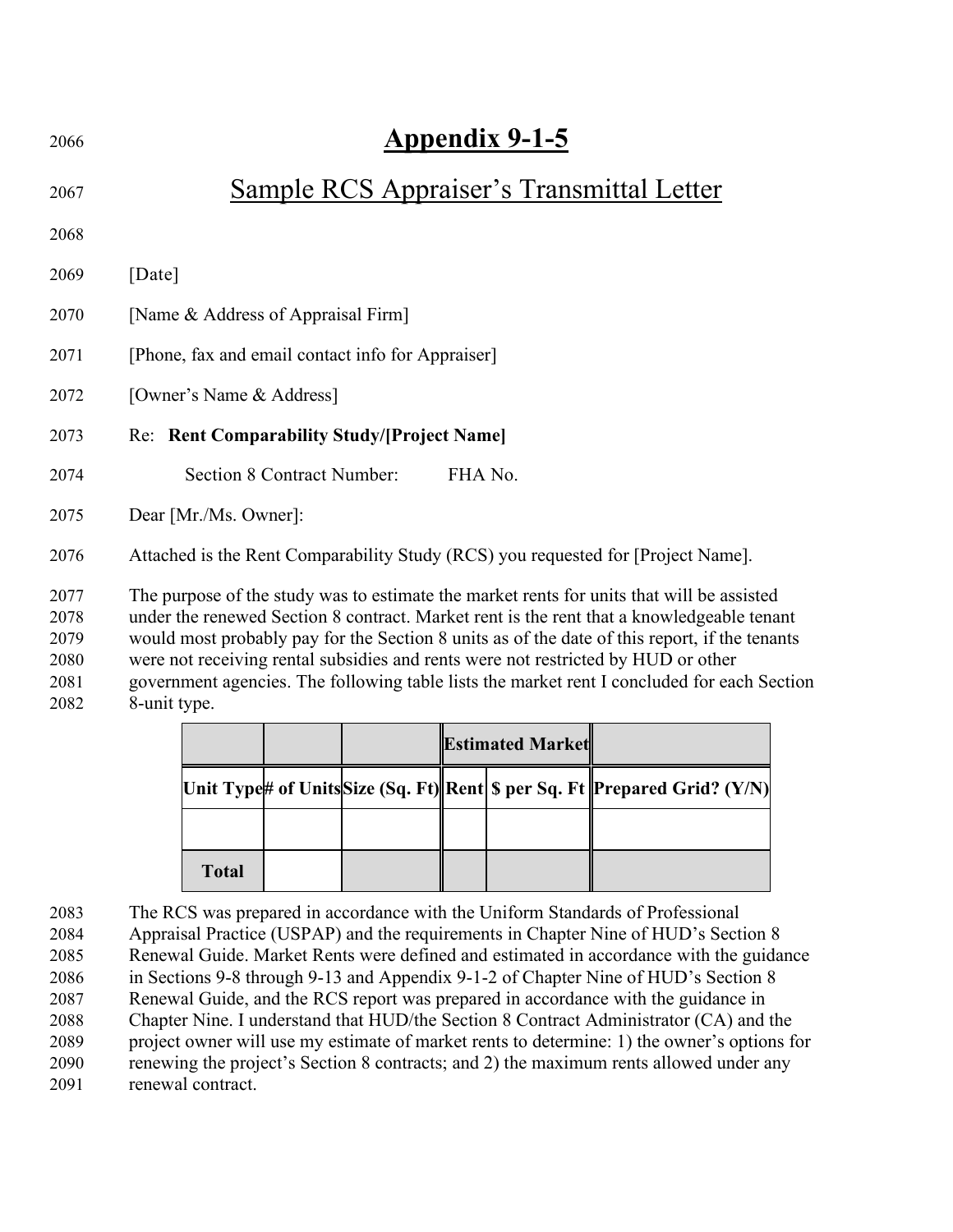- 2092 Additionally, as required by Section 9-14 of the Chapter Nine guidance, I compared the
- 2093 Project's gross renewal rent with HUD's threshold, as shown below:
- 

### 2094 **Mandatory Market Rent Threshold Test**

| # of Bedrooms (For Section 8 Units)  # of Units | <b>RCS Rents</b> | <b>Gross Rent</b> |
|-------------------------------------------------|------------------|-------------------|
|                                                 |                  |                   |
|                                                 |                  |                   |
|                                                 |                  |                   |
|                                                 |                  |                   |
| <b>Total Gross Comparable Rent</b>              |                  |                   |

2095

| # of Bedrooms (For Section 8<br>Units) | # of<br><b>Units</b> | <b>SAFMR Rents</b>                | <b>Gross</b><br>Rent |
|----------------------------------------|----------------------|-----------------------------------|----------------------|
|                                        |                      |                                   |                      |
|                                        |                      |                                   |                      |
|                                        |                      |                                   |                      |
|                                        |                      |                                   |                      |
|                                        |                      | <b>Total Gross SAFMR Rent</b>     |                      |
|                                        |                      | 150% of Total Gross SAFMR<br>Rent |                      |

- 2096 Comparable gross rents are [greater than/less than] 150 percent of SAFMR rents.
- 2097 Therefore, the property [does/does not] exceed the mandatory market rent threshold.
- 2098 Should you have any questions or require more information, please contact me directly 2099 at the phone number or e-mail address listed above.
- 2100 Sincerely,
- 2101 [RCS Appraiser Name]
- 2102 ST Certified General Appraiser #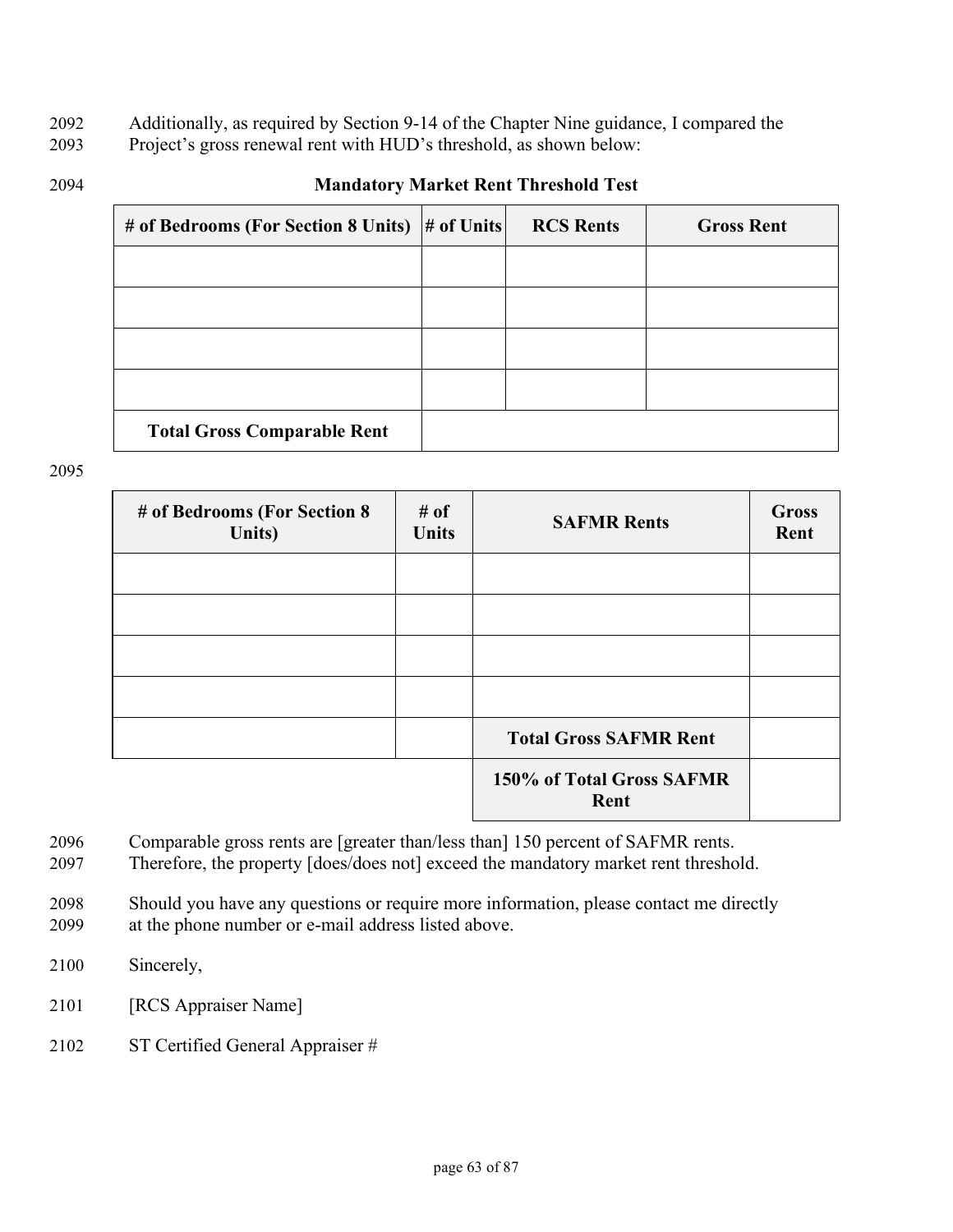| 2103 | <b>Appendix 9-2-1</b>                                                                                 |
|------|-------------------------------------------------------------------------------------------------------|
| 2104 | <b>Sample Owner's Cover Letter</b>                                                                    |
| 2105 |                                                                                                       |
| 2106 | [Date]                                                                                                |
| 2107 | [Owner's Name]                                                                                        |
| 2108 | [Owner's Address]                                                                                     |
| 2109 | <b>RCS Submittal Cover Letter for [Project Name]</b>                                                  |
| 2110 | 1. I have reviewed the content of the RCS and concluded that the RCS includes all material            |
| 2111 | required by Chapter Nine and the Owner's Checklist in Appendix 9-2-2.                                 |
| 2112 | 2. The RCS appraiser's [insert appraiser's name] narratives and Rent Comparability Grid               |
| 2113 | accurately describe the subject project and properly treat non-shelter services and their funding     |
| 2114 | sources as required by Section 9-12 and Appendix 9-1-2.                                               |
| 2115 | 3. There is no family relationship or identity-of-interest between the principals of the subject's    |
| 2116 | Ownership or management agent entity and the principals that manage/own the projects used as          |
| 2117 | comparables. [Owners must identify and provide information if there is an identity-of-interest        |
| 2118 | existing between principals. See Handbook 4381.5, Paragraph 2-3 for a definition of the term          |
| 2119 | "identity-of-interest".]                                                                              |
| 2120 | 4. I certify that: a) neither the selection of the RCS appraiser nor the RCS appraiser's              |
| 2121 | compensation was/is contingent upon the RCS appraiser reporting a predetermined rent nor              |
| 2122 | direction in rent; and b) to the best of the Owner's knowledge, the RCS appraiser meets Section 9-    |
| 2123 | 8. A.'s conditions regarding absence of financial, employment, and family relationships.              |
| 2124 | 5. I certify that the fee paid for the RCS is the only compensation the RCS appraiser will receive    |
| 2125 | for the RCS work and there is no side agreement or other consideration.                               |
| 2126 | 6. The following person is our point of contact for HUD/CA's decision letter, or to address any       |
| 2127 | questions that the HUD/CA staff may have on the RCS:                                                  |
| 2128 | 7. [Provide a name, email and phone number for a point of contact at the agent/Owner's office]        |
| 2129 | 8. HUD/CA may talk with the RCS appraiser directly and copy the RCS appraiser on written              |
| 2130 | materials. The RCS appraiser's contact information is provided below                                  |
| 2131 | [Insert RCS appraiser's name, address, email and phone number]                                        |
| 2132 | 9. I certify that if I discontinue any service to tenants at this property which forms the basis of a |
| 2133 | rent adjustment in this RCS, I will inform HUD in writing within 30 days of the termination of        |
| 2134 | that service.                                                                                         |
|      |                                                                                                       |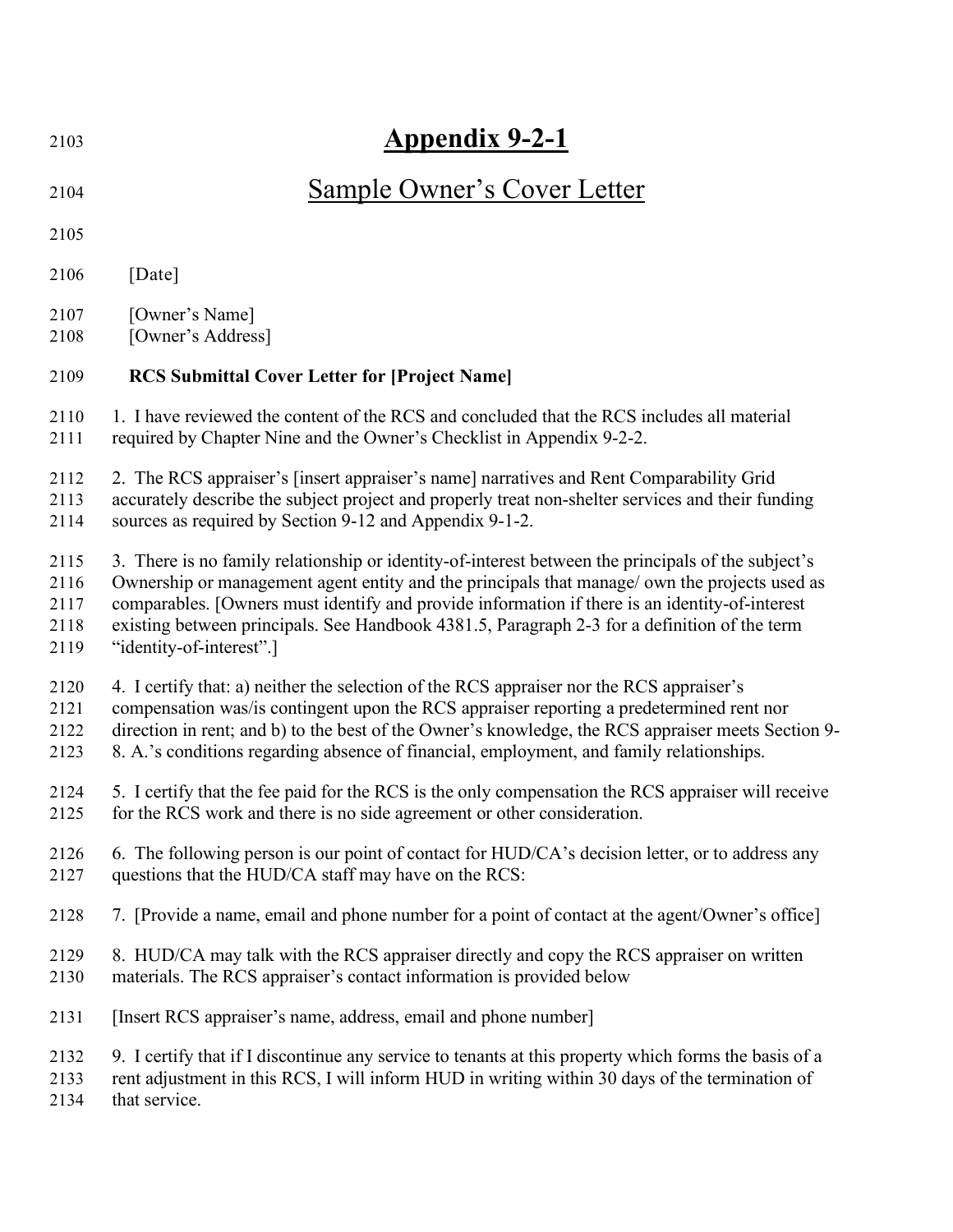- 10. I/We, the undersigned, certify under penalty of perjury that the information provided
- above is true and correct. WARNING: Anyone who knowingly submits a false claim or makes a
- false statement is subject to criminal and/or civil penalties, including confinement for up to 5
- years, fines, and civil and administrative penalties. (18 U.S.C. §§ 287, 1001, 1010, 1012; 31
- U.S.C. §3729, 3802)..
- [Owner's Name & Signature] [Date]
- Encl: Owner's Checklist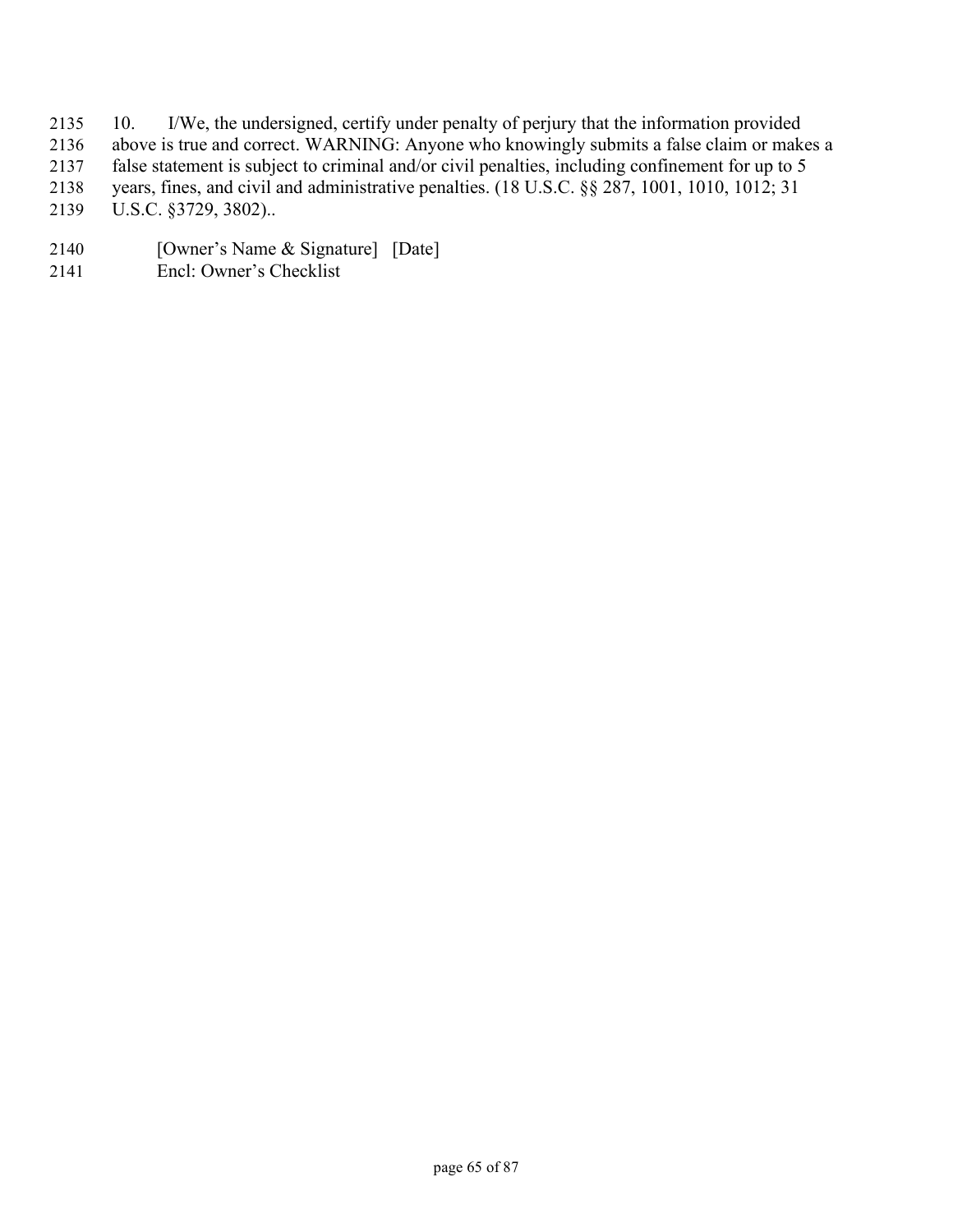| 2142         | <b>Appendix 9-2-2</b>                                                                                        |
|--------------|--------------------------------------------------------------------------------------------------------------|
| 2143         | Sample Owner's Checklist                                                                                     |
| 2144         |                                                                                                              |
|              | <b>Owner's Materials</b>                                                                                     |
| 2145         | <b>Signed Cover Letter</b>                                                                                   |
| 2146         | Signed Owner's Checklist                                                                                     |
| 2147         | Scope of Repair                                                                                              |
|              | <b>RCS Materials</b>                                                                                         |
| 2148         | RCS Appraiser's Transmittal Letter                                                                           |
| 2149         | Scope of Work                                                                                                |
| 2150         | Description of Subject Project (including color photographs)                                                 |
| 2151         | Identification of the Subject's Market Area                                                                  |
| 2152         | Description of Neighborhood                                                                                  |
| 2153         | Narrative Describing Selection of Comparables                                                                |
| 2154         | Locator Map for Subject and Comparables                                                                      |
| 2155         | Rent Comparability Grid for Each Primary Unit type                                                           |
| 2156<br>2157 | Narrative Explaining Adjustments and Market Rent Conclusions (one set of explanations for<br>each Rent Grid) |
| 2158         | Comparable Project Profiles (each including a color photo)                                                   |
| 2159         | RCS Appraiser's Certification                                                                                |
| 2160         | Copy of RCS Appraiser's License (only if relying upon a temporary license)                                   |
|              | <b>Mandatory Market Rent Threshold Materials</b>                                                             |
| 2161         | Computation of the Project's gross rents and the SAFMR gross rents                                           |
| 2162         | Comparison of Project's gross rents to the SAFMR gross rents                                                 |
| 2163         | <b>Owner's Signature &amp; Date</b>                                                                          |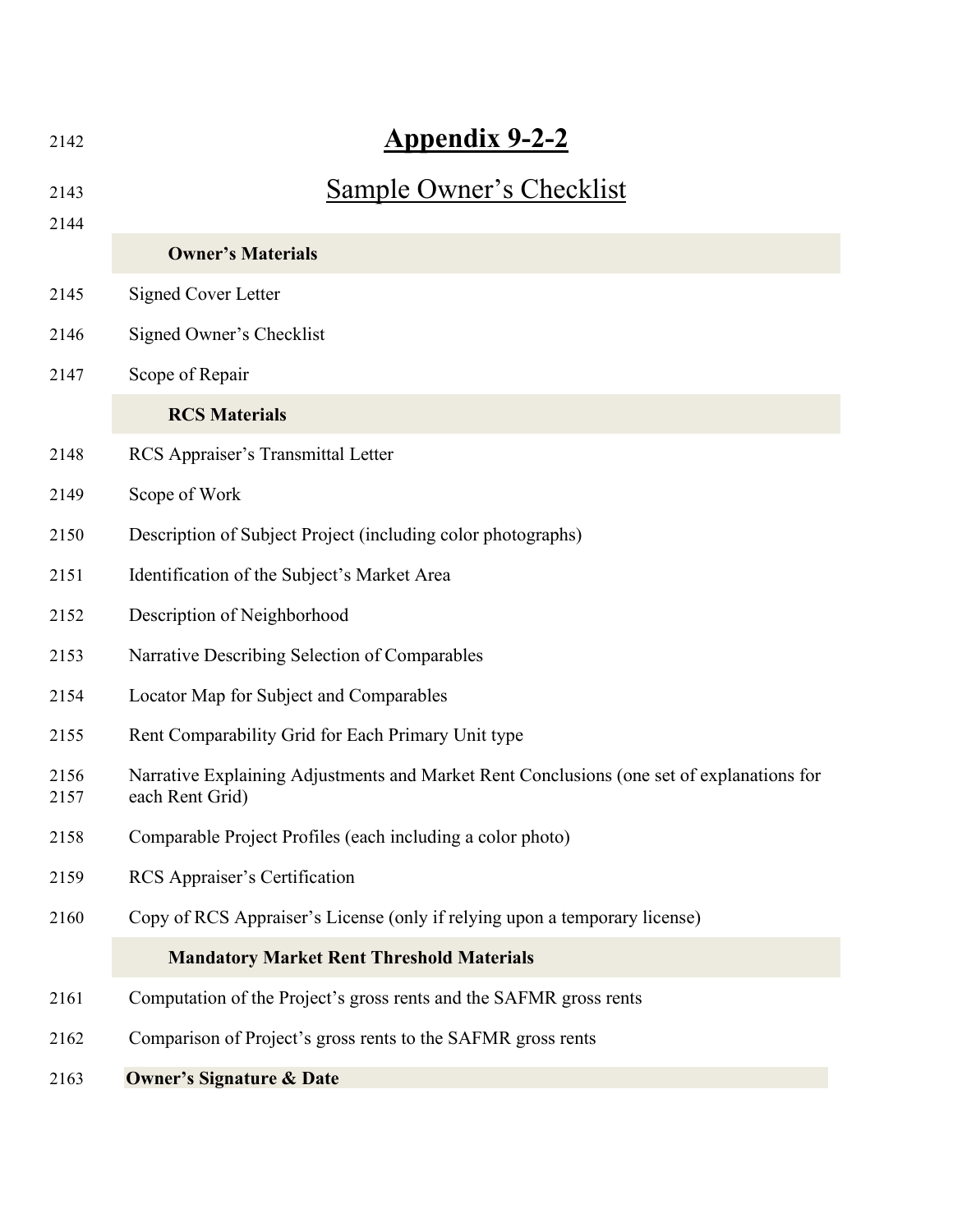| 2164                                                                                                 | <b>Appendix 9-3-1</b>                                                                                                                                                                                                                                                                                                                                                                                                                                                                                                                                                                                                                                                                                                                                                                                                                                                                                                                                                                                                                                                                                                                                                                                                                                                            |
|------------------------------------------------------------------------------------------------------|----------------------------------------------------------------------------------------------------------------------------------------------------------------------------------------------------------------------------------------------------------------------------------------------------------------------------------------------------------------------------------------------------------------------------------------------------------------------------------------------------------------------------------------------------------------------------------------------------------------------------------------------------------------------------------------------------------------------------------------------------------------------------------------------------------------------------------------------------------------------------------------------------------------------------------------------------------------------------------------------------------------------------------------------------------------------------------------------------------------------------------------------------------------------------------------------------------------------------------------------------------------------------------|
| 2165                                                                                                 | Notes for Rent Grid Analysis and                                                                                                                                                                                                                                                                                                                                                                                                                                                                                                                                                                                                                                                                                                                                                                                                                                                                                                                                                                                                                                                                                                                                                                                                                                                 |
| 2166                                                                                                 | <b>Triggers for Secondary Review</b>                                                                                                                                                                                                                                                                                                                                                                                                                                                                                                                                                                                                                                                                                                                                                                                                                                                                                                                                                                                                                                                                                                                                                                                                                                             |
| 2167<br>2168<br>2169<br>2170<br>2171<br>2172<br>2173<br>2174<br>2175<br>2176<br>2177<br>2178         | All substantive reviewers must use the notes provided below when completing the Rent Grid<br>Analysis checklist (Excel based version). The following notes provide line-by-line guidance to<br>substantive reviewers for identifying areas that may warrant a closer evaluation, or in some<br>cases trigger a mandatory second review, as provided in Section 9-16 if the substantive<br>reviewer is a non-appraiser HUD staff. The second reviewer would assess the appropriateness<br>and reasonableness of the specific line item that triggered a second review, as opposed to the<br>entire RCS. The minimum qualifications for performing a substantive review and/or a second<br>review are provided in Section 9-15. A.2 ("Substantive Review"). If the first and second<br>reviewers do not reach consensus, then the trigger item will be reviewed by an RCS review<br>appraiser, whose opinion will prevail as to what revisions, if applicable, need to be made to the<br>RCS. Seeking a second reviewer's input is not a requirement if the rent grid analysis review is<br>being performed by an RCS review appraiser.                                                                                                                                            |
| 2179<br>2180<br>2181<br>2182<br>2183<br>2184<br>2185<br>2186<br>2187<br>2188<br>2189<br>2190<br>2191 | Line 1: \$ Last Rent/Restricted. Using a comparable from an affordable/restricted project<br>should only be a "last resort". Adjustments that would need to be made to a restricted<br>comparable are inherently subjective. Likewise, using a comparable from other categories of<br>project types, such as independent or assisted living facilities or master-planned retirement<br>communities, for an age-restricted Section 8 project, may be difficult to justify because tenants<br>at those types of projects choose them over conventional apartment projects due to the non-<br>shelter services offered at such facilities, and because non-shelter services offered in a Section<br>8-assisted project are valued differently. In particular, a comparable property that offers a daily<br>meal or meals included in the monthly rent poses specific challenges with regard to<br>determining appropriate rent adjustments. Accordingly, use of rent-restricted projects will<br>trigger a second review. Using a rental comparable that offers one or more daily meals<br>included in the monthly rent, whether that comparable is an independent or assisted living<br>facility, or a master-planned retirement community, will also trigger a second review (the |

- trigger will not apply if the RCS appraiser has used units that do not include daily food service in the rent, even if that comparable provides the option of taking daily food service; the trigger
- will only apply if paying for daily food service is mandatory at that comparable).
- Line 2: Date Last Leased. Adjustments on this line item should be rare since the RCS appraiser should only be using recent lease transactions to begin with. Accordingly, an adjustment on
- this line exceeding \$15 or 3 percent of the comparable's unadjusted rent, whichever is larger,
- would be unusual, and thus the substantive reviewer needs to carefully review the RCS
- appraiser's explanation for that adjustment exceeding the threshold amount.
- Line 3: Rent Concessions. Concession adjustments should be based on a simple mathematical
- formula for calculating effective rent (i.e., the total rent paid over the lease term divided by
- total months of occupancy, including rent-free periods). Difference between nominal rent and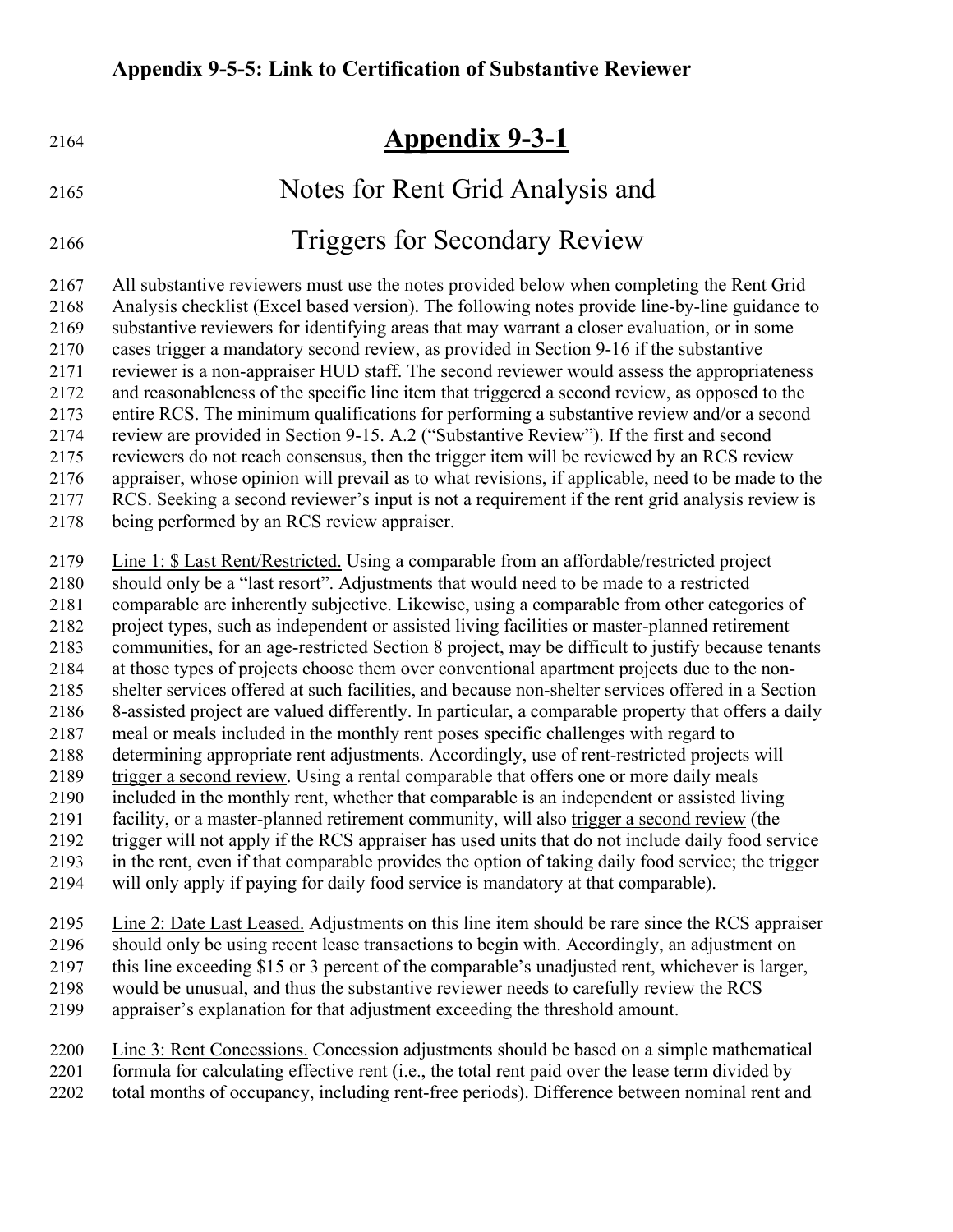- effective rent is then entered as the amount of the negative adjustment to the comparable. Use of an amount other than that indicated by the formula above should trigger a second review.
- Line 4: Occupancy Rate. This line item is rarely adjusted. Should be only used if the RCS
- appraiser is confident that the comparable project consistently runs at unusually high or
- low occupancy rate because the asking rent is either too low or too high, respectively
- (See Appendix 9-1-2 under Line by Line instructions). Accordingly, an adjustment on
- this line exceeding \$15 or 3 percent of the comparable's unadjusted rent, whichever is
- 2210 larger, would be unusual, and thus the substantive reviewer needs to carefully review the
- appraiser's explanation for that adjustment exceeding the threshold amount.
- Line 6: Structure/Stories. Adjustment on this line item can be based on a variety of factors,
- such as walk-up versus elevator, or stacked flat versus townhome configuration. The appraiser
- should try to select comparables that have the same structure type as the subject project. Scale
- of adjustments should typically be modest. An adjustment on this line exceeding \$15 or 3
- percent of comparable's unadjusted rent, whichever is larger, would be unusual, and thus the
- substantive reviewer needs to carefully review the RCS appraiser's explanation for that
- adjustment exceeding the threshold amount.
- Line 7: Year Built/Yr. Renovated. This adjustment is inherently subjective and needs to be
- accompanied by a clear, comprehensive explanation by the RCS appraiser. Typically,
- adjustments should not be made at all for age differences of just a few years. An ideal approach is to adjust in multiples of a fixed number of years of age difference. For example,
- each multiple of three years of age difference between the subject and the comparable would
- be assigned a certain dollar amount of adjustment. An adjustment on this line exceeding \$5 or
- 1 percent of comparable's unadjusted rent, whichever is larger, for each year of age difference
- should be a trigger to for a second review.
- Line 8: Condition/Street Appeal. This adjustment is often subjective and needs to be
- accompanied by a clear, comprehensive explanation by the RCS appraiser. Based on the
- mandatory five levels of ratings (Excellent, Good, Average, Fair and Poor), an adjustment of
- more than \$20 or 4 percent of comparable's unadjusted rent, whichever is larger, for each 2231 level of rating difference triggers a second review. For example, a positive adjustment for an
- "Average" rated comparable versus an "Excellent" rated subject, should not exceed \$40. Due
- to the potential for overlap between adjustment parameters, if the RCS appraiser has made an
- adjustment also on Line 7 for Year Built/Renovated, the trigger for a second review is \$15 or
- 3 percent of comparable's unadjusted rent, whichever is larger, for each level of rating
- difference for Line 8.
- Line 9: Neighborhood. This adjustment is inherently subjective and needs to be accompanied
- by a clear, comprehensive explanation by the RCS appraiser. Based on the mandatory five
- levels of ratings (Excellent, Good, Average, Fair and Poor), an adjustment of more than \$20 or
- 4 percent of comparable's unadjusted rent, whichever is larger, for each level of rating
- difference triggers a second review. For example, a positive adjustment for an "Average" rated
- comparable versus an "Excellent" rated subject, should not exceed \$40 or 8 percent of
- comparable's unadjusted rent, whichever is larger.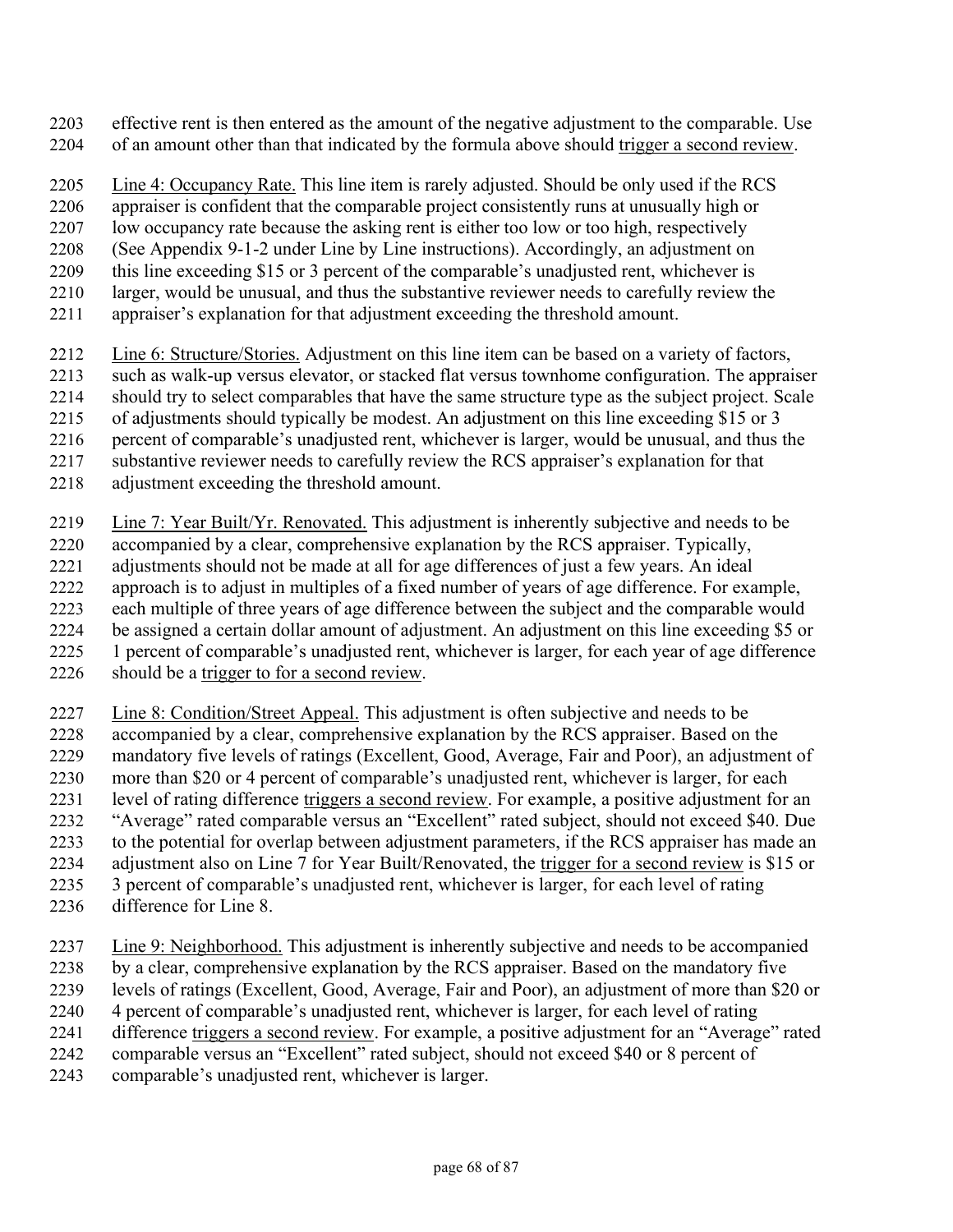- Line 10. Same Market. Using a comparable from a different market should be rarely used, as
- adjustments that would need to be made to a comparable in a different market are inherently
- 2246 subjective. Accordingly, an adjustment on this line item should typically not exceed \$15,
- whether it is to account for a different market or for distance to the subject project. For
- adjustments exceeding \$15 or 3 percent of comparable's unadjusted rent, whichever is larger,
- the substantive reviewer needs to carefully review the RCS appraiser's explanation for that
- adjustment exceeding the threshold amount.
- Lines 11-13: Number Bedrooms/Bathrooms/Unit Interior Square Feet. The appraiser should be
- able to justify adjustments with specific market data, such as paired comparable analysis. A
- trigger for a second review would be if the RCS appraiser adjusts for a size difference less than
- 10 square feet. The RCS appraiser should be using comparables with units as close as possible
- in size to the subject units, so very large adjustments based on large differences in unit size are likewise discouraged. Total net adjustments for line items 11 through 13 exceeding \$100 or 20
- percent of comparable's unadjusted rent, whichever is larger, would suggest that the
- comparable may not be suitable, and thus for an adjustment exceeding that threshold amount,
- the reviewer needs to carefully review the appraiser's explanation.
- Line 14: Balcony/Patio. Adjustment for this line should typically be nominal, generally not
- exceeding \$10 (but for some special cases such as resort areas, warm climates, adjustments may be slightly higher). RCS appraiser must describe the basis for any dollar amount of adjustment that exceeds \$10 or 2 percent of comparable's unadjusted rent, whichever is larger.
- Line 15: AC/Central/Wall. While adjustment for type of AC will rarely exceed \$10 or \$15, adjustment for lack of AC may be more substantial in some markets. RCS appraiser must describe the basis for any dollar amount of adjustment that exceeds \$10, or 2 percent of comparable's unadjusted rent, whichever is larger.
- Line 16: Range/Refrigerator. It is not unusual in some markets for owners to not provide a refrigerator. The amount of adjustment should typically not exceed the monthly cost of equipment rental.
- Line 17: Microwave/Dishwasher. The substantive reviewer needs to carefully review the RCS appraiser's explanation for an adjustment on this line exceeding a total of \$20 or 4
- percent of comparable's unadjusted rent, whichever is larger.
- Line 18: Washer/Dryer. If the unit includes hookups but the equipment is not provided by 2276 the owner, the amount of adjustment should typically not exceed the monthly cost of
- equipment rental.
- Line 19: Floor Coverings. As floor coverings typically vary little within a given market (e.g.,
- carpet, except vinyl in kitchens and baths), an adjustment on this line should rarely exceed \$10
- to \$15, if made at all. For adjustment amount exceeding \$10 or 2 percent of comparable's
- unadjusted rent, whichever is larger, the RCS appraiser must discuss and provide market
- evidence. Adjustments for specialty coverings (e.g., ceramic tile in some areas of the living
- unit) should be in Line 22 ("Special Features") rather than in this line item.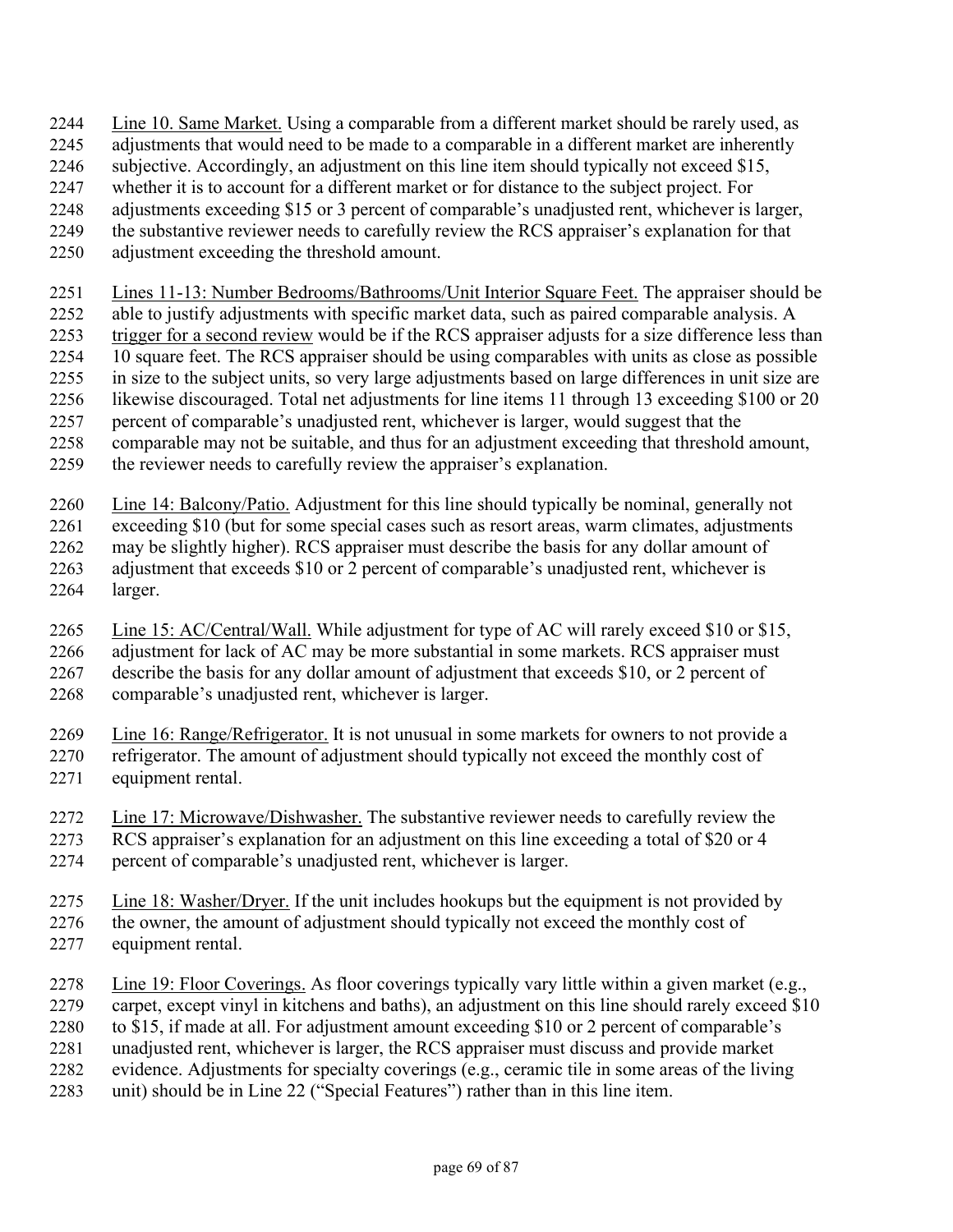Line 20: Window Coverings. While is it common to adjust for owner-provided vs. tenant-

- provided window coverings, any adjustment at all for type of window covering is unusual,
- and thus would only be acceptable if RCS appraiser provides market evidence for
- adjustments exceeding \$10 or 2 percent of comparable's unadjusted rent, whichever is larger.
- Line 21: Cable/Satellite/Internet. If the owner provides connection but the tenant pays the monthly service fee, the amount of adjustment should not exceed the published monthly fees.
- Line 22: Special Features. If the RCS adjusts more than \$10 or 2 percent of comparable's unadjusted rent, whichever is larger, for any individual item, market evidence must be cited in the RCS.
- Lines 23. Blank line. The RCS appraiser should use this line to add a unit amenity that is not listed but significantly affects the rent a tenant would pay. The RCS appraiser must describe the amenity on the line provided and make dollar adjustments as appropriate.
- Line 24: Parking. As described in Appendix 9-1-2 (Line-by-Line Instructions), there are three
- distinct types of adjustment may be included in this line. These are (a) availability of parking,
- (b) cost of parking, and (c) type of parking facility. Explanation provided in the RCS should be sufficiently clear for the substantive reviewer to follow just how the adjustments made fit into these respective categories. A chart is suggested if more than just a few simple adjustments are
- made.
- Line 25: Extra Storage. As described in Appendix 9-1-2 (Line-by-Line Instructions), RCS appraiser must distinguish between adjustments for availability of storage versus cost of
- storage. The substantive reviewer needs to carefully review the RCS appraiser's explanation
- for a total adjustment on this line exceeding \$20 or 4 percent of comparable's unadjusted rent, whichever is larger.
- Line 26: Security. The substantive reviewer needs to carefully review the RCS
- appraiser's explanation for an adjustment on this line exceeding \$15.
- Line 27: Clubhouse/Meeting Rooms. The substantive reviewer needs to carefully review the appraiser's explanation for an adjustment on this line exceeding \$10.
- Line 28: Pool/Recreation Areas. While generally nominal, adjustment on this line could be \$15
- or more in some markets. RCS appraiser must provide market evidence to justify adjustments
- exceeding \$10 or 2 percent of the comparable's unadjusted rent, whichever is larger.
- Lines 29-31: Business Center/Service Coordination/Non-shelter Services. RCS Appraiser
- should explain any adjustment within these categories. Since it is rare for a project to offer
- more than a few distinct categories of non-shelter services, total net adjustments to any
- comparable for these line items exceeding \$50 or 5 percent of the comparable's unadjusted
- rent, whichever is larger, should be a trigger for a second review.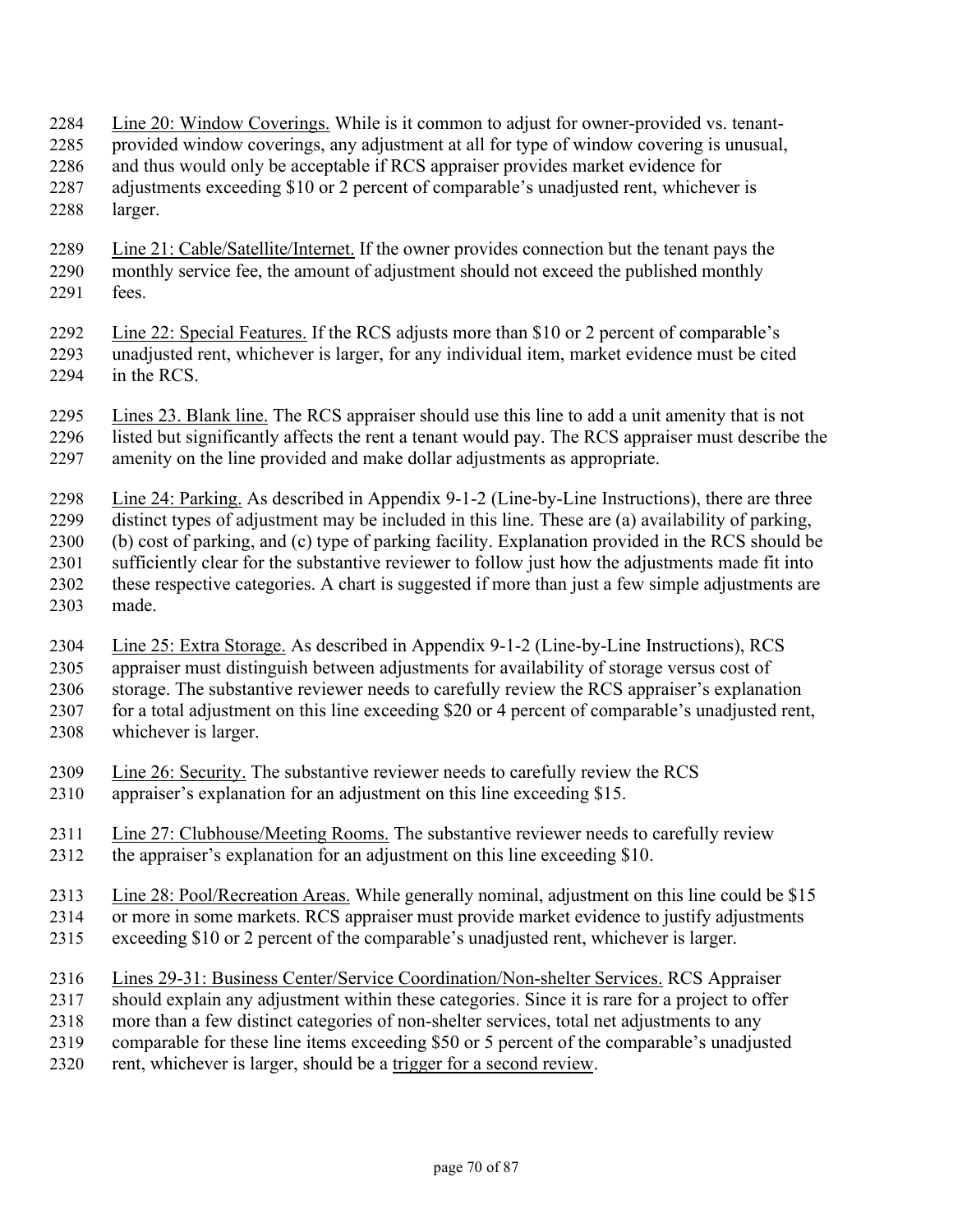- Lines 33-39: Utilities. To account for owner-paid versus tenant-paid items, the RCS appraiser
- should explain the criteria used. Typically, published housing authority utility allowances will
- represent an upper limit for any category. Use of adjustment amount for any utility category
- that exceeds the respective published allowance would be a trigger for a second review. The
- RCS appraiser may also choose to adjust for tenant preferences, when applicable, for type of
- utility (e.g., gas cooking versus electric, gas heat versus electric), but those adjustments will
- typically be small (see discussion in Appendix 9-1-2).
- Line 46: Estimated Market Rent. As described in Section 9-13 and Appendix 9-1-2, the RCS
- must note which comparables were weighted over others for purposes of evaluating the
- adjusted rents, and also the reasons why those comparable were weighted over others.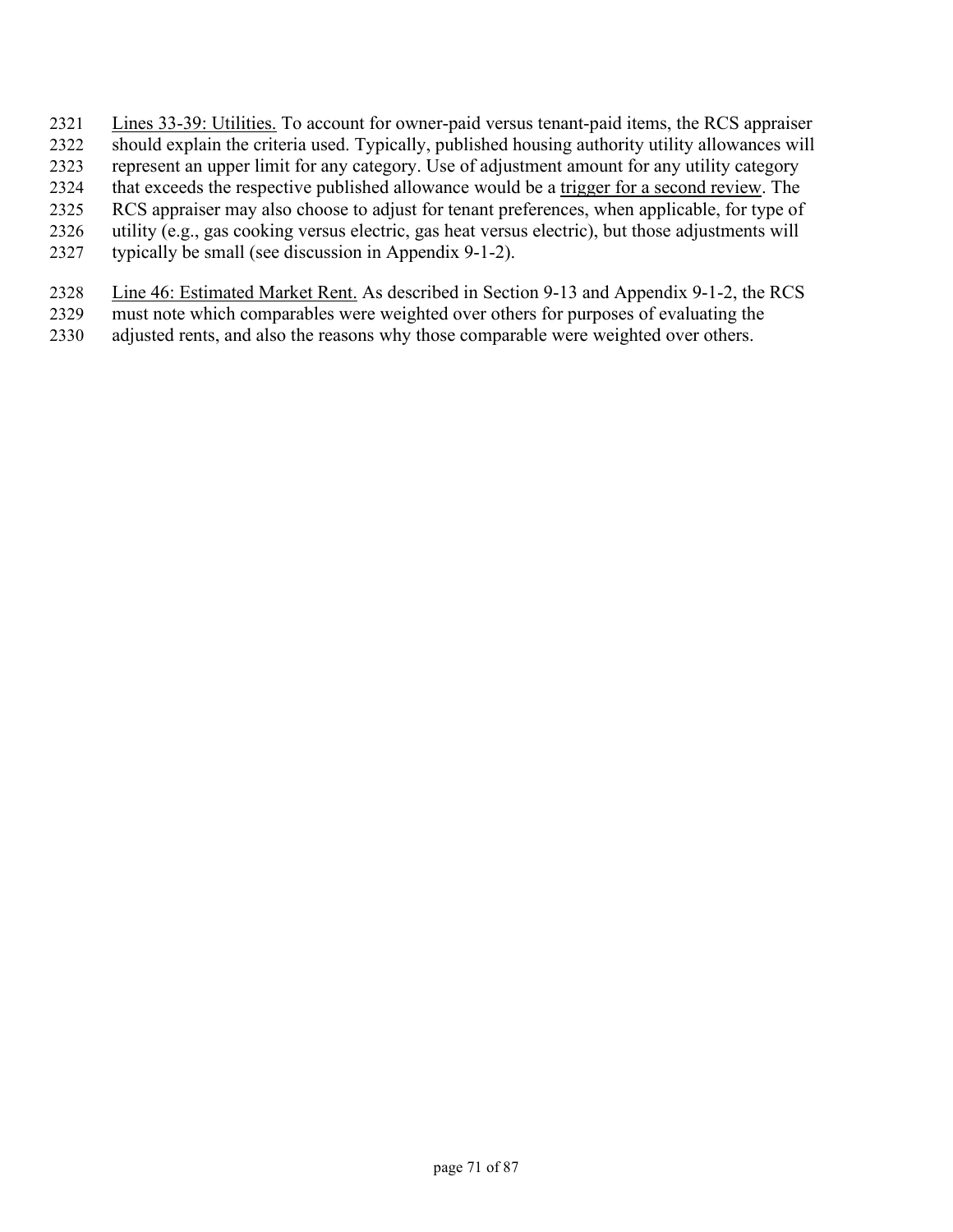| 2331 | <b>Appendix 9-3-2</b>                                                                   |  |  |  |
|------|-----------------------------------------------------------------------------------------|--|--|--|
| 2332 | Sample Issues Memo from Substantive Reviewer                                            |  |  |  |
| 2333 | [Name of Regional Director at HUD (or equivalent)]                                      |  |  |  |
| 2334 | [Address of HUD/CA]                                                                     |  |  |  |
| 2335 | Name of Subject Project:                                                                |  |  |  |
| 2336 | <b>Section 8 Contract Number:</b>                                                       |  |  |  |
| 2337 | I have performed a Substantive Review of the Rent Comparability Study (RCS) of the      |  |  |  |
| 2338 | aforementioned project. Based on my review, I have identified the following issues that |  |  |  |
| 2339 | need to be addressed by the RCS appraiser and/or Owner.                                 |  |  |  |
| 2340 | Type issue #1 here<br>1.                                                                |  |  |  |
| 2341 | 2.<br>Type issue #2 here                                                                |  |  |  |
| 2342 | 3.<br>Type issue #3 here                                                                |  |  |  |
| 2343 | Type issue #4 here<br>4.                                                                |  |  |  |
| 2344 | I am requesting for the RCS appraiser and/or Owner to provide additional information or |  |  |  |
| 2345 | explanations on the items noted above within 10 calendar days of date of HUD's/CA's     |  |  |  |
| 2346 | request, as per HUD guidelines in Chapter Nine of the Section 8 Renewal Guide.          |  |  |  |
| 2347 | Please do not hesitate to contact me if you have questions concerning my findings.      |  |  |  |
| 2348 | [Insert substantive reviewer's name]                                                    |  |  |  |
| 2349 | [Address, email and phone number]                                                       |  |  |  |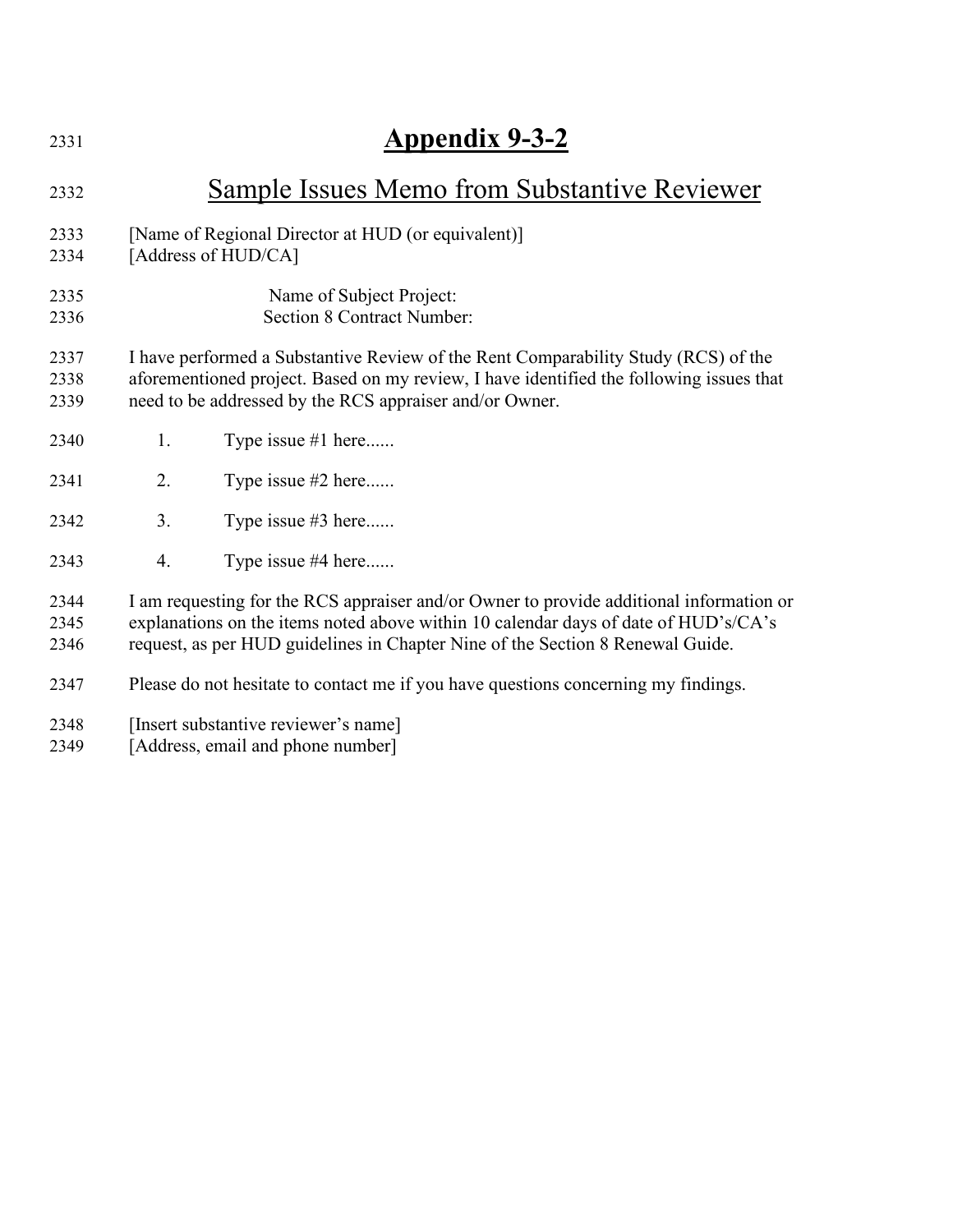| 2350                                                                                                                 | <b>Appendix 9-4</b>                                                                                                                                                                                                                                             |                                                                                                                                                                                                                                                                                                                                                                                                                                                                                                                                                                                                                                                                                                                                                                                                                                                                                                                                                                                                                                                                                                                                                                                                                                                                                                                                                        |  |  |  |
|----------------------------------------------------------------------------------------------------------------------|-----------------------------------------------------------------------------------------------------------------------------------------------------------------------------------------------------------------------------------------------------------------|--------------------------------------------------------------------------------------------------------------------------------------------------------------------------------------------------------------------------------------------------------------------------------------------------------------------------------------------------------------------------------------------------------------------------------------------------------------------------------------------------------------------------------------------------------------------------------------------------------------------------------------------------------------------------------------------------------------------------------------------------------------------------------------------------------------------------------------------------------------------------------------------------------------------------------------------------------------------------------------------------------------------------------------------------------------------------------------------------------------------------------------------------------------------------------------------------------------------------------------------------------------------------------------------------------------------------------------------------------|--|--|--|
| 2351                                                                                                                 | <b>Special Project Types</b>                                                                                                                                                                                                                                    |                                                                                                                                                                                                                                                                                                                                                                                                                                                                                                                                                                                                                                                                                                                                                                                                                                                                                                                                                                                                                                                                                                                                                                                                                                                                                                                                                        |  |  |  |
| 2352                                                                                                                 |                                                                                                                                                                                                                                                                 |                                                                                                                                                                                                                                                                                                                                                                                                                                                                                                                                                                                                                                                                                                                                                                                                                                                                                                                                                                                                                                                                                                                                                                                                                                                                                                                                                        |  |  |  |
| 2353<br>2354<br>2355                                                                                                 | If the RCS appraiser uses comparables from project categories that would not typically be<br>suitable for use as comparables for multifamily rental housing, as outlined under Section 910.<br>C.4, the RCS appraiser must consult the guidance provided below. |                                                                                                                                                                                                                                                                                                                                                                                                                                                                                                                                                                                                                                                                                                                                                                                                                                                                                                                                                                                                                                                                                                                                                                                                                                                                                                                                                        |  |  |  |
| 2356<br>2357<br>2358<br>2359<br>2360<br>2361<br>2362                                                                 | A.                                                                                                                                                                                                                                                              | Cooperative Project (Co-Op): A Co-Op is a multi-unit project in which those who own<br>the project actually own shares in the ownership of the overall project as a whole. For the<br>purposes of an RCS, the fact that the project is a co-op doesn't significantly affect the<br>market rental rate of the subject and/or the comparable project. Depending on the market<br>evaluation that is performed by the RCS appraiser, an adjustment may be justified for the<br>ownership being a co-op but most likely it will have no effect on the concluded market<br>rental rate.                                                                                                                                                                                                                                                                                                                                                                                                                                                                                                                                                                                                                                                                                                                                                                     |  |  |  |
| 2363<br>2364<br>2365<br>2366<br>2367<br>2368<br>2369<br>2370<br>2371<br>2372<br>2373<br>2374<br>2375<br>2376<br>2377 | <b>B.</b>                                                                                                                                                                                                                                                       | Elderly/Special Needs: An elderly or special needs project is different from traditional<br>market rate projects because these projects typically include services offered at no extra<br>cost to the tenant. The mix of these services will vary widely among projects in each<br>market as well as between different markets. Upon identification of an age-restricted or<br>Special Needs project, the RCS appraiser should determine what extra services are<br>provided (and how they are funded) and during the comparable selection process attempt<br>to identify projects that offer similar services with the same restrictions as well as being<br>in the defined market area. The preference in selection would be to go outside the market<br>area and find comparable projects offering the same or similar services, rather than<br>locating projects within the defined market areas but offering different services. If the<br>Elderly/Special Needs project doesn't offer any services above and beyond a normal<br>market rate project, then no adjustments would be required and the comparable selection<br>could utilize traditional market rate projects for comparison. However, an adjustment<br>would most likely be required due to the restriction of the tenant pool as compared to a<br>traditional market rate project. |  |  |  |
| 2378<br>2379<br>2380<br>2381                                                                                         | C.                                                                                                                                                                                                                                                              | Student Housing: Included as a Special Project due primarily to the growth of these<br>projects, and the "by the bed" rental structure that they often offer. There are two types of<br>projects that fall under the Student Housing category; (1) traditional apartment projects<br>that are rented by the unit, but are restricted to students and (2) "by the bed" projects.                                                                                                                                                                                                                                                                                                                                                                                                                                                                                                                                                                                                                                                                                                                                                                                                                                                                                                                                                                        |  |  |  |
| 2382<br>2383<br>2384                                                                                                 | D.                                                                                                                                                                                                                                                              | The first project type is one that is similar in operations and rentals to the traditional<br>apartment project, and specifically similar to an elderly or age-restricted project. The<br>tenant rents a studio or larger unit, containing a kitchen, bath, and sleeping quarters.                                                                                                                                                                                                                                                                                                                                                                                                                                                                                                                                                                                                                                                                                                                                                                                                                                                                                                                                                                                                                                                                     |  |  |  |
| 2385<br>2386<br>2387                                                                                                 |                                                                                                                                                                                                                                                                 | The second project type is one that has become very popular over the last 10-20 years and<br>that is a project that rents beds, rather than apartment units. Accordingly, there will be<br>two or more tenants sharing a living unit. This concept is similar to a college dorm                                                                                                                                                                                                                                                                                                                                                                                                                                                                                                                                                                                                                                                                                                                                                                                                                                                                                                                                                                                                                                                                        |  |  |  |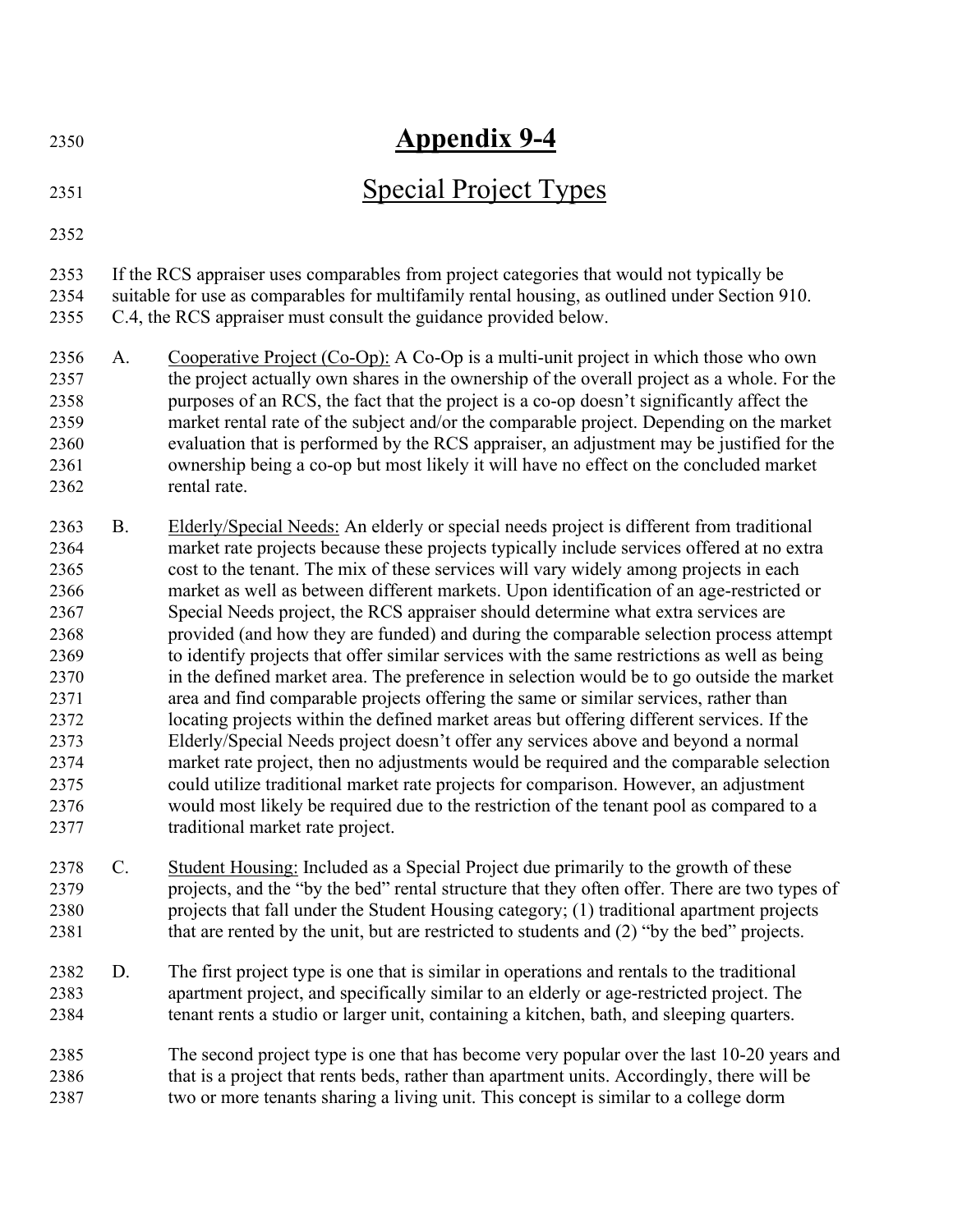concept mixed with a traditional apartment project. Commonly, these projects will also offer services that cater to students and student-living and will be located on and very close to campus. As an RCS will in all cases involve estimating market rents for self-contained living units rather than bed rentals within shared apartment units, this second project type cannot under any circumstance be used as a rental comparable for the RCS.

- E. Congregate-Care Projects: Included as a Special Project Type due to the amount of extended services available, and the "by the bed" rental structure that they sometimes offer. There are several types of projects that fall under Congregate-Care Housing but all offer some level of home health care services to either the elderly or persons with special needs. The different types could include (1) Assisted-living facilities, (2) senior citizen housing, or (3) other age-restricted retirement communities. Congregate-care housing typically offers enhanced healthcare services for the elderly, whereas the typical elderly housing projects offer only limited services with no specific healthcare applications.
- For some care facilities, residents lease a bed rather than a private unit. Typically, that kind of facility will offer skilled nursing, and will require payment on a daily rather than monthly basis. The RCS appraiser will not encounter this type of facility for purposes of estimating rent for a Section 8 project. Accordingly, there is no reason to use projects rented on a daily rather than monthly basis as rental comparables. As an RCS will, in all cases, involve estimating market rents for self-contained living units rented on a monthly basis, rather than daily bed rentals, this project type cannot under any circumstance be used as a rental comparable for the RCS.
- F. After-Rehabilitation: Included as a Special Property Type due to the hypothetical assumption that the proposed renovation has been completed. This requires a dual review of the subject project in its "as is" state, and a "projected" review as though all units and common areas that will be renovated have already been renovated, in accordance with the specifications provided in the renovation scope of work. This then requires the RCS appraiser to include comparables similar to the subject project in its post-renovation condition.
- The RCS appraiser should review what if, any repairs are proposed for the subject project. Proposed changes to the subject project other than routine repairs for deferred maintenance may need to be reflected in Form 92273-S8 adjustments to rental comparables. Examples of adjustments that may need to be reflected in the RCS appraiser's Form 92273-S8 analysis would include changes in utility configuration, such as installing separate living unit meters that effectively convert an owner-paid utility service to a tenant-paid basis. Another example of possible adjustments would be additions or reductions in the scope of non-shelter services, such as would occur if management were proposing to eliminate an on-site day care facility or other amenity. Even if no specific change is proposed to utility configuration, available amenities, or available non-shelter services, the subject project's overall condition and appeal may be enhanced by the proposed scope of work. Accordingly, the RCS appraiser needs to consider how adjustments for line items 7 and 8 of the form 92273-S8 (Year built/Yr. Renovated and Condition/Street Appeal) will be affected.
-